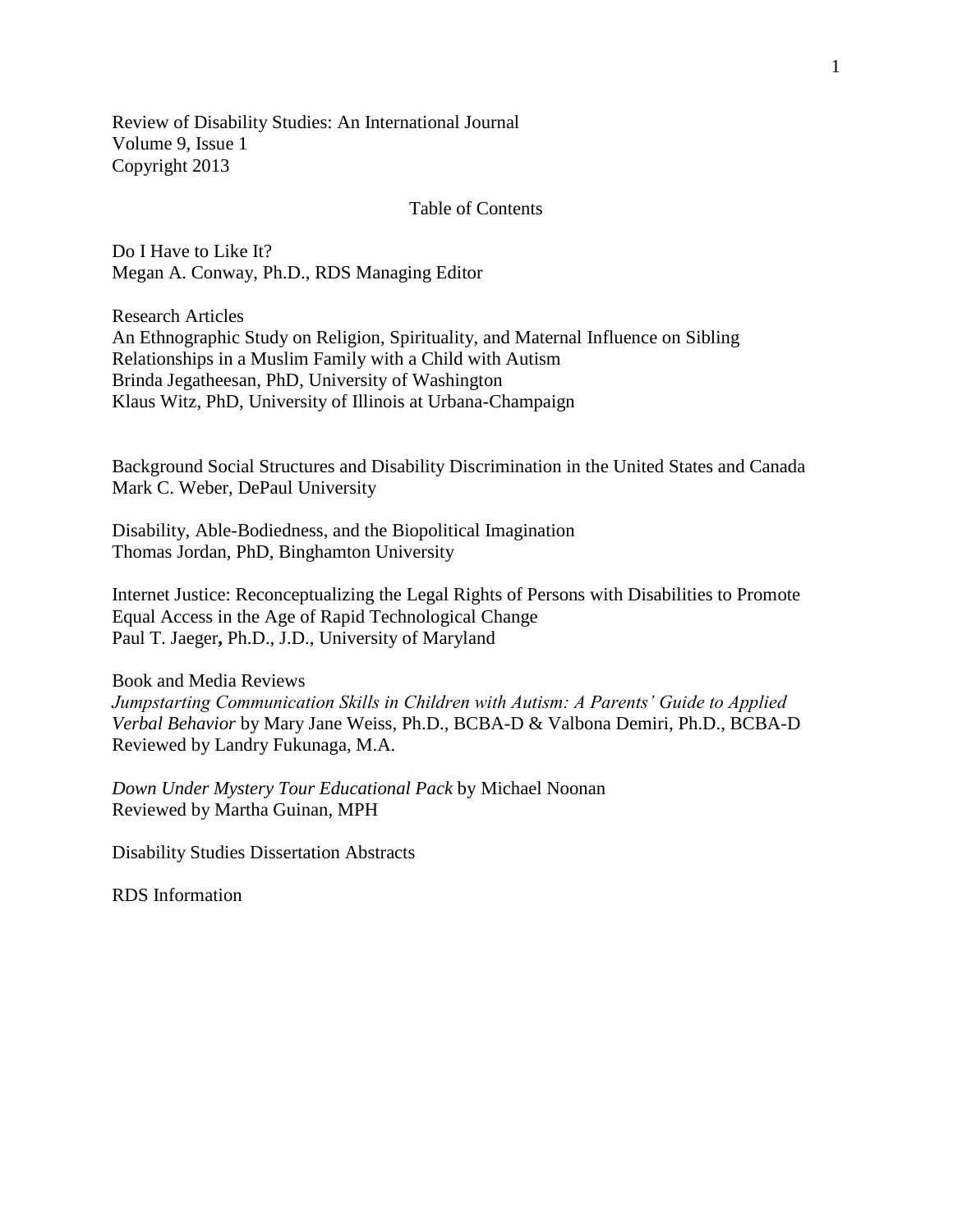### **RDS EDITORIAL**

# Do I Have to Like It? Megan A. Conway, Ph.D., RDS Managing Editor

One of the actual problems of being an enthusiastic, "I am disabled now hear me roar" type of Crip is that sometimes being disabled is not very sexy. How to respond when someone close to you says, "But I don't see you as being disabled. I just see you as yourself." This is a lovely sentiment during, say, a romantic dinner on a cruise ship, but not so lovely when you fall on your face disembarking from the ship because your special someone forgets that you are blind. How can you respond with enthusiasm in the first instance, when you are glad to be seen as yourself in all of your loveliness, and yet still expect people to remember that there are times when you *want* to embrace your Disabled identity, or simply need their assistance?

I am not talking about the complete strangers who approach you with, "Aw shucks, you don't *look* or *act* disabled." These people need to reflect seriously on their prejudices and assumptions and don't really warrant the space of an entire column. What interests me is the question of, are there times in our daily lives when being Disabled is just not relevant? If I assert myself in one instance as "Loud and Proud," am I being hypocritical if the next moment I "Just Wanna Be Me" (and that doesn't include my impairments)?

I remember the first time I felt like I was part of a community of people with disabilities. It was the summer between 6th and 7th grade, and I was attending, for the first time, an Easter Seals sleep-away camp. Up to that point, I don't even remember actually meeting another person with a disability, and my disability had frankly just been a source of frustration and oppression. My mother and I pulled up to the cabins on the shores of the Hood Canal in Northern Washington State, and there was a group of kids with various disabilities playing an enthusiastic game of volleyball with lots of cheering and humorous put downs. I was like, "Whoa, this is different." The whole week was like that. I was finally among my peers and to be a member you had to have a disability, which entitled you to forget that your disability existed. Numerous other experiences in my youth and young adulthood encouraged me to simultaneously see my disability as "something to be proud of" and "something that doesn't matter."

I also remember the first disability studies text I ever read, the oft-cited *Claiming Disability* by Simi Linton (1998), a book that seemed radical for a twenty-something who had never read the word "freak" with relish. One memorable passage:

"We have come out not with brown woolen lap robes over our withered legs or dark glasses over our pale eyes but in shorts and sandals...We are, as Crosby, Stills and Nash told their Woodstock audience, letting our 'freak flags fly'..."(pg. 3).

These days, as a faculty of Disability Studies, I spend my days thinking about, writing about, and teaching about disability as a positive identity. I am often called upon to assert myself as Disabled in order to protect my interests. In my profession, and sometimes in my daily life,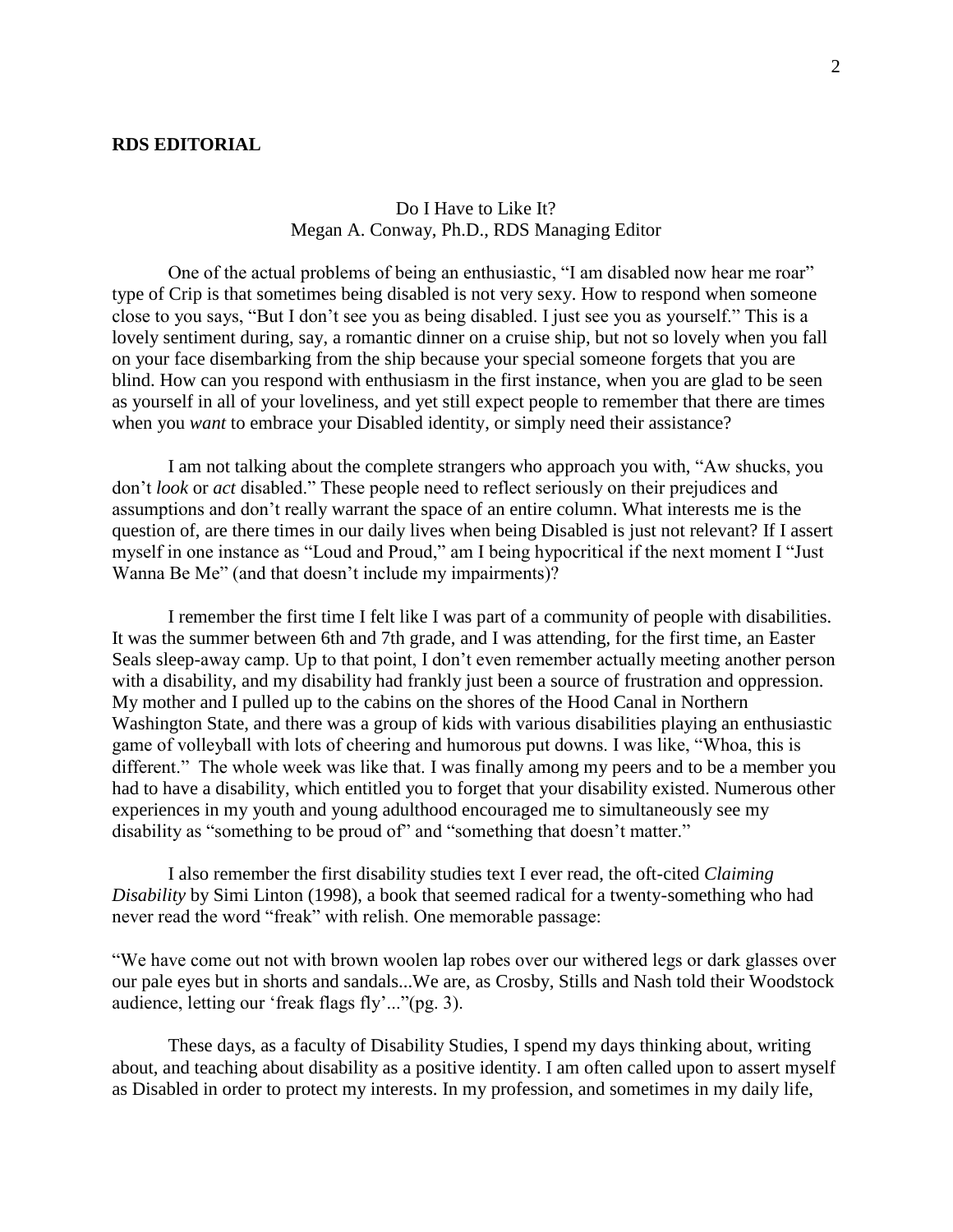being Disabled is a badge of honor. But the fact is that I don't really spend very much time on any given day thinking about *my* disability identity. Most of the time I am thinking about what I will cook for dinner, whether or not it will rain today, whether or not we have the money to go on vacation this summer, how I will get my daughter to do her homework, and how cute I (hope I) look in my new pink Ellen Tracy top and LA Girl almost-black skinny cropped jeans.

In the poem, "Beauty and Variations" (*Disability Studies Reader,* L. Davis, Ed., 2013, pg. 529), Kenny Fries writes: "What is beautiful? Who decides? Can the laws of nature be defied?"

Is it o.k. to "like" it when someone says "I don't think of you as being disabled"? Just as on Facebook, there doesn't seem to be a way to "sort of like it." I think that I have spent so much time trying to make good of my disability that I have forgotten that "identity" is just a way of projecting ourselves in a definable way. It doesn't mean that others who are close to us can't see how complex we really are.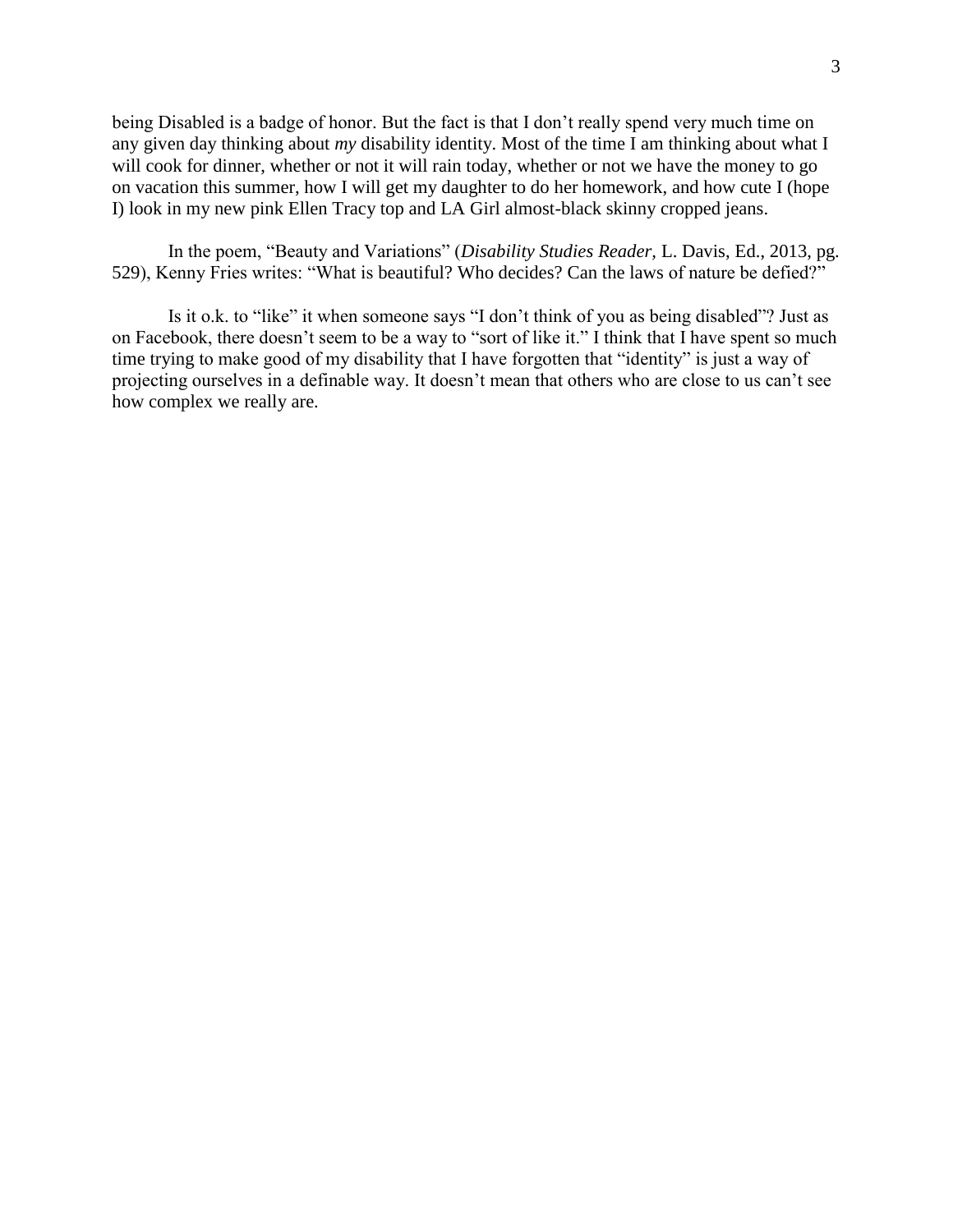### **RESEARCH ARTICLES**

An Ethnographic Study on Religion, Spirituality, and Maternal Influence on Sibling Relationships in a Muslim Family with a Child with Autism Brinda Jegatheesan, PhD University of Washington & Klaus Witz, PhD University of Illinois at Urbana-Champaign

**Abstract:** This ethnographic study examined maternal influence on sibling relationships when one child has autism. The mother's and typically developing son's understanding of having a family member with autism was shaped by and imbued in their religion. The family's religion and daily practices helped support the child with autism.

### **Key Words**: Autism, Sibling Relationships, Religion Beliefs and Practice

Religious and spiritual meanings have been given to disability in many world cultures. Such meanings inform families' understanding of children, parenting, and the nature of relationships between members of the family and the child with a disability. This study aimed to examine the nature of the maternal influence on sibling relationships when one child has autism and how the family made sense of their child's disability. The study used an ethnographic approach. Results showed that the family's Islamic faith was the primary framework through which they understood the meaning of having a child with autism and how to provide support.

Muslim immigrants in the U.S are often viewed as a single ethnic group (Mastrilli & Sardo-Brown, 2002) and their religion as monolithic (Joshi, 2006). However, the Muslim community in the U.S is enormously diverse, consisting of people from different historical, political, cultural, linguistic, and theological backgrounds (Reinhart, 2003).

The ultimate revelation of Allah (God in Arabic) to Muhammad, his prophet, is said to be in the *Qur'an*, the holy book. The Muslim people consider the *Qur'an* a book to guide them on how to live their lives intellectually and spiritually. While the *Qur'an* is considered to be divine, its interpretation is based on the human understanding of its words. The *Qur'an* exists in its original form and language, Arabic. The numerous interpretations are said to be the interpreters' understanding of the holy text and therefore are not considered to be the text itself or a translation of it (Bazna & Hatab, 2005). In Islam, for specific sects of people were teachings on how to live right in one's life.

#### Child Rearing Goals

The concept of *Fitrah***,** or the belief that children are born inherently good, greatly influences child rearing (Beshir & Beshir, 2004). Mothers are expected to teach their children how to pray, a socialization process perceived as integral towards becoming a good Muslim (Jegatheesan, 2005; Jegatheesan, 2009; Jegatheesan, Miller, & Fowler, 2010). The benefits of teaching children to pray were documented in a study done by Moore (2004). In Moore's study,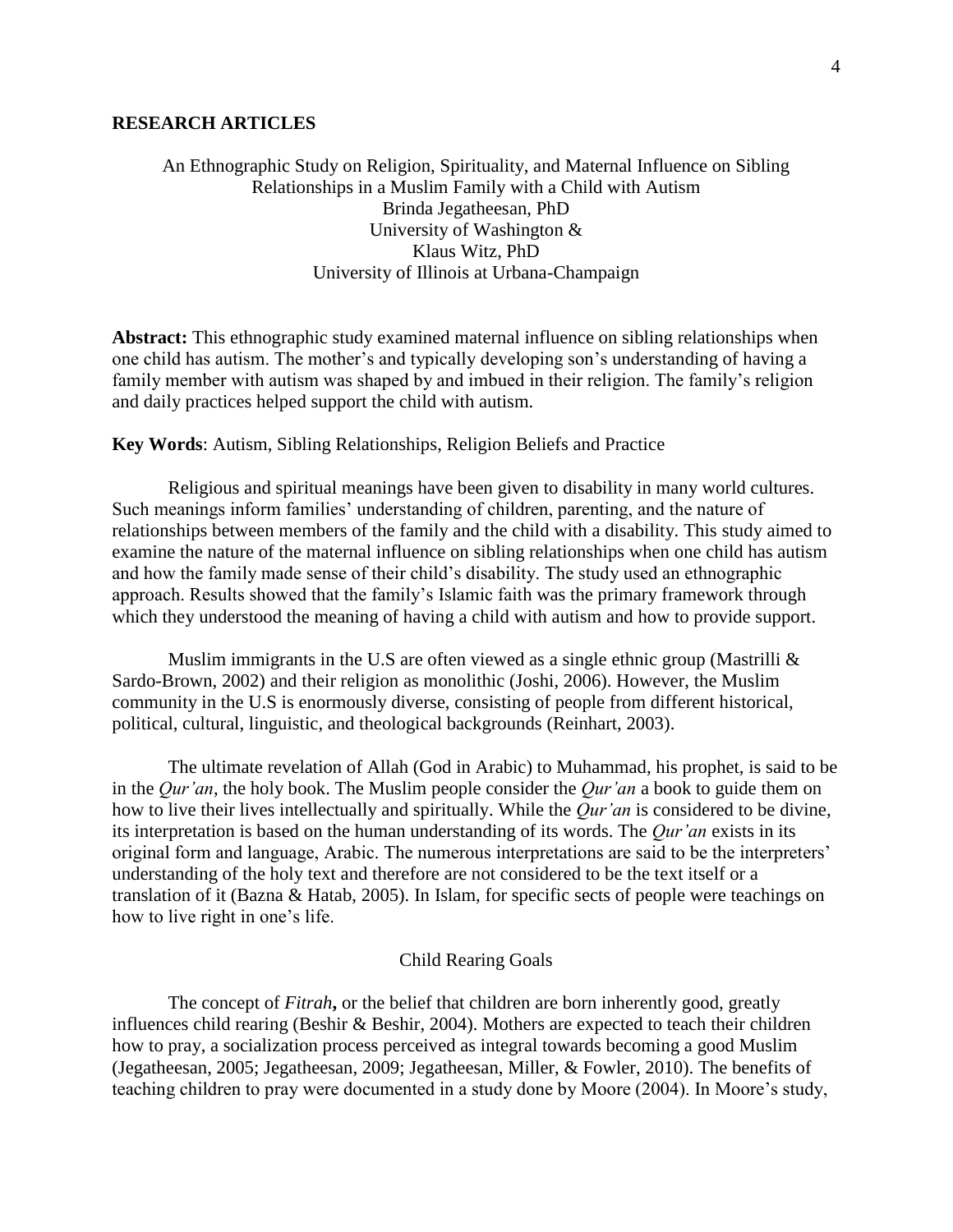young Muslim children begin to learn to recite the *Qur'an* from the age of six or seven, an age group considered to have a "virgin memory" (p. 318) and not yet distracted by the opposite sex. Parents allow their children to observe prayers as early as three years old, helping the children to gradually acquire the skills they need to begin reciting their prayers independently by age seven. Scholars of other Islamic studies have documented similar age expectations for the acquisition of independent praying skill (Miles, 1996; Moore, 2004; Sarwar, 2000).

### Disability in the Qur'an

Islamic scholars who have searched the *Qur'an* for mentions of disabilities have found reference to individuals with physical and intellectual disabilities, mostly in the metaphorical sense (Bazna & Hatab, 2005; Benzahra, 2002). Benzahra (2002), in her interpretation of the *Qur'an*, states that God calls on Muslims to take special care of individuals with disabilities, and that Muslims should not label them by their disabilities. The verses in the holy text emphasize that God made all men equal and that He measures an individual's worth on spiritual and ethical development and not on physical attributes and material achievement (Bazna & Hatab, 2005; Benzahra, 2002). Bazna and Hatab (2005) also found that the *Qur'an* was "consistent with the view that every person is potentially perfect so long as they work on developing their innate and individual qualities to the limit of their individual differentiation" (p. 25).

The *Qur'an* also urges its community members to consider it a duty of every Muslim to provide care, respect, and support for individuals with disabilities (Benzahra, 2002; Gaad, 2001; Morad, Nasri, & Merrick, 2001), and stresses their full inclusion into society (Bazna & Hatab, 2005). According to Bazna and Hatab (2005), the essence of its interpretation on people with disabilities "concentrates on the notion of disadvantage that is created by society and imposed on those individuals who might not possess the social, economic, or physical attributes that people happen to value at a certain time and place" (p. 30). Furthermore, since this "disadvantage" is perceived as "created by society," the authors state that it comes as no surprise that the holy text "places the responsibility of rectifying this inequity on the shoulder of society by its constant exhortation to Muslims to recognize the plight of the disadvantaged and to improve their condition and status" (p. 30).

To our knowledge, there have been no studies on Muslim families who have children with disabilities. Muslim families in the United States are one of the most seriously neglected groups in disability issues research: not much is known about how their family members come to understand disability and how these beliefs inform parents on parenting and socialization practices (Jegatheesan et al., 2010). The lack of research has been attributed as partly contributing to this knowledge gap (Ali, Fazil, Bywaters, Wallace, & Singh, 2001). Cultural and religious beliefs inform parents about how to raise and socialize their child (Jegatheesan et al., 2010; Shaked, 2005) and parents' expectations of close family members such as siblings (Sage & Jegatheesan, 2010b).

This paper presents an ethnographic study of how Muslim parents begin to construct meaning around disability and how they interpret their child with a disability as a "blessing and a sign from God." The study also illustrates the realities of the deeper experiences in the lives of the people concerned and in the development of the main protagonists over several years. The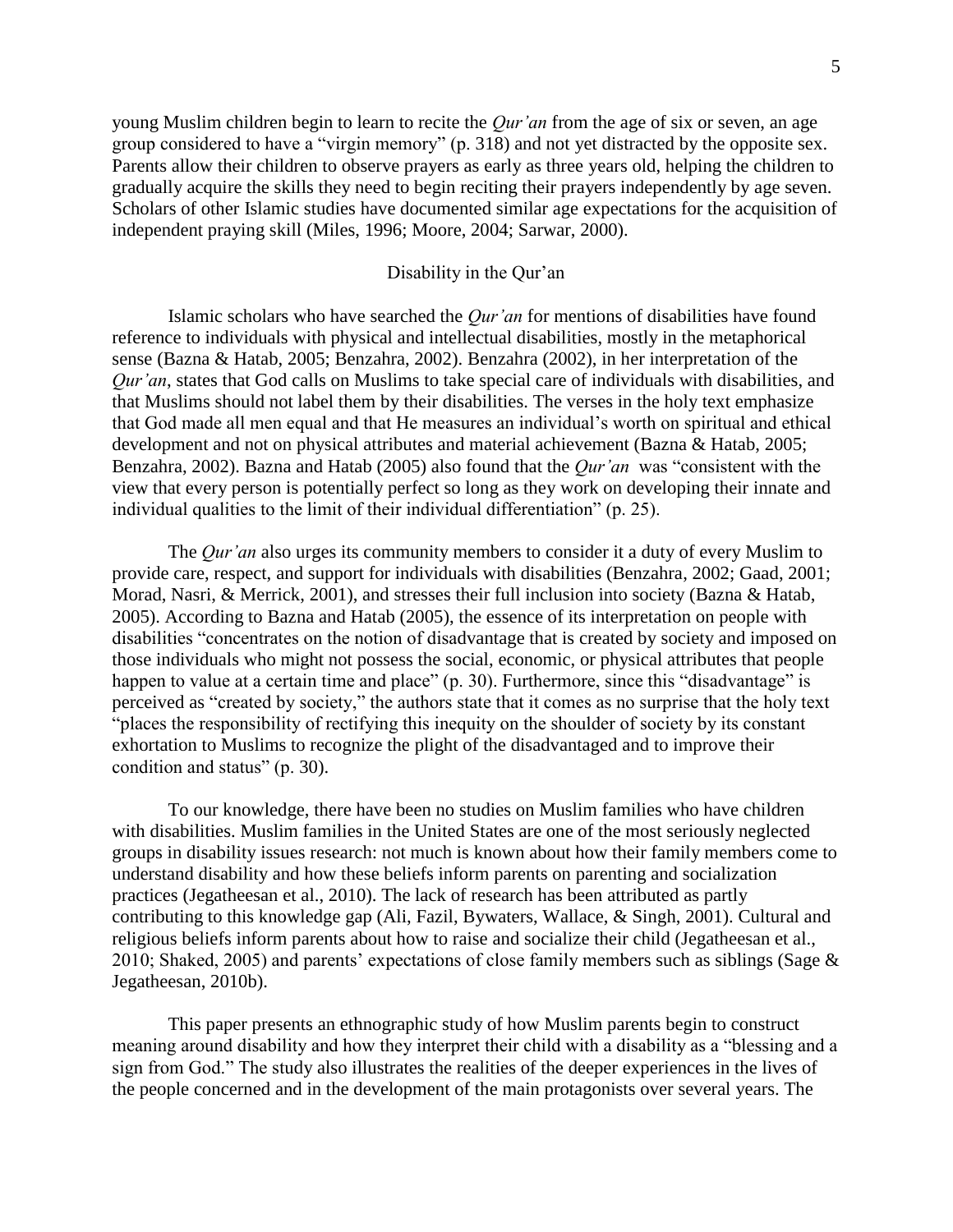authors focus exclusively on the maternal influence on sibling relationships and especially the relationship between the mother and her developing son as they seek to understand their spiritual experience of having a son and brother with a severe disability in the family. This paper briefly addresses the father-child couple because there was minimal data on paternal influence on the relationship between the siblings.

### Method

This ethnographic study aimed to examine the maternal influence on sibling relationships when one child had autism and how the family made sense of their child's disability. The study was part of a larger ethnographic study that examined how children with autism in three multilingual South Asian Muslim immigrant families were socialized into their society through their cultural and religious norms and values (Jegatheesan, 2005). The first author (ethnographer) conducted 17 months of fieldwork in the home and community environments of the families. More than 700 hours of observation yielded a large and rich data set. This study reports on the Khan family, the only family in the larger study with two children.

Participants included Ayoob and Fatima Khan, their six-year-old son with autism named Jalil and eleven-year-old son named Samir. Parents were in the age range of 30-40 years old and had lived in the United States for approximately 13 years.

### Interviews and Observations

In-depth interviews were conducted with Fatima and Samir. Observations included interactions and communication between the couple (Fatima and Samir) and the triad (Fatima, Samir, and Jalil). Ayoob was also observed when he interacted with both of his sons. Although Ayoob was involved in his son's lives, Fatima played an instrumental role in the socialization of the siblings' relationship. Therefore, the authors focused primarily on the data collection with the mother and her two sons.

The interviews were more like informal conversations using open-ended questions, so the conversations could flow naturally. The first author observed the family and the parents' and son's comments about having a family member with a disability and shaped the interviews accordingly. During the observations, the first author began to notice that religious beliefs shaped the family's understandings of having and supporting a child with a disability as well as the extent of maternal influence on sibling relationships. Interview topics included beliefs about having a family member with autism and sibling relationships, and the socialization of sibling relationships, and reactions and feelings about specific situations that were noted during observations (e.g., How Samir felt when Jalil indulged in autism-related behavior such as lining up objects, preference for sameness, and tantrums).

Observations of the interactions between the siblings and between the mother and her children were conducted at home. The goal of the observations was to document the interactions between mother and children in their daily life and the strategies used to socialize the child with autism and sibling relationship. Keeping this in mind, the first author observed interactions over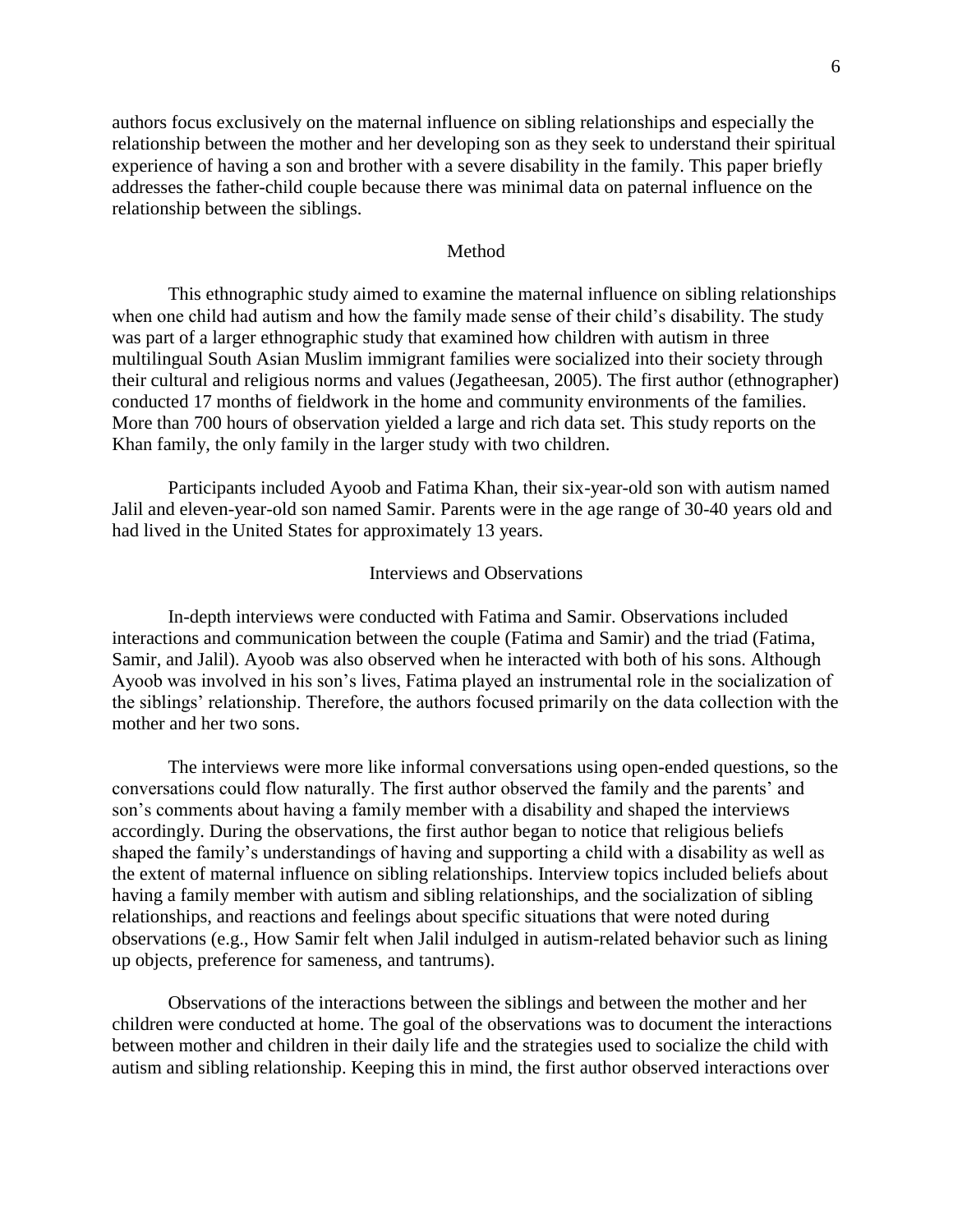different days of the week and at different times at home and in the community. Observations were video-recorded with permission of the parents.

#### Analysis

The analysis process involved grounded-theory analysis of the entire data corpus of narrative episodes, dialogues, and conversations (Charmaz, 2002; Glaser & Strauss, 1967). Since data analysis was inductive, codes were not established prior to the interviews and observations but instead generated from the data. Transcripts were reviewed repeatedly and systematically by the authors who coded for initial themes and developed a working definition for each code. These were iteratively evaluated against the data and against the two authors to ensure rigor in interpretation. Using the constant comparison method (Strauss & Corbin, 1990), codes were organized into categories. Themes emerged as the authors engaged in repeated discussions and reflections of the categories. The themes were continually cross-referenced with the narratives to ensure that the themes were consistent and grounded with the data.

The results of the study are presented in the form of an ethnographic case study in eight sections. The organization of the sections is explained at the end of section 1.

### Findings

1. Background - the Khan Family

The Khan parents are multilingual immigrants from South Asia. Ayoob was the sole breadwinner of the family, and Fatima was the main homemaker in the house. The family prayed five times a day at home and in the mosque, fasted during Ramadan (the Holy month), and sent their children to Qura'nic schools. Elders in the family often prepared to take the journey to Mecca. Fatima frequently read to her sons from children's Islamic books on how to live right.

Samir, the family's other son, was an 11-year-old boy who liked to play sports and computer games. He was born in the United States. As the oldest son in a Muslim family Samir was expected to be understanding and accommodative of his brother's needs. Samir attended a neighborhood public school and during weekends attended a Qura'nic school. His younger brother Jalil was 6 years old. Around the age of 29 months, Jalil began to show characteristics of autism such as sudden loss of language, and preference for being alone. Final diagnosis was made at age three after consultations with pediatricians and psychiatrists. At the onset of the study, Jalil was non-verbal and used gestures to communicate. He attended self-contained classes for children with autism in a public school and received sporadic therapy services.

The following ethnographic study first sketches the evolution of Fatima's (the mother's) subjective response to Jalil's autism (section 2). Fatima went through some of the typical upheavals before diagnosis and when diagnosis became certain. In time, she formed an understanding that Jalil was a special child sent to her and her family by Allah. From that point on, she started sharing her new understanding with Samir. Much of the study becomes a story of their constant interaction and eventual team effort in dealing with the numerous situations caused by Jalil's condition. The remaining sections (sections 3-8) focus on Samir, but always keeping in view his interactions and relationship with his mother and his brother with autism.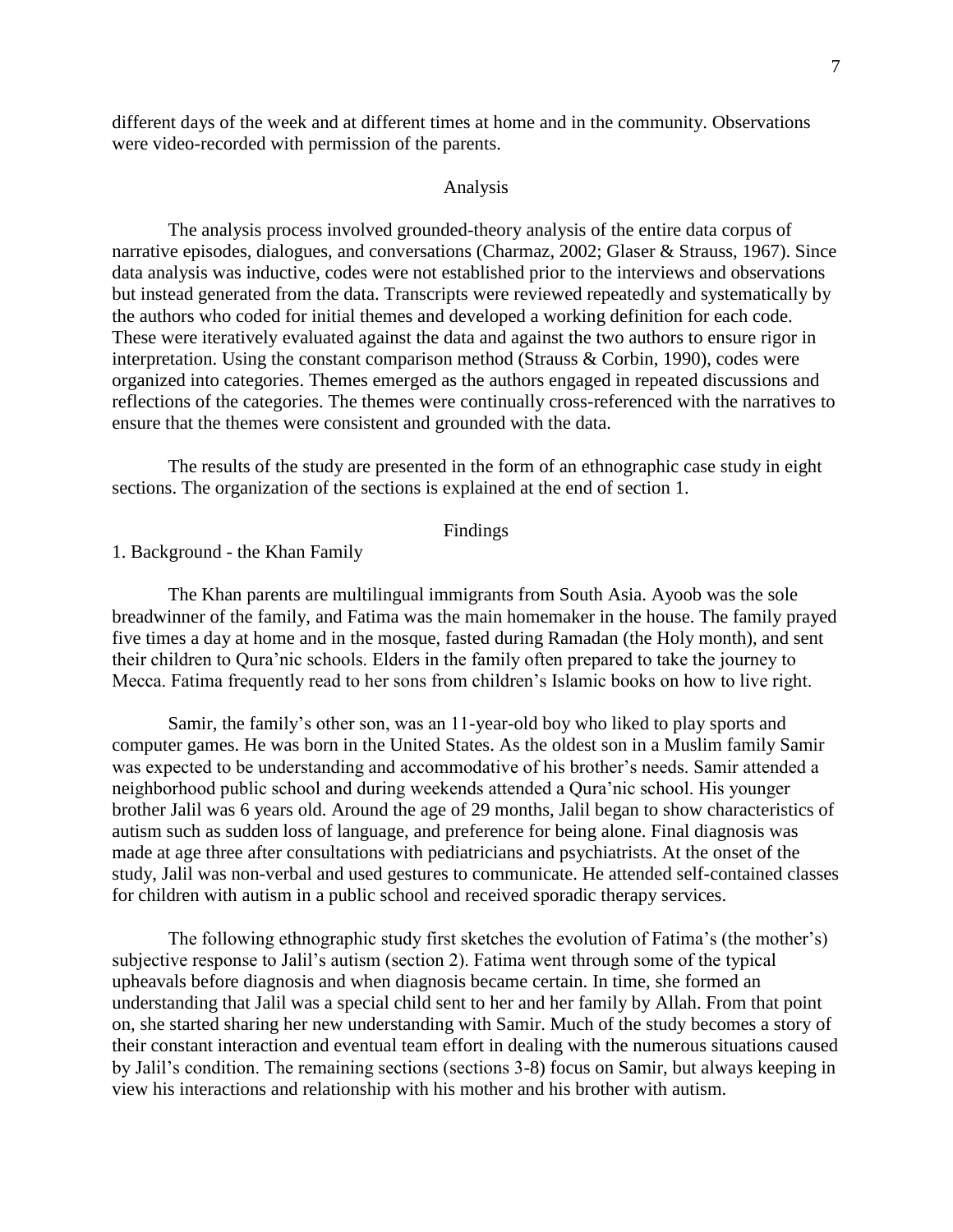### 2. Fatima's Initial Reactions to Jalil's Diagnosis of Autism

Fatima went through some of the typical reactions of parents who realize their child has a significant disability (Goin-Kochel & Myers, 2005; Hutton & Caron, 2005). Soon after diagnosis, many relatives often expressed superstitious beliefs that they believed harmed the development of Jalil's brain. These superstitious beliefs concerned maternal behavior during pregnancy such as stepping out during the eclipse, attending large and noisy community gatherings, and maternal diet. Stepping out during the eclipse was perceived by orthodox elders as a bad omen that affects the fetus, causing illness and/or disabilities. Similarly, would-be mothers attending crowded and noisy events were considered to be harming the child because exposure to such environments "disturb, alarm or shock the fetus," leading to brain damage. Lastly, in terms of maternal diet, Fatima reported that she craved for and ate a lot of goat's brain during her pregnancy, despite being advised against it. The brain of the goat has numerous intertwined nerves and as a result of Fatima's consumption of this prohibited food, Jalil was believed to have developed similar brain patterns leading to malfunction of his brain. These beliefs were openly discussed at family gatherings. Fatima said that she felt guilty and sad when she heard these explanations. She found herself wondering if she had not righteously conducted her life. Fatima went through a period of intense questioning about her own life and actions. She said, "I asked Allah, 'Why we get him like this? Why we deserve this,' or I used to ask my husband, 'What did we do wrong to have our son become like this?" Ayoob discounted the superstitious beliefs and said there must be a deeper explanation. Fatima's mother-in-law thought that Jalil was *phir baba* "holy boy" and told Fatima that perhaps Allah has a plan for her, and that she should ask for an understanding of her son's condition in her daily prayers. In time, Fatima came to accept that she had not committed any sin. She quietly "accepted my son as a gift…" sent to her "directly from God." She called it fate and said, "I was okay because God gave us like that. He has a plan and I don't know what it is. He will make him okay or not, that is whatever God wants. It's not up to us." Fatima explained further:

[1] Fatima: Now I have His special child, I need to know how to do everything for him. And so I prayed for God…I pray everyday and ask *Allah* to be with me and help me be a good mother to Jalil. God was listening because I feel better and have new energy and courage to try new things. I was not afraid. So that's why I am like this now. My husband says I am changed.

### Ethnographer: Changed?

Fatima: Yes! He says I have become strong...I am not like, before, when I would say, "Ah, okay, let it be or what can we do? Now I am like, "No Jalil can! And he will if we believe in him. Anything Samir can do, Jalil can do it also!" So, for example, last year [2003], the public library had a children's Summer Reader's Award. Children had to read 25 books and retell the story to the librarian in the library. Samir got the award. I am seeing how Jalil is looking at his brother's award. And I feel sad. That evening, I said to my family, Jalil can get the award too! Everyone at home thought I had gone crazy. Next day, I went to the librarian and said, "My younger son has autism and he wants to try for the award. He can read but he cannot retell the story on his own. But he can retell the story through 'questions and answers.' So, if you ask him questions about the book, he will answer those questions. That way he will retell the entire story. And Jalil did it. He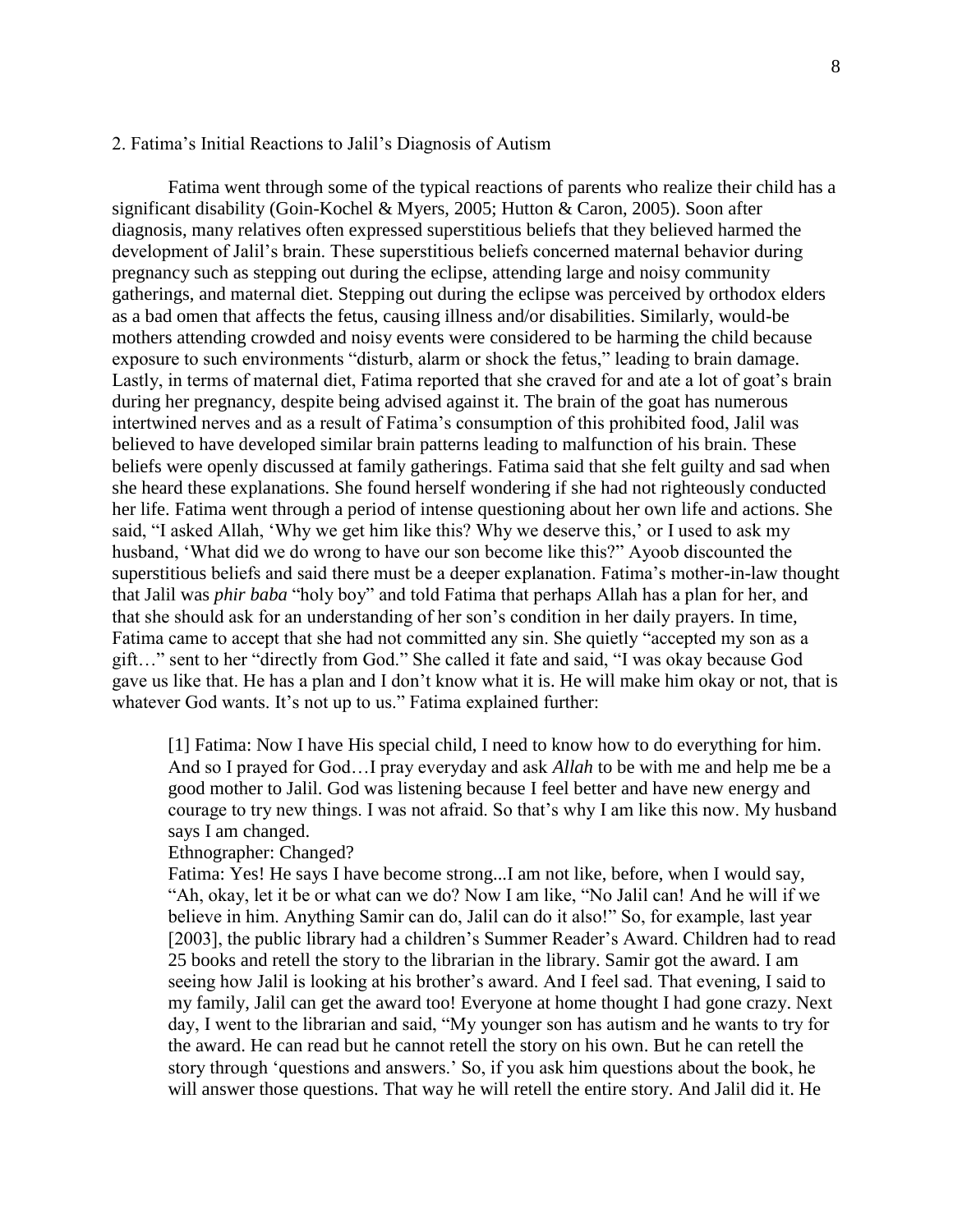read 25 books in summer time and got his award. And the whole family was so happy…I don't accept that my son cannot do something. I believe in my son and I know that *Allah* will be with him and he will be okay. I must give him the same opportunity as his brother. I am seeing how Jalil is happy with his reading award.

Fatima felt that her prayers continued to be answered. Her husband commented often that she became very forward in advocating for Jalil and had become very confident. She added that prayers were her greatest source of comfort and help. She said, "In my prayers I asked for God's guidance. I asked, "How I can do things for my son, now he has this disability, still what more I can do for him? I want to try everything, I will keep trying everything."

"Trying everything" for Fatima included learning about how to parent her son with autism through reading books and websites on autism and getting a diploma in child development, being actively involved in her son's schooling and therapies, and ensuring that Samir was learning how to support his brother. Fatima involved and engaged Samir in helping Jalil overcome behavioral challenges, learn his school work, become competent in his communication, and teach him prayers. In this manner she pursued her feelings that she had religious duty to effect improvement or even a cure as the response to this God's given challenge.

While people at the mosque and the Qura'nic school did not have knowledge of autism and how to support a parent with a child with autism, they were, however, supportive of Fatima's desire to make sure that her son learned his religious duties. Fatima explained that although Jalil was the first child with autism in the Qura'nic school, the staff and teachers were accepting and supportive. She said:

"The principal of the *Qur'anic* school accepted Jalil even though autism was new to him. He had not seen a child with autism. Nobody had a child with autism in the class. And Jalil showed all the symptoms of autism like hand flapping, saying some garbled sentences over and over again. But they understood how important it was for me to help my son learn his prayers, learn Arabic and be in this school. They were supportive of my wish to sit with him in his class all the time to help him learn and help in the classroom if he does something that the teacher does not understand."

Informal conversations between the author and the Qura'nic school teachers revealed that Jalil was viewed and treated just as any other child. Teachers admired and respected Fatima's aspiration and perseverance to teach her son his religious ways. Jalil was frequently observed to be stubborn and indulging in repetitive behavior during recitation lessons. But teachers continued to be patient with him. Inaaya, Jalil's Arabic teacher, explained her views on supporting Jalil to learn his prayers even though he had problem behavior:

"He is special but he is also *Allah*'s child like all others are. And his mother brings him to learn to pray even though he has a disability, and I think that she is amazing to do this. It is my duty to teach him however much he can learn. *Allah* knows the child's heart is pure."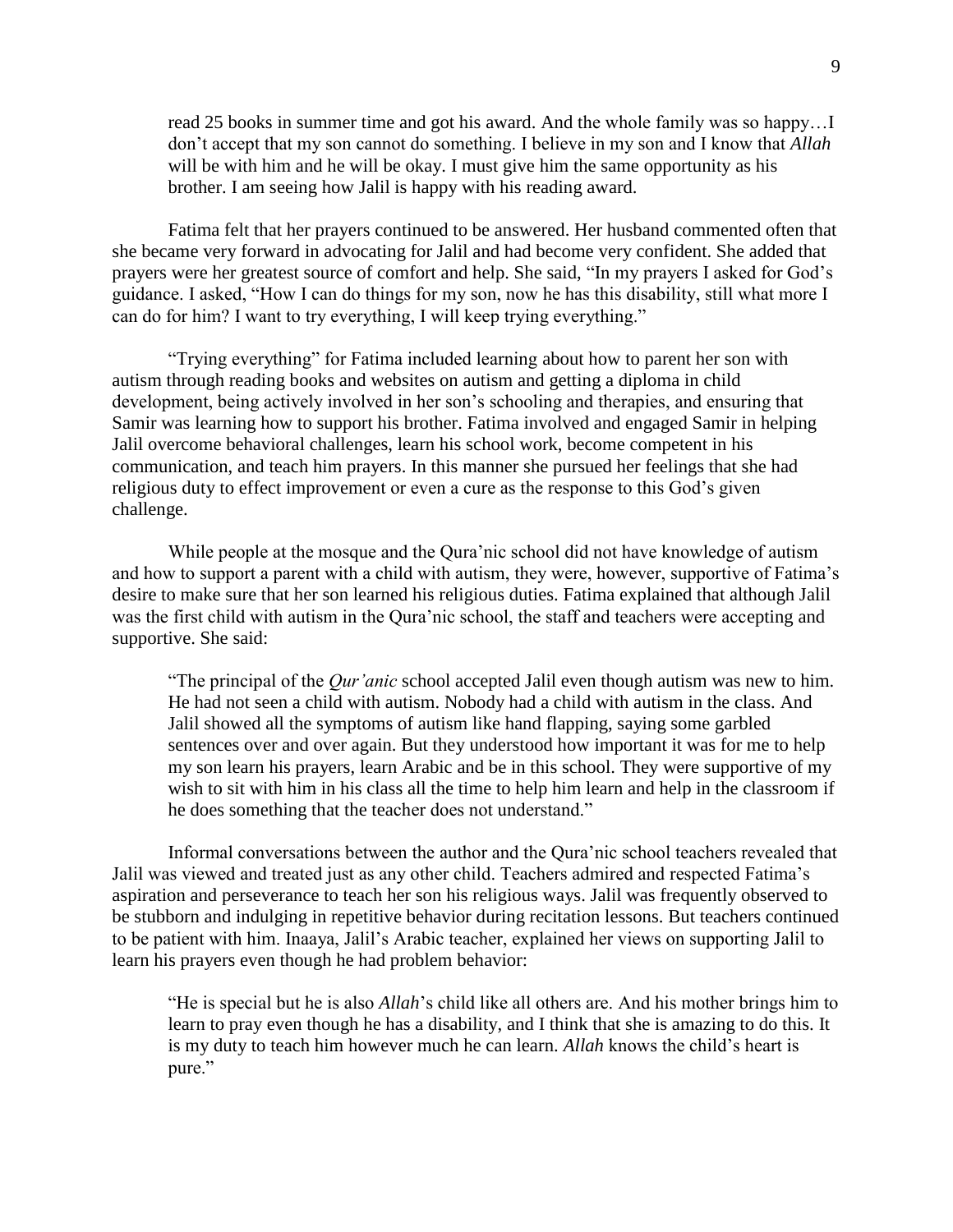### 3. Mother's Teachings and Samir's Early Responses to his Brother having Autism

Fatima shared her thoughts with Samir that Jalil was a special child of *Allah* whom *Allah* had made that way and that their family was the special family that *Allah* had chosen for Jalil. The Khan parents felt that if a child like Jalil were to end up in the wrong family he might suffer.

[2] Ethnographer: When he asked at that young age about why God sent Jalil to this family, what did you tell him?

Fatima: I tell Samir that *Allah* gave him to us because He knows that we will take care of him, teach him and not get angry and mad. I tell Samir not to compare his brother to him and his cousins. I tell him there maybe some things that his brother might do one day that he himself maybe cannot. We must believe in Jalil, believe in *Allah*. Samir is a good child. He understands.

For the Khans, being the special family involved both loving Jalil and taking care of his needs, teaching him, and practicing high standards of self-discipline and behavior for *Allah*'s sake. Family conversations about Jalil were of the following nature, "[*Allah*] knows that we will take care of him," and "*Allah* wants to see that family members and Samir do not get angry and mad." Fatima herself developed an awareness of Jalil as a special person in his own right rather than just a person with a disability. She said she believes that "there may be some things that Jalil might do one day that Samir maybe cannot."

Fatima described Samir as a good child who listened to her and was empathetic of his brother's disability. The following account of an observation illustrates how Samir helped Jalil in a mature manner, sacrificing his opportunity to play with his cousins:

[3] Six children were playing in the computer room. They were trying to encourage Jalil to be part of their game. Jalil became fussy, and whiny and did not want to play with them. .... When his cousins called out to him to come and play with them, he whined louder, and became visibly upset. His cousins turned to their own play and Jalil withdrew into a corner of the room, self-stemming himself. Samir kept glancing towards Jalil and then got up and went across to him. He sat by his side and put his arm around him. He asked him if he wanted to come and join him. When Jalil shook his head in negation, Samir asked him if he wanted to play something else. Jalil sniffed, wiped his nose with the back of this hand, kept fidgeting with his toy car and pointed to the computer. Samir took his brother's hand, led him to the computer and set the computer game for him. He stood for a while by his brother's side and watched him play frequently glancing towards his cousins playing, since he too wanted to play with them.

When the ethnographer a little later asked what Samir felt about his brother and what he felt about his brother's disability, he said:

[4] He is still a human being. He is different but we are all different. He is different because *Allah* made him that way. Maybe we all have to learn from him something that we cannot learn without him. He has a lot of changing in his behavior to do. But even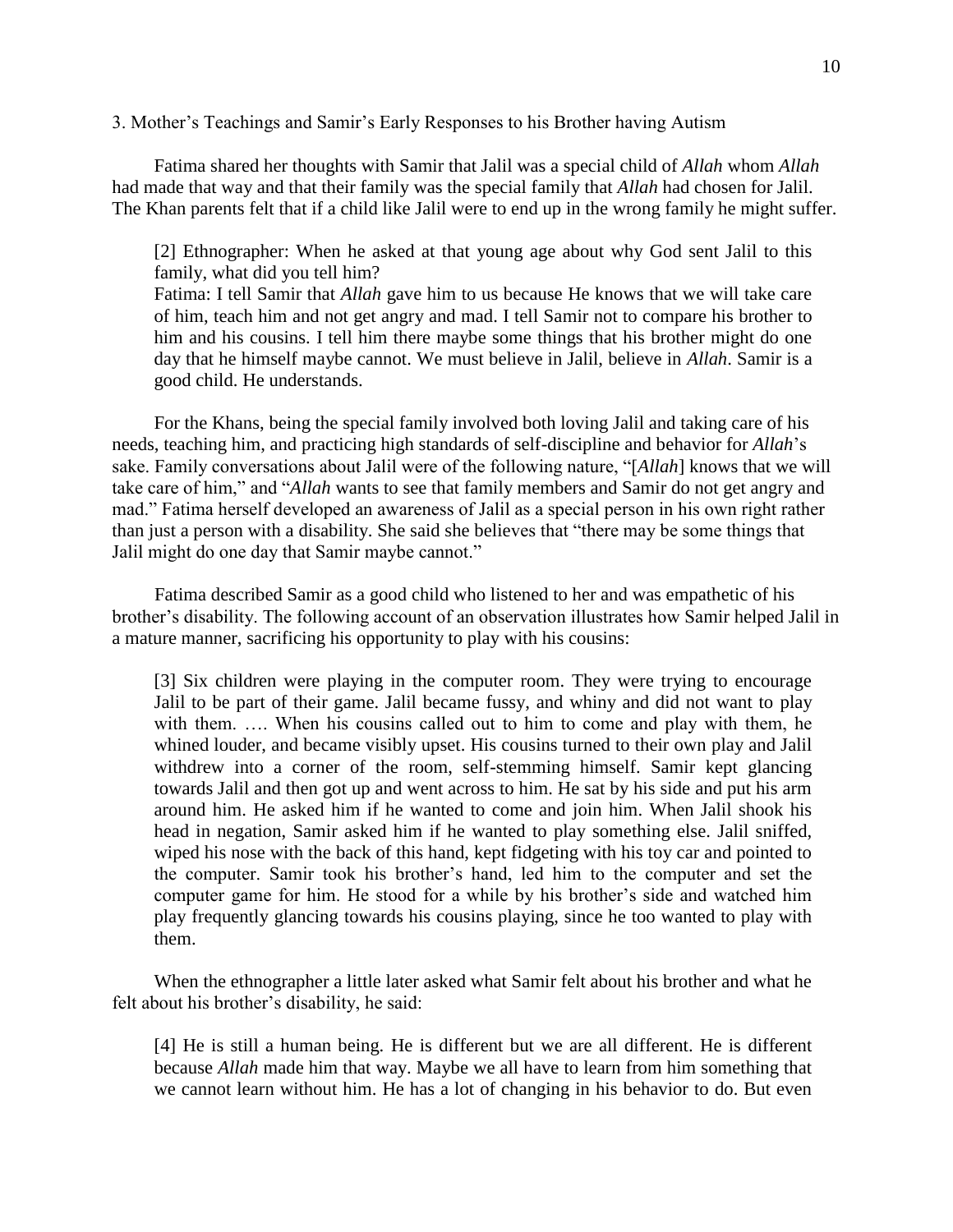though he is so bad like screaming for the computer, he is not a terrorist. He does not hurt anybody or make anyone cry.

When asked about how he first reacted when he learned that his brother had autism Samir reported that he had wondered about the changes in his brother prior to his diagnosis. He said that he noticed that his brother "acted weird" and "screamed sometimes like he was mad about something" and he was increasingly "getting upset."

[5] Samir: He was not the same suddenly. Ethnographer: Not the same? Samir: Yeah. Like he would shout and not tell us why he was angry. Or only open his mouth, make a face like sad face and not talk. Ethnographer: So you were surprised. Samir: Not! It was happening a lot. I asked him to say why he was mad at me and he would get more mad. He was not saying anything. Ethnographer: What did you think? Samir: Nothing. I got mad also.

Samir stated that when he first heard the word 'autism' during a family conversation, he did not think much about it and soon forgot. But Jalil's language regression made his mother worry a lot. For the first six months, Fatima was the only one in the family who was convinced that something was wrong with Jalil. Her husband and his family told her not to worry, explaining that "boys speak late." Samir witnessed his mother's increased anxiety and in time he observed how once his mother convinced his father and grandparents, she scrambled to get an accurate diagnosis and make sense of their son's condition. Samir shared a turning point experience:

[6] I became mad one time. It was my turn on the computer and Jalil kept pulling my hand and pointing for him to sit. I refused and he got mad. Then he ran down to my mother and began to cry. My mother came upstairs and told me to give him the computer. I was mad and told her he had finished his turn and now its mine. She asked me to get up and give the chair to him. I was mad at my mother and my brother. Ethnographer: …. Did your mom say you were a good brother?

Samir: She talked with me and told me that Jalil is like that because of autism. It does some things to him. She told me that we should understand the autism and what it does. We must help him and not get mad at him.

Ethnographer: So your mom told you everything?

Samir: She told me that we must find out more and that I can help her to understand autism more. She said then if we understand autism we can help my grandmother, aunt and uncle understand it too. My mom said if we are helping Jalil, then others will see that and do the same. If we are mad, then they will be mad.

Ethnographer: Oh. Like be a good example.

Samir: Yes. So I found out more from the internet and my mom got some books.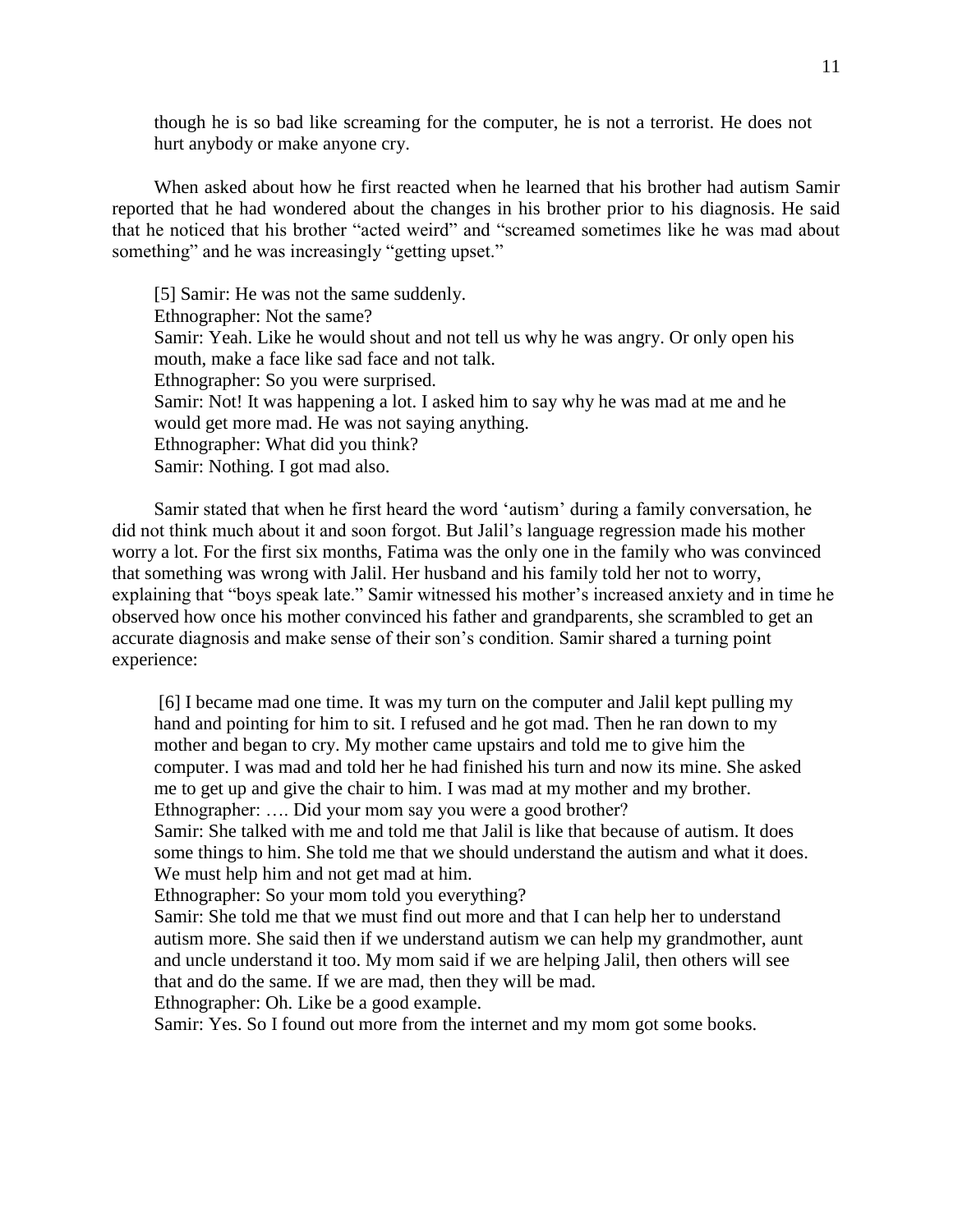Fatima had enlisted Samir as her and his dad's ally in trying to help Jalil, and by getting more information and a more detailed understanding of autism they could possibly help the other family members.

### 4. The Family Learns Together About Autism

Fatima told the ethnographer that once Samir began to understand autism (as described in [6]), each day brought new insights to the two of them. Mother and son often talked about each other's new insights about autism over an activity such as doing a puzzle or drawing with Jalil. As parents, whenever Fatima and her husband found out more about autism, they would talk to Samir, so that he would understand why his brother was changing. "Samir and Jalil are playing together and Samir must understand why sometimes his brother is difficult," she said. Fatima reminded Samir that Jalil was sent by *Allah* because their family would take care of him and not be unkind to him. She told him, "He chose you to be his brother…In all the world, He made you and him brothers. So you have been chosen by *Allah* too."

Fatima reported that Samir on his own started reading and learning about autism and ways to help his brother, but she was not aware of the deep effects the new orientation had on him until about half a year later when she talked to his teacher. The teacher showed her a copy of the New Year's resolution [7] Samir had written in creative writing class at the beginning of the semester. This was a few months after diagnosis, when Samir was about 9 years-old.

[7] Creative Writing. January 11, 2001

In the year 2002, my New Year's resolution will be helping my little brother speak since he doesn't know how to speak. He is a kid who is autistic. "Autistic" means can't speak. I'm going to try to make my brother speak.

Fatima had brought a photocopy of the writing to share with the ethnographer.

[8] He is a good child. I sometimes get upset thinking he is not patient enough with Jalil…He is thinking a lot about his brother and autism. I can see that in this writing…In his own way he is learning about his brother and how to help him…I was so proud. When I asked him about the New Year's resolution, he said that he is going to try very hard to help his brother because he now understands a lot about it.

The creative writing example shows that Samir was independent in taking charge of his portion of the task in helping his brother. When the ethnographer showed him the copy and asked him why he wanted to help his brother to "speak," he replied:

[9] If he can speak, he can tell me what he wants and I can help him. If he is afraid he can tell me, if he sad or mad he can tell me. Ethnographer: And that's important, Samir? Samir: (nods in affirmation).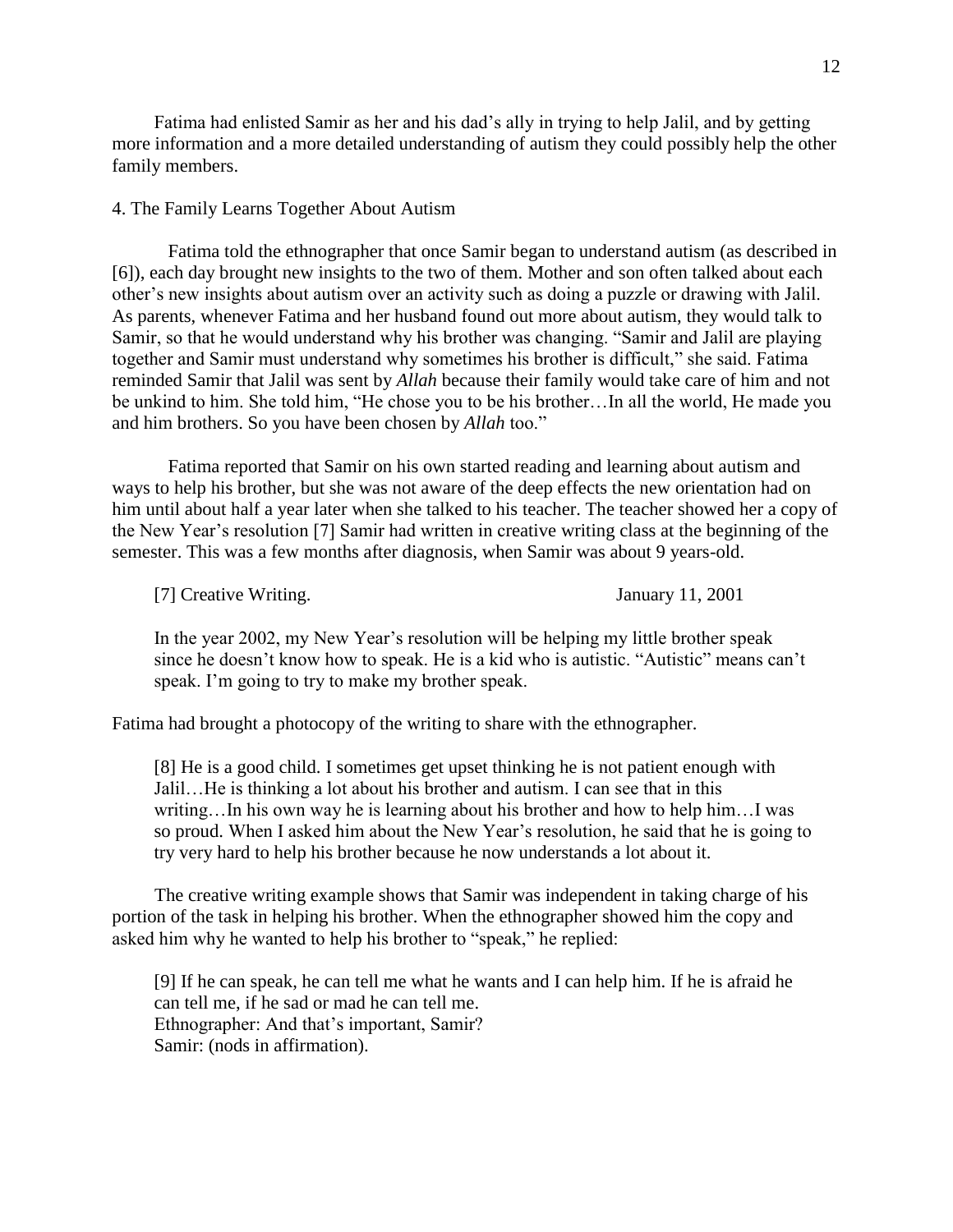Through Samir's conversations with his mother, the ethnographer learned that the learning process of autism was a shared family endeavor. Part of the endeavor involved telling Samir to "help," "be patient," and "not complain" about his brother. Fatima told Samir that "complaining will not change Jalil." She also pointed out that "Jalil was unable to complain about his needs that were not met and his frustrations." She told Samir, "We then must put him first by understanding him and being there for him. Not give in all the time, but be patient and help him." The ethnographer asked Samir how he felt about this.

[10] Samir: I don't know. I think about the autism and why Jalil had to get this. My mother said that my brother was not different because of autism but some people think it is like that. So we must learn more to understand Jalil. That's what I am doing. Ethnographer: Such as…

Samir: Like I look in the Internet. I read about it. I look at my brother and see how he is different. So it's not difficult. He cannot speak now. But he can still communicate with his hands like this (gestures). So I must try to understand some new things to help him. Ethnographer: What new things? Do you do some new things?

Samir: In my prayers I now ask *Allah* to help him be a good boy. Its new thing when I pray. My mother said we should all pray and he will be better in the future.

### 5. Deeper Communication

Samir was observed to be deeply empathetic regarding Jalil's needs. The ethnographer often recorded that Samir went the extra mile to accommodate his brother. There were the occasional disputes, mainly over the use of the computer games. Samir was found to be tuning into his brother a lot and would often inform the ethnographer of particular things about Jalil. For example, he would tell her without her asking, "He likes to watch himself in the mirror and this time is best to talk with him because he responds," or "It's 30 minutes now and his computer time is up. Now he will call so sweetly, (in a sing-songy voice) 'Samir, oh Samir. Come Samir, oh Samir.'"

[11] Ethnographer: Why does he say so many times like that?

Samir: Because he is smart. He knows that I will say, okay another 10 minutes because you called me so nicely. He is not stupid. He is smart. I watched him and he knows he can get what he wants from me if he is nice.

Ethnographer: So you know.

Samir: Yes, I watched him and also told my mom about this.

Ethnographer: Isn't that real smart of Jalil? Wow.

Samir: He is more smarter. I am now seeing this more each day. I am watching him carefully.

Excerpt [11] shows that Samir's whole understanding of Jalil has changed. At first (2-3) years ago), when Jalil cried, Samir did not know whether he really was crying or whether he was faking, but by the time of the conversation [11] he was very much in tune with him. He knew that his brother was faking, and Samir talked about this with humor. A few months later, the ethnographer recorded the following observation fieldnotes.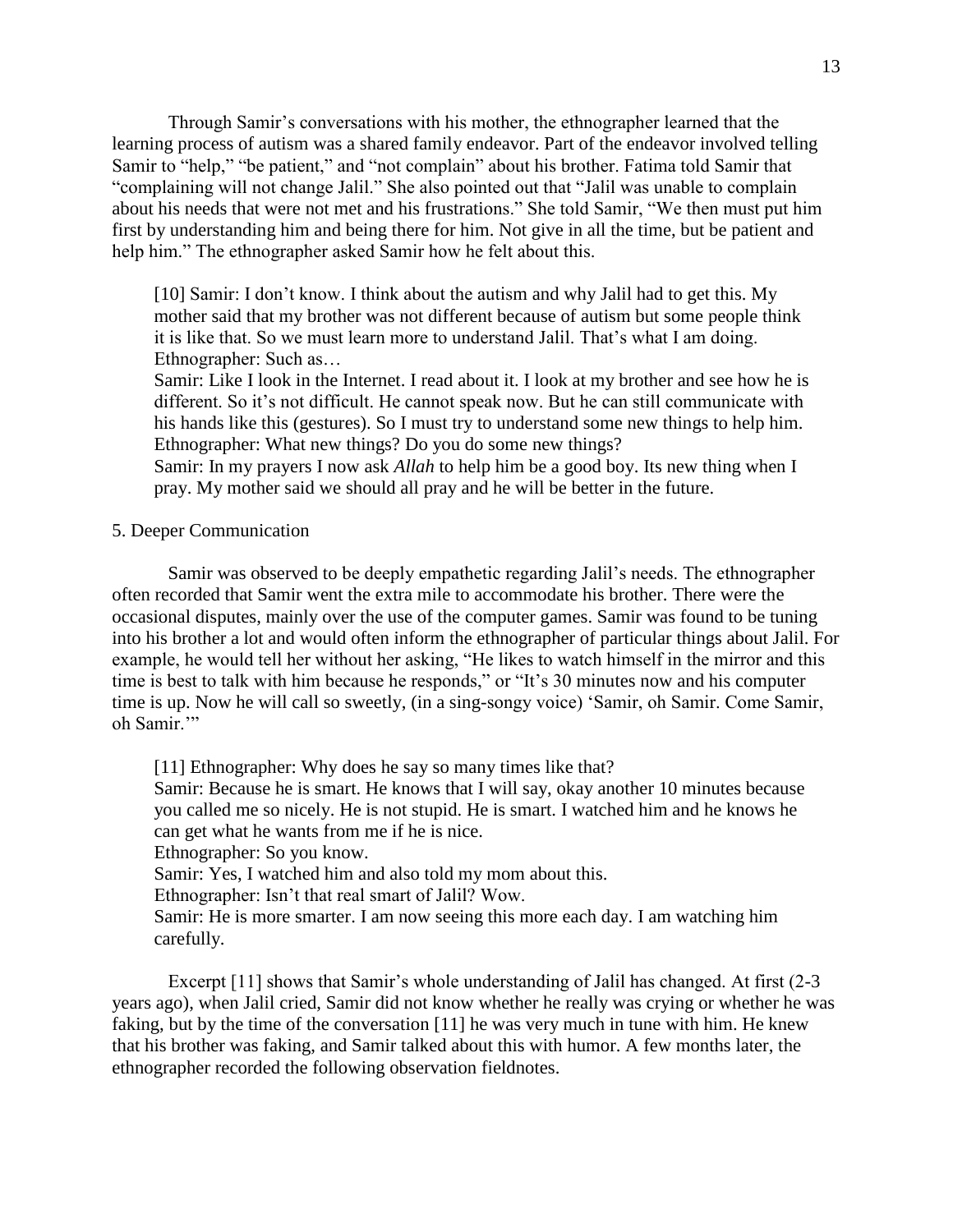[12A] The two brothers were playing and then the car wheel broke. Samir spent 30 minutes trying to fix it for Jalil, who was teary about the broken car. During this time, I saw no verbal communication between the brothers. Samir would tap Jalil to reassure him, nod, and give him glances.

Afterwards the ethnographer asked Samir about this silent interaction.

[12B] Ethnographer: How did you know what your brother felt because you guys said nothing. Samir: I usually know. I listen to him, actually, I look at him and then I know from his face what he feels. It is pretty easy. Ethnographer: And you did not want to say anything to him? Samir: No, it will make him more upset. And I don't want him to cry. Then my mother will get mad at me because she thinks that I made him cry. Ethnographer: Oh. Samir: But also my mother said to me that if I listen carefully I can understand what my brother is feeling. Ethnographer: Listen to what? Samir: To him. Like he is sitting and I listen to him quietly. He can tell me with his feelings.

### 6. Feeling Others' Needs

Often Samir was requested by his father to do simple tasks for his brother (e.g., tie his shoelaces, bring his coat, peel a banana). His father bestowed a lot of affection (hugs and kisses) on Jalil. Relatives at home also showered Jalil with tremendous amount of affection, and Samir was observed to quietly watch the love that surrounded his brother. Fatima was observed to be the only person who paid equal attention to both her sons.

When the ethnographer asked Samir what he felt about "so much of attention on your brother, everybody wants to hug and kiss him," Samir responded in a mature way that he knew Jalil gets a lot more attention and that he understands and feels it is important to let Jalil know that "everyone at home loves him."

### 7. Communicating with God through Prayers

The family put much emphasis on both children participating in the daily prayers. But the ethnographer saw Samir talking about *Allah* as playing a big role in Jalil's behavior. This behavior is illustrated by the following observation in Samir's bedroom as he taught his brother *Du'as* (short prayers). Samir was encouraged by his parents to teach his brother Du'as and *Surahs* (verses from the *Qur'an*). Samir took this responsibility very seriously:

[14] Samir: time to say your prayers Jalil. Jalil: [No response.] Samir: (taps on his arm) Time to say *Surah Fatiha*. Come on, its time Jalil: (hits his hand off his [own] arm and screams a little).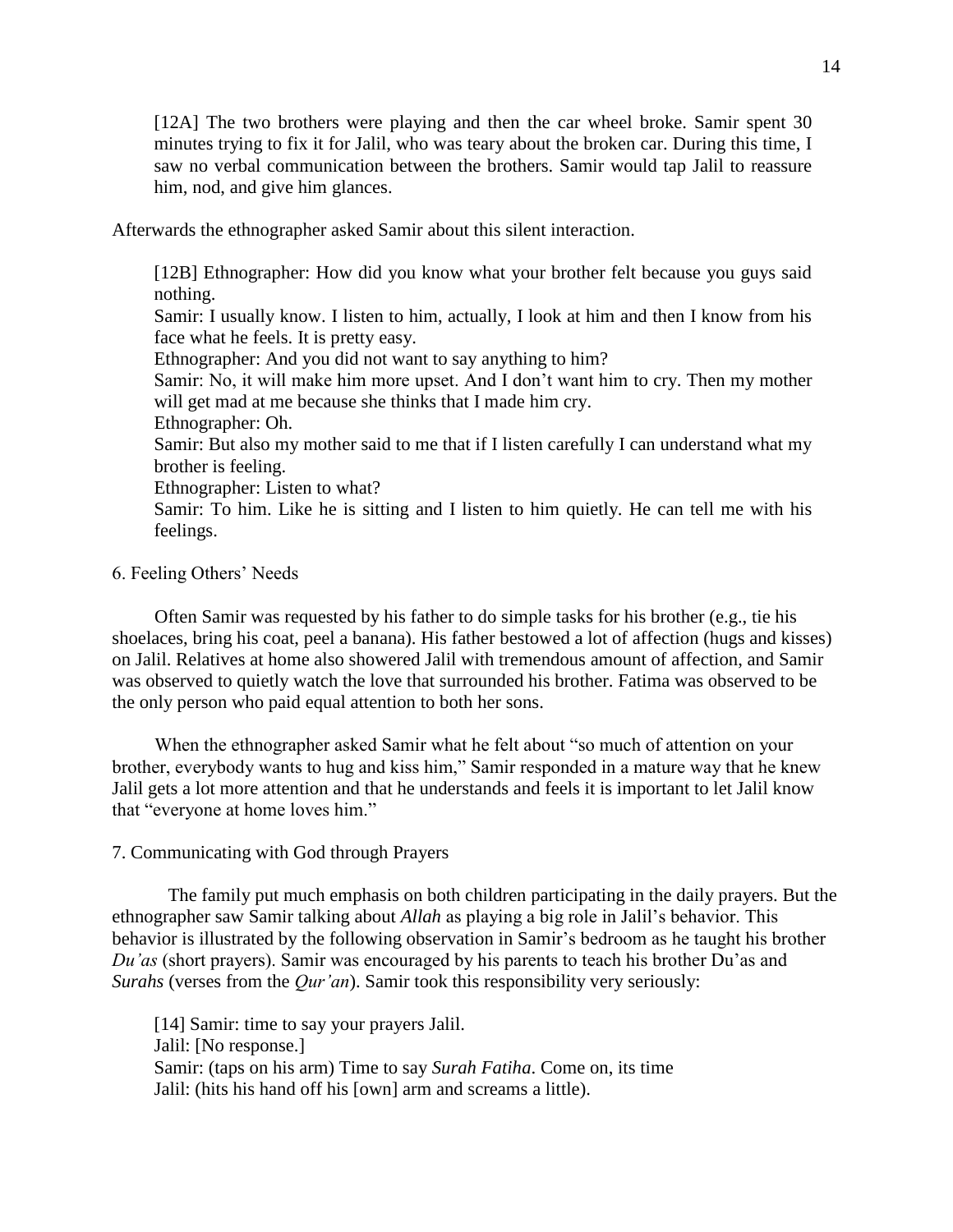Samir: Okay, I am going to say it and you listen. Okay Jalil. Its good for you to at least listen. You don't have to say it. [Begins prayer:] *Bismillahir Rahmanir Rahim Alhamdu Lillahi Rabbil 'alamin.* Say Jalil, it's good for you. You can say it softly okay. Samir: *Bismillahir* Jalil: *Bismillah* Samir: *Rahmanir Rahim* Jalil: *Rahman*…blender, it's a blender. I got a blender [starts to go off into autistic-like echo] Samir: *Rahmanir Rahim*, say like this. *Rahmanir Rahim.* Jalil: Whoosh, blender. I like the blender. Whoosh, whoosh. Samir: Okay say it in English. *Allah* please forgive me Jalil: *Allah* please forgive me and make me a goooooood boy. Samir: Very good. *Allah* will make you better.

There are several noticeable elements about the above exchange. Whenever Jalil did not respond appropriately, Samir was unruffled and patiently adjusted his efforts a little, demonstrating care and intimacy with brother (taps him on the arm, "Okay, I am going to say it and you listen .... You don't have to say it" "You can say it softly okay"). At the end, when Jalil said one line spontaneously expressing his own feeling, Samir was completely satisfied: "Very good. *Allah* will make you better."

Over a period of time the ethnographer watched similar interactions of Samir's showing tremendous patience in teaching the *Surahs*. During this time Jalil would romp around and jump on the bed, or hop over the bed from side to side and making faces in the mirror. Samir, in the same tone, with the same gentle persistence would try to get his brother to repeat the *Surahs* after him. He would follow him around the room as he coaxed him. One day, his mother walked in and caught Jalil jumping. She wrapped her arms around Jalil and said, "Listen to your brother! Now say what Samir is saying or NO going to see Rudy (neighbor's dog that Jalil loved)." After the second such observation. the ethnographer talked to Samir about his patience and tolerance.

[15] Ethnographer: What about when you teach him his prayers. You have a lot of patience, Samir. Sometimes, I noticed that Jalil is very playful and he will not do it. Samir: That's okay. *Allah* understands because he is special. I must try and not give up. Ethnographer: Not give up. Who told you that? Samir: My mother. She said that I must try hard to teach him to pray. I tell my brother what to pray. Ethnographer: Like what? Samir: Pray for cure. For forgiveness. Ethnographer: Forgiveness for what? Samir: I don't know. Maybe he did something and he must now ask for forgiveness and then he will become okay. He must ask *Allah* to forgive him. Ethnographer: Is that WHY you want HIM to learn to talk? Samir: One reason. I have many. Ethnographer: Can you tell me?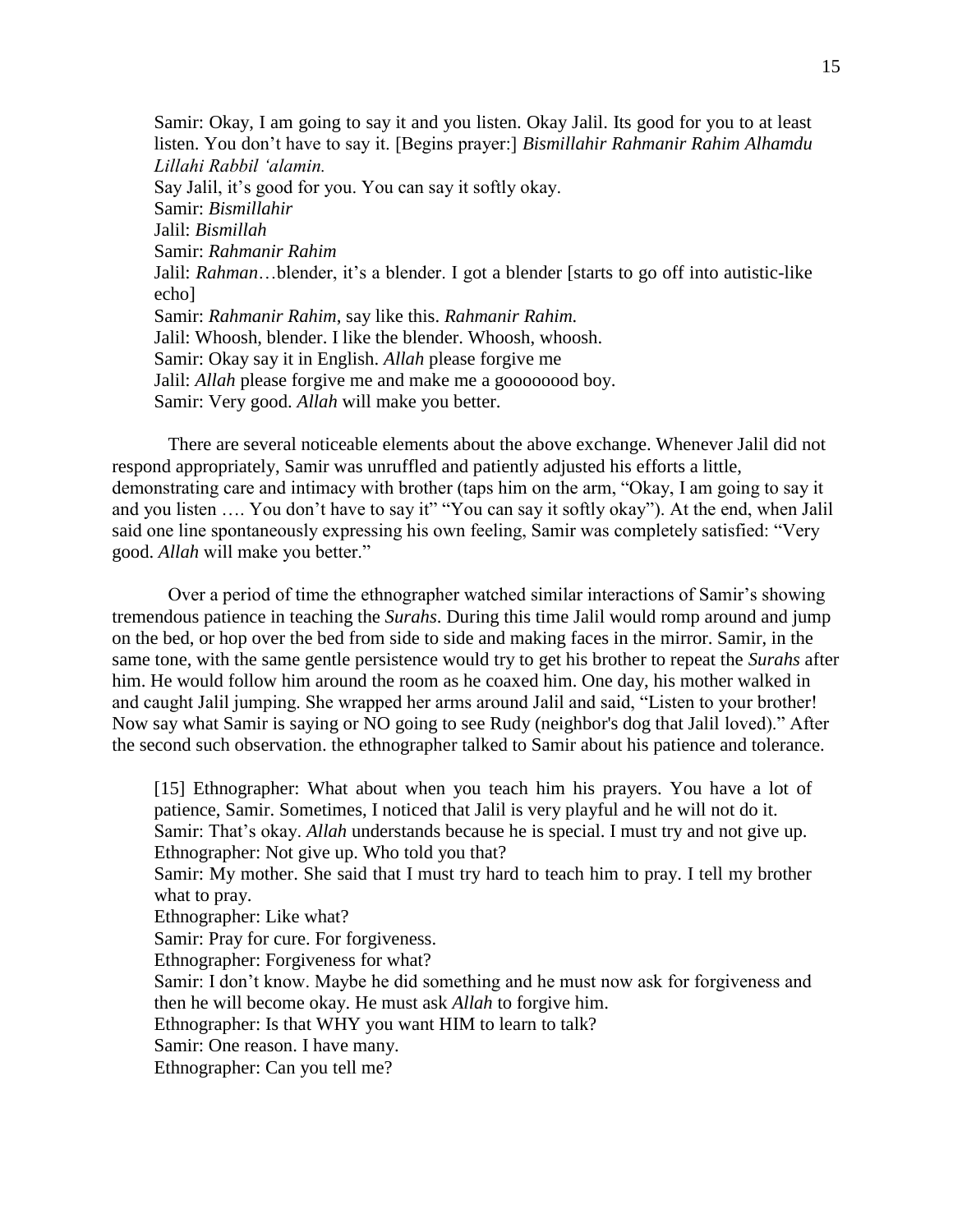Samir: Like I want him to play with me and not scream loudly if he wants something. Sometimes, I pray to *Allah* for making him alright because he gets mad and screams. But there are other things also. Like I want him to tell me if he had a sad day. Then I can help him. I can understand him better when he cries. Now, I don't know if he is crying for fun or he is serious. Sometimes he plays a joke on everyone by faking it.

Samir then explained why it was important for Jalil to pray.

[16] Samir: We are praying everyday to *Allah* and I think *Allah* is listening to us. He is making him smarter and He is showing us in this way. I tell Jalil to pray and he is doing that now.

Ethnographer: So you think that Jalil is getting smart because you are praying for help. Samir: Yes, but he must try too. It is good for him. He must ask. It can be a whisper but he must say his *Du'as* too. *Allah* will listen to him.

Ethnographer: You are sure?

Samir: Yes. He is better than last year. So it means he is getting better.

### Discussion

Superstitious and Religious Beliefs and Biomedical Explanations on Disability

The Khan parents endured substantial stress and anxiety in understanding the cause of their child's disability after a period of typical development. Medical and allied health professionals were frequently reported as being unsure about the cause of autism and frequently dismissed parent's persistence in receiving an accurate explanation of the etiology of autism. Professionals were also reported as using extensive amount of medical jargon in their conversations, complicating the Khan parents' ability to think clearly and fully comprehend their child's condition. Ayoob and Fatima described this period as long, traumatic, and confusing and soon began to search for an understanding of their child's disability on their own.

According to Fatima, superstitious beliefs that circulated in the family circle contributed to her having "bad feelings and reservations" about having a child with a disability. The prevalence of superstitious beliefs has been documented among individuals across cultures (Lamorey, 2002). However, Fatima, after having risen above superstitions beliefs, developed a spiritual understanding of why she had a child with autism.. She attributed her new understanding to her husband and her mother-in-law who believed in a religious explanation. She added that she also went through a period of questioning her life and thought about her actions and habits and came to an understanding that she had not committed any wrongful deeds that could have harmed her son. She then accepted her son as a blessing and from then on developed a deeper and fuller spiritual understanding of having a child with a disability. In a study of parents' lay conceptions of autism (Gray, 1995), parents went through similar experiences, where the absence of explanations for the cause of autism led to them developing their own understanding of the disability, and in doing so achieved partial emotional closure. For the Khan family, although they were exposed to some medical explanations, the spiritual and religious explanations dominated their conceptions of having a child with autism.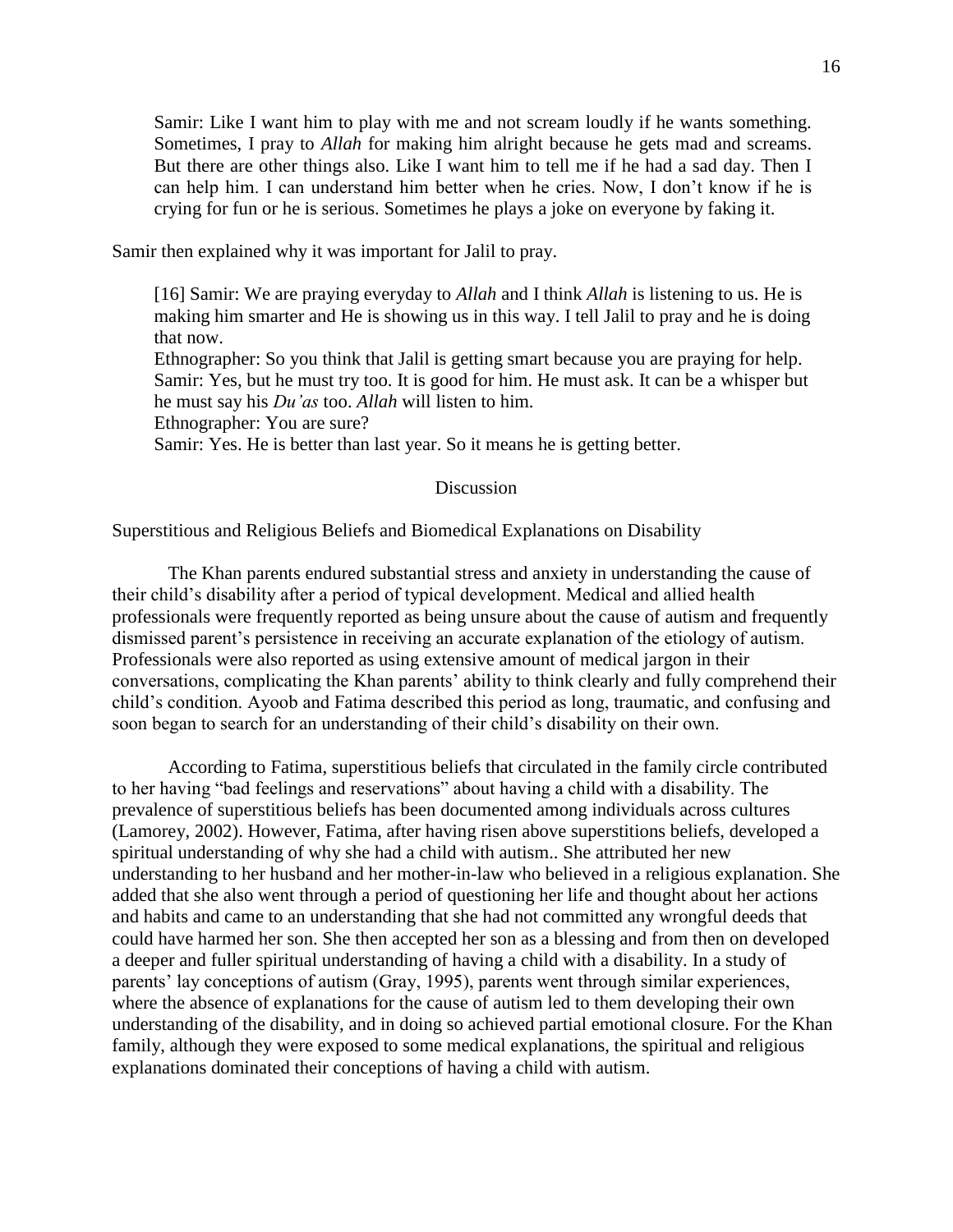Fatima had a theological belief that God had a plan for her and sent her a son with special needs. She reported that "acceptance" of *Allah*'s wishes were foremost and sought strength and guidance through prayers. Through continuous worship, she worked on building a bond with God to guide her in parenting her special child. Fatima's fatalistic belief that "God will make him okay or not, that is whatever God wants," was also viewed as being hopeful for a cure if God wishes. Fatima believed that her responsibility was to be a good parent and being a good parent included "trying everything" for her son and fulfilling her religious duties. In prayers, she asked for the presence of *Allah* in her life, for guidance on being a "good mother," and to give her "new energy and courage." She saw praying for a cure as part of continued effort of "trying everything." Similar fatalist beliefs and the importance of striving for the better have been expressed by Islamic general practitioners in Yamey and Greenwood (2004). The authors report beliefs of Prophet Mohammed, who was to have said that 'for every illness, there is a cure, except one, and that's old age' (pp. 457). Participants in their study believed that seeking medical help for recovery was part of their striving to do things for the better. Fatima was relentless in her effort to "try everything," including asking for a cure in her prayers to *Allah* and then leaving it all in God's hands ("God will make him okay or not is in his hands").

# Relationship Between Fatima and Samir – Helping to Understand a Brother with Autism

Fatima supported her typically developing son in understanding his brother with autism. She provided him with whatever information she had about autism, urged him to have a caring and compassion attitude through the teachings of Islam, and placed him in a teacher's role, such as teaching his brother prayers. She also used conflicts between the brothers as teaching opportunities to provide Samir with guidance and feedback about desired and undesired behavior. Samir, in time, began to make connections with his brother, on each occasion, after much introspection, making changes in his interaction style. With an increase in the understanding of autism, conflicts between the brothers decreased substantially.

Fatima and Samir had very open communication about autism, its challenges and uniqueness. Increasing an understanding of autism was a shared endeavor with this dyad. On a deeper level, Fatima was the guiding light for Samir and began to inspire Samir on the spiritual realities of having a brother with autism. She frequently conveyed to him the richness of human experience and encouraged him to take a spiritual journey of discovering the essence of his brother. Soon he began to uncover, in bits and pieces, what it means to have autism, looking at it from the perspective of the one with the disability.

#### Unity and Team Spirit between Fatima and Samir – Reaching Out to Jalil

Fatima and Samir were a vitalizing force on one another, resulting in an evolving relationship. Sometimes Fatima was the one who knew a lot; at other times she would search on the Internet for information about autism, as did Samir, thus making them equal partners. Together, they sought to improve themselves constantly, to find new and innovative ways to reach out to Jalil, sharing experiences and strategies that were effective as well as their hopes, anxiety, and admiration for even Jalil's smallest achievement. Fatima worked hard to educate her typically developing son and strived to fill Jalil's environment with love, compassion, and encouragement. She made sure that Jalil had the same opportunities (e.g., reading competition)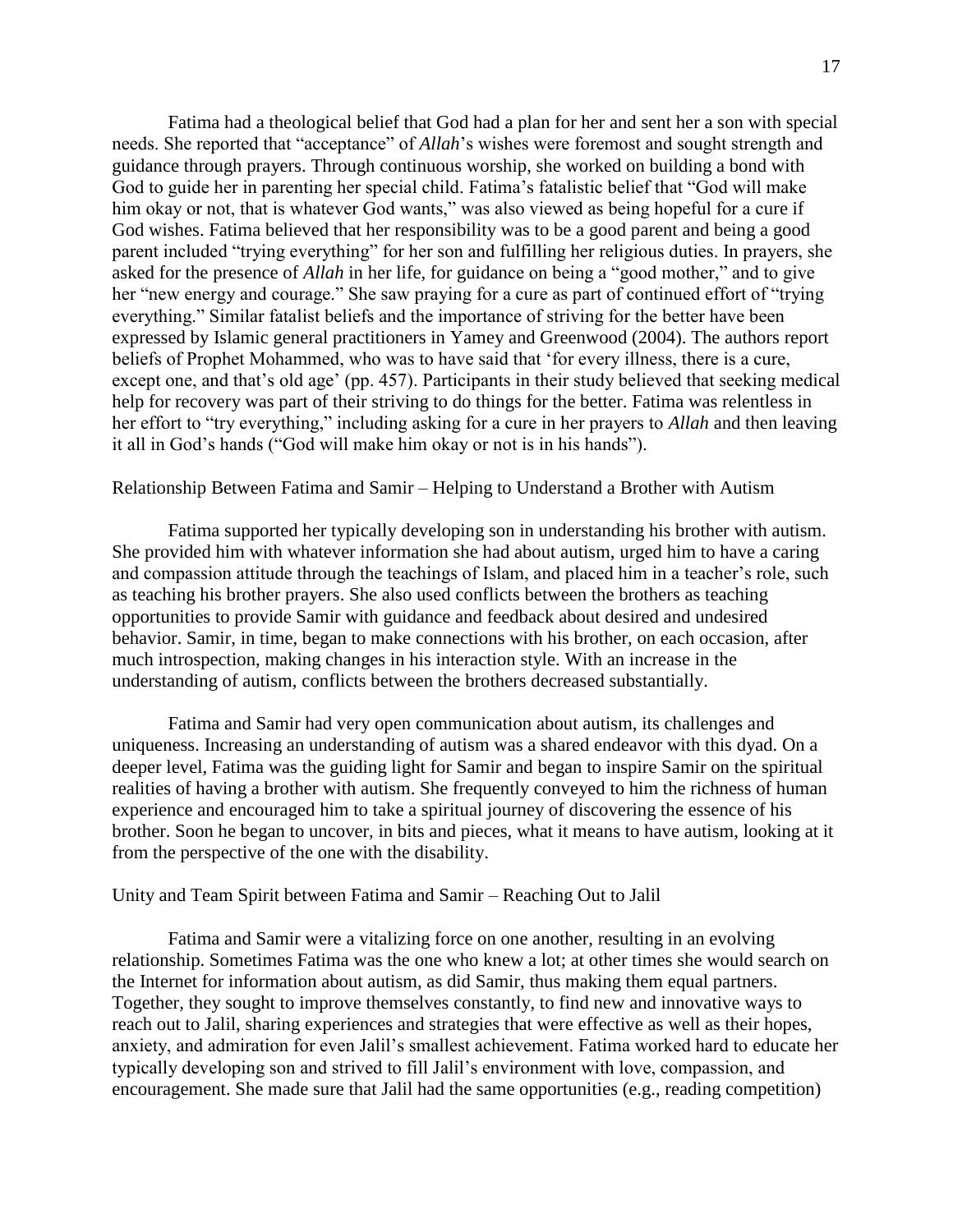as his brother, ensuring that Jalil could manage even the toughest of tasks (e.g., getting the Summer Reader's Award, participating in a *Qur'an* recitation competition) as long as he had appropriate support. Fatima's religion urged her to keep an upbeat spirit and do all that she could to help her son with autism.

# Recommendations

Fatima would have found beneficial being connected with other South Asian parents of similar cultural and religious backgrounds who have children with disabilities. She would have been able to share her everyday experiences of raising her sons and at the same time hear the stories of other parents in her circle of support. Particularly, at the time when Fatima was experiencing guilt and sadness because family members attributed her behavior during pregnancy as having caused her son's disability, connections with other parents could have been an important source for emotional nurturance and comfort.

Similarly, Samir could have benefited from being connected with other children who have siblings with autism, especially when he was trying to understand his brother's symptoms. Siblings of children with autism often assume the role of mentors and provide help on an ongoing basis (Benderix & Sivberg, 2007; Cuskelly & Gunn, 1993; Stoneman, 2005) and have been found to silently endure feelings of uncertainty and worry (Sage & Jegatheesan, 2010a). Particularly in Asian families, older children are often expected to demonstrate altruism in sibling relationships (Braun, 2008; Sage & Jegatheesan, 2010b). Samir would have found sibling support groups as a place to share his concern and emotions with peers who are in a similar situation. Being a part of a sibling group during these difficult times would have been greatly beneficial to him.

Finally, this study shows that the mother's faith played an important role in her understanding of why she has a child with autism. The mother's faith informed her child rearing beliefs and practices, and duties towards the child. The mother's Islamic faith also helped to buffer her anxieties during difficult times. A deeper understanding of the impact of religion on a family's comprehension of disability and their relationship with the child with a disability should be known to all professionals who work with culturally diverse families and their children with special needs.

**Brinda Jegatheesan, PhD**, University of Washington, researches the role of religion, culture and language in the development of children with disabilities and their learning across various home and community settings. Questions regarding this study should be sent to Professor Brinda Jegatheesan, Department of Educational Psychology, College of Education, Box 353600, University of Washington, Seattle, WA 98195. Email: [brinda@uw.edu.](mailto:brinda@uw.edu)

**Klaus Witz, PhD,** has interests and publications in the areas of cognition, philosophy of science and education, religion, spirituality and the self. He is the author of, *The Supreme Wisdom of the Upanishads: An Introduction* (1998).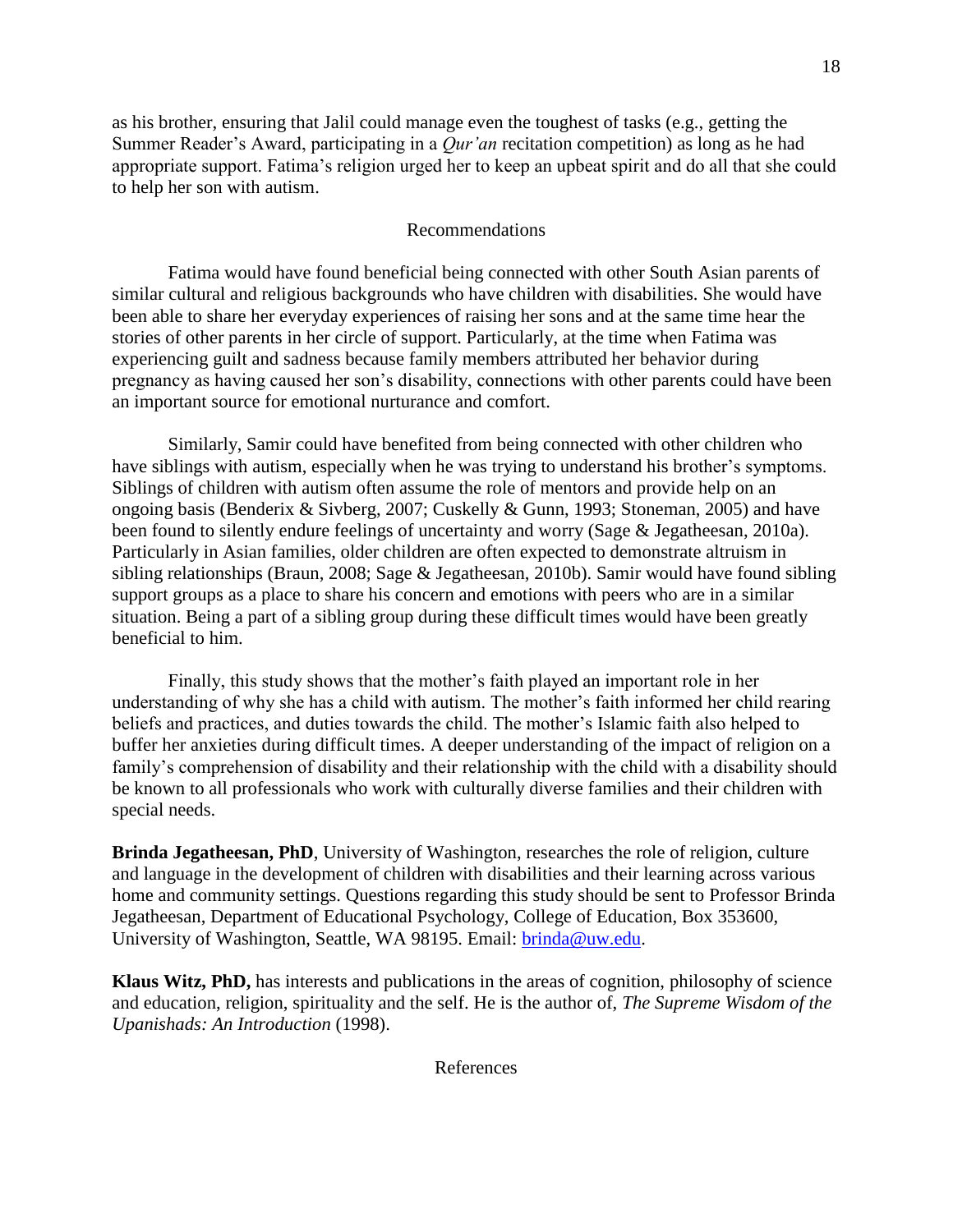- Ali, Z., Fazil, Q., Bywaters, P., Wallace, L., & Singh, G. (2001). Disability, ethnicity, and childhood: A critical review of research. *Disability and Society, 16*(7), 949-968.
- Bazna, M., & Hatab, T. (2005). Disability in the Qur'an: The Islamic alternative to defining, viewing, and relating to disability. *Journal of Religion, Disability and Health, 9*(1), 5-27.
- Braun, K. (2008). *Beliefs and experiences of disability in young children who have siblings with autism: Pictorial and narrative representations* (Unpublished master's thesis). University of Washington.
- Benderix, Y. & Sivberg, B. (2007). Siblings' experiences of having or brother or sister with autism and mental retardation: A case study of 14 siblings from five families. *Journal of Pediatric Nursing, 22*, 410-418.
- Benzahra, S. A. (2002). *Representations of the disabled in Arab/Islamic culture and literature from North Africa and the Middle East*. (Unpublished Ph.D. dissertation). University of Minnesota.
- Beshir, E., & Beshir, M. R. (2004). *Parenting skills based on the Qur'an and Sunnah.* Beltsville, MD: Amana.
- Charmaz, K. (2002). Qualitative interviewing and grounded theory analysis. In J. Gubrium & J. Holstein (Eds.), *Handbook of interview research* (pp. 675-694). CA: Sage.
- Cuskelly, M., & Gunn, P. (1993). Maternal reports of behavior of siblings of children with Down syndrome. *American Journal on Mental Retardation, 97*, 521-9.
- Goin-Kochel, R. P., & Myers, B. J. (2005). Congenital versus regressive onset of autism spectrum disorders: Parents' beliefs about causes.. Focus on *Autism and Developmental Disorders* 20:*169-179.*
- Gaad, E. (2001). Educating children with Down's syndrome in the United Arab Emirates. *British Journal of Special Education, 28*(4), 195-203.
- Glaser, B., & Strauss, A. (1967). *The discovery of grounded theory: Strategies for qualitative research*. New York: Hawthorne.
- Gray, D. E. (1995). Lay conceptions of autism: Parents' explanatory models. *Medical Anthropology, 16*, 99-118.
- Hutton, A. M., & Caron, S. L. 2005. Experiences of families with children with autism in rural New England. *Focus on Autism and Other Developmental Disabilities* 20: 180-189.
- Jegatheesan, B. (2005). *Ways of being in home and community: Language socialization of children with autism in multilingual South Asian immigrant families*. (Unpublished doctoral dissertation). University of Illinois at Urbana-Champaign.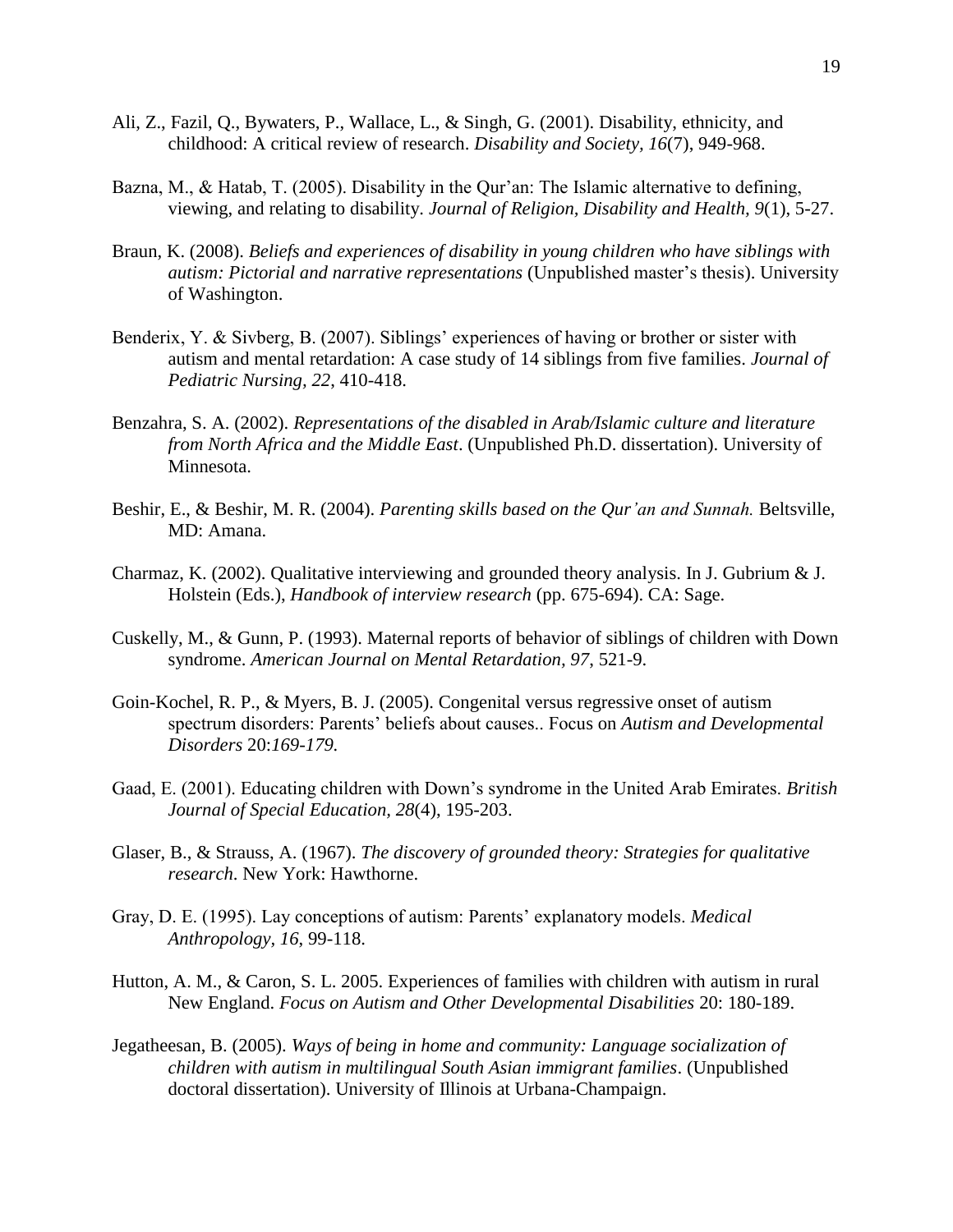- Jegatheesan, B. (2009). Muslim Children with Autism Learn to Pray. In Shweder, R. A., Bidell, T., Dailey, A., Dixon, S., Miller, P. J., & Modell, J (Eds.). *The Child: An Encyclopedic Companion.* Chicago: University of Chicago Press.
- Jegatheesan, B., Miller, P. J., & Fowler, S. (2010). Autism from a religious perspective: A study of parental beliefs in South Asian Muslim immigrant families. *Focus on Autism and Other Developmental Disabilities, 25*(2), 98-109
- Joshi, K. Y. (2006). *New roots in America's sacred ground: Religion, race and ethnicity in Indian America*. NJ: Rutgers University Press.
- Lamorey, S. (2002). The effects of culture on special education services: Evil eyes, prayer meetings, and IEPs. *Teaching Exceptional Children, 34*(5), 67-71.
- Mastrilli, T., & Sardo-Brown, D. (2002). Pre-service teachers' knowledge about Islam: A snapshot post September 11, 2001. *Journal of Instructional Psychology, 29*(3), 156-161.
- Miles, C. (1996). *Bilingual children in special education: Acquisition of language and culture by British Pakistani children attending a school for pupils with severe learning difficulties*. (Unpublished master's thesis). University of Birmingham, England.
- Moore, L. (2004). *Learning languages by heart: Second language socialization in a Fulbe community (Maroua, Cameroon)*. (Ph.D. dissertation). University of California, Los Angeles.
- Morad, M., Nasri, Y., & Merrick, J. (2001). Islam and the person with intellectual disability. *Journal of Religion, Disability and Health, 5*(2), 65-71
- Reinhart, A. K. (2003). On the 'Introduction to Islam.' In B.M. Wheeler (Ed.), *Teaching Islam* (pp. 22-45). New York: Oxford University Press.
- Sage, K., & Jegatheesan, B. (2010). Perceptions of siblings with autism and relationships with them: European American and Asian American siblings draw and tell. *Journal of Intellectual and Developmental Disabilities, 35*(2) 92-104.
- Sage, K., & Jegatheesan, B. (2010). Parents socializing sibling relationships in European American and Asian American families of children with autism in the United States. *International Journal of Early Childhood Special Education, 2(3),* 193-213.
- Sarwar, G. (2000). *Book of Salah*. Nottingham: Pyramid Press.
- Shaked, M. (2005). The social trajectory of illness: Autism in the ultraorthodox community in Israel*. Social Science and Medicine, 61*, 2190-2200.
- Stoneman, Z. (2005). Siblings of children with disabilities: Research themes. *Mental Retardation, 43*, 339-50.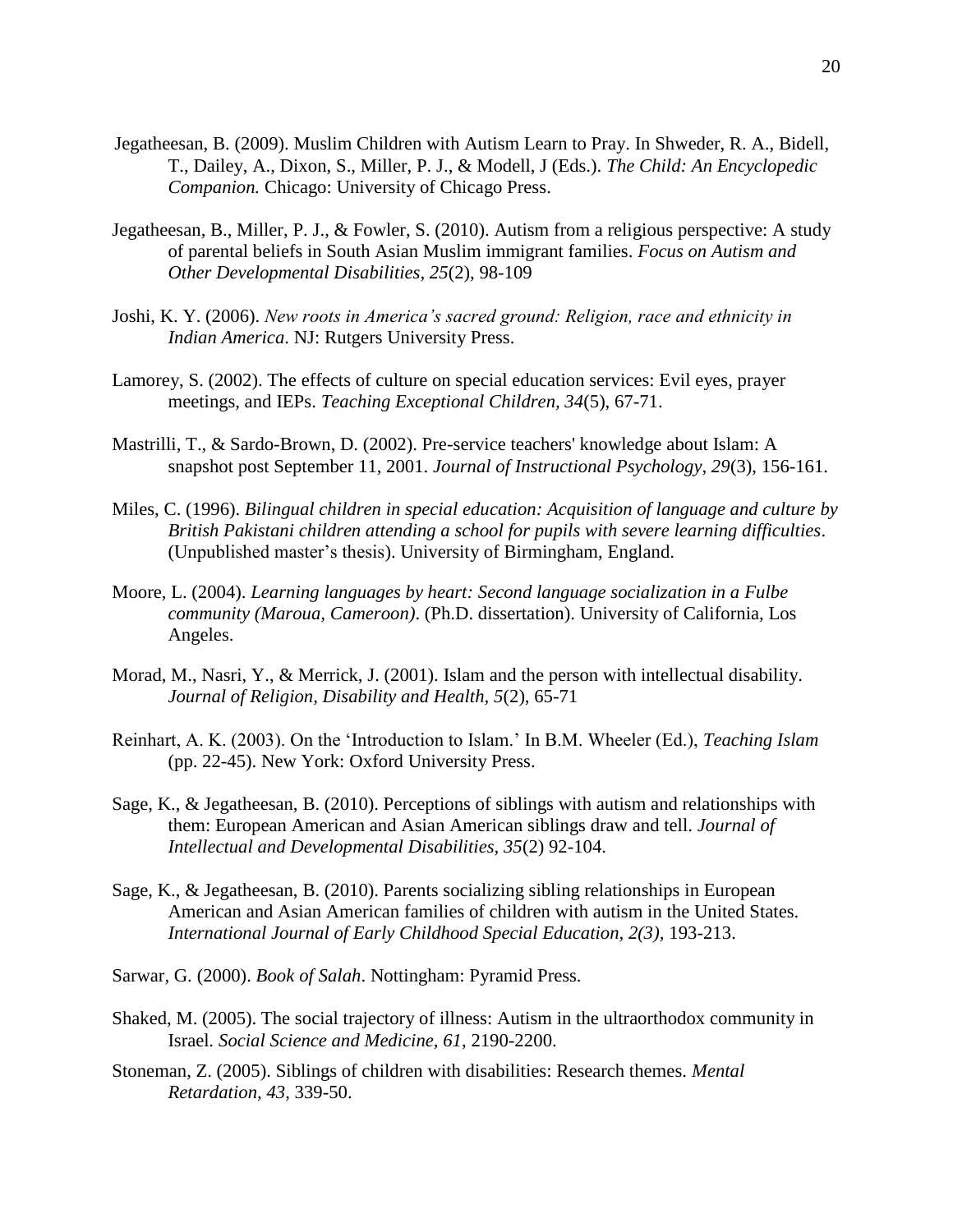- Strauss, A. & Corbin, J. (1990). *Basics of qualitative research: Grounded theory procedures and techniques.* California: Sage Publications.
- Yamey, G., & Greenwood, R. (2004). Religious views of the 'medical' rehabilitation model: A pilot qualitative study. *Disability and Rehabilitation, 26*(8), 455-462.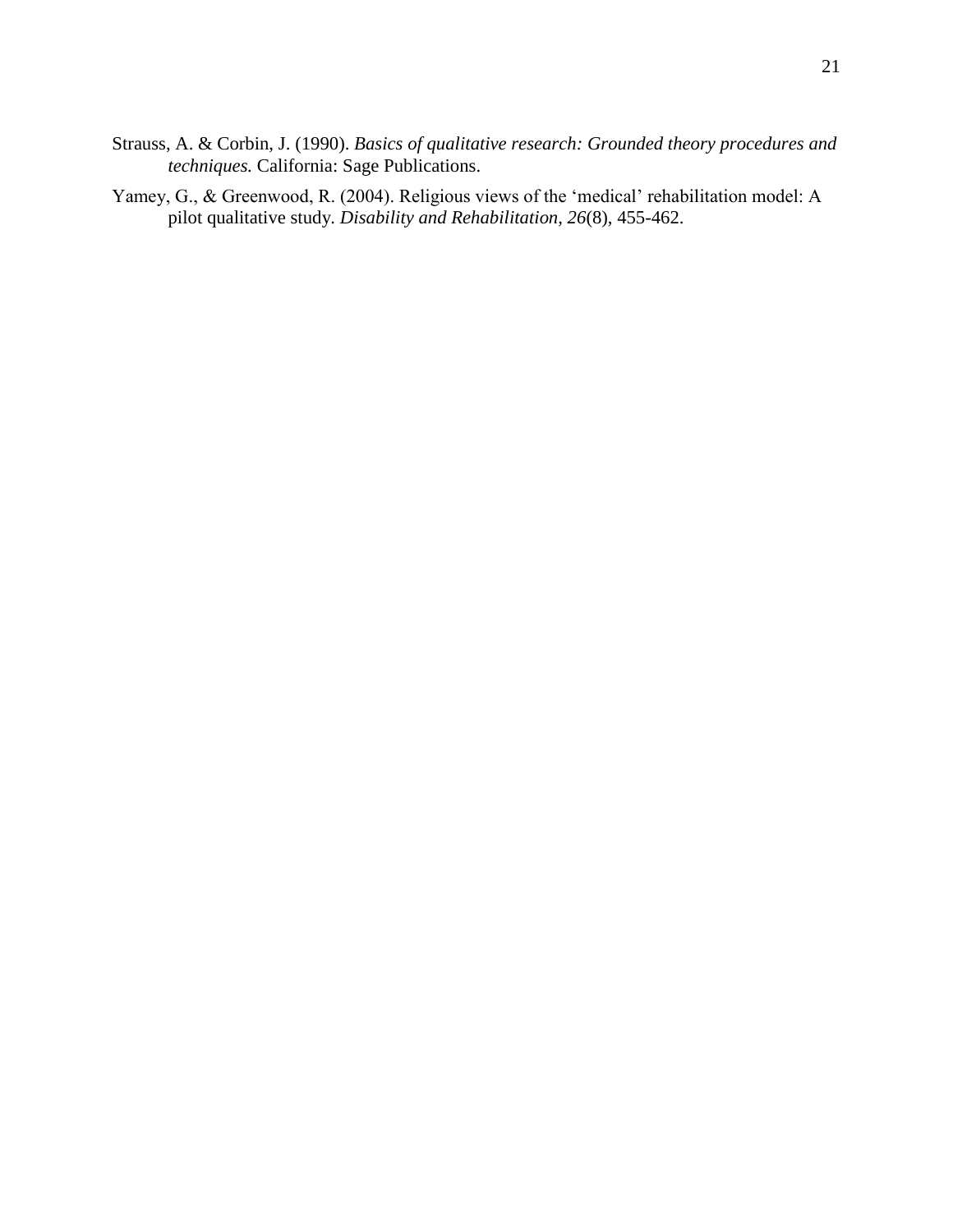# Background Social Structures and Disability Discrimination in the United States and Canada Mark C. Weber DePaul University

**Abstract**: Several social structures deeply affect the equality of people with disabilities, but are not ordinarily considered when addressing attitudinal and environmental barriers that disadvantage disabled people. These structures, which relate to employment and the law that regulates it, are: (1) the legal doctrine of employment at will as opposed to notice or severance payment in lieu of notice; (2) unionization or its absence; and (3) government-sponsored social insurance programs. These structures differ from country to country, even between nations with a similar legal heritage. Drawing comparisons between Canada and the United States with regard to each social structure, this paper describes these arrangements and their impact, then discusses how their reform could enhance equality for people with disabilities.

**Key Words**: social model of disability, employment law, comparative law – Canada and United **States** 

Social structures affect opportunities for disabled persons to participate in society as equals. Social structures are the stable systems by which people or groups relate to each other (Bell, 1965, p. 208). Social structures such as the way buildings and streets are constructed, job qualification standards, educational opportunities, medical care systems, and popular culture either engage or marginalize disabled persons (Hahn, 1993). Some of these, notably building standards, public transportation systems, and education, have long been recognized as disadvantaging people with disabilities, and activists have targeted them for change (Berg, 1999, pp. 9-10). Activists were working to alter physical and attitudinal barriers in these areas long before the social model of disability emerged and put a name to the approach they were taking (tenBroek, 1966, p. 842).

But other social structures also have a significant effect on equality for people with disabilities. These may be referred to as "background social structures." They form a background against which other arrangements and practices operate, but their effects on the equality of disabled persons may be less apparent than those of staircases, inaccessible buses, and one-size-fits-all education.

Employment is an area in which background structures have a weighty impact on disabled persons. A study of several employment-related social arrangements and how they differ in the U.S. and Canada may provide insight about the prospects for equality for disabled persons in both countries. Drawing Canadian and American comparisons, this paper describes three such structures and discusses how their reform may be possible and could enhance equality for people with disabilities. Each social structure discussed here has a major legal dimension. This paper adopts an intermediate level of generality in its discussion, focusing neither on technical differences in interpretation of specific Canadian and U.S. disability discrimination statutes (Weber, 2010, p. 1171) nor on broad generalizations (Lipset, 1990, p. 2) about comparative Canadian and American culture.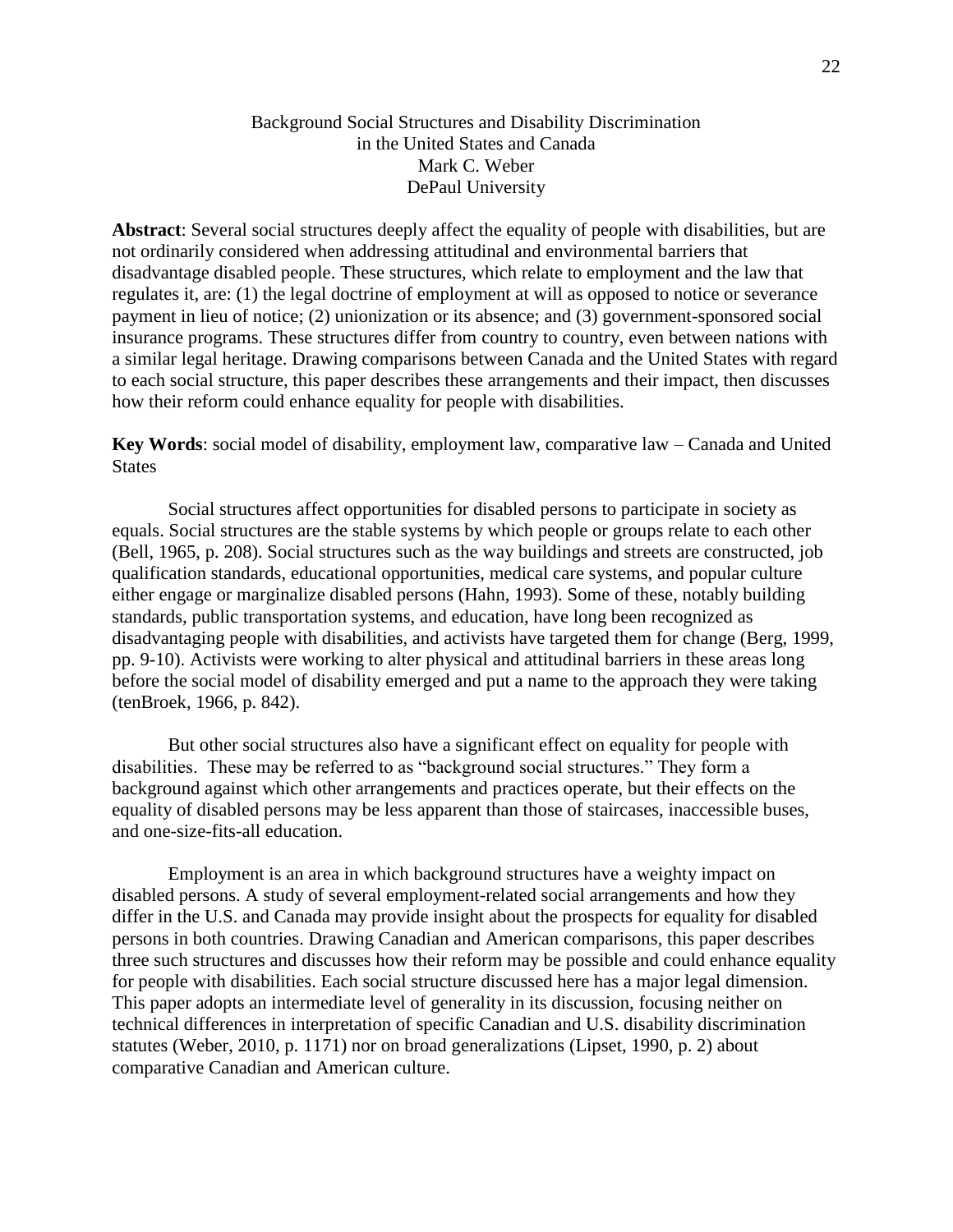### Background Social Structures Related to Employment and the Law

Consider three background structures concerning employment and its legal regulation for which the United States-Canadian comparison may be useful: (1) the legal doctrine of employment at-will as opposed to notice or severance pay in lieu of notice; (2) unionization or its absence; and (3) government-sponsored social insurance.

## At-Will Employment Versus Notice or Severance Payment in Lieu of Notice

The dominant legal structure for employment in the United States is employment at will, which applies generally to private employees, except those who are unionized and those in Montana (Arnow-Richman, 2010, p. 4). The employer may discharge the worker for any reason or for none at all, as long as the reason is not one forbidden by discrimination laws or other public policy (American Law Institute, 2009, § 2.01). Although Canadian law does not require that discharge be for cause, the law says that for any termination without cause, the employee must be provided either adequate notice or a salary payment as severance in lieu of notice (Bird & Charters, 2004, p. 205). The requirement of providing notice or severance creates a disincentive to discharge, in effect saying "you can fire the employee, but it will cost you." Conversely, an incentive is created to provide accommodations or other means to make workers more successful and keep them employed. Moreover, in the United States a discharge without cause is sufficiently common to trigger no special scrutiny and thus provides a good shield for hidden discrimination (McGinley, 1996, p. 1462). The notice-or-severance policy makes it a rarer event in Canada. In fact, many Canadians incorrectly believe they cannot legally be discharged absent just cause (Bird & Charters, 2004, pp. 242-43).

However, the risk of a costs award that will including significant attorneys' fees against a litigant who is unsuccessful (Knutsen, 2010) may deter Canadian workers from taking noticeseverance claims to court, even when they have the law on their side. In addition, American litigiousness (Lipset, 1990, p. 100) may equalize the likelihood of American and Canadian challenges to discharge to some degree.

### Unionization or Its Absence

Unionization is much more prevalent in Canada than in the United States, especially in the public sector, where Canadian union density is 78%, in contrast to the American number of 36% (Finlayson, 2007). The Canadian legal framework for unions is widely viewed as more supportive than the American one (Titkemeyer, 2006). Canada regards collective bargaining as a fundamental right. The Canadian Supreme Court has applied the Canadian Charter of Rights and Freedoms to overturn legislation applicable to public sector bargaining that had suspended union agreements, restricted contract terms, and limited the scope of bargaining (Health Servs. & Support Facilities Subsector Bargaining Ass'n v. B.C., 2007). In contrast, a leading American court decision upheld the federal government's refusal to negotiate with a public workers' union about a program of performance incentives, finding the subject non-negotiable under applicable law (Nat'l Treasury Employees Union v. Fed. Labor Relations Auth., 1986).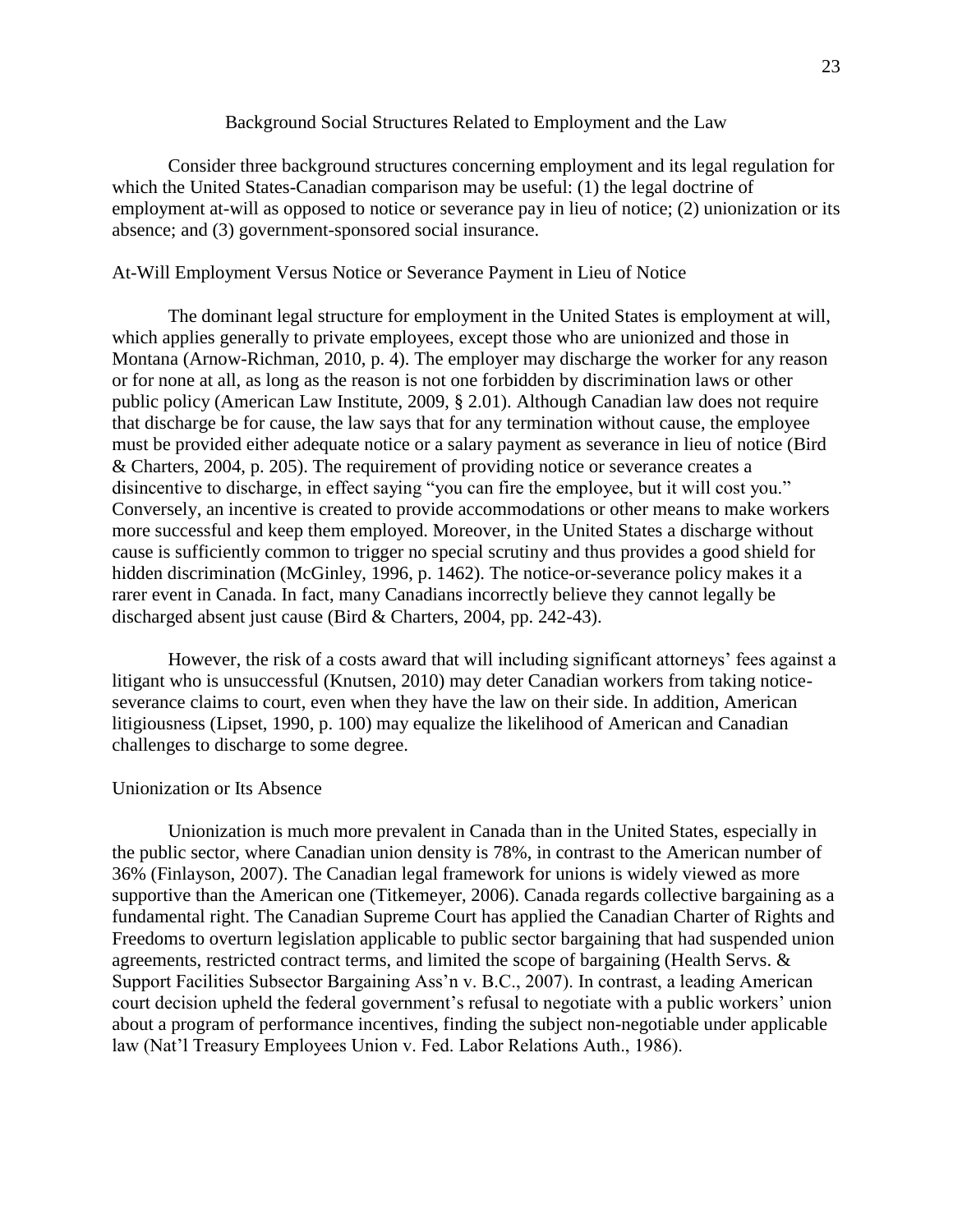Unionization helps workers who have disabilities. As Malhotra (2009, p. 103) has written, the presence of a union opens up arbitration as a way to enforce accommodation rights, and as Lynk (2008, p. 224-226) demonstrated, Canadian labor arbitration is more effective than are human rights tribunals or courts in enforcing disability accommodations and obtaining reinstatement for workers when appropriate. Taking a disability discrimination complaint to arbitration with union support is likely to be far less onerous for the employee than the widespread American practice of finding an attorney—which may be difficult given the poor record of success in litigation (Stein, Waterstone, & Wilkins, 2010, p. 1689)—and bringing a case to the federal courts.

It is true, as Malhotra (2003, p. 144-147) also indicates, that union-protected rights, such as seniority and the integrity of bargaining units, may conflict with accommodations such as transferring to other positions when an employee no longer can perform the functions of an existing job even with workplace modifications. Malhotra points out that under Canadian law, a tribunal may consider potential conflict with a union contract when evaluating an employer's refusal to provide accommodations (2003, p. 148). Moreover, the individual-focused interactive process of working out accommodations with the employer may conflict with collective bargaining practices. Nevertheless, both collective bargaining and seniority practices can be reconciled with accommodation rights if the employer and bargaining unit representative act in good faith (Bruyere, 1993, pp. 123-24).

On a more basic level, however, Canada's union-friendliness indicates a greater willingness to allow outsiders—both unions and courts—to intervene in the control of the workplace in Canada than in the United States. There is a strong management-prerogative ideology in the United States, and management prerogative is often relied on explicitly in judicial decisions in American discrimination cases. For example, in *Texas Department of Community Affairs v. Burdine* (1981), the United States Supreme Court said of Title VII of the Civil Rights Act of 1964, "The statute was not intended to diminish traditional management prerogatives" (p. 259). This American attitude of deference to the employer reinforces the reluctance of American judges to require employers to provide accommodations to disabled workers (O'Brien, 2001, pp. 3-4).

#### Social Insurance Programs

In both countries social insurance benefits are available for individuals who meet a disability threshold. These benefits programs are exemplified by the Canadian Pension Plan, the Quebec Pension Plan (CPP/QPP), and U.S. Social Security Disability Insurance (SSDI). Both the Canadian and United States programs are relative newcomers to the social insurance structures in the two countries. The CPP/QPP disability program came into being in 1968 and started making payments in 1970 (Campolieti & Krashinsky, 2002, p. 419). SSDI came into being in 1956; a requirement that beneficiaries be 50 or older was repealed in 1960 (Weber, 2009, p. 583). The Canadian and American programs provide benefits to individuals who meet a standard of longterm and severe disability. Within limits, the level of benefits depends on the level of earnings before the onset of disability. However, the benefits are distributed in such a way that low earners receive a greater proportional amount in relation to prior income than higher earners.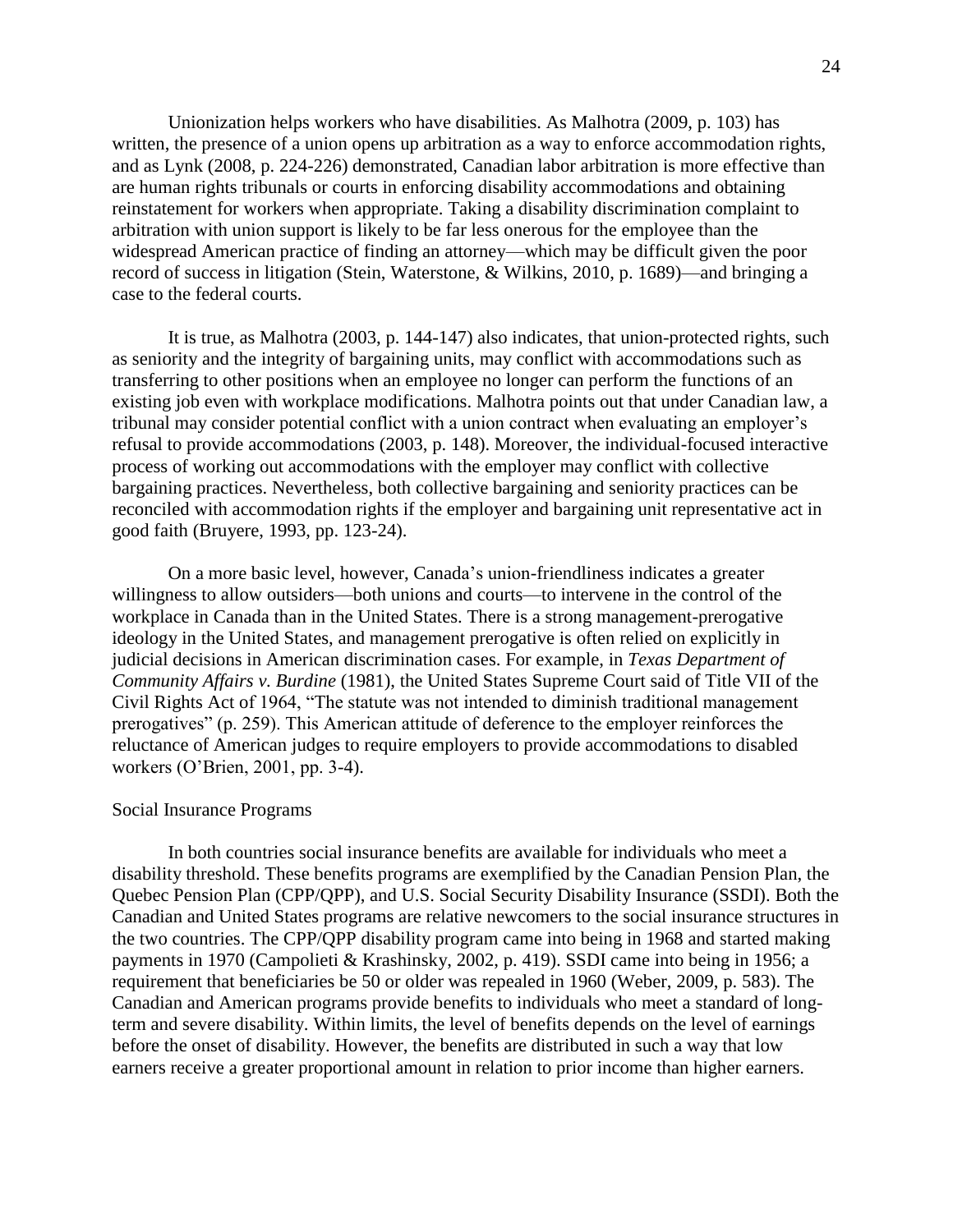Benefits under these programs are tied to having a record of work. Only chancier and more meager social safety net programs cover those who lack a long work history (Wiseman & Ycas, 2008). There is thus a premium on getting and keeping work, even apart from wages and whatever social connection and personal fulfillment a job may provide. The weakness of American government programs for impoverished people who lack a work history makes the problems of lack of social insurance coverage even more acutely felt below the 49th parallel than in Canada (Wiseman & Ycas, 2008, p. 61).

To the extent that work is unavailable for people who have disabilities in the United States and Canada, the result is severe income inequality uncushioned by public pensions. In the United States, Supplemental Security Income (SSI) may provide subsistence for people with disabling conditions, but its benefits are set at sub-poverty level: an amount about 70% of the federal poverty level. On the other hand, for workers who become disabled after an extensive employment history, social insurance payments offer a lifestyle that has some level of dignity (Weber, 2009, p. 603).The lack of work for people with disabilities in the United States and Canada results in severe income inequality uncushioned by public pensions. On the other hand, for workers who become disabled after an extensive employment history, social insurance payments offer a lifestyle that has some level of dignity (Weber, 2009, p. 603).

### Reforming Background Social Structures

It is possible to undertake reforms to make these background social structures offer better opportunities for equality for disabled persons, and circumstances suggest that expending effort and resources on these reforms is worthwhile.

At-will employment is longstanding part of U.S. common law, one that has been challenged repeatedly with few successes (Feinman, 1976, pp. 118, 128-29). It is a bad sign for the challengers that the recent American Law Institute Restatement of Employment Law enshrines the principle (American Law Institute, 2009, §2.01). Permitting discharge only for cause would be a better rule than the Canadian rule of severance-in-lieu-of-notice for employees who are vulnerable to hidden discrimination, but notice-severance is surely better for disabled workers than at-will. Recent American legal scholarship supports the adoption of a legal requirement of advance notice before discharge (Arnow-Richman, 2010), and the WARN Act, requiring notice before mass layoffs, is an example of a limited U.S. reform along these lines (Worker Adjustment Retraining and Notification Act, 2006), so there may be a basis for optimism that the United States position might be nudged a little closer to Canada's through legislation or law reform litigation.

As for unionization, it would appear to be strongly in the interest of people with disabilities and allies to support unionization and laws that facilitate unionization, if only to weaken the ideology that management has an ironclad entitlement to make all of the decisions at the workplace, including those about accommodations. Moreover, as long as the union provides assistance, the arbitral forum is a good one for disabled workers. Malhotra (2009, pp. 101-102) has pointed out that non-unionized workers fare poorly in Canada in comparison to unionized workers with regard to accommodations. Perhaps the famous litigiousness of U.S. culture has some effect on promoting the disability accommodation rights of individual workers who lack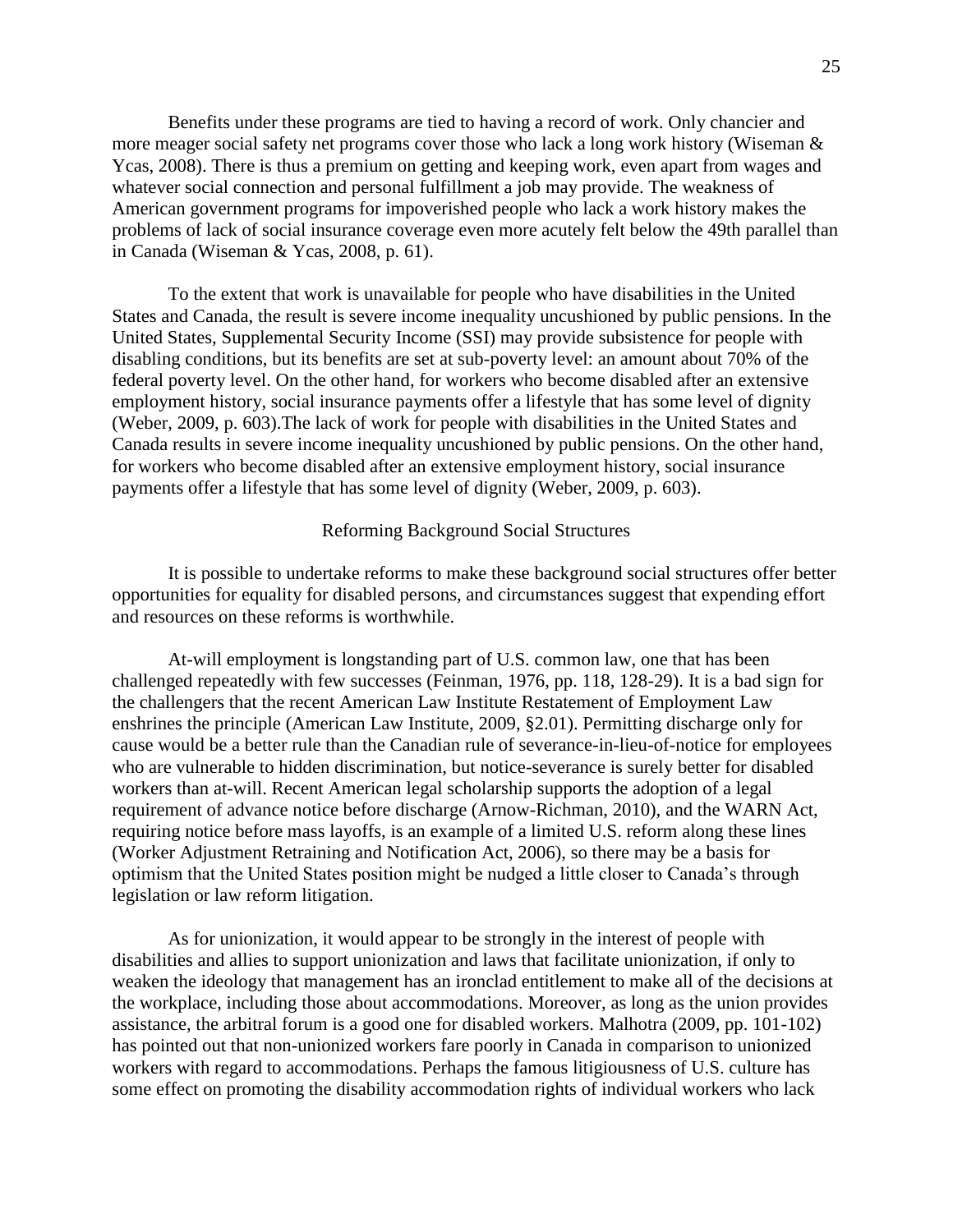the support of a union. But on the whole it would seem in the interests of disabled people and their allies in both Canada and the United States to advocate for greater union power. At the same time, efforts to facilitate individual disability discrimination litigation by nonunionized Canadian workers may be in order.

On balance, social insurance programs benefit people with disabilities, so measures to strengthen them would appear desirable. Social insurance is a work incentive, and part of the overall rewards that come from work (Berkowitz, 2005, p. 23). It not only protects against the obvious economic risks that come with illness, accident, and age, but also provides some financial protection against the risk of disability discrimination. If after a person is disabled, no one will hire the individual even when he or she could work with accommodations, disability insurance furnishes a means of survival, typically at levels a good deal higher than the subsistence that may be available under poverty programs (Weber, 2009, p. 591).

Social insurance benefits are both generous compared to other forms of government support and relatively unlikely to be cut back in hard times because of the sense of entitlement created by funding through a dedicated payroll tax (Berkowitz, 2005, p. 23). Social insurance has been crucial in lifting the elderly out of poverty in the United States and Canada (Wiseman & Ycas, 2008). Nevertheless, social insurance alone is inadequate. Many individuals with disabilities lack the work history needed for social insurance eligibility (Erkulwater, 2006, p. 82) and continue to face poor or no employment options under current accommodation practices (Stein & Stein, 2007, p. 1210-1211). Public welfare programs will have to meet their needs (Erkulwater, 2006, p. 242). Proposals to bolster public welfare programs may meet resistance in the current political climate in North America, but people with disabilities and their allies should make the case for maintenance and expansion of social insurance.

### Conclusion

Background structures such as the nature of the employment contract, unionization, and social insurance arrangements, exert influence on the equal participation of people with disabilities in society. Reforms of these structures to promote equality appear both feasible and desirable.

**Mark C. Weber**, Vincent dePaul Professor of Law, DePaul University, is the author of Disability Harassment (NYU Press 2007) and Understanding Disability Law (Lexis-Nexis 2007). Correspondence should be addressed to Mark C. Weber, DePaul University, 25 E. Jackson, Chicago, IL 60604. Contact: [mweber@depaul.edu.](mailto:mweber@depaul.edu)

#### Acknowledgments

The author gratefully acknowledges the comments of Ravi Malhotra, University of Ottawa Faculty of Law, on the manuscript. Thanks also to individuals who provided comments when the paper was presented at the Canadian Disability Studies Association 2011 Annual Meeting.

References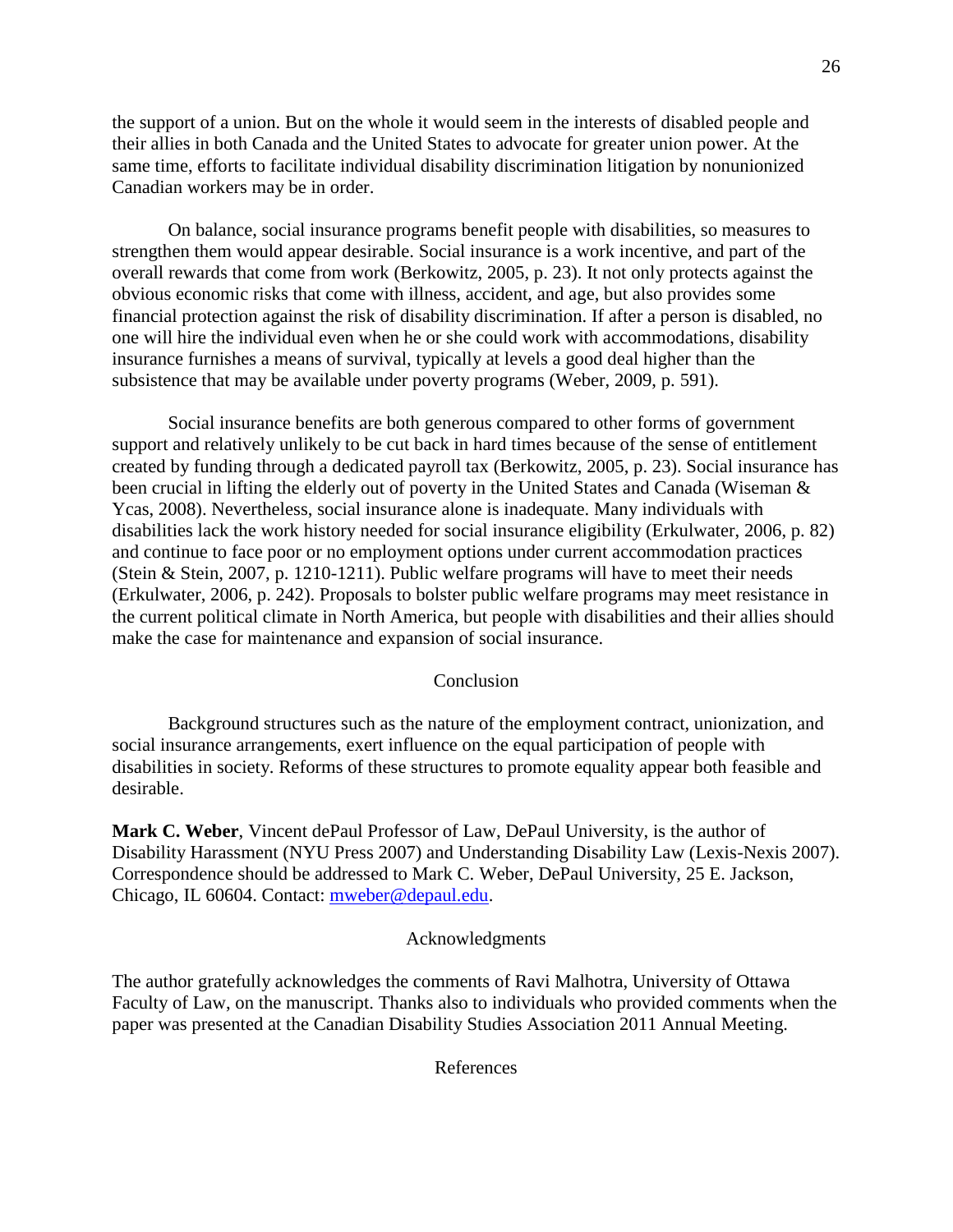- American Law Institute (2009). *Restatement (third) of employment*. Washington, DC: American Law Institute.
- Arnow-Richman, R. (2010). Just notice: Re-reforming employment at will. *UCLA Law Review, 58*, 1-72.
- Bell, D. (1965). The disjunction of culture and social structure: Some notes on the meaning of social reality. *Daedalus, 94* (1), 208-222.
- Berg, P. (1999). Ill/legal: Interrogating the meaning and function of the category of disability in antidiscrimination law. *Yale Law & Policy Review, 18*, 1-51.
- Berkowitz, E. D. (2005). *Robert Ball and the politics of social security*. Madison, WI : University of Wisconsin Press.
- Bird, R. C., & Charters, D. (2004). Good faith and wrongful termination in Canada and the United States: A comparative and relational inquiry. *American Business Law Journal, 41*, 205-250.
- Bruyere, S. M. (1993). The implications of the ADA for labor relations, collective bargaining, and contract administration. *Journal of Rehabilitation Administration, 17*, 120-126.
- Campolieti, M., & Krashinsky, H. (2003). Substitution Between Disability Support Programs in Canada. *Canadian Public Policy, 29(4)*, 417-429.
- Erkulwater, J. L. (2006). *Disability rights and the American social safety net*. Ithaca, NY: Cornell University Press.
- Feinman, J. M. (1976). The development of the employment at will rule, *American Journal of Legal History, 20*, 118-135.
- Finlayson, J. (2007). Patterns of union density in the United States. *Industrial Relations Bulletin, 39* (2), 1-2
- Hahn, H. (1993). Equality and the environment: The interpretation of "reasonable accommodations" in the Americans with Disabilities Act. *Journal of Rehabilitation Administration, 17*, 101-106.
- Knutsen, E. (2010). The costs of costs: The unfortunate deterrence of everyday civil litigation in Canada. *Queen's Law Journal, 36*, 113-159.
- Lipset, S. M. (1990). *Continental divide*. New York, NY: Routledge.
- Lynk, M. (2008). Disability and work: The transformation of the legal status of employees with disabilities in Canada. In R. S. Echlin & C. Paliare (Eds.), *Law society of upper Canada special lectures 2007: Employment law* (pp. 189-257). Toronto, ON: Irwin Law.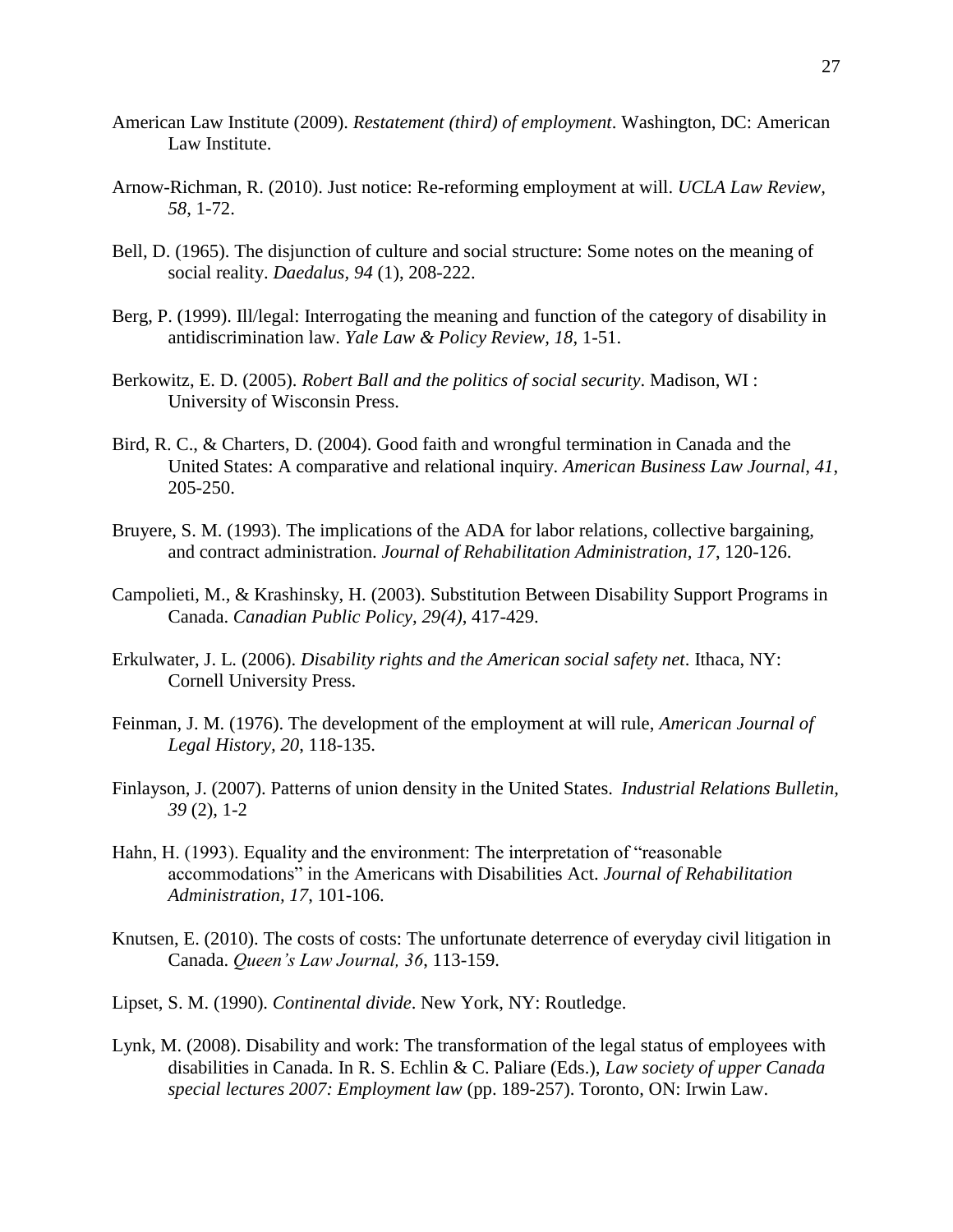- Malhotra, R. (2003). The duty to accommodate unionized workers with disabilities in Canada and the United States. *Journal of Law & Equality, 2*, 92-155.
- Malhotra, R. (2009). A tale of marginalization: Comparing workers with disabilities in Canada and the Unites States. *Journal of Law and Social Policy, 22*, 79-113.
- McGinley, A. C. (1996). Rethinking civil rights and employment at will: Toward a coherent national discharge policy. *Ohio State Law Journal 57*, 1443-1524.
- O'Brien, R. (2001). *Crippled justice: The history of modern disability policy in the workplace*. Chicago, IL.: University of Chicago Press.
- Stein, M. A., & Stein, P. J. S. (2007). Beyond disability civil rights. *Hastings Law Journal, 58*, 1203-1240.
- Stein, M. A., Waterstone, M. E., & Wilkins, D. B. (2010). Cause lawyering for people with disabilities [Review of the book *Law and the contradictions of the disability rights movement*, by S. R. Bagenstos]. *Harvard Law Review, 123*, 1658-1703.
- tenBroek, J. (1966). The right to live in the world: The disabled and the law of torts. *California Law Review, 54*, 841-919.
- Titkemeyer, J. (2006). American unionism [Review of the book *The paradox of American unionism: Why Americans like unions more than Canadians do but join much less*, by S. M. Lipset]. *Monthly Labor Review, 129* (10), 89-90.
- Weber, M. C. (2009). Disability rights, disability discrimination, and social insurance. *Georgia State University Law Review, 25*, 575-605.
- Weber, M. C. (2010). Unreasonable accommodation and due hardship. *Florida Law Review, 62*, 1119-1178.
- Wiseman, M. & Ycas, M. (2008). The Canadian safety net for the elderly. *Social Security Bulletin, 68 (2)*, 53-67.

Statutes and Court Cases

Health Servs. & Support Facilities Subsector Bargaining Ass'n v. B.C., 2007), [2007] 2 S.C.R. 391 (Can.).

Nat'l Treasury Employees Union v. Fed. Labor Relations Auth., 793 F.2d 371 (D.C. Cir. 1986).

Tex. Dep't of Cmty. Affairs v. Burdine, 450 U.S. 248 (1981).

Worker Adjustment Retraining and Notification Act, 29 U.S.C. §§ 2101-2109 (2006).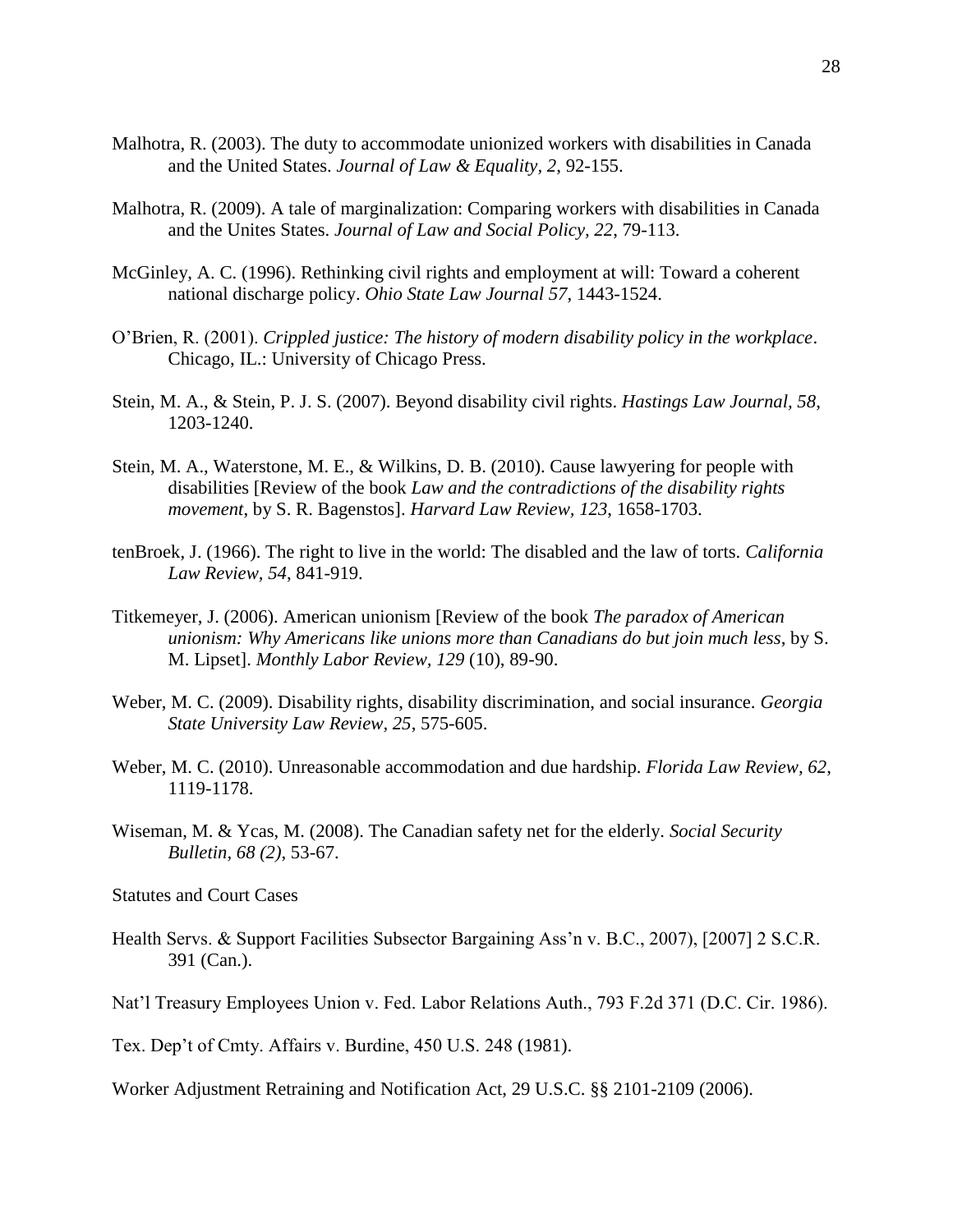# Disability, Able-Bodiedness, and the Biopolitical Imagination Thomas Jordan, PhD. Binghamton University

**Abstract:** Following the work of Hannah Arendt, Michel Foucault, and Giorgio Agamben, this article offers a theoretical analysis of the relationship between modern forms of biopolitics and discourses of disability and able-bodiedness in the context of globalization.

## **Key Words:** Empire, Globalization, Biopolitics

While recent scholarship emerging out of the field of disability studies has sought to globalize the study of disability, this article addresses a series of conceptual gaps in current theorizations about disability, globalization, and practices of empire.<sup>1</sup> A number of leading scholars in the field of disability studies have pointed out the analytical limits of applying a Western model of disability oppression to alternative contexts, but few have articulated the complex relationship between discourses of disability and able-bodiedness and contemporary forms of biopolitics. <sup>2</sup> By placing the work of Hannah Arendt (1958), Michel Foucault (1979), and Giorgio Agamben (1995) in conversation with disability studies scholarship, this article examines the process by which forms of citizenship become invested in and defined through the bodies of citizens. To globalize the study of disability, the field must first articulate the varied ways that conceptions of disability and able-bodiedness function discursively in the control, maintenance, and organization of national populations.

Adapting the work of Jasbir Puar (2007) in *Terrorist Assemblages: Homonationalism in Queer Times*, Robert McRuer (2010), David Mitchell and Sharon Snyder (2010), and Kristen Aherns (2010) have offered a significant element to the global analysis of disability by linking it directly to the biopolitical ends of empire (and its multiple valences, both national and global). According to McRuer (2010), Puar is able to demonstrate the varied ways that the "biopolitics of Empire now target certain lesbian and gay, and even 'queer,' subjects for life while simultaneously queering 'terrorist corporealities' and targeting them for death" (p. 169).

Puar (2007) troubles the heterosexual/homosexual binary by showing how the state produces normative gay and lesbian identities in order to police more strictly alternative forms of queerness, consolidating ever-narrowing forms of white racial privilege in the process. Mitchell and Snyder (2010) coin the term "able-nationalism" in order to extend Puar's analysis of gay and lesbian identities to disabled identities; they name the process by which some disabled subjects ("super-crips") are nominated as exemplars of national values of progress in order to bolster an ideology of neoliberal inclusiveness, while other disabled subjects are targeted as waste within the global economy.<sup>3</sup>

For Mitchell and Snyder (2010), "recent able-nationalisms" have managed to situate "some mutant bodies as effectively and normatively disabled," allowing disabled people to "perform their representational work as a symbol of expansive neo-liberal inclusion efforts" (p. 116). According to their analysis, the task of globalizing disability studies must also be the task of recognizing how some disabled subjects are made hyper-visible in order to render other disabled subjects invisible and beyond the bounds of neoliberal rationality.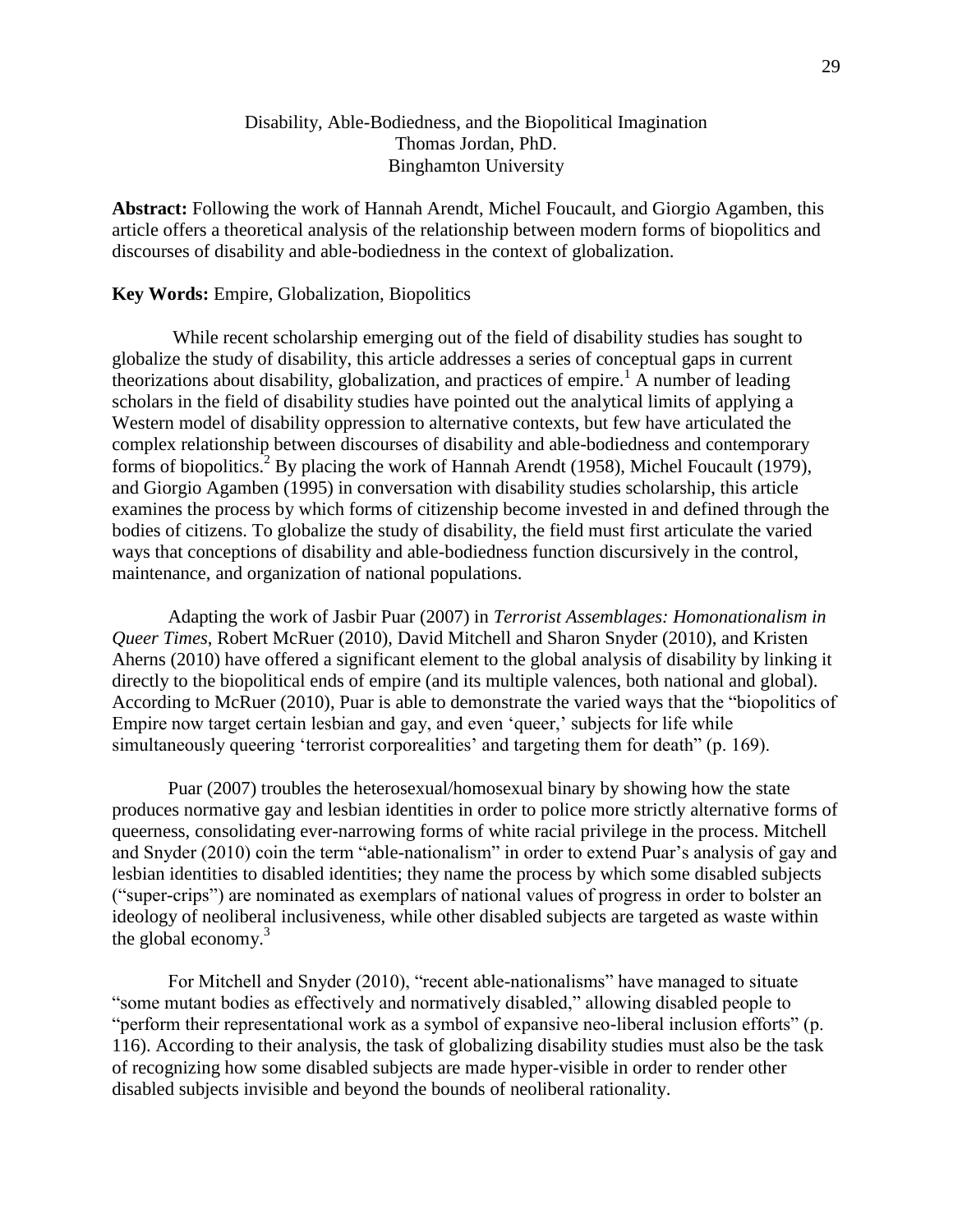The theoretical move initiated by these scholars begs a deeper consideration of the ways that the discursive logic of disability can often exceed the material state of the body and produce its own reality effects. In Lennard Davis's (1995) foundational text, *Enforcing Normalcy: Disability, Deafness, and the Body*, he argues:

"The problem, of course, is that the manner in which this society defines disability in fact creates the category. Able-bodied (or temporarily able-bodied) people safely wall off the severely disabled so that they cannot be seen as part of a continuum of physical differences, just as white culture isolates blackness as a skin color so as not to account for degrees of melanin production. How many people with hearing aids consider themselves deaf; how many people with knee braces consider themselves impaired?" (p. 7)

In light of Mitchell and Snyder's (2010) analysis of the "able-disabled," and, in addition, its inverse, the disabled able-bodied, it is not enough for disability studies to simply deconstruct the able-bodied/disabled binary in order to recognize disability along "a continuum of physical differences" that defines human variation in general. Instead, it is incumbent upon the field to consider more fully how the ideology of neoliberal inclusiveness and modern forms of biopolitics actually profit from the instability of previously fixed categories of identity and difference. As the recent work of McRuer (2006; 2010) and Mitchell and Snyder (2010) suggests, processes of globalization blur the lines between the able-bodied and disabled in some contexts while reconstituting them in both stricter and more subtle ways in others.

To advance McRuer's (2010) recent effort to think the "uneven biopolitical incorporation" of "disabled subjects who in certain times and places are made representative and 'targeted for life' even as others are disabled in different ways, or cripped, or targeted for death" (p. 171), the field of disability studies must first develop a nuanced theoretical approach to the relationship between disability and the biopolitical imagination that has characterized the development of Western civilization and its liberal political tradition. In writing about contemporary forms of biopolitics, Giorgio Agamben (1995) argues that "only a politics that will have learned to take the fundamental biopolitical fracture of the West into account will be able…to put an end to the civil war that divides the peoples and the cities of the earth" (p. 180). Following McRuer, this article argues that the disabled/able-bodied binary informs the process by which the politics of life transforms into the politics of death, allowing for disability to act as the symbolic justification for the violence perpetuated by modern forms of empire.

#### Discourses of Disability

For the purposes of my argument, the phrase "discourse of disability" refers to a series of statements and writings that accrue over time and imbue a physical or mental difference with social meaning and value. Discourses are not simply representations, but representations that have achieved a general sense of approbation, to the point where they appear to articulate the world as it *really* is. Focusing on discourses of disability rather than disabilities themselves does not aim to deny the material reality of physical and mental difference, but only to suggest that physical and mental differences do not carry an innate value. In other words, disability only becomes a problem, a limit, or a disadvantage within a specific social context. Discourses of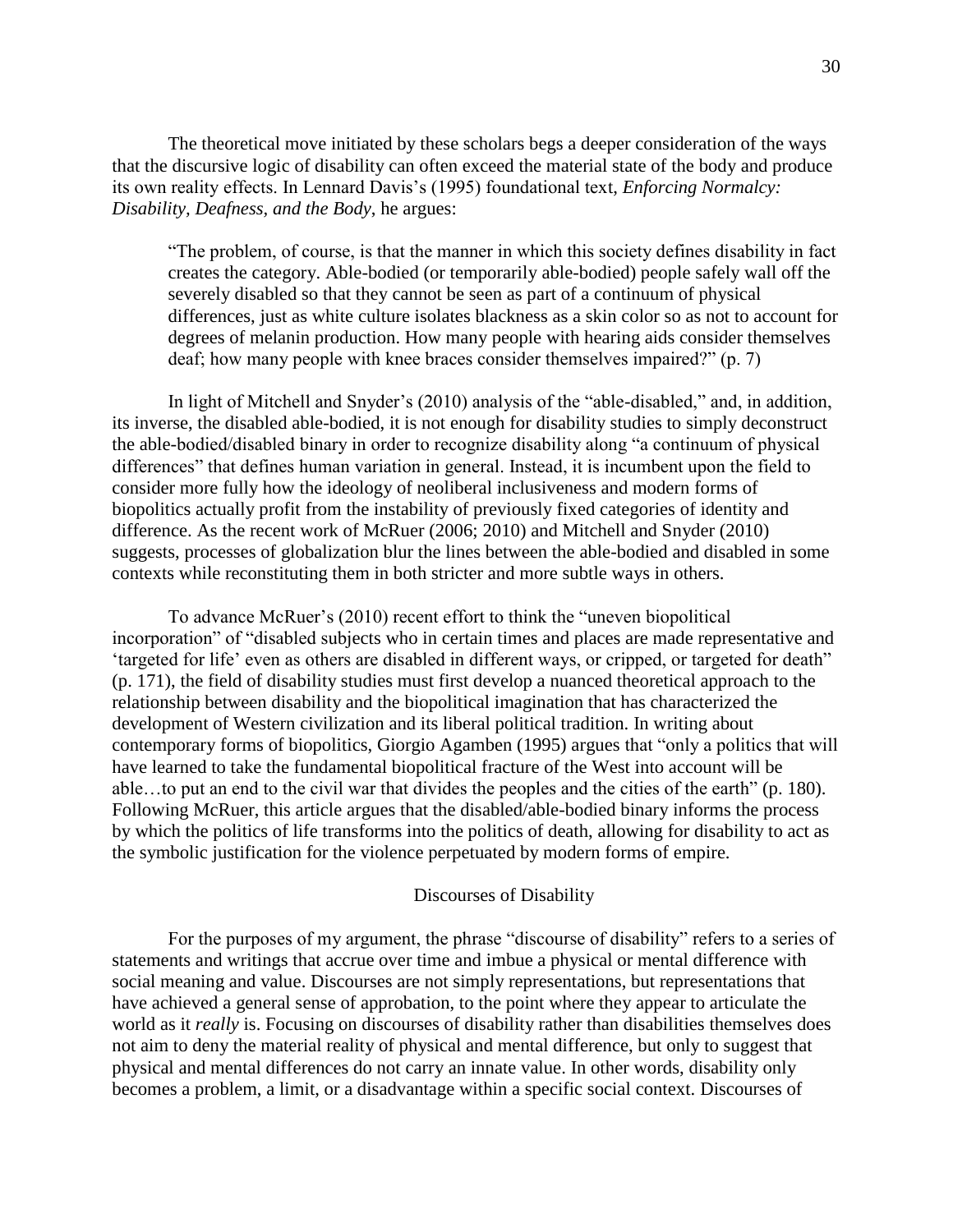able-bodiedness operate in a similar fashion; one can only identify as an able-bodied subject within the institutional frameworks and through the cultural discourses that define ablebodiedness and describe how the able-bodied should appear.

Thinking in terms of discourses of disability helps open up critical space to theorize the gap between representations of disabilities and their physical manifestations. As so many disabled activists and scholars have noted, the experience of a disability is often far more influenced by cultural attitudes associated with disability than any physical consequences resulting from impairment. The gap between the personal experience of a disability and its larger cultural evaluation becomes even more complex when theorized in relationship to other categories of difference, such as race, class, gender, and sexuality. As Douglas Baynton (2001) explains, "disability has functioned historically to justify inequality for disabled people themselves, but it has also done so for women and minority groups" (p. 33). When the language of disability is used to describe an entire population of non-disabled people in order to justify their exclusion from full political membership in a society, discourses of disability lose their connection to the physical body entirely. Far from articulating the complexity of an embodied state, such discourses rely on the negative cultural associations of disability to stigmatize diverse groups of people and deny them basic human rights. The fact that so many Western nations have relied upon discourses of disability to produce exceptions to their laws only shows how deeply related the concepts of able-bodiedness and citizenship are in the West.<sup>4</sup>

### Disability Oppression in the West

If discourses of disability have often been deployed historically to justify the social marginalization of all types of minority groups in the West, this tendency presents a conceptual problem for the field of disability studies. It asks scholars to consider why disability, in particular, is considered such a convenient and natural mark of social inferiority. The danger, of course, is to read disability oppression as an evolutionary phenomenon, the inevitable result of the human desire for reproductive fitness. Once disability oppression is linked to human biology, it is divested of its political implications.

In contrast, when discourses of disability are examined in relationship to the biopolitical aims of the state, even the earliest forms of biopolitics help reveal the tacit political connection between disability and social oppression and exclusion. When Aristotle writes that "[human beings are] born with regard to life, but existing essentially with regard to the good life," he articulates the ancient Greek distinction between natural life and political life (Agamben, 1995, p. 2). Hannah Arendt (1958) elaborates on this division in *The Human Condition* when she distinguishes between labor, work, and action, where labor, or the *animal laborans*, "corresponds to the biological process of the human body, whose spontaneous growth, metabolism, and eventual decay are bound to the vital necessities produced and fed into the life process by labor. The human condition of labor is life itself" (p. 7). According to Arendt, the ancient Greeks relegated labor to the private sphere of the home while privileging the political and public life of action. For Agamben (1995), this distinction corresponds to the privileging of *bios*—"the form or way of living proper to an individual or group"—over *zoe*—"the simple fact of living common to all living beings" (p. I).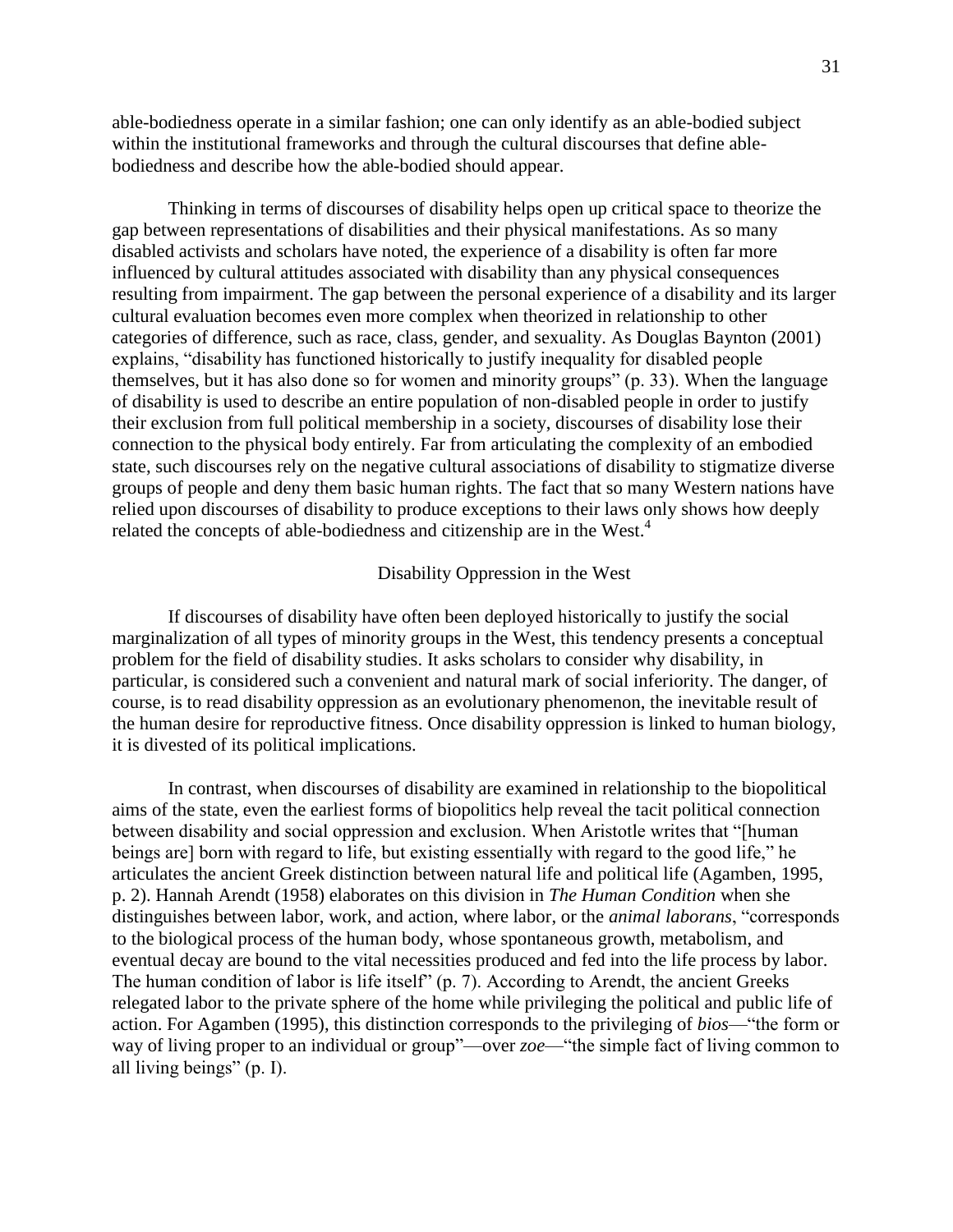In the classical world, the physical needs of the body were excluded from the political realm. As Arendt (1958) explains, "what men [*sic*] share with all other forms of animal life was not considered to be human" (p. 84). In this way, citizenship referred to a process of disembodiment, where citizens were released from the strictures of the bodily labor associated with the home and free to concentrate on the higher intellectual aims of the polis. But in practice, disembodiment cannot be distinguished from able-bodiedness, since the minimum requirement for citizenship was really the ability to account for your basic needs autonomously in the private space of the home. The inability to account for the basic needs of the human body discretely and in private became a mark of subhuman status.

Under this schema, disability was often interpreted as a visible sign of the body's physical needs, allowing disability to become associated with *zoe* and able-bodiedness *bios*. The ancient Greek "conviction[s] that life without health [was] not worth living…and that suicide [was] a noble gesture to escape a life that has become burdensome" exemplify the way disabled subjects became devalued within ancient Greek society (Arendt, 1958, p. 315). For the ancient Greeks, a person burdened with ill health or severe impairment was incapable of experiencing an "autonomous and authentically human way of life" (Arendt, 1958, p. 13). Instead, the life of the free citizen acting in the sphere of the polis constituted the highest form of man's being in the world, or Aristotle's "good life."

The distinction between *bios* and *zoe*, or the good life and bare life, helps to explain the process by which disability gradually comes to mark the exception to the contemporary political order. By defining disability against citizenship, the ancient Greeks would set the stage for later discourses of disability deployed to deny diverse groups of people their citizenship rights in the West. The ancient Greeks' privileging of *bios* over *zoe* reveals disability oppression to be a distinctly political process rather than a long evolutionary progression. The ancient Greeks elevated some aspects of human experience over others, privileging the human potential for intellect over the animal substratum that also made up part of human nature. In the process, disability came to mark a liminal zone separating human from animal, where disability represented something human that was refused acknowledgement as such. Only a perspective that understands the long history of disability oppression in the West as a distinctly political phenomenon will be able to recognize how discourses of disability and able-bodiedness have been translated by modern forms of biopolitics.

#### Rethinking Foucault: Disability Studies and Biopolitics

If disability has historically marked the exception to the Western political order, then this provides a slight nuance to the interpretation that many disability studies scholars have offered for the relevance of biopolitics to the study of disability, particularly in relation to the work of Michel Foucault. While Foucault is often cited as an important predecessor to the still growing field of disability studies, too often disability studies scholars have sought to link Foucault's docile body, produced by modern technologies of discipline, to the disabled body.<sup>5</sup> Tobin Siebers's (2008) discussion of Foucault in *Disability Theory* provides a primary example of this critical tendency. For Siebers (2008), Foucault's docile body—"the body invented by the modern age"—is really just the disabled body in disguise (p. 58). Siebers dismisses Foucault's poststructural account of the body as part of a larger argument that takes aim at social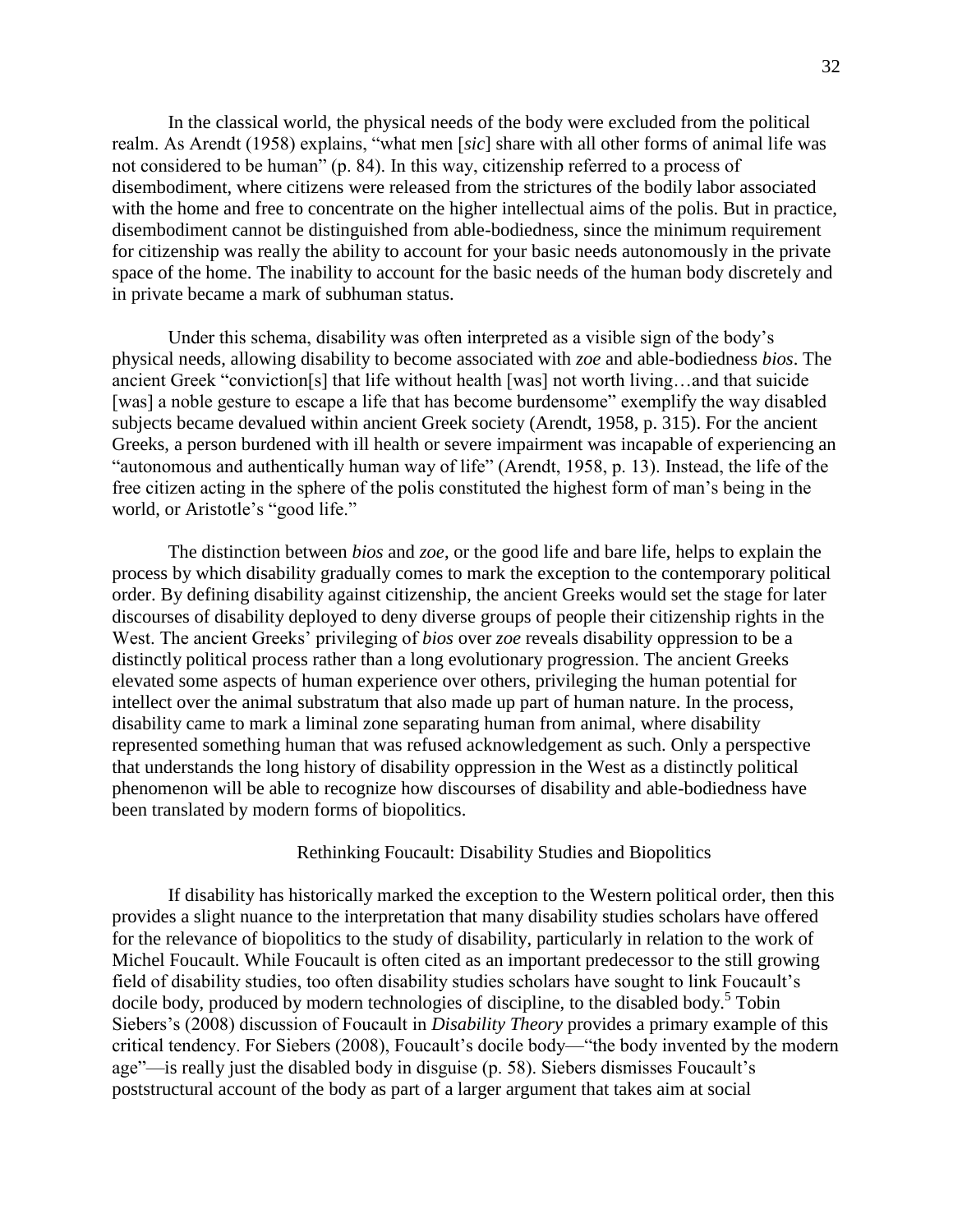constructionist accounts of physical difference, suggesting that this type of analysis inevitably seeks to return to a healthier, fitter, and more natural version of the body that processes of signification have either blurred or substantially delimited.

Siebers's argument rests largely on a series of passages drawn from Foucault's (1979) *Discipline and Punish*two of which are reprinted below:

"The soldier was someone who could be recognized from afar; he bore certain signs: the natural signs of his strength and his courage, the marks, too, of his pride; his body was the blazon of his strength and valour.

By the later eighteenth century the soldier has become something that can be made; out of a formless clay, an inapt body, the machine required can be constructed; posture is gradually corrected, a calculated constraint runs slowly through each part of the body, mastering it, making it pliable" (p. 57-58)

The contrast presented by the depictions of the seventeenth and eighteenth century soldier provides compelling evidence for Siebers's conclusion that Foucault's work romanticizes the health and fitness of a previous age. As a representative of this earlier type of fitness, the first soldier stands erect, the natural emblem of an internal strength of mind and body that marks his calling. The second soldier, on the other hand, appears to lack this strong sense of physicality; while his body suggests a latent potential, it must be trained, sculpted, and adapted in order for that potential to be maximized. But Foucault (1979) is less concerned with the comparative physical merits of either soldier than the historical question of their verifiability as soldiers (p. 135-136). In other words, Foucault is interested in what makes a soldier a soldier, and how that truth can be measured. In the first case, the soldier's identity is verifiable through his physical attributes, traits gifted at birth, natural affinities for running, jumping, marching, and fighting.

For the second soldier, physical attributes are merely the raw material for a much more complex process of verification. This involves a training regimen and a series of drills and learned behaviors, but also an accounting process, a series of measurements, and a careful inventory of skills to ensure the effectiveness of that training. The problem with Siebers's critique is the suggestion that, despite Foucault's many claims to the contrary, his historical arguments are always implicitly evaluative, that he is nostalgic for a vision of the past.

In Siebers's (2008) argument, the docile body is the object of a profound form of repression, a reading that makes sense if "all of [Foucault's] major writings are dedicated to tracking their ['madness,' 'criminality,' and 'sexuality'] involvement with social repression and exclusion" (p. 57). But perhaps the most innovative aspect of Foucault's work is the theoretical move he makes away from the traditional juridico-institutional approach to the problem of power in order to imagine a form of power that is not simply repressive but also productive. The concept of biopower allows Foucault to trace the many ways that power invests subjects at the level of the body, taking hold of all aspects of the life process. For Foucault, power is never simply a top-down affair; instead, it refers to a profoundly relational phenomenon. Even a cursory look at Foucault's work reveals that "repression" and "exclusion" do not occupy privileged spaces in his lexicon.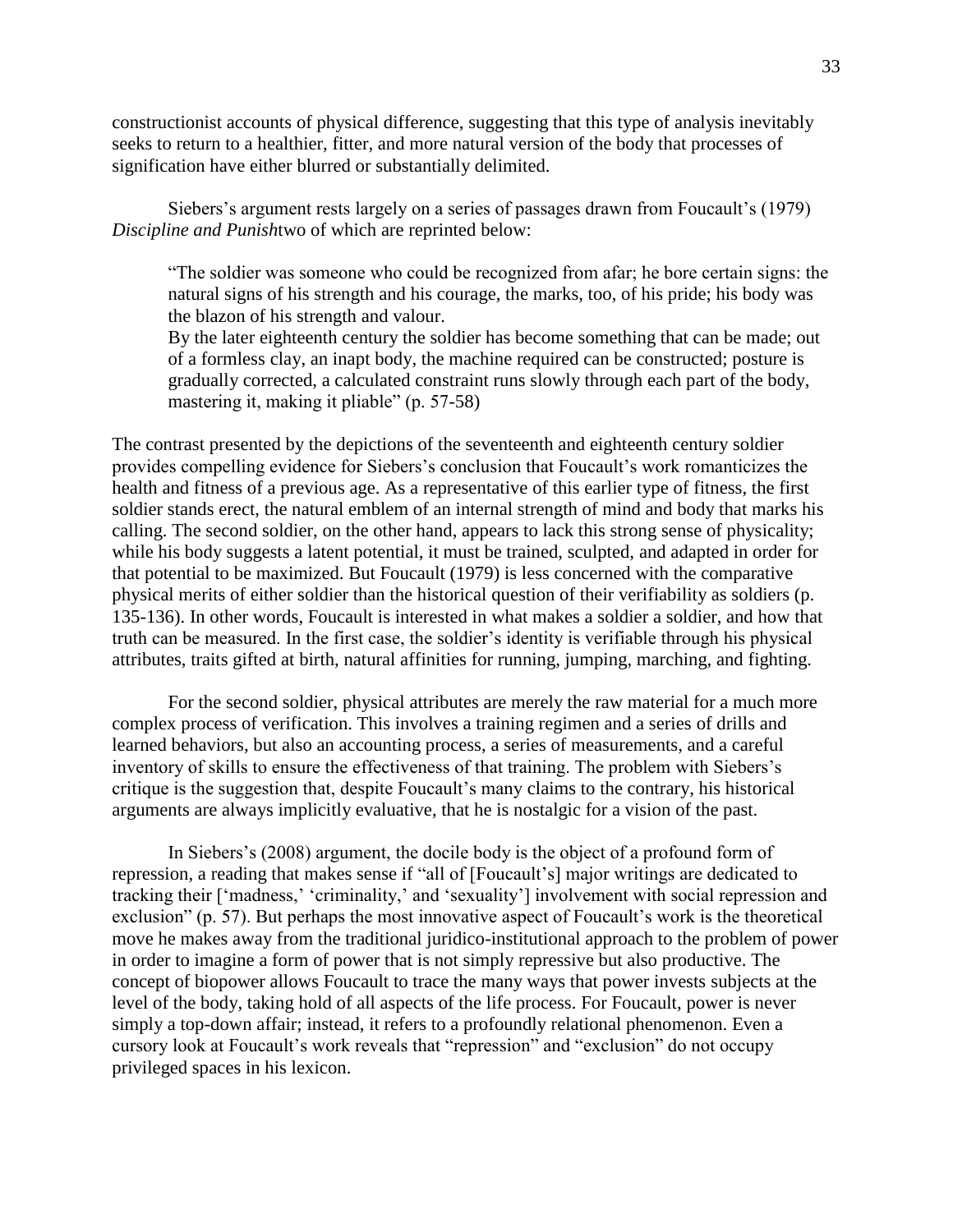The fundamental difference between the two soldiers described above is that the second is the object of this new form of biopower. According to Foucault, the charge of biopower is to take hold of human life in all its aspects, "right down to the depths of society" (Foucault, 1979, p. 27). This type of power is invested in processes of economy and efficiency but also normalization; subjects begin to internalize the norms of the population to the point where they police themselves, suturing their identities around the larger biopolitical aims of the state.

Foucault chooses to study the prison and the mental asylum because they are privileged sites from which to view the operation of power on the body of the subject, and it is significant to remember that the very idea of panopticism does not simply refer to Bentham's ideal prison but rather the prison as the perfect functioning of a mode of discipline that has invested the population at large. If Foucault (1979) looks to sites of "exclusion" for his analysis, it is in an effort to shed light on the contemporary norm, and this is precisely what he means when he argues that he is writing a "history of the present" (p.31).

Siebers (2008) mistakenly associates the docile body with disability by over-investing in the spatial mechanics of Foucault's analysis. The contrast presented in the two soldiers' bodies does not distinguish between the able body and the disabled body, but rather, between types of able-bodiedness. The docile body is equivalent to the modern conception of the able body, where able-bodiedness names biopower's functional end. This explains the shift in emphasis in the context of the prison and asylum from punishment and containment to rehabilitation—the object of biopower is the reintroduction of the normalized subject into society.

But the close relationship between biopower and able-bodiedness also suggests that ablebodiedness refers not simply to a privileged form of identity but more immediately to a regulatory discourse. As a regulatory discourse, able-bodiedness does not name a form of repression, but a form of subjectification and control. As discourses of able-bodiedness invest the population around a series of measurable and increasingly differentiable norms, individual subjects begin to model their behavior according to normative expectations.

What Foucault's work seems to intuit but never makes explicit is that the discourse of able-bodiedness, far from trying to eliminate the disabled body, requires it as a permanent threat and an imminent possibility for its very operation. In other words, disability and able-bodiedness name two sides of the same biopolitical coin, but this is a point that requires Agamben's theory of sovereign power and bare life for further analysis.

Disability and Modernity: A New Biopolitical Paradigm

Both Foucault and Arendt characterize modernity in precisely the same way, though they arrive at the conclusion separately: the threshold of modernity is constituted by the politicization of the unqualified body, simple human life. For Arendt (1958), scientific modernity names the process by which labor, the *animal laborans*, rises to central importance within the sphere of politics.

Foucault's (1990) analysis concurs: "For millennia man [*sic*] remained what he [*sic*] was for Aristotle: a living animal with the additional capacity for political existence; modern man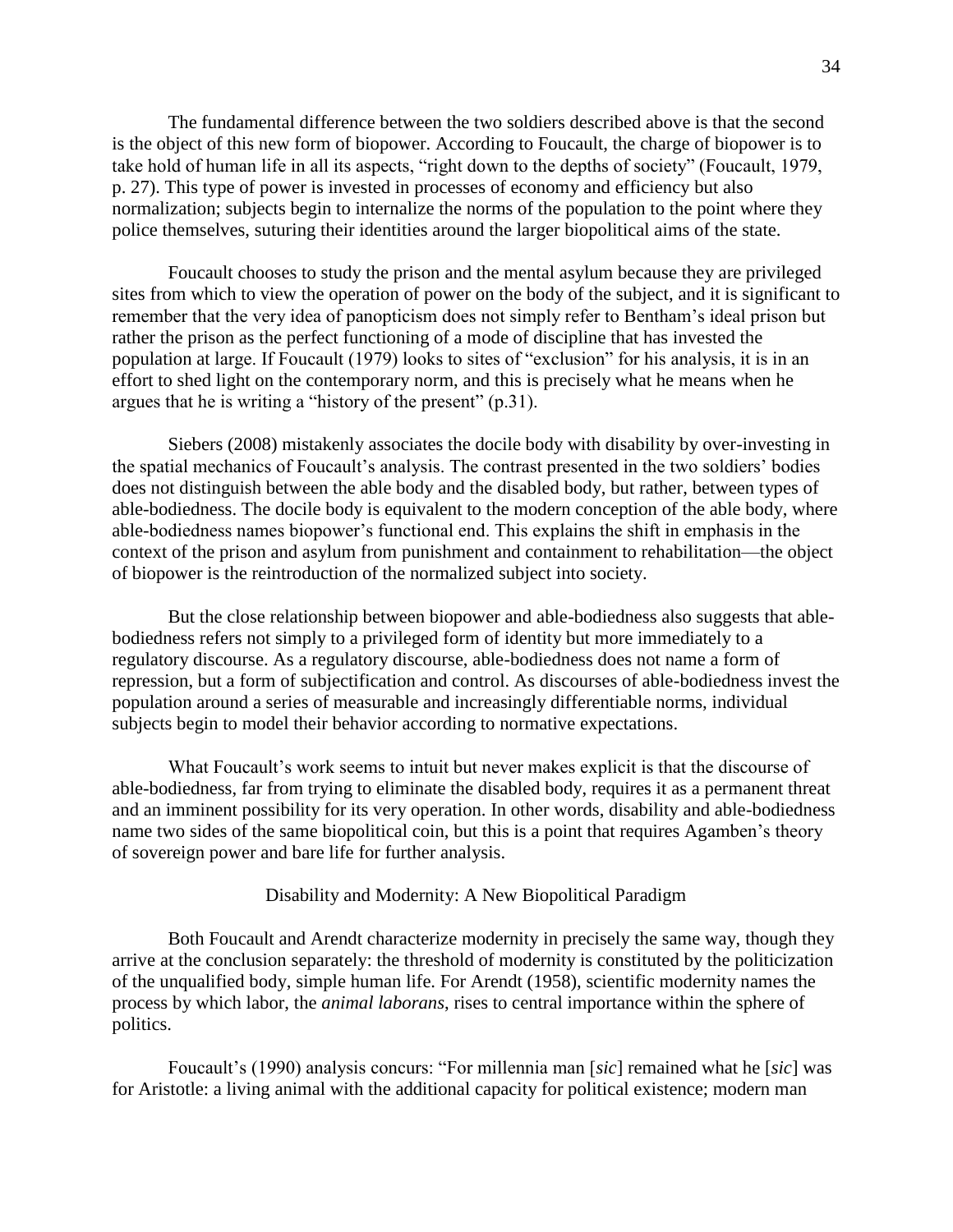[*sic*] is an animal whose politics calls his [*sic*] existence as a living being into question" (p. 143). Once the *animal laborans* (or Agamben's *zoe*) is linked to the disabled body, disability becomes stigmatized in the West as a symbol of the strictly biological needs of the human body.

The conclusion might follow that if the project of modern biopolitics is invested primarily in the biological processes of its subjects, disability would find a measure of inclusion in this new paradigm of rule. On the surface, this appears to be the case, particularly with the deinstitutionalization movement and legislation like the Americans with Disabilities Act (1990) that seeks to guarantee the civil rights of disabled populations.

Likewise, Davis (2002) has demonstrated the ways that disability finds inclusion as a market identity within the newly globalized economy. At the same time, there are dangers associated with this line of thought, which corresponds to a type of progress narrative associated with disability liberation. Even as the old walls of the institution begin to crumble, the group home, the nursing home, the special education classroom, and the government-funded facility continue to mark a point of separation between the able-bodied and the disabled.

From a global perspective, the inclusion of disabled subjects is also severely limited. In Achilles Mbembe's (2003) essay "Necropolitics," he offers the concept of a "death-world" to describe "new and unique forms of social existence in which vast populations are subjected to conditions of life conferring upon them the status of *living dead*" (p. 40).<sup>6</sup> Given that there are more than a half billion disabled people in the world today and that 80 percent live in developing countries, the intersections between impaired bodies and the creation of death-worlds are multifarious (Davidson, 2008, p. 117).

In such spaces, the visibly fragmented body marks a liminal position between life and death. While the social conditions conferred upon Mbembe's (2003) "living dead" produce disproportionate numbers of disabled people, their disabilities perform the symbolic work of justifying those unequal living conditions.<sup>7</sup> The "death-world," then, relies on a form of circular logic that inverts its temporal manifestation, where acts of violence are justified by the disabilities they produce.

Neither Foucault nor Arendt can answer the competing and contradictory claims represented by the simultaneous inclusion and exclusion of the disabled body that characterizes modernity and the current age of global capital. For Agamben (1995), the primary limitation of Foucault's (and by extension, Arendt's) theoretical analysis is their inability to define the precise relationship between the law and specific forms of biopower (p.6). Agamben (1995) asks, "Where is the zone of indistinction (or, at least, the point of intersection) at which techniques of individualization and totalizing procedures converge?" (p. 6). In other words, at what point do sovereign acts of violence and modern technologies of discipline intersect and inform one another?

Agamben (1995) answers this question with the concept of bare life, or the life of *homo sacer*, "who may be killed and yet not sacrificed" (p.8).

The Disabled/Able-Bodied Binary and the Sovereign Decision over Life and Death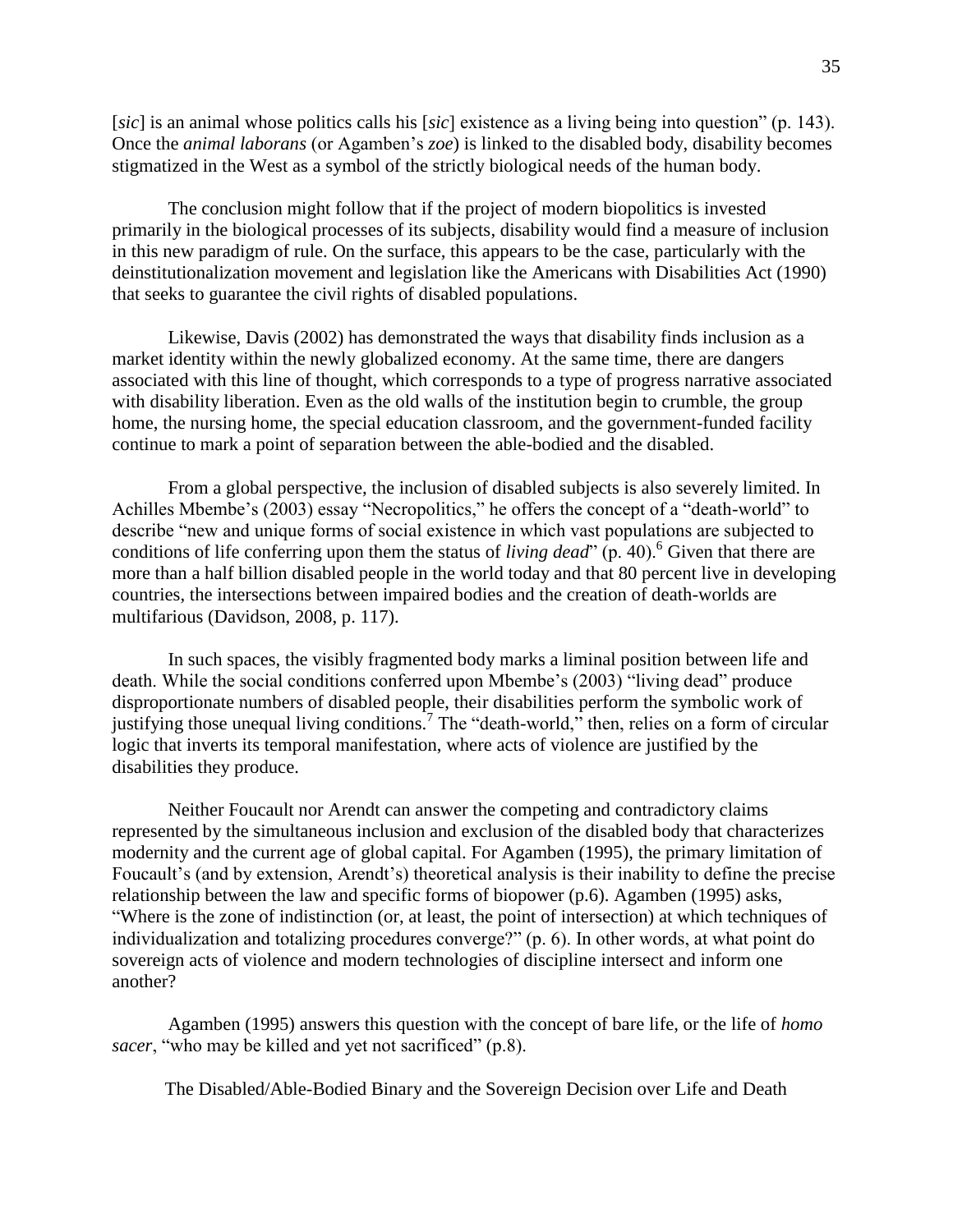Bare life should be understood as both the foundation upon which the Western juridical order is erected and the object of biopower par excellence. According to Agamben (1995), sovereignty is constituted by the sovereign's sole power to proclaim the state of exception, and the space of the exception is characterized by the production of bare life. $8$  In other words, the "production of bare life is the originary activity of sovereignty" (p. 83).

Agamben continues, "the sovereign sphere is the sphere in which it is permitted to kill without committing homicide and without celebrating a sacrifice, and sacred life—that is, life that may be killed but not sacrificed—is the life that has been captured in this sphere" (p. 83). For Agamben, the originary activity of sovereignty is the production of excepted populations, or groups of people who are stripped of their political rights and can be murdered without consequence.

Where Agamben parts ways from Foucault and Arendt is in the assumption that the inclusion of simple life—*zoe* or the *animal laborans*—in the political realm distinguishes the modern age from the classical world of the ancient Greeks. Instead, Agamben argues that the concept of *zoe* has always been included within the political world of the West by measure of its very exclusion. As he explains, "bare life remains included in politics in the form of the exception, that is, something that is included solely through an exclusion" (p. 11).

For the ancient Greeks, *zoe* was relegated to the private sphere of the home while the qualified life of politics occupied the sphere of the polis. But in the effort to define the "good life" as the absence of bare life, bare life became fundamental to the very concept of Western politics—it was the included exclusion upon which the concept of political sovereignty became founded. The modern age of biopolitics does not, then, represent the first time that bare life has been included within the realm of politics in the West. Instead, as the state of exception becomes the rule, $9$  or as the state of exception becomes the state's working paradigm of government, the distinction between *bios* and *zoe* is no longer tenable: "exclusion and inclusion, outside and inside, bios and zoe, right and fact, enter into a zone of irreducible indistinction" (Agamben, 1995, p. 9).

What Foucault and Arendt recognized as a new form of biopolitics was actually a qualitative shift in the politics of life, where the separation of bare life and political life could no longer be easily distinguished. According to the logic of my argument, as bare life and political life enter into a zone of indistinction, so too must the concepts of disability and able-bodiedness.

Just as Foucault (1979) conceived of his work as "a history of the present," Agamben's conception of bare life becomes most significant in relation to the contemporary paradigm of rule. As Slavoj Žižek (2010) explains:

"The distinction between those who are included in the legal order and *homo sacer* is not simply horizontal, a distinction between two groups of people, but is increasingly also a "vertical" distinction between two (superimposed) ways in which *the same* people can be treated"  $(p. 25)$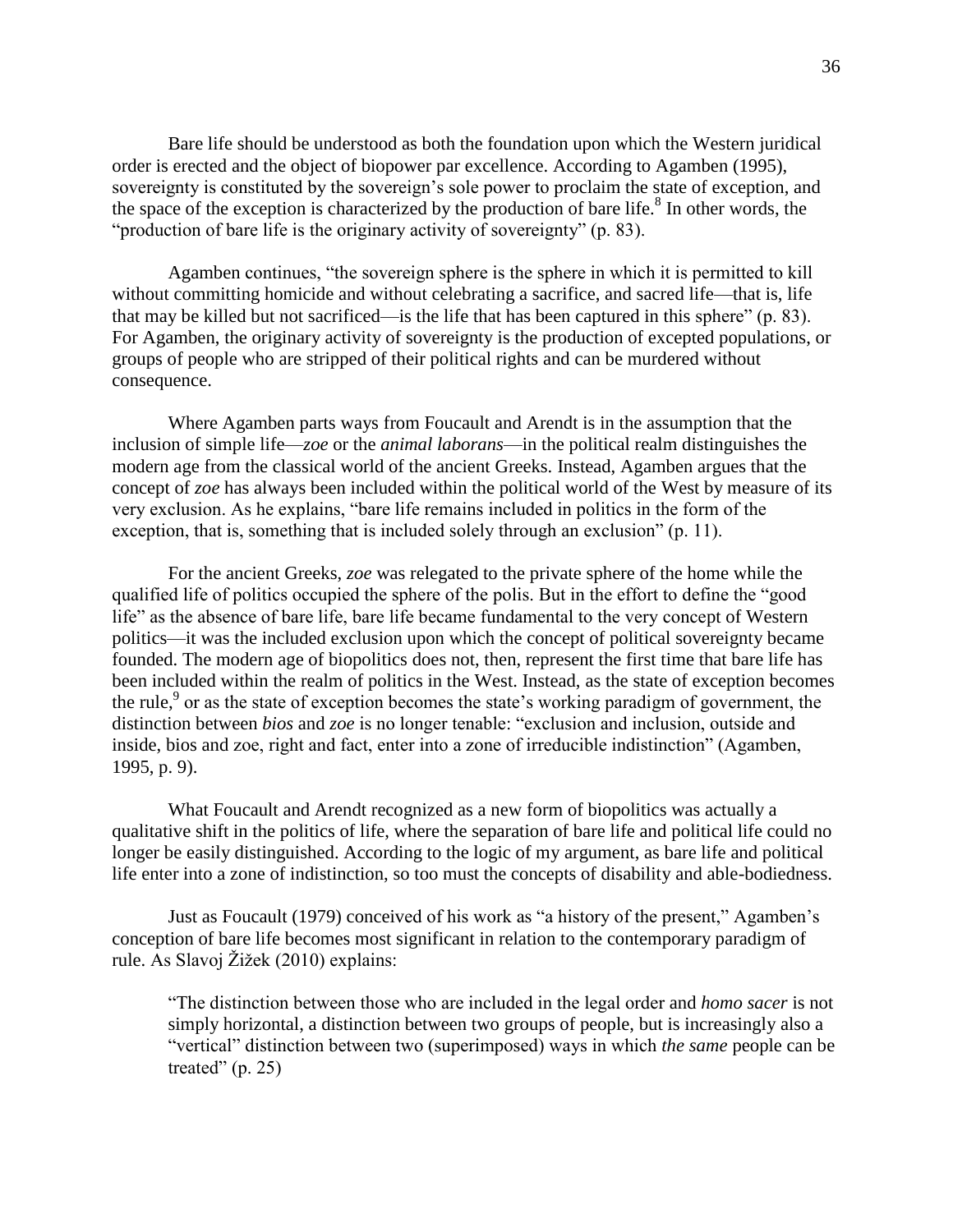According to Žižek (2010), once exclusion and inclusion enter into "a zone irreducible indistinction," the lines separating citizen from non-citizen also become ambiguous (Agamben, 1995, p. 9). For this reason, Žižek (2010) argues that "the implication of [Agamben's] analysis of *homo sacer* is not that we should fight for the inclusion of the excluded, but that *homo sacer* is the 'truth' of all of us" (p. 125).

To fight only for the inclusion of the excluded is to misunderstand the precarious position in which all human beings find themselves today, where anyone can become excluded from the rights of political membership at any time. At a basic level, "we are *all* 'excluded' in the sense that our most elementary, 'zero' position is that of being an object of biopolitics," so that the rights of all citizens are always secondary to the biopolitical aims of the state (Žižek, 2010, p. 125).

Together, able-bodiedness and disability represent dueling yet complicit sides of the "zero" position to which Žižek (2010) speaks. Globalization presents not just a zone of indistinction but a zone of fluidity through which the disabled become able-bodied and the ablebodied become disabled. Only this notion of a zone of indistinction makes sense of the fact that in the very name of the health of the body, modern biopolitics proliferates new forms of impairment and disease with ever finer gradations of symptoms, or the fact that so many "cures" produce their own ailments. And only this notion of a zone of fluidity can help to elucidate the point at which the disabled body becomes the site of the decision between value and nonvalue under which the politics of life transforms into the politics of death.<sup>10</sup>

Globalization is not simply opposed to the nation-state—in fact, the forces of globalization often provide new spaces through which the state of exception can operate. The lesson that thinking of bare life in terms of disability provides is not that anyone can become disabled at any time—this is a lesson that the field of disability studies has long been aware of. Instead, the lesson is that *anyone* can be produced as a disabled subject at any time as the exception becomes the rule.

Agamben illuminates the double register of bare life in order to bring into visibility the process by which the state of exception passes judgment on all our lives, but understanding bare life in relationship to disability adds an important affective register to his analysis. If Agamben seeks to articulate the biopolitical schism at which point biopolitics becomes thanatopolitics, the discursive distinction between the disabled body and the able body helps explain how subjects become invested in that schism without recognizing their precarious position within it.

At the point of decision where the sovereign passes judgment on the bodies of the population, the disabled/able-bodied binary produces the evaluative logic which separates the body that must die from the body that is targeted for life. This is the point at which the ablebodied subject can recognize the disabled subject only as an enemy—the disabled body becomes the static object of fear or pity while the able body masquerades as the precondition for the pursuit of happiness. If the end of biopolitics is the production of the able-bodied subject, then the end of thanatopolitics is the elimination of the disabled subject. The decision between life and death not only unites the able-bodied and disabled through their mutual exclusivity, it suggests that the knowledge of one cannot be produced outside of the knowledge of the other.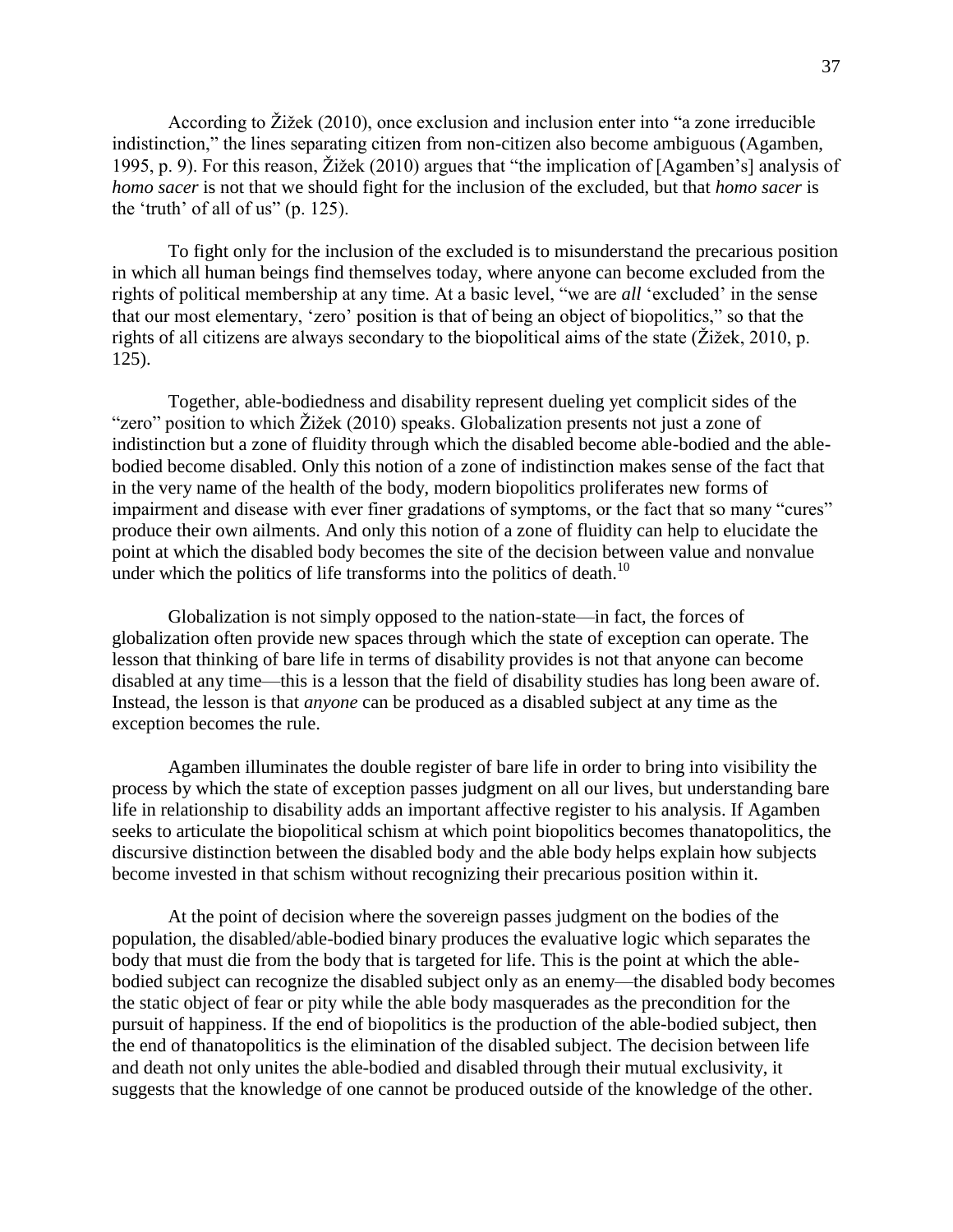## Hurricane Katrina and Memorial Medical Center

The events that took place at Memorial Medical Center in New Orleans following Hurricane Katrina provide a material example of the largely theoretical analysis above. When doctors and nurses at Memorial decided to inject at least seventeen patients with lethal doses of drugs following Hurricane Katrina, they reduced their patients to the status of Agamben's bare life, or *homo sacer*, "who *may be killed and yet not sacrificed*" (p. 8).

As relief efforts were slow to arrive and the hospital lost power and running water, the medical professionals at Memorial decided to appraise their patient's lives. The patients were divided into three groups: group 1 consisted of patients who could sit up and walk and they would be evacuated first; group 2 included sicker patients that required physical assistance in order to move; group 3 patients required significant assistance and were scheduled last for evacuation (Fink, 2009, p. 7). $^{11}$ 

The patients at Memorial were separated according to the severity of their impairments, where the lives of the healthiest patients were prioritized above the lives of their sicker counterparts. In choosing to evacuate the healthiest patients first, the doctors at memorial acted upon the tacit assumption that the able-bodied have more to live for than the disabled.

The events at Memorial provide a powerful example of the theoretical claim that in the modern age, the disabled body becomes the site of the decision over life and death at which point biopolitics transforms into thanatopolitics. Before Katrina hit, LifeCare Hospitals of New Orleans leased Memorial's seventh floor and catered to critically ill or injured patients (Fink, 2009, p. 4). LifeCare, as Sheri Fink (2009) points out, was not a hospice—they specialized in rehabilitating "patients on ventilators until they could breathe on their own" (p. 5). Following the Hurricane, almost a third of LifeCare's patients were given lethal combinations of drugs to ease their pain and hasten their deaths. In a 72-hour period, LifeCare's whole raison d'être experienced a 180 degree shift—no longer concerned with the prolongation of life, the hospital's staff turned their attention to the administration of death.

If the floodwaters of Katrina forced the doctors and nurses at Memorial into a precarious situation, the specific choices they made to handle that situation relied upon longstanding cultural assumptions for their justification. When Memorial's staff categorized all patients with "Do Not Resuscitate" orders as level "3's" for evacuation, their decision had little to do with the extreme conditions produced by the disaster. In an interview with Fink, Bill Armington, a neuroradiologist at Memorial, explained, "patients who [did] not wish their lives to be prolonged by extraordinary measures wouldn't want to be saved at the expense of others" (Fink, 2009, p. 4).

Of course, a DNR order makes no such claim, only stating that a patient does not wish to be revived if his or her breathing or heartbeat stops. In deciding to euthanize many of their patients with DNR orders (and some without), the staff at Memorial chose not to consult them. This omission was particularly glaring in cases where patients were well aware of their surroundings and waiting anxiously for their evacuation.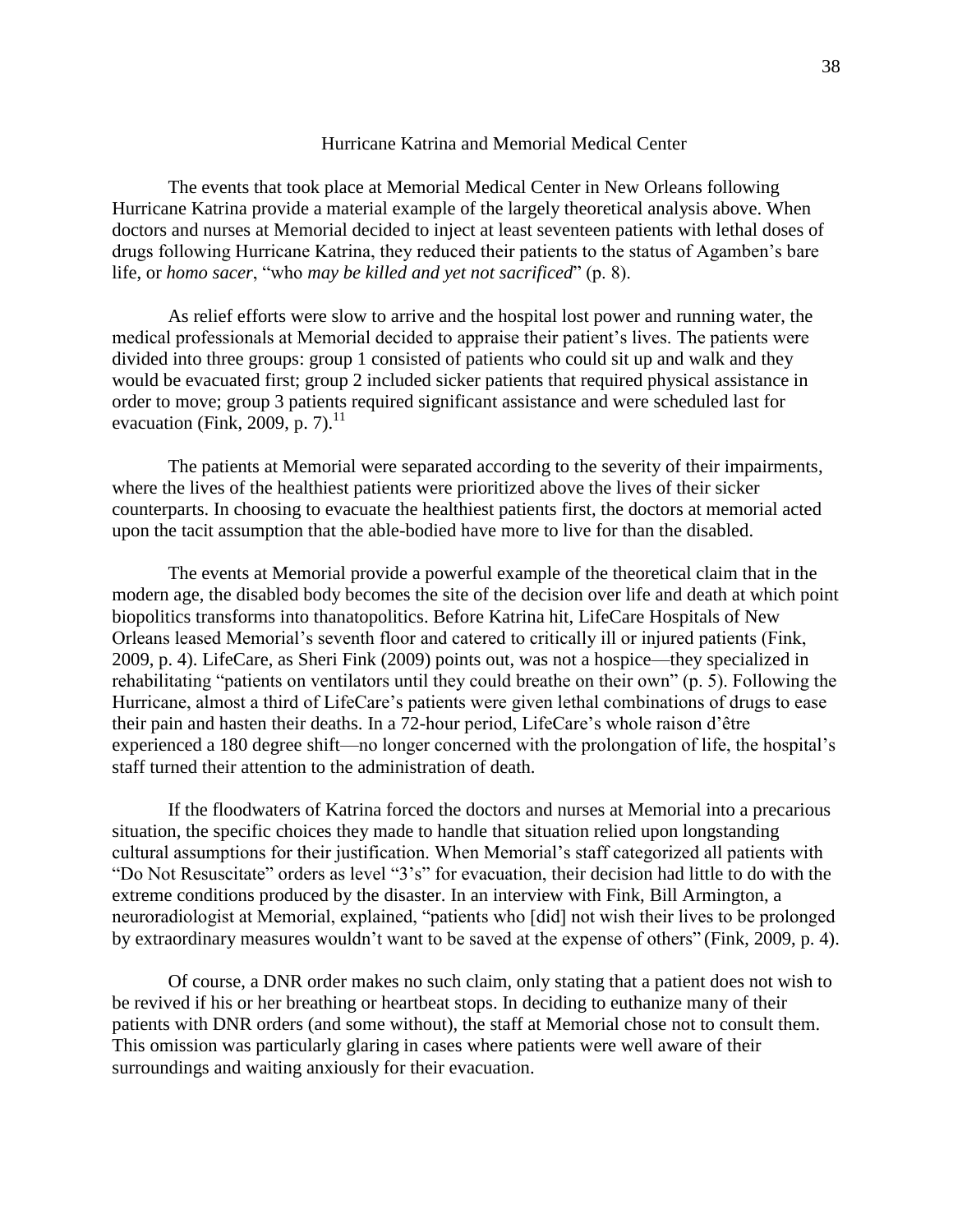The actions of the doctors and nurses at Memorial exemplify Agamben's (1995) conclusion that "the sovereign decision on bare life comes to be displaced from strictly political motivations and areas to a more ambiguous terrain in which the physician and the sovereign seem to exchange roles" (p. 143). But the "terrain" to which Agamben speaks is far more ambiguous still. When stories of the deaths at Memorial reached the press, an overwhelming majority of the public agreed with the decisions of Memorial's staff. While the Orleans Parish assistant district attorney admitted that he and the district attorney "weren't gung-ho" about prosecuting the doctors and nurses at Memorial, the public outcry against prosecution certainly impacted the New Orleans grand jury decision not to indict Anna Pou, a lead physician at Memorial, and two of her nurses, on second degree murder charges (Fink, 2009, p. 24). Through community rallies, letters to the district attorney, and talk radio calls, the citizens of New Orleans affirmed the sovereign acts of Memorial's doctors and nurses—in the court of the public, they were viewed as heroes rather than murderers.

The irony of this response is that the decision to euthanize patients reproduced the logic of exclusion that made New Orleans so vulnerable to Katrina in the first place. As early as 2004, the *Philadelphia Inquirer* had run a story about the Bush administration's failure to reinforce the levees in New Orleans, explaining that the money had been "moved in the president's budget to handle homeland security and the war in Iraq."<sup>12</sup> The US Government decided to take funds away from the support infrastructure of a largely poor, black, and disproportionately disabled population of US citizens.<sup>13</sup> But if the Bush administration tacitly identified what type of person deserves protection in the US, their actions were mirrored by the doctors and nurses at Memorial who decided what type of person deserves to be saved during an emergency.

The public response to the events at Memorial suggests the degree to which the sovereign decision on bare life becomes invested in the population itself, where the citizen begins to assume the role of the sovereign. In other words, the citizen is asked to render the decision on bare life even as he or she occupies the "zero-level" position that it names. The fantasy induced by processes of globalization and recent able-nationalisms occludes the fact that able-bodiedness and disability structure the biopolitical imaginary, allowing able-bodied citizens to imagine themselves as altogether different from the disabled at precisely the moment where a decision must be made.

Only from this position of absolute difference can the able-bodied pass sentence on the disabled without recognizing their own fate on the faces of those they condemn. It might at first seem like an exaggeration to link the institution, the group home, and the nursing home to Agamben's discussion of the camp, but they all represent permanent spatial locations where the fact of "whether or not atrocities are committed depends not on law but on the civility and ethical sense" of care workers (Agamben, 1995, p. 174).

Where else is the citizen's sovereignty over the question of bare life more commonly recognized than in the child's reluctant decision to overturn their parents' wishes and remove them to the nursing home, a place where care workers are underpaid and abuse goes largely unchecked? The spatial locations of separation that constitute many disabled peoples' lives are not unrelated to the emergence of the new spaces of exception presented by refugee camps, detention centers, disaster areas, and terrorist holding cells. In fact, these permanent spaces of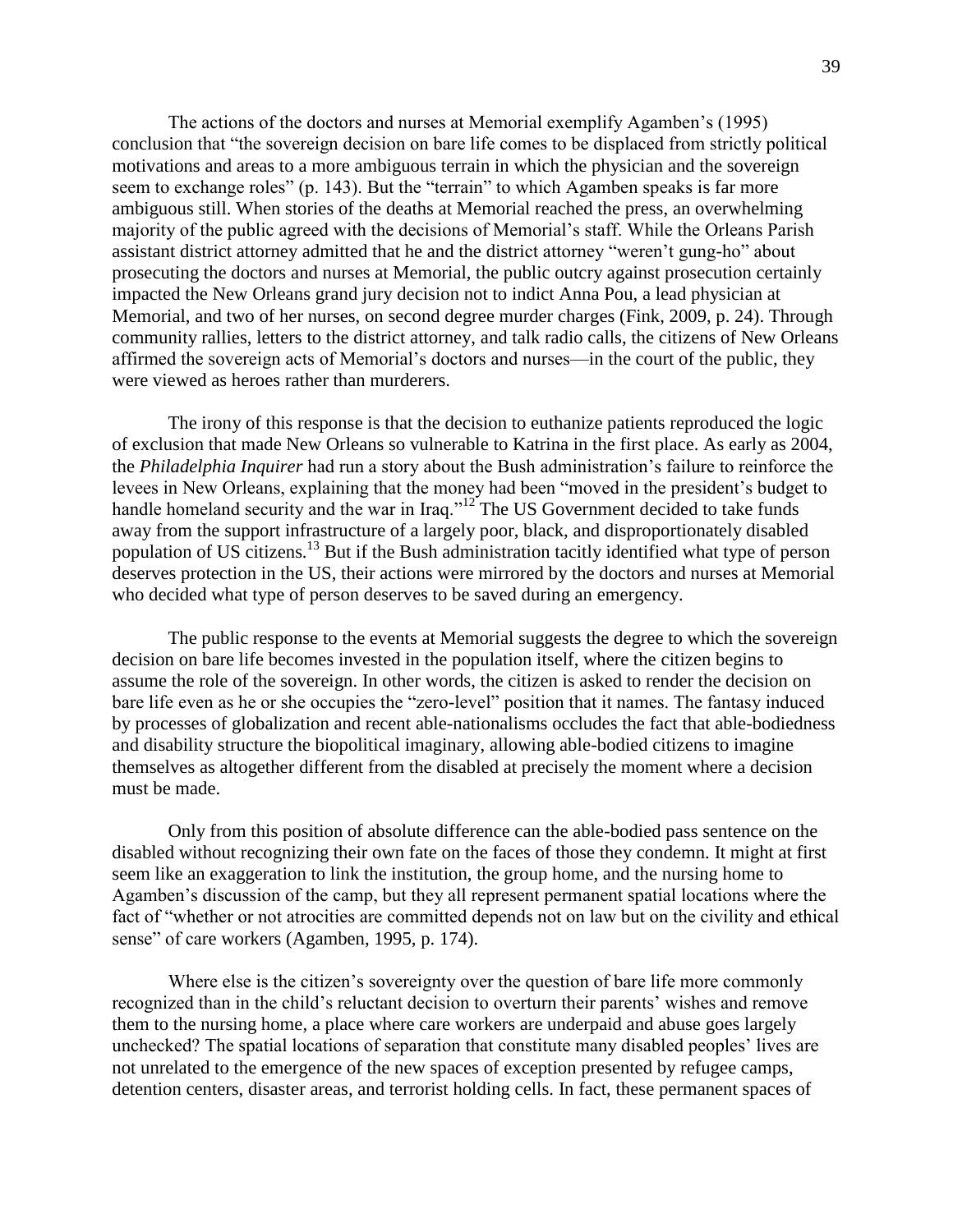exclusion are ideological anchor points by which the exception gradually becomes accepted as the rule.

## Conclusion

The disabled/able-bodied binary has become more mobile in the contemporary moment, where the state, along with its capitalist infrastructure, draws on disability rights discourses and inclusion efforts in order to furnish an image of multicultural benevolence and render invisible the processes by which it disables other populations in alternative contexts. If discourses of disability have gradually come to legitimate the state of exception, the logic of sovereignty has begun to inform the decisions of the population at large, particularly at times of personal or communal crisis.

Where Agamben's analysis falls short is in its inability to adequately theorize the social stratifications that make some groups of people far more vulnerable to sovereign practices of violence than others. The process by which the able-bodied become disabled discursively is often inflected by other categories of difference, including race, gender, sexuality, and particularly, class. Agamben (1995) writes that:

"Until a completely new politics—that is, a politics no longer founded on the *exceptio* of bare life—is at hand, every theory and every praxis will remain imprisoned and immobile, and the "beautiful day" of life will be given citizenship only either through blood and death or in the perfect senselessness to which the society of the spectacle condemns it"  $(p. 11)$ 

Recognizing able-bodiedness and disability as twin sides of the biopolitical imagination can contribute to the new politics to which Agamben gestures by denaturalizing the logic of ability that informs modern processes of exclusion and extermination. Such a project can help recast questions of human agency and ethics away from the discourse of human rights and its close alliance with neoliberal ideology to consider much more deeply our shared vulnerabilities as a human community.

**Thomas Jordan, PhD.** is currently an instructor of English at Binghamton University. In Fall of 2013, he will be starting as an assistant professor of English at Upper Iowa University. Thomas Jordan received his PhD in English from Binghamton University in May of 2011. His dissertation project, entitled *The Empire of Ability: American Exceptionalism and the Specter of Disability*, provides a cultural and political analysis of the US empire through the lens of disability studies. Dr. Jordan can be reached at [tjordan1@binghamton.edu.](mailto:tjordan1@binghamton.edu)

## References

Agamben, G. (1995). *Homo sacer: Sovereign power and bare life*. California: Stanford University Press.

Aherns, K. (2010). Disability in discourses of national exceptionalism. *Paper presented at the annual meeting of the Society for Disability Studies*. Philadelphia, PA.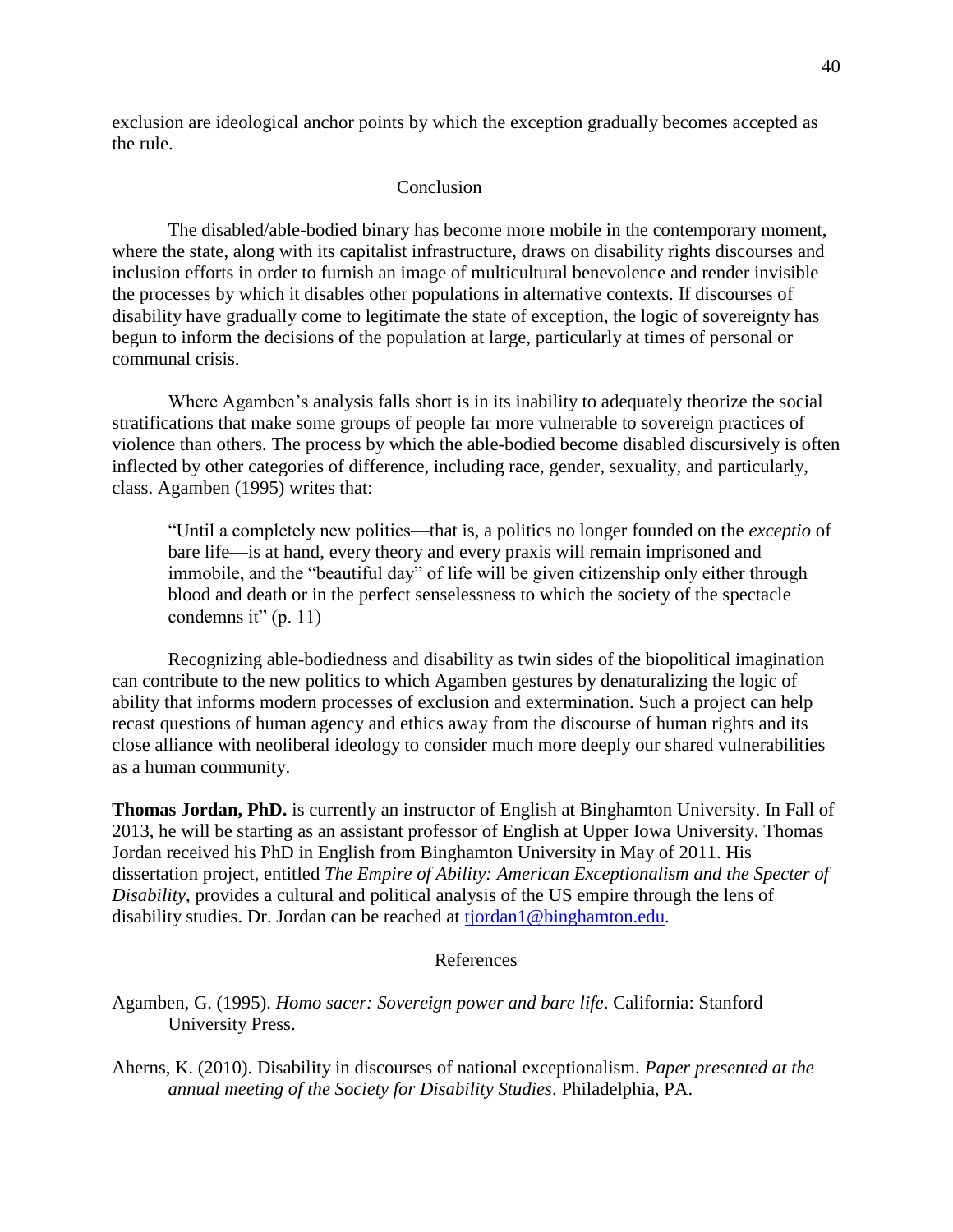Americans With Disabilities Act of 1990, 42 U.S.C.A § 12101 *et seq*. (West 1993).

Arendt, H. (1958). *The human condition*. Chicago, IL: The University of Chicago Press.

- Bauman, Z. (1989). *Modernity and the holocaust*. Ithaca, NY: Cornell University Press.
- Baynton, D. (2001). Disability and the justification of inequality in American history. In P. K. Longmore & L. Umansky (Eds.), *The new disability history: American perspectives* (pp. 33-57). New York, NY: New York University Press.
- Davis, L. (2002). *Bending over backwards: Disability, dismodernism, and other difficult positions*. New York, NY: New York University Press.
- Davis, L. (1995). *Enforcing normalcy: Disability, deafness, and the body.* New York: Verso.
- Davidson, M. (2008). *Concerto for the left hand: Disability and the defamiliar body*. Ann Arbor: The University of Michigan Press.
- Dyson, M. E. (2007). *Come hell or high water: Hurricane katrina and the color of disaster*. New York: Basic Civitas Books.
- Erevelles, N., & Minear, A. (2010). Unspeakable offensives: Untangling race and disability in discourses of intersectionality. *Journal of Literary and Cultural Disability Studies*, *4*(2), 127-145.
- Fink, S. (2009, August 30). The deadly choices at Memorial. *New York Times*. Retrieved from [http://www.nytimes.com](http://www.nytimes.com/)
- Foucault, M. (1979). *Discipline and punish*. (A. Sheridan, Trans.). New York: Vintage. (Original work published in 1975).
- Foucault, M. (1990).*The history of sexuality, vol.1: An introduction.* (R. Hurley, Trans.). New York: Vintage. (Original work published 1976).
- Ghai, A. (2002). Disability in the Indian context: Postcolonial perspectives. In M. Corker & T. Shakespeare (Eds.), *Disability/postmodernity* (pp. 88-100). London: Continuum.
- Held, D., & McGrew, A. (2003). The great globalization debate: An introduction. In D. Held  $\&$ A. McGrew (Eds.), *The global transformations reader: An introduction to the globalization debate, second edition* (pp. 1-50). UK: Polity.
- Hemingway, L., and Priestley, M. (2006). Natural hazards, human vulnerability, and disabling societies: A disaster for disabled people? *The Review of Disability Studies: An International Journal*, *2*(3), 57-67.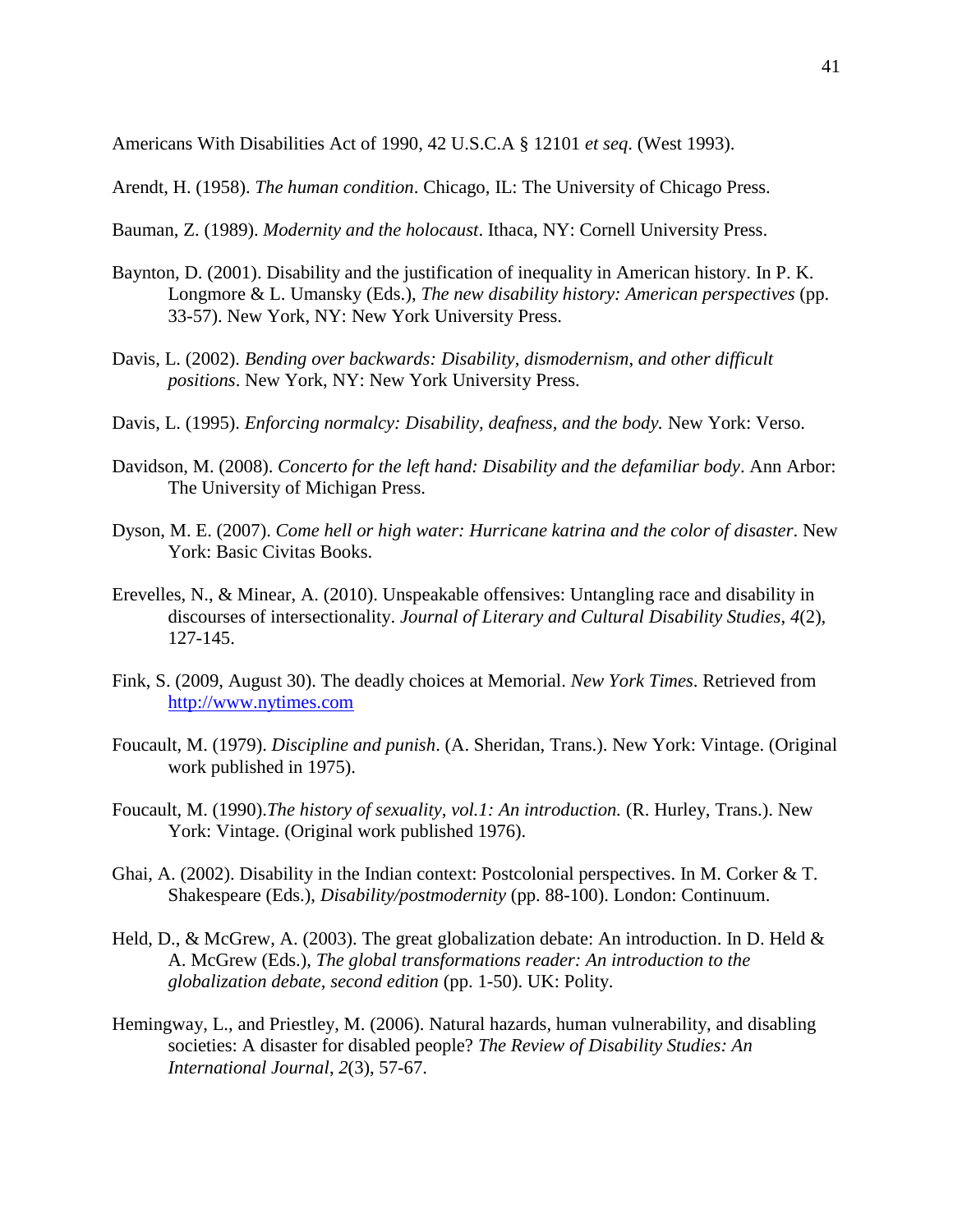Mbembe, A. (2003). Necropolitics. *Public Culture*, *15*(1), 11-40.

- McRuer, R. (2006). *Crip theory: Cultural signs of queerness and disability*. New York: New York University Press.
- McRuer, R. (2010). Disability nationalism in crip times. *Journal of Literary and Cultural Disability Studies*, *4*(2), 163-178.
- Mitchell, D., & Snyder, S.L. (2010). Introduction: Ablenationalism and the geo-politics of disability. *Journal of Literary and Cultural Disability Studies*, *4*(2), 113-125.
- Puar, J. K. (2007). *Terrorist assemblages: Homonationalism in queer times*. Durham, NC: Duke University Press.
- Quayson, A. (2007). *Aesthetic nervousness: Disability and the crisis of representation*. New York: Columbia University Press.
- Siebers, T. (2008). *Disability theory*. Ann Arbor: The University of Michigan Press.
- Tremain, S. (2005). *Foucault and the government of disability*. Ann Arbor: The University of Michigan Press.
- Žižek, S. (2010). *Living in the end times*. London: Verso.

## Endnotes

<sup>1</sup>In their introduction to *The Global Transformations Reader*, David Held and Anthony McGrew (2003) provide a clear and concise definition of globalization: "Simply put, globalization denotes the expanding scale,growing magnitude, speeding up and deepening impact of interregional flows and patterns of social interaction. It refers to a shift or transformation in the scale of human social organization that links distant communities and expands the reach of power relations across the world's major regions and continents" (p. 4). By defining globalization around a series of descriptive terms that primarily denote a quantitative change in scale, Held and McGrew suggest that while interregional flows and patterns of social interaction are not new, they have never been so dominant in the structuring of a truly global economy.

<sup>2</sup> See recent scholarship by Ato Quayson (2007), Lennard Davis (2002), Michael Davidson (2008), Robert McRuer (2006), David Mitchell and Sharon Snyder (2010), Anita Ghai (2002), and Nirmala Erevelles (2010), among others, which has sought to extend the parameters of disability studies analysis beyond its traditionally Euro-American context.

 $3$ Neoliberalism is not meant as a synonym for globalization. As McRuer (2006) explains, "Above all, through the appropriation and containment of the unrestricted flow of ideas, freedoms, and energies unleashed by the new social movements, neoliberalism favors and implements the unrestricted flow of corporate capital. International financial institutions (IFIs) and neoliberal states thus work toward the privatization of public services, the deregulation of trade barriers and other restrictions on investment and development, and the downsizing or elimination (or, more insidiously, the transformation into target markets) of vibrant public and democratic cultures that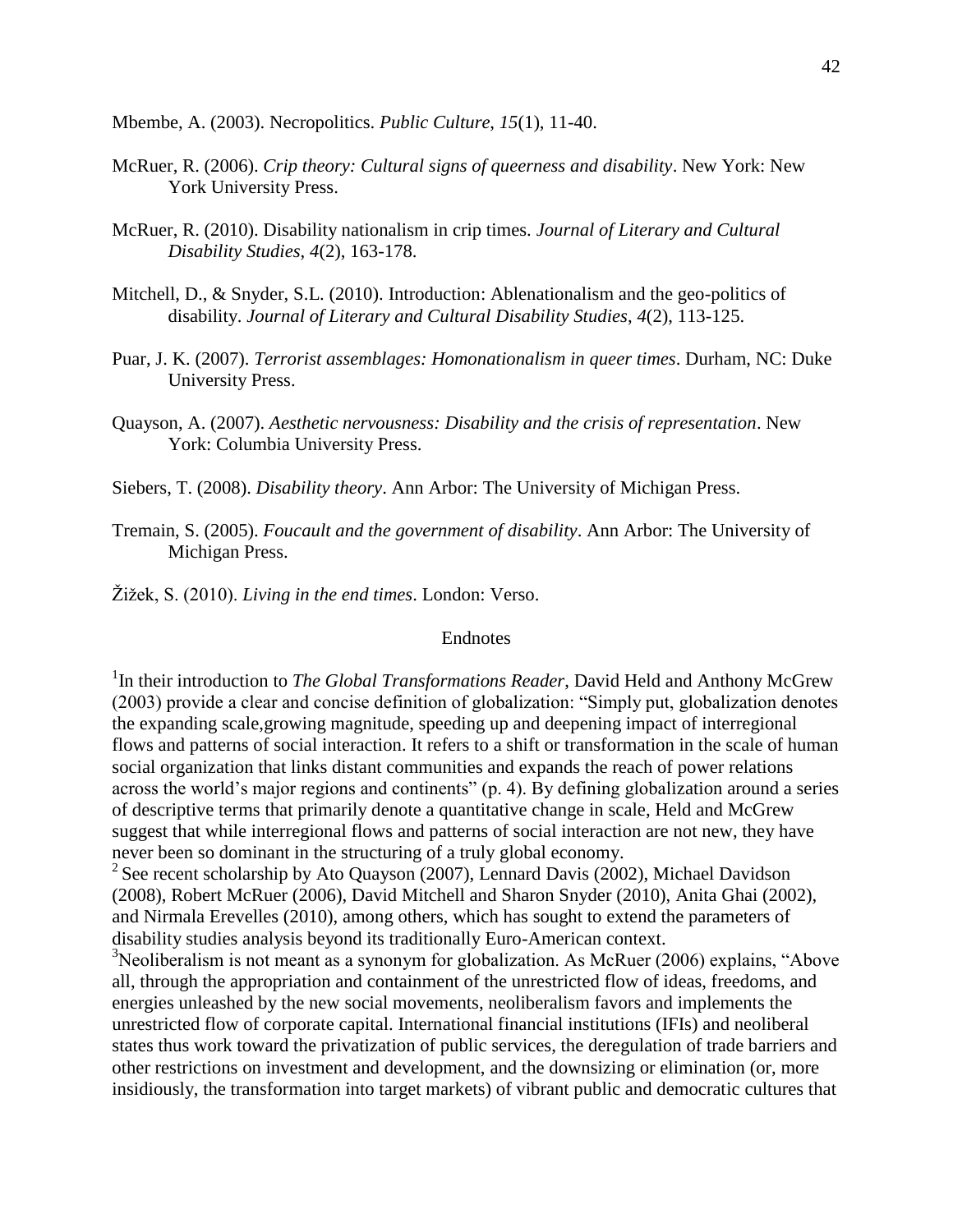might constrain or limit the interests of global capital. These cultural shifts have inaugurated an era that, paradoxically, is characterized by more global inequality and raw exploitation and less rigidity in terms of how oppression is reproduced (and extended)" (p. 2-3). For the purposes of this article, neoliberalism names the dominant ideology underlying current processes of globalization

<sup>4</sup> Examples of such practices abound throughout American and European history, particularly in relation to projects of colonialism. Perhaps the most heinous example of disability being used to signify various forms of abjection occurred during the Nazi final solution. As Zygmaunt Bauman (1989) explains, "It is difficult, perhaps impossible, to arrive at the idea of extermination of a whole people without race imagery; that is, without a vision of endemic and fatal defect which is in principle incurable and, in addition, is capable of self-propagation unless checked" (p. 73). Bauman demonstrates that the type of racism responsible for the holocaust necessarily rested on the logic of disability (a "fatal" and "incurable" "defect") for its explanatory power.  ${}^{5}$ See Tremain (2005) for a diverse range of Foucauldian interpretations of disability and ablebodiedness. <sup>6</sup>Necropolitics, and Agamben's thanatopolitics, refer to the politics of death. Both terms suggest the sovereign's right to rule over the life and death of the population. When Agamben (1995) speaks of the "fundamental biopolitical fracture of the West," he names the point at which the politics of life transforms into the politics of death (p. 180).

Mbembe (2003) writes, "In other cases, in which physical amputation replaces immediate death, cutting off limbs opens the way to the deployment of techniques of incision, ablation, and excision that also have bones as their target. The traces of this demiurgic surgery persist for a long time, in the form of human shapes that are alive, to be sure, but whose bodily integrity has been replaced by pieces, fragments, folds, even immense wounds that are difficult to close. Their function is to keep before the eyes of the victim—and of the people around him or her—the morbid spectacle of severing (p. 35). We can add to this Davidson's (2008) point that "There are more than one-hundred-ten million land mines in sixty-four countries. There are one and a half mines per person in Angola, where one-hundred-twenty people per month become amputees. There are twelve million land mines in Afghanistan, one for every two people. It seems hardly necessary to add that land mines are created not to kill but to disable, thereby maximizing the impact of bodily damage on the extended family and community" (p. 117).

 $8 \text{ The state of exception refers to the sovereign's right to suspend the law in a time of crisis.}$ <sup>9</sup>The Bush homeland security state offers a paradigmatic example of Agamben's state of exception. Measures like the Patriot Act suspended the individual rights of citizens indefinitely in the interests of national security. According to Agamben, as the state of exception becomes a working paradigm of government, the rights of all citizens become vulnerable.

<sup>10</sup>The theoretical concept of a "zone of fluidity" recalls my earlier discussion of the way discourses of disability are often deployed to justify various forms of political exclusion in the West. As neoliberal inclusion efforts and processes of globalization blur the lines between the disabled and able-bodied in some contexts, transitions between able-bodied and disabled identities are sped up in other contexts. The "zone of fluidity" defines the ambiguous terrain where the previously able-bodied can become coded as disabled and the previously disabled can become "normatively" disabled, or represented as "able-bodied" by measure of their inclusion within the global economy. All of these shifts are made in relation to other forms of difference, including race, gender, class, and sexuality.

<sup>11</sup> For this section, I am indebted to Sheri Fink's (2009) *New York Times* piece, "The Deadly Choices at Memorial."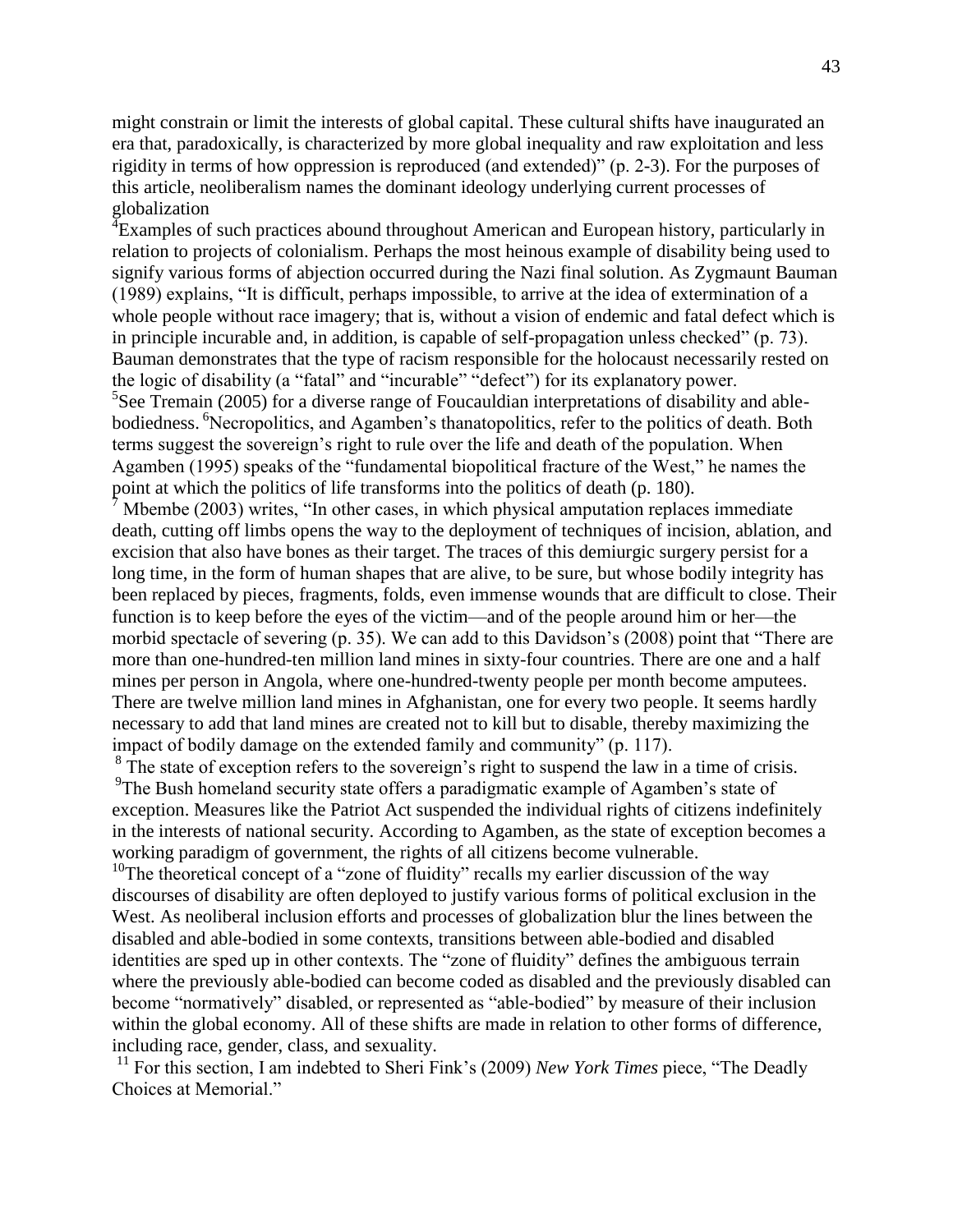$12$ Quoted in Dyson, 2007, p. 81.

<sup>13</sup>In their essay, "Natural Hazards, Human Vulnerability, and Disabling Societies: A Disaster for Disabled People," Laura Hemingway and Mark Priestley (2006) cite that "in 2000 more than 20%" of the population "were recorded as disabled in New Orleans, St Bernard, Jefferson, Hancock, and Jackson" (59).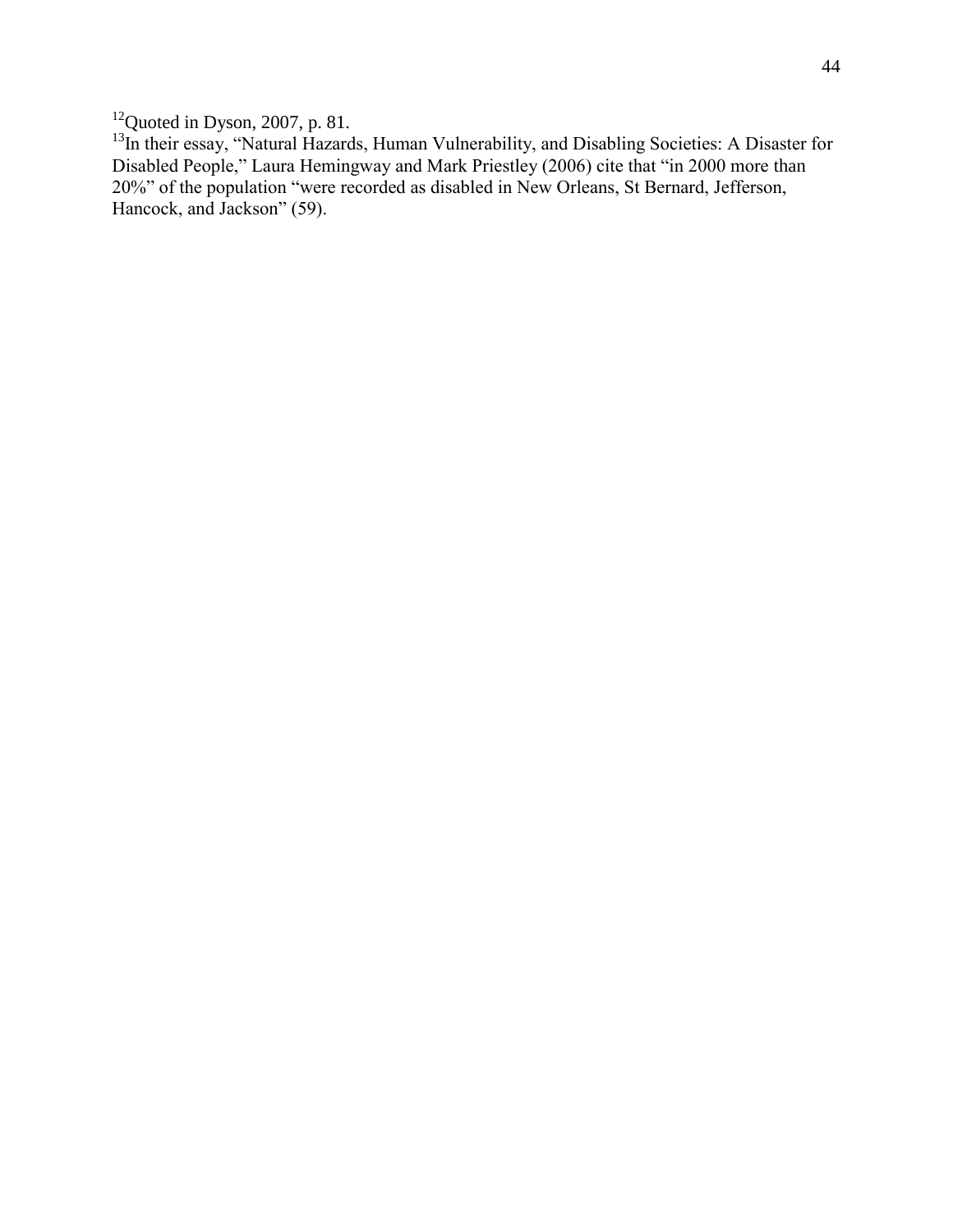# Internet Justice: Reconceptualizing the Legal Rights of Persons with Disabilities to Promote Equal Access in the Age of Rapid Technological Change Paul T. Jaeger**,** Ph.D., J.D.

Information Policy & Access Center, College of Information Studies, University of Maryland

**Abstract:** Although a range of laws and regulations have been created in the United States to promote online accessibility for persons with disabilities, tremendous disparities persist in access to Internet technologies and content. Such inaccessibility is an enormous barrier to equality and participation in society for persons with disabilities. The current legal approaches to online accessibility have not proven successful, focusing on specific technologies and technical solutions to accessibility. This paper argues for a reconceptualization of the approach to promoting legal guarantees of online access for persons with disabilities, focusing on information and communication goals, the processes of accessing information, and new approaches to monitoring, guidance, and enforcement. Without a broader conception of accessibility under the law, persons with disabilities risk being increasingly excluded from the technologies and content of the Internet that are coming to define social, educational, employment, and government interactions.

### **Key Words:** Accessibility, Internet, Social Justice

A reflection on the approach of accessibility law is extremely important as the Internet has significantly changed and continues to rapidly alter information behavior, communication, education, government, entertainment, and virtually every other important human interaction. The Internet and related technologies – such as computers, mobile devices, software, websites, and social media tools, among many others – promise to make even more significant changes to life in the future. In technologically advanced societies, living life exclusively offline is already increasingly difficult. Registering a student for school, filing taxes, applying for social benefits, banking, and numerous other functions often require use of the Internet. In many cases these types of services are exclusively online. Additionally, many entertainment options and shopping resources exist only online. When there are physical and virtual equivalents, the online equivalent often offers lower prices, greater selection, home delivery, and other conveniences. The devices powered by the Internet have created new means of interaction and information resources that were unthinkable even ten years ago. Yet, the opportunities of the Internet are not equally available to all.

The federal government in the United States has passed a range of laws and created sets of regulations pertaining to online accessibility for persons with disabilities. These laws include Section 508 of the Rehabilitation Act, the Americans with Disabilities Act, the E-government Act, the Telecommunications Act of 1996, and the Twenty-first Century Communications and Video Accessibility Act. Nevertheless, levels of accessibility remain remarkably low in the technologies needed to access online content, including software, computers, and mobile devices, as well as in the content of the Internet, across governmental, commercial, and even non-profit web content. Numerous studies have demonstrated – and continue to demonstrate – the large barriers and severe inequalities that many people with disabilities encounter when using the Internet. As the reliance on online interactions, services, and resources continues to expand, the disparities in access will become increasingly isolating for people for with disabilities.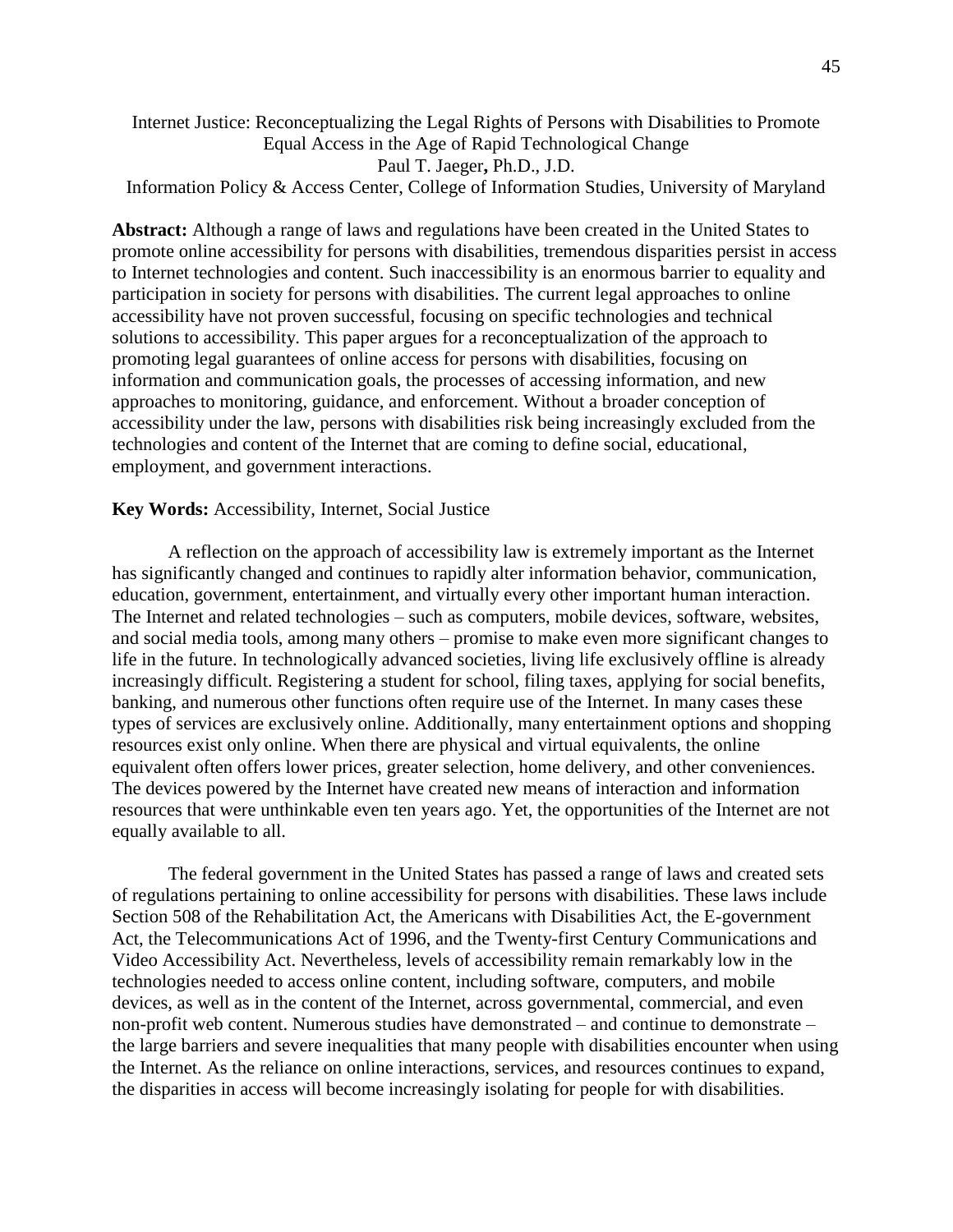All of these issues have been understood since the mid-1990s, but attention paid to these issues by governments, industry, and educators has never been sufficient. In the current environment, concerns about lack of equal access to the Internet encompass not only information gathering, but also communication, social interaction, the ability to seek and engage in education and employment, and participation in government. Being excluded from the Internet and related technologies makes an individual tremendously disadvantaged in society. The Internet has been both a liberating tool that provides increased access to information as well as the creator "of new or additional barriers to accessing information and the benefits of an information society" (Stienstra, Watzke, & Birch, 2007, p. 151).

In fact, a technology with social benefits to everyone other than persons with disabilities can be seen as active oppression of persons with disabilities (Goggin & Newell, 2000, 2003). Recent specific examples of these inequalities of access to Internet technologies and content that have significantly affected people with disabilities include inaccessible mobile devices, tablets, e-book readers, social media sites, webmail programs, online testing sites, and educational materials (e.g., Higgins, 2009; Howard, 2011; Lazar & Wentz, 2011; Parry, 2010; Portner, 2010; Qualters, 2009; Sadon, 2010; Wentz & Lazar, 2011).

The lowly status accorded to online accessibility in many corners is encapsulated in the strange fact that in 2010, the Department of Justice announced that it would be asking agencies if they were in compliance with the online accessibility requirements of Section 508 of the Rehabilitation Act (Gordon & Kundra, 2010). While this may sound like a positive action on the surface, Section 508 was passed in 1998 and was to have been fully implemented by 2001,. Further, the government has not looked into Section 508 compliance since 2004, despite a parade of studies documenting that government agencies do not generally comply with Section 508 requirements, such as the studies discussed in the next section. Perhaps the most surprising aspect was that there was no intention to objectively assess the accessibility of the sites, but simply to ask the agencies to tell the Department of Justice how accessible the sites are.

The Department of Justice report detailing the findings of their study [\(http://www.ada.gov/508/508\\_Report.htm\)](https://exch.mail.umd.edu/owa/redir.aspx?C=Y9IY05JFn0KSwHfrPCbTqDBsfdFw6s8IWCtoW8TGj7hzPgW5_lNJ4qljZeIz0-Dkllx6EEicKIg.&URL=http%3a%2f%2fwww.ada.gov%2f508%2f508_Report.htm) was released in late 2011. The levels of compliance with the requirements of Section 508 reported by the agencies were revealing. About 58% of agencies reported performing any routine accessibility testing of their websites, 22% of agencies reported checking for accessibility only when notified of accessibility problems, and 12% reported never checking accessibility and not having any plans to do so. At least, 73% did report providing an email address to report accessibility problems on the website. Beyond websites, levels of accessibility testing are even lower, as 30% of agencies developing multimedia reported having a process to check it for accessibility. The findings of the study reflect long-term trends in the approaches of many government agencies to inclusion of people with disabilities – only focusing on accessibility after a problem is externally identified (Lazar & Jaeger, 2011; Wentz, Jaeger, & Lazar, 2011).

The range of laws and regulations created by the United States government for promoting online access for persons with disabilities are more robust and comprehensive than those of any other nation (Jaeger, 2004; Simpson, 2009). However, they are of little value if they are not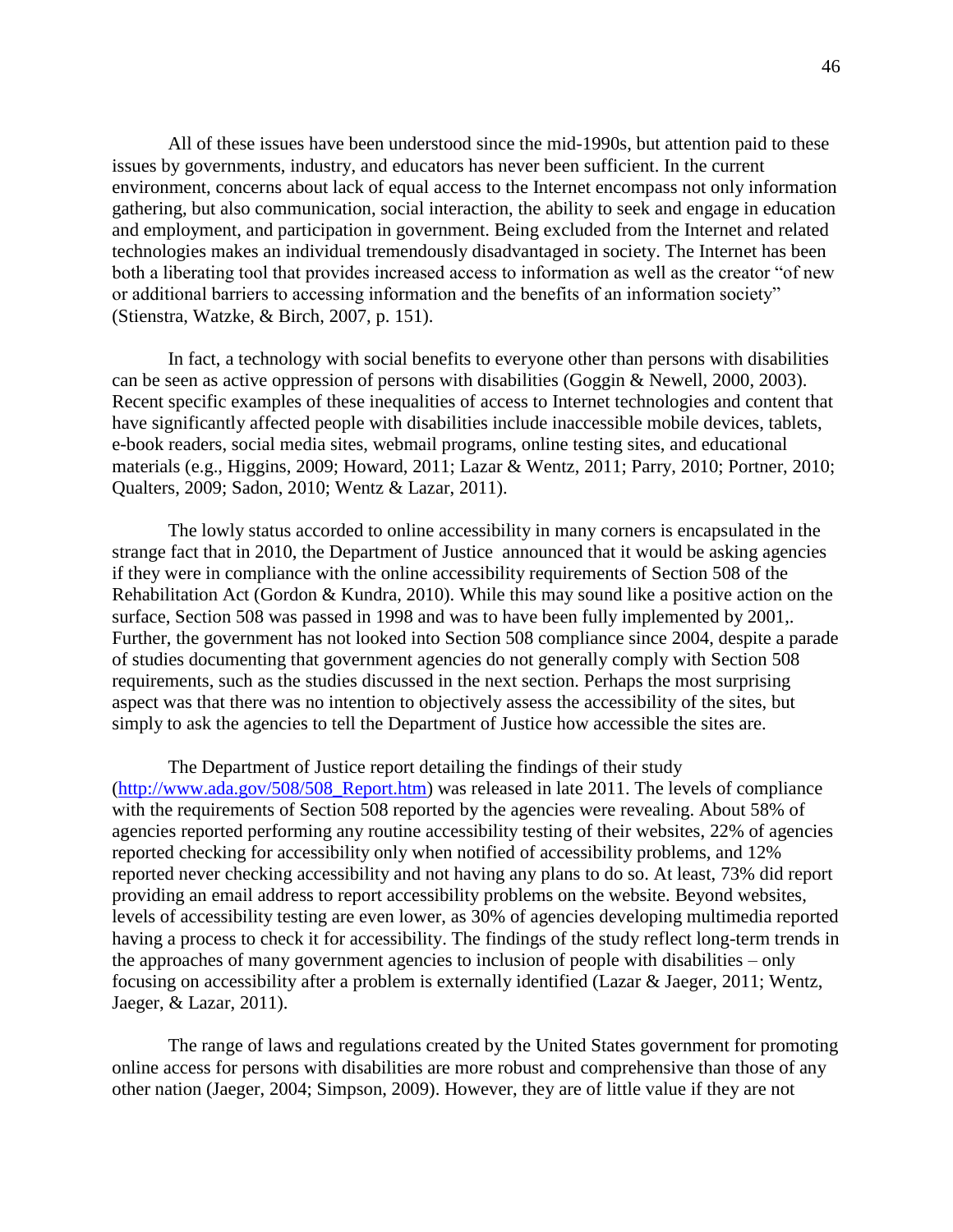coherent and enforceable. It is long past time for a refocusing of disability advocacy and research on this vital topic, as it truly is one of the most important areas of equality for persons with disabilities. During the campaign for the implementation of closed captioning, the term "media justice" was employed by people with hearing impairments to convey the importance of equal access to the content of television programs for all (Downey, 2008). Drawing on this precedent, it is time for persons with all types of disabilities to begin asserting their rights to Internet justice as the foundation of social inclusion in the Internet age.

This paper explores the reasons that the rapid pace of change of online technology necessitates a reconceptualization of disability rights law, the new information and communication conceptual pillars of disability rights law that might address these inequalities, and potential ways in which these concepts could be implemented and enforced under the law. The goal of these changes is to promote a notion of Internet justice for persons with disabilities, a justice that eliminates the barriers preventing equal participation of persons with disabilities in many Internet-related technologies and in many aspects of the online content.

#### Inaccessibility and the Internet

In the United States, 54.4 million people have a disability (18.7% of the overall population in 2005), while the number of persons with disabilities worldwide was projected to approach one billion in 2010 (Albrecht & Verbugge, 2000; Metts, 2000; US Census Bureau, 2008). Technologies that are inherently designed to be inclusive of all users regardless of ability – including the large portion of the population with a disability – are known as "accessible technologies." To be accessible, a technology must be usable in an equal manner by all users without relying on specific senses or abilities. Additionally, the technology must be compatible with the assistive technologies that users may rely on:narrators, scanners, enlargement, voiceactivated technologies, refreshable Braille, and many other devices that persons with disabilities may employ (Draffon, 2009; Jaeger, 2009; Lazar, 2006; Lazar & Greenridge, 2006; Lazar & Jaeger, 2011).

Online inaccessibility can affect most people with disabilities, depending on the types of inaccessibility encountered. To be inclusive of persons with visual impairments, a website must be designed so that all of the text, buttons, and links can be read by a screen reading program like JAWS or Window-Eyes; that all graphics have alt tags – text describing the image; that it has sufficient contrast between text and background; that it works with screen magnifiers, screen enlargement software, and Braille readers; that it can be navigated by keyboard rather than mouse; that text size and color contrast can be adjusted; and that the features with other types of assistive technologies that may be used for text size and color contrast.

For users with hearing impairments, all audio content on the website must have closed captioning or a textual equivalent. For users with seizure disorders, websites must avoid flashing items.. For users with cognitive disabilities, the navigation of the site and instructions should be clear, while the layout must be uncluttered. Users with mobility impairments must be able to navigate without a mouse through voice and other alternate input devices; finally, compatibility with a range of assistive technologies is also extremely important.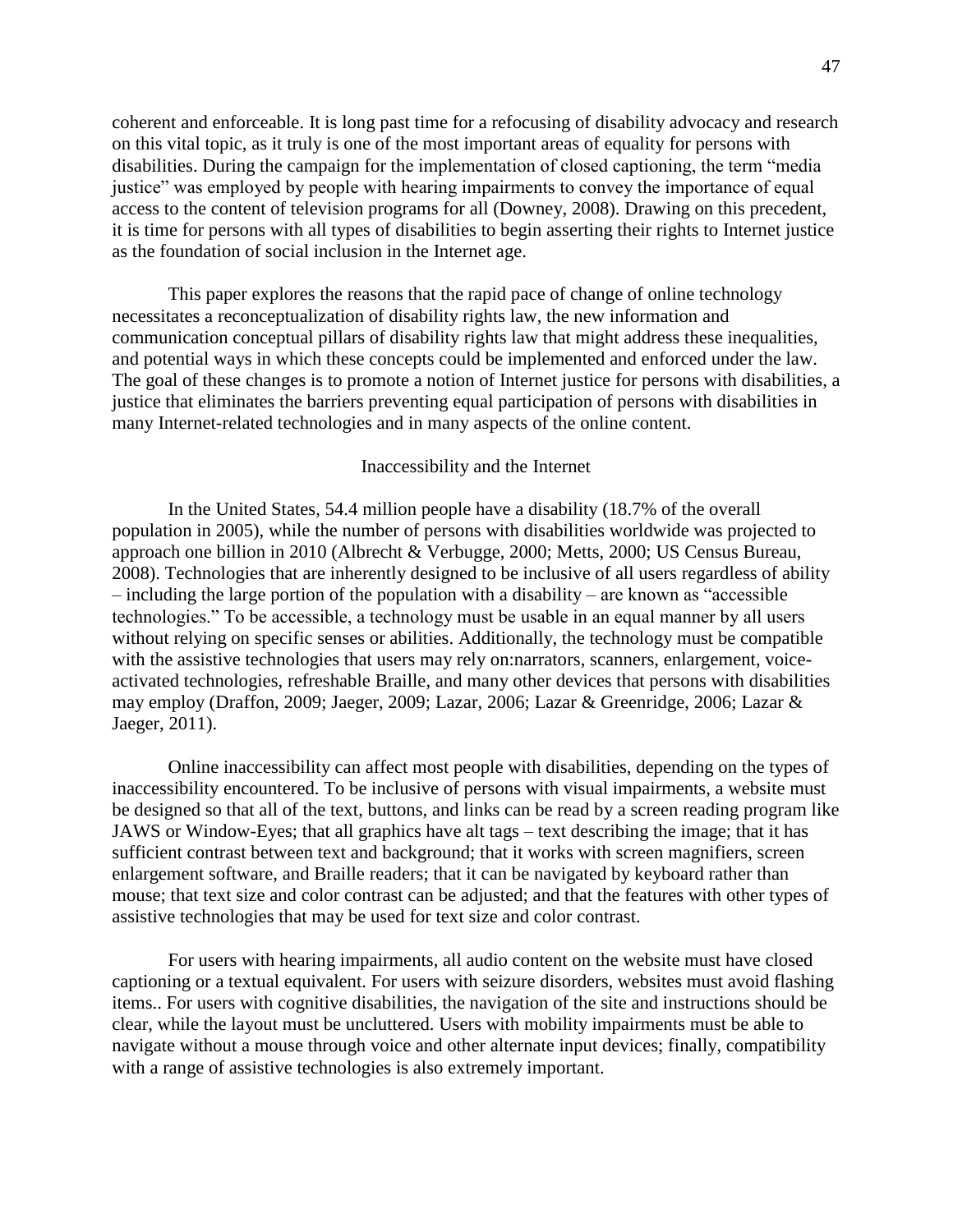Information technologies can be accessible from the outset if designed to include all users and if the accessibility solutions are designed to carry through subsequent generations of an information technology (Hackett, Parmento, & Zeng, 2004; Kennard & Lyle, 2001; Lazar & Greenidge, 2006; Stephanidis & Emailiani, 1999; Vanderheiden, 2003). However, for most information technologies, accessibility is not part of the design process and accessibility testing infrequently occurs in the development and implementation of most information technologies (Jaeger, 2006a; Kanayama, 2003; Keates & Clarkson, 2003; Theofanos & Redish, 2003; Tusler, 2005). As a result of this lack of focus on accessibility, the average time between the introduction of a new ICT and the availability of an accessible version is three years (Kanayama, 2003). The design of technologies – when not including accessibility as a core component – actually disables rather than enables, creating further social barriers for persons with disabilities (Goggin & Newell, 2003; Moser, 2006).

The resulting barriers to Internet accessibility are significant, and reflected in the levels of usage. In 2011, 54% of adults with disabilities used the Internet, while 81% of other adults did (Fox, 2011a, 2011b). People with disabilities who do regularly use the Internet also lag behind in quality of access, with 41% of adults with disabilities having broadband access at home, while 69% of the rest of the population does. Similarly, a 2010 study found that broadband adoption by persons with disabilities was two-thirds that of the national average and that people with disabilities who have broadband engage in a much smaller range of online activities as a result of accessibility issues (Horrigan, 2010). This smaller range of activities results directly from inaccessibility of online content and pathways to that content.

Early estimates of the inaccessibility of commercial websites ranged from 80% to 95%; a 2004 study found that 91% of e-commerce websites did not meet Section 508 accessibility criteria; and in 2009, more than 90% of leading corporate, non-profit, and e-commerce sites were found to have accessibility barriers (Loiacono & McCoy, 2004, 2006; Loiacono, Romano, & McCoy, 2009; Sullivan & Matson, 2000). Corporations still lag behind federal and state governments in website accessibility (Yu & Parmanto, 2011).

Collectively, the findings from all of these studies demonstrate that most corporations have not "sufficiently recognized the importance of customers with disabilities to their business goals" (Loiacono, 2004, p. 82). Many companies are not even aware of their requirements under accessibility laws. A 2010 study found that 40% of airlines are unaware of the accessibility requirements for air travel websites and call centers, while two major airlines did not even honor these requirements (Lazar *et al*, 2010). A 2012 follow-up study found no notable progress in compliance with these requirements (Lazar *et al*, 2012). The inattention to these requirements for airline websites are representative of a larger problem with lack of attention to accessibility issues in other uses of websites by corporations.

In employment, many processes in a job that might have made a position difficult or impossible for a person with a disability now can be negotiated with the help of computers, the Internet, and assistive technologies (Ritchie & Blanck, 2003). However, employment statistics actually show that the first few years after the passage of Section 508 actually paralleled declines in employment of persons with disabilities (Bound & Waidmann, 2002). A 2005 study found that 97% of companies use the Internet and online services as part of hiring and human resources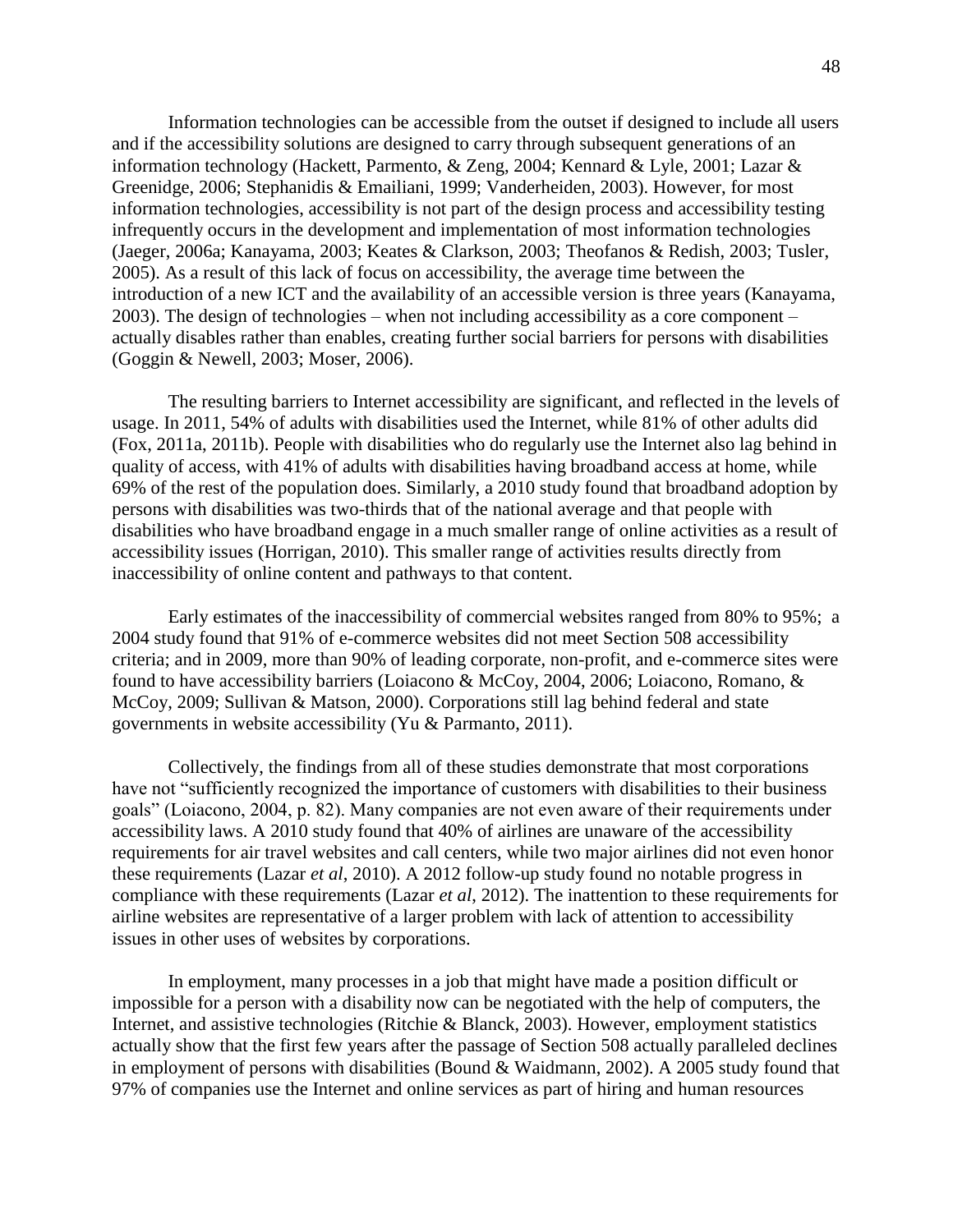processes, yet only 13% of these companies were familiar with the guidelines for accessible website design, and only 10% could confirm that their online hiring and human resources materials had been evaluated for accessibility (Bruyere, Erickson, & Looy, 2005). Of the persons with disabilities who are employed, 90% rely on accessible technologies in their jobs (Johnson, 2004).

In government information online, the accessibility picture is no better. Though a key of focus for Section 508 was access to online government information and services, a wide range of studies over the course of a decade have shown low levels of compliance with the law by government agencies (for overviews, see Jaeger, 2011; Lazar & Jaeger, 2011). In fact, a comparison of different studies over the years reveals almost no progress in overall levels of accessibility of e-government websites between 2000 and 2010 (Olalere & Lazar, 2011; Lazar, Jaeger, & Bertot, 2011). The percentages of accessible government websites have barely changed in ten years, with percentages of accessible websites still commonly found in teens or twenties a decade after the Section 508 requirements were to have been implemented (Olalere & Lazar, 2011).

Almost 70% of elementary and secondary schools and 100% of post-secondary institutions require students to use the Internet for educational and administrative activities (Ogden & Menter, 2009). However, the accessibility of academic websites has steadily decreased since the passage of Section 508, and teachers are rarely prepared to handle the technical problems that students with disabilities face in accessing online course materials (Carlson, 2004; Harper & DeWaters, 2008). A 2010 overview of studies of higher education accessibility showed more than 75% of the sites examined to be inaccessible (Bradbard, Peters, & Caneva, 2010). While the Internet and online content offer numerous new opportunities for persons with disabilities in education, employment, social interaction, and civic engagement, these potential benefits will not be realized in a heavily inaccessible online environment.

These Internet-related challenges to participation add to significant existing social barriers. The rates of failure to complete high school are about three times higher among persons with disabilities than the rest of the population; among those who pursue higher education, one year after graduation, only 5% of students with disabilities remain enrolled in four-year colleges (Stodden, 2005; US Department of Education, 2010; Wagner, Newman, Cameto, Garza, & Levine, 2005). For most people with disabilities, higher education "is still just a dream" (Mates, 2010, n. p.). Persons with disabilities face unemployment at more than three times higher levels than the rest of the population (54.4% versus 16.5%) and suffer similar gaps in educational attainment (US Census Bureau, 2008). For some types of disability, the gaps in employment are even higher – for people considered to have a severe disability by the Census Bureau, 69.3% are unemployed and 27.1% live in poverty, three times the national average (US Census Bureau, 2008). As such, the threat of lack of equal access to the Internet looms as a catastrophic expansion of current barriers and exclusions from society for persons with disabilities.

Access, Accessibility, and the Law

In 1969, the United States Supreme Court explicitly stated, "The Constitution protects the right to receive information and ideas" (*Stanley v. Georgia*, 1969, p. 564). Although often an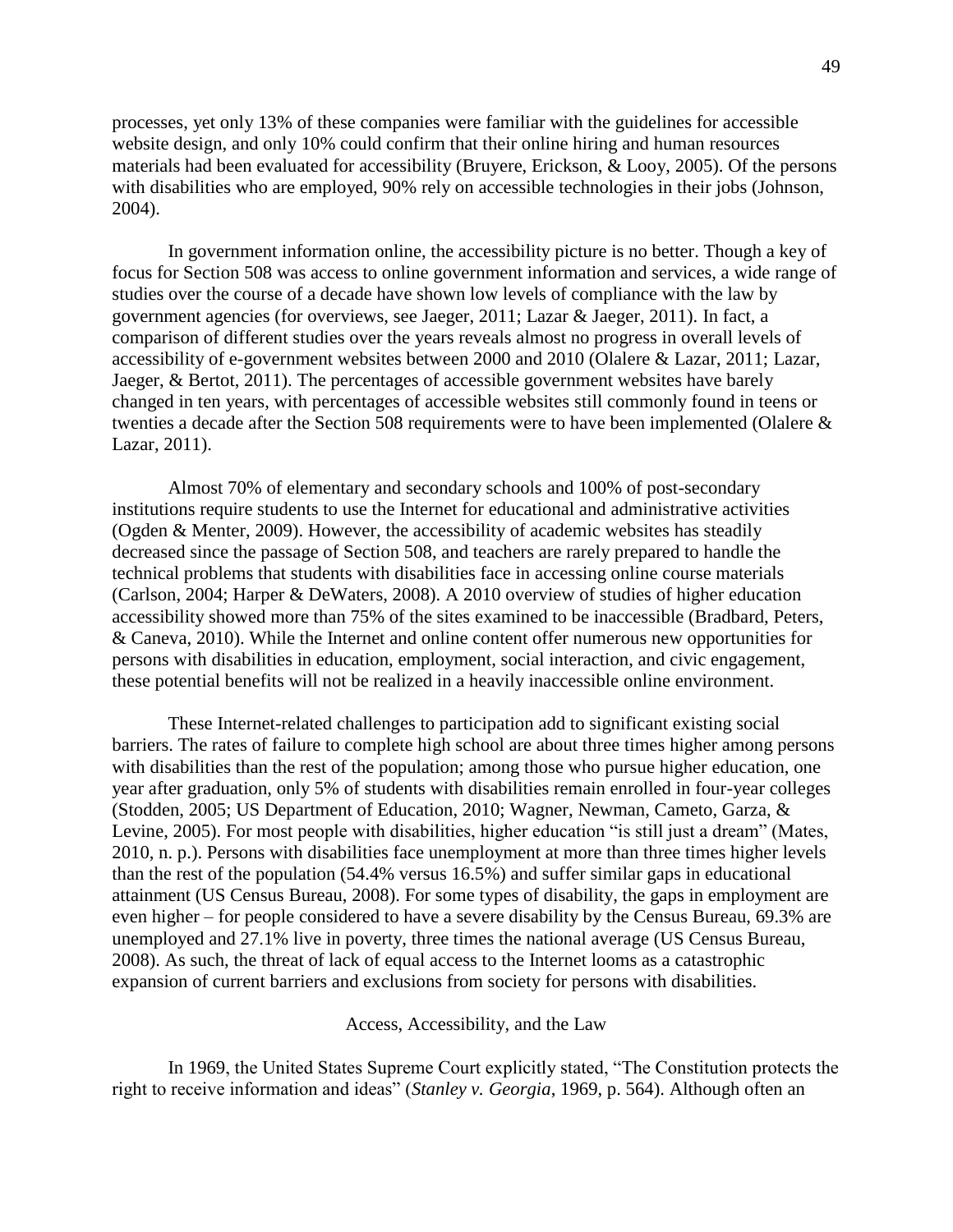unspoken element of the guarantees of the First Amendment, this right to receive, access, and communicate information ensures the ability to meaningfully participate in society (Jaeger & McClure, 2004; Mart, 2003; McIver, Birdsall, & Rasmussen, 2003). Information access and exchange – regardless of medium – is a matter of civil rights. However, for persons with disabilities, inaccessible Internet technologies and content undermine these civil rights related to information.

However, the approaches to disability rights laws to technology have never been focused on technology as a means of information access and exchange. Instead the laws are based on the specific nature of certain technologies, leaving the laws inapplicable to technological change (Crawford, 2003; Frieden, 2003). By focusing on specific technologies and ignoring the underlying reasons that make accessibility a social necessity for persons with disabilities, the current conceptual approach to the law all but guarantees that online accessibility will not be achieved.

These inherent biases against online accessibility in the law also include two other key elements. First, disability rights laws in the United States have been built on an "antisubordination approach," meaning that rights are available only if to those who are members of the legally defined class of people protected (Colker, 2005). In contrast, all other types of civil rights laws in the United States are based on an "antidifferentiation approach," meaning that anyone has protections under the law if they are being discriminated against (Colker, 2005). This difference means that disability rights laws are much harder to enforce, as people with disabilities must first prove that they have standing under the law, something no other population must do under civil rights laws. This need to establish standing creates what has been labeled the "Goldilocks dilemma," allowing courts to dismiss the claims of persons with disabilities who the courts determine are not qualified under the law unless they are of a "just right" level of disability (Areheart, 2008). Courts at all levels have enthusiastically embraced this option, significantly limiting the ability to enforce accessibility rights (Areheart, 2008; Davis, 2002; Lee, 2003; Switzer, 2003).

The second and closely related problem is that the law also has many exceptions, loopholes, and inherent contradictions in information and technology; these serve to increase and even encourage discrimination against persons with disabilities. There is an exemption written in many of the disability laws for an "undue burden," which exempts the creation of accessible versions of products if such accessibility would be too costly or too time-consuming, with clearly defining these terms. As such, many corporations have used the undue burden exemption as a reason for not making accessible versions of technologies (Dispenza, 2002; Jaeger, 2006a; Kanayama, 2003; Lazar & Jaeger, 2011).

Yet, reliance on industry standards is insufficient to promote accessibility (Stienstra, 2006), and disability rights laws cannot be revised fast enough to match technological change at this point. Even if the political capital and will existed, legislation and rulemaking move too slowly to catch up to the pace of change in the online environment. To address this accessibility conundrum, disability law needs to be reconceptualized expressly to ensure ongoing equal access to the online technologies and content.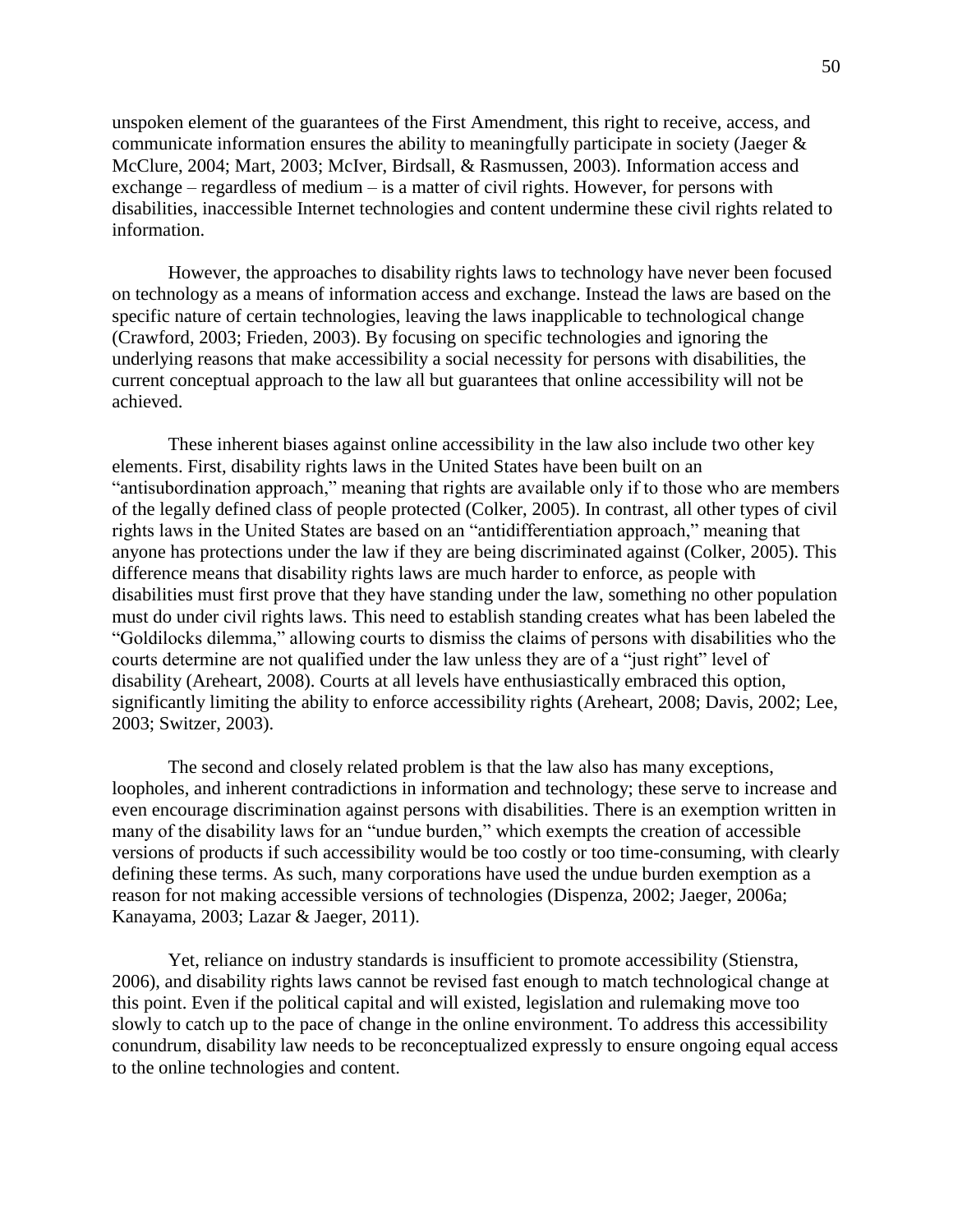Thus far, the common perspective on disability and the Internet has been to apply pre-Internet approaches to contemporary problems (Goggin & Newell, 2006). However, the law related to information and technology access needs to better reflect the realities of the current environment and the inevitability of ongoing, significant technological change. Simply put, the law needs to focus on information and communication goals to promote social inclusion rather than just creating technical standards or performance metrics. Such an evolution in the conceptual foundations of disability rights law is vital to ensuring that persons with disabilities are able to participate in society.

Due to the rapid technological changes in the past two decades, staying engaged in society is moving from Internet access being necessary just for information access to Internet access being necessary for information access, communication, and social interaction (Jaeger & Xie, 2008). In considering the ways in which the law could move to promote sustained equality of access, the constantly evolving nature of the Internet and related technologies must be considered. Even an update to an existing technology may change the accessibility of the technology or the ways in which the user interacts through assistive technologies. Equality of access depends on equality of all levels of access. Until the complex nature of information access is embodied in disability right laws, these laws will not be able to promote meaningful online accessibility.

There are three types of access to information – physical access, intellectual access, and social access (Burnett, Jaeger, & Thompson, 2008; Jaeger & Burnett, 2010). Physical access is the most basic and familiar aspect in disability rights law – the ability to reach something, in this case information. Physical access to information is generally viewed as access to the document or other form embodying information, whether conveyed through print, electronic, verbal, or another means of communication – literally the process of getting to the information that is being sought (Svenonius, 2000). The vast majority of discourse on information access tends to focus on physical issues, such as the physical structures that contain information, the electronic structures that contain information and the paths that are traveled to get to information (Jaeger & Bowman, 2005). While it is a necessary prerequisite, mere physical access is not sufficient for full access. "It is a common, but mistaken, assumption that access to technology equals access to information" (McCreadie & Rice, 1999, p. 51). The ability of a user to get to information and the ability of that user to employ information to accomplish particular goals are very different (Culnan, 1983, 1984, 1985).

The next level of access is intellectual access – the ability to understand the information. Intellectual access can be understood as the accessing of the information itself after physical access has been obtained (Svenonius, 2000). Intellectual access to information "entails equal opportunity to understand intellectual content and pathways to that content" (Jaeger  $\&$ Bowman, 2005, p. 68). Issues of intellectual access involve an understanding of how the information is presented to people seeking information, as well as the impact of such presentation on the process of information seeking; intellectual access to information includes the means through which the information is categorized, organized, displayed, and represented.

Social access – the ability to communicate and use the information in social contexts – is the most advanced level of access (Burnett, Jaeger, & Thompson, 2008). Such social contexts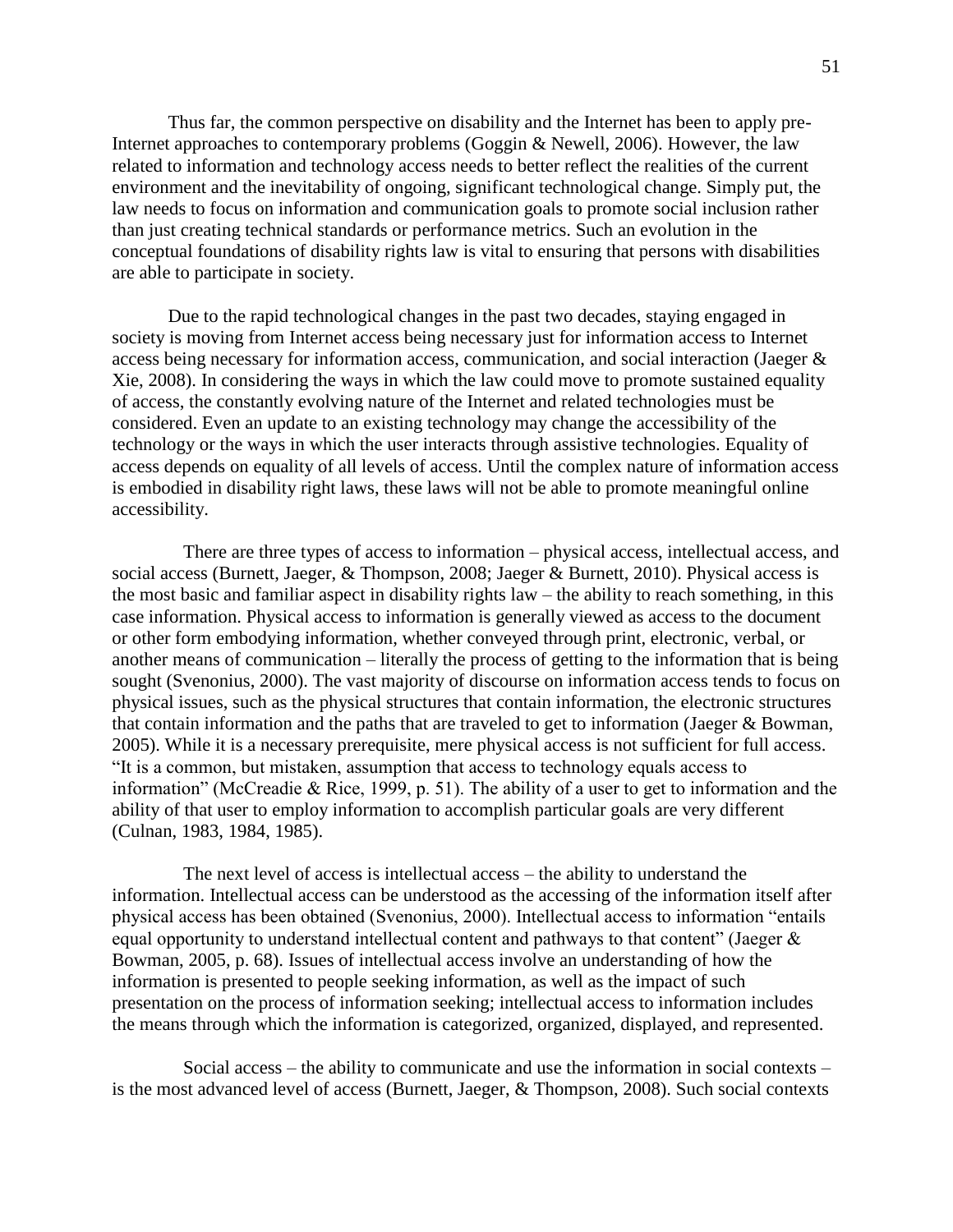can range from personal communication for entertainment purposes to educational and work settings to democratic participation. Gaining and understanding information without the ability to communicate that information prevents social engagement through the information. Social access is now heavily dependent on the online environment for communication in many contexts. The social access depends both on individual user's attitude toward the Internet and on the ability of the user to employ the Internet and related technologies to engage in social interactions.

The laws that have been implemented to promote accessibility generally focus on the physical access issues (Bowe, 1993). A clear example of this trend can be found in closed captioning. The current law mandates that closed captioning be available, without considering the types of content or levels of content that would be available in that format. As a result, a large amount of closed captioning text is rewritten to reflect a much lower reading level than the spoken words, demonstrating a lack of consideration of intellectual access, and the types of programming available with closed captioning have varied widely in usefulness and educational value, evidencing a lack of consideration of social access (Downey, 2008, 2010). As a result of this focus on physical access, even the training materials to assist developers in the creation of accessible technologies reflect this strong bias toward physical access (Law, Jaeger, & McKay, 2010).

On the Internet, a similar focus on physical access can be seen in Section 508 of the Rehabilitation Act, which is intended to ensure equal access to government information technologies and online content. Studies have shown low levels of compliance with the law (Dobransky & Hargittai, 2006; Ellison, 2004; Jaeger, 2006b; 2008; Lazar & Greenidge, 2006; Rubaii-Barrett & Wise, 2008). Both the Federal Communications Commission's *National Broadband Plan* and the National Council on Disability's *National Disability Policy: A Progress Report* recently noted the widespread failure of the federal government to comply with Section 508 requirements, with the later report paralleling non-compliance with Section 508 to the common inaccessibility of commercial websites (Federal Communications Commission, 2010; National Council on Disability, 2009). However, even full compliance would not address many of the access issues for persons with disabilities.

The Section 508 guidelines focus on physical access for persons with disabilities, emphasizing visual, hearing, and motor impairments, but mostly leaving out cognitive impairments (Jaeger & Bowman, 2005; Lazar, 2007; Lazar & Jaeger, 2011). This focus of the law on physical access results in limited consideration of intellectual and social dimensions of access. Compliance with Section 508 means that a website, software application, or operating system can technically be accessed by someone using an assistive technology input or output device. Technical accessibility, however, does not necessarily equate to an interface that is usable, understandable, or functional for communication (Theofanos & Redish, 2003). Without these later components, a technology can be technically accessible under the law and virtually preclude intellectual and social access for some or all persons with disabilities. For social equality to be achieved in access to the Internet, disability rights laws will need to place greater emphasis on achieving intellectual and social access – along with physical access – online.

Policy Harmonization and Accessibility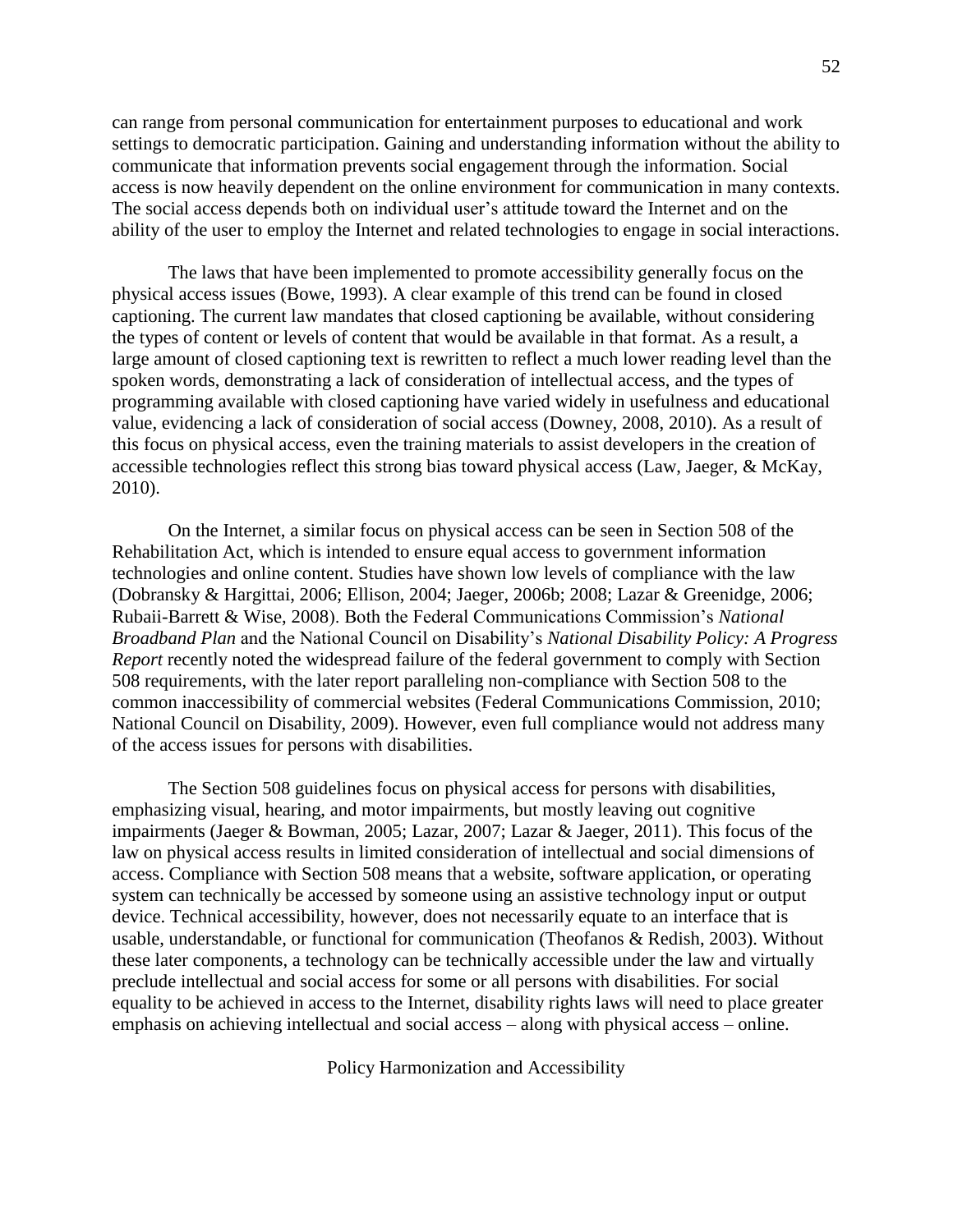Issues of online accessibility for persons with disabilities exist within a much broader policy context, and within this context, online accessibility is part of a set of issues resulting from a failure of policy harmonization. The increasingly rapid pace of technological change has resulted in many gaps between policy and technology, as well as gaps between different policies related to one technology. As policy struggles to stay relevant to new technologies, a key issue will be policy harmonization – the addressing of incomplete, inconsistent, and conflicting policies related to information and communication technologies (Bertot *et al*, 2009; Shuler, Jaeger, & Bertot, 2010). The challenges of policy harmonization are most prominent in the online environment, which are dependent on these technologies and where technological change is most rapid (Bertot, Jaeger, & Grimes, in press; Bertot, Jaeger, & Hansen, in press; Shuler, Jaeger, & Bertot, 2010).

In terms of online accessibility, many scholars have noted clear gaps between laws related to disability and the technological realities of the Internet; many legal commentators offered proposed solutions following the 2006 decision in the *National Federation of the Blind v. Target* case that held that e-commerce only has to be accessible if it sufficiently similar to a physical store. Evidencing a clear lack of understanding of technology and its social implications, the holding at least served to increase awareness of inaccessibility among legal scholars. A range of approaches were suggested, including, emphasizing a plain language interpretation of existing disability-rights laws to increase online accessibility, making text accessible and allowing other content to be inaccessible, regulating the Internet as if it were a telephone system, and having Congress pass another law specifically for online accessibility (e.g., Abrar & Dingle, 2009; Bashaw, 2008; Else, 2008; Kessling, 2008). The proposed solutions following the *National Federation of the Blind v. Target* generally overlooked the realities of enforcement of accessibility laws and/or the fact that technological change would render the proposed solutions quickly outdated.

More recently, the federal government engaged in efforts to harmonize accessibility laws. The Department of Justice (2010a) began pursuing a series of revisions to the ADA to account for changes in technology and society since the passage of the law, including website accessibility. The intent is to officially extend website accessibility requirements to all entities covered by the ADA, including local governments, state governments, and places of public accommodation. Applying the ADA to entertainment and commerce online would hopefully resolve many problems of inaccessibility and the problems created by the *Target* holding. A key part of the debate on improving the guidelines was the question of whether website accessibility for persons with disabilities should be based on performance standards (focusing how something works) or technical standards (focusing on how something is designed) (Department of Justice, 2010b).

Contemporaneously, the Architectural and Transportation Barriers Compliance Board – better known as the Access Board – began pursuing new regulations under Section 508 of the Rehabilitation Act and the accessibility provisions of the Telecommunications Act (Access Board, 2010a, 2010b). The first goal was to update the regulations to bring them in harmony across the laws. The second goal of these new regulations was to change the focus of the accessibility requirements from product type to functionality of a technology, accounting for the range of functions now embodied in many products. These changes represent a move from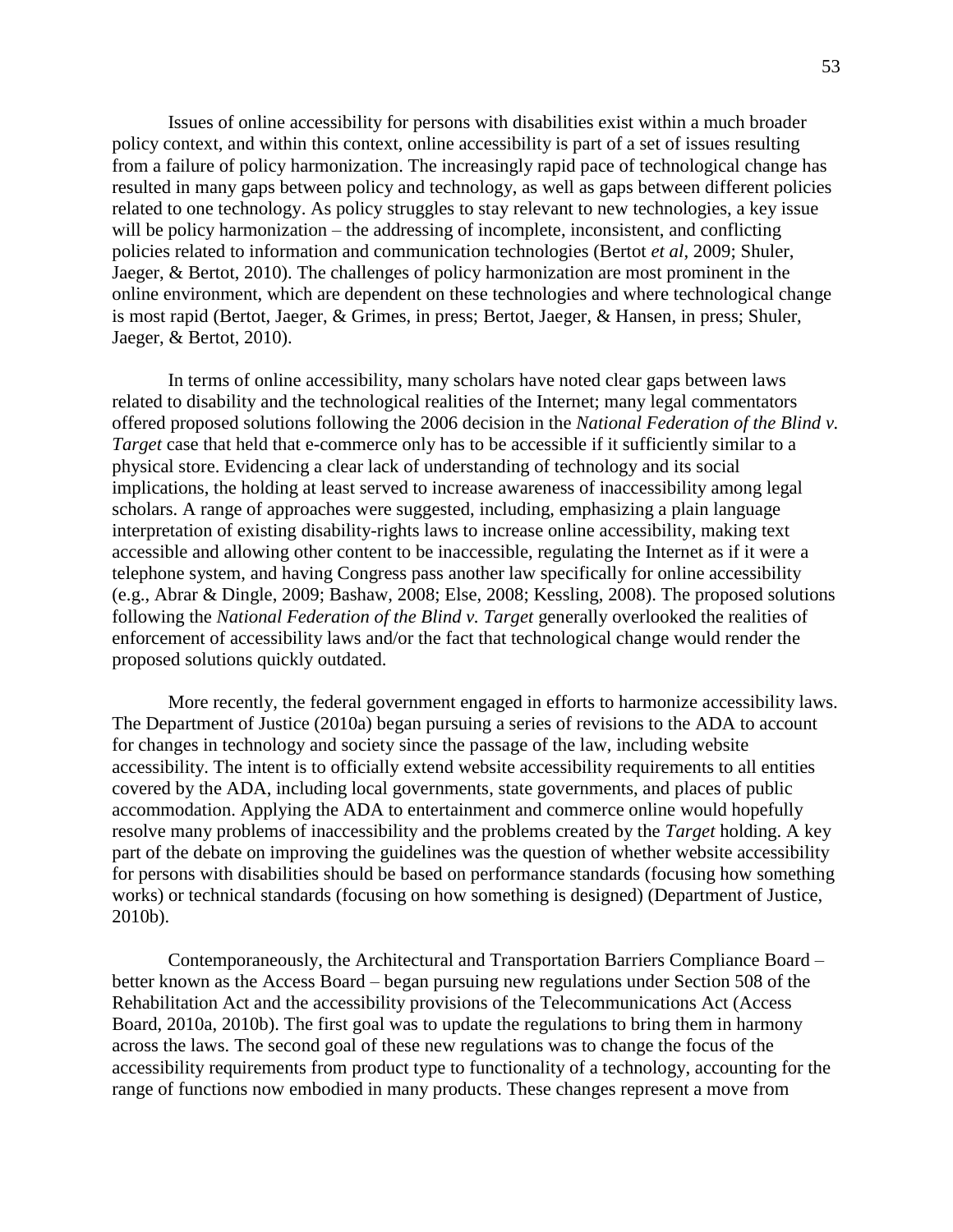technical standards to performance standards. In late 2011, the Access Board issues their proposed new rules for Sections 508 [\(http://www.access-board.gov/news/ict-draft-rule.htm\)](https://exch.mail.umd.edu/owa/redir.aspx?C=YMX8IpGaoEGfn0yNiFQAL9h4mN8l688IAXbO21ykfTDOPLUXZtLAJuElZM-oi_F2UKnQLhNRwjE.&URL=http%3a%2f%2fwww.access-board.gov%2fnews%2fict-draft-rule.htm).

While performance standards are the option more likely to produce accessible technologies than technical standards (Corcoran, 2011), neither of these approaches addresses the inherent structural issues with monitoring, compliance, and enforcement or larger conceptual issues of access. In both of these cases, the proposed new regulations would have significant impacts on online accessibility, but any impacts would only occur if the new regulations are monitored and enforced to ensure compliance. Nothing in these regulations would make significant changes in monitoring and enforcement approaches or activities, following the existing structures that have not produced an accessible online environment. Based on past precedent, it seems unlikely that these new regulations would result in widespread online accessibility. Additionally, neither new set of guidelines would sufficiently shift the focus to the overall goal of equality of access. While performance-based criteria would better account for considerations of physical access, the far more complex challenges of equality of intellectual and social access stretch far beyond the technical or performance-based standards under consideration.

Without more holistic changes, the situation is unlikely to significantly improve, regardless of the types of standards created. These limitations of the current approach in responding to technological change were evidenced in two other recent actions by the federal government related to accessibility. Congress passed the Twenty-first Century Communications and Video Accessibility Act of 2010, but, in spite of its title, the law was devoted to retroactive fixes to existing technologies, some of which had been widely used for half a century. At the same time, the Departments of Education and Justice (2010) stated that elementary, secondary, and postsecondary institutions were not allowed to use inaccessible e-book readers under Section 504 of the Rehabilitation Act and the Americans with Disabilities Act (*Settlement Agreement*, 2010). In both of these cases, legislation and enforcement lag far behind the technologies being used, offering at best delayed access.

To move beyond the Sisyphean cycle of persons with disabilities perpetually waiting for accessibility, changes to regulations or policy harmonization will not be sufficient. What is needed is a new approach, one which focuses on the ultimate outcome – equal access online for persons with disabilities – and is based on the methods most likely to produce the desired outcome. Such an approach would require significant structural changes to achieve goals of equality of access, resulting in a very different approach to monitoring, compliance, and enforcement than those previously taken in pursuit of disability rights. Simply put, the pursuit of Internet justice for person with disabilities will require an innovative approach to civil rights oversight.

#### Implementing and Enforcing Internet Justice

It has been suggested that the most effective Internet policy might be that which learns from core principles of the online environment, one of which is fairness (Margetts, 2009). For persons with disabilities, fairness is missing from both the policy and the practice of the Internet. While the greater attention paid by the Obama administration to accessibility has resulted in an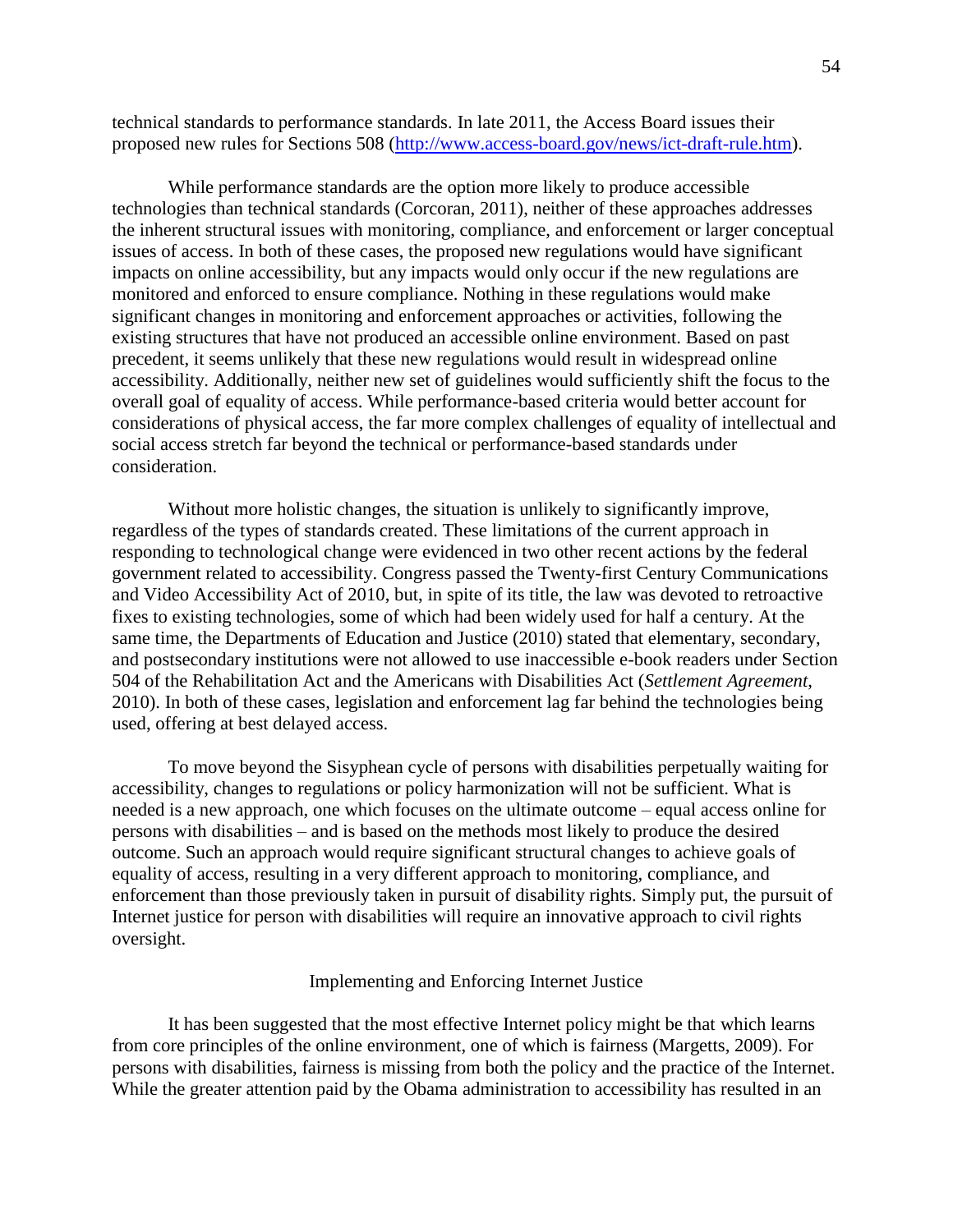expansion of some of the technologies covered and increased efforts for accessibility among government agencies, these efforts use the same underlying approach that has yet to result in equitable access for persons with disabilities (Jaeger, 2011; Lazar & Jaeger, 2011). In order for online accessibility to truly be guaranteed for persons with disabilities, the key conceptual problems detailed above must be addressed in ways that have not been a part of accessibility law and regulation to this point.

To achieve true equality of access to the Internet and related technologies under the law, the legal guarantees of access need to be reconceptualized to simultaneously focus on ensuring physical, intellectual, and social access to information and technologies in addition to the creation of technical accessibility standards that are not tied to specific technologies. There are several key areas that could be emphasized in the law to increase the focus on Internet justice to promote physical, intellectual, and social access. These elements encompass redefining disability, ensuring equal access, and providing better education about disability. The foundation of Internet justice, however, relies on the creation of an organization that can serve to implement, monitor, and enforce equality of access for persons with disabilities.

Such an organization could embrace several foundational principles that would be key to guaranteeing Internet justice:

- 1. Coordination and Harmonization: This one organization could harmonize all of the activities necessary to guaranteeing Internet justice, being empowered to produce guidance and regulations, to draft and monitor accessibility requirements, conduct accessibility research, support innovation in accessibility, and enforce accessibility requirements. Such an organization could be located in any of a number of agencies, though being a part of the DOJ would probably be a real source of strength. The agency could be headed by a Chief Accessibility Officer (CAO), a position that already exists in many forward-thinking technology companies (Lazar & Jaeger, 2011). An organization of this nature would facilitate the type of harmonization of uncoordinated accessibility laws and regulations that the DOJ and Access Board have recently begun.
- 2. Monitoring and Enforcement: Perhaps the greatest failing of the legal approach taken in the United States toward accessibility has been the lack of an effective enforcement mechanism for accessibility. By giving people with disabilities the responsibility to monitor accessibility and bring complaints and claims against agencies and companies that violate accessibility laws, the burden has been placed on people with disabilities to enforce their own rights in a way that no other minority or traditionally disadvantaged group does (Colker, 2005). As disability rights laws allow public and private entities to claim the requested accommodation is not financially or practically reasonable and therefore an undue burden under the law, most accommodations never occur due to claims that they represent too much effort in terms of time or cost. A government agency overseeing online accessibility would solve the problems in both of these cases, with the government taking responsibility for monitoring and enforcement of accessibility problems.
- 3. Guidance and Leadership: By bringing together the drafting, monitoring, and enforcement of requirements, it would be the clear responsibility of one organization to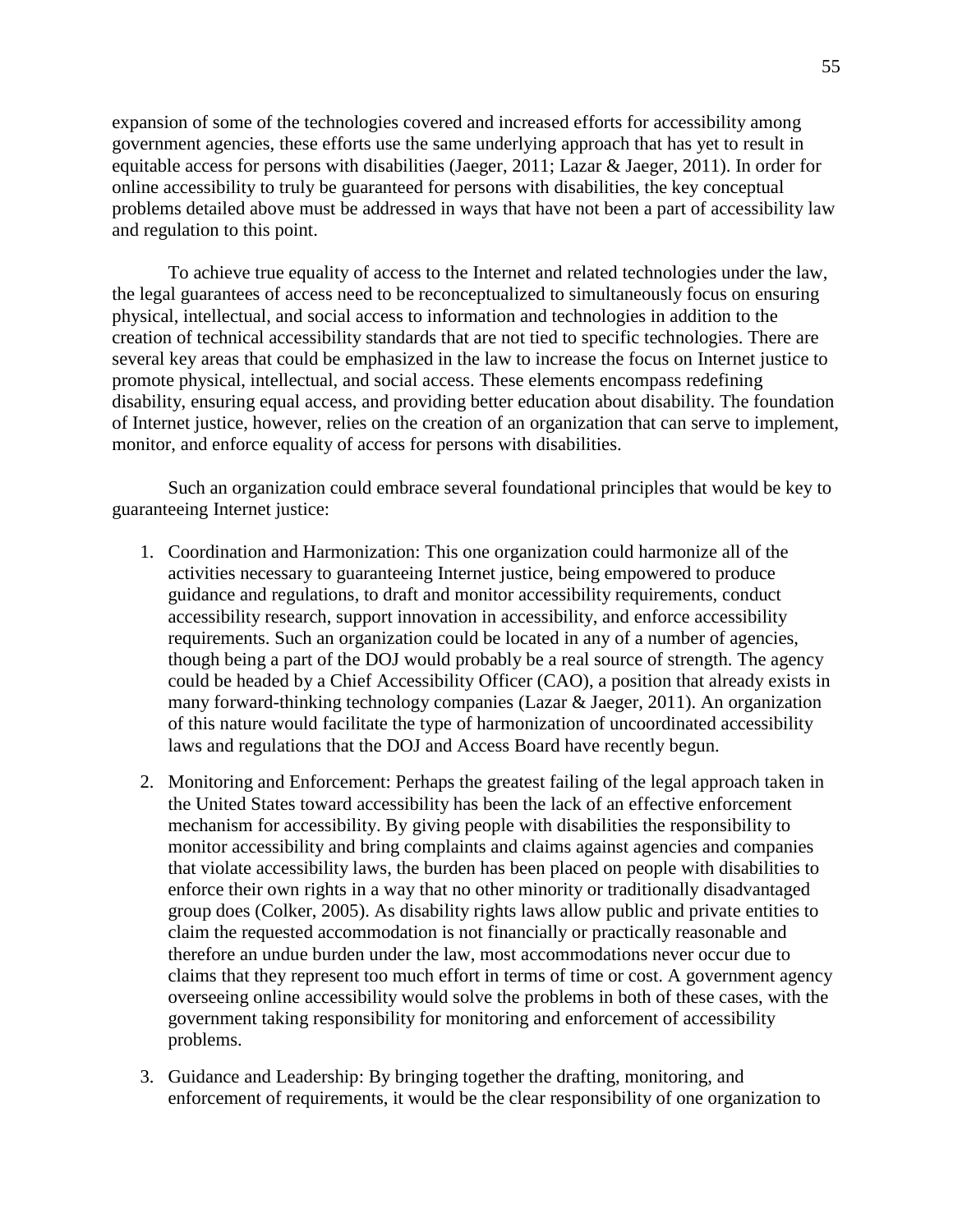ensure equal access to the Internet and related technologies for persons with disabilities. Government, non-profit, and commercial entities would know where to turn for requirements and for guidance to meet those requirements. This approach would also alleviate the unique responsibility, expense, and effort placed on people with disabilities of trying to enforce their own civil rights. A single organization would serve as the place to receive accessibility complaints and pursue those complaints as the party charged with enforcement. The new organization would have its own testing and research facilities to perform comprehensive evaluations of technologies and websites that are the focus of accessibility complaints.

4. Access Considerations: To accompany the consolidation of online accessibility responsibilities into a single government organization, the existing requirements for accessibility would need to be reconsidered and strengthened. Such new requirements would need to be developed with the direct input from people with disabilities and disability rights organizations that represent the spectrum of different disabilities. The newly conceived regulations would focus on the information and communication needs of users with disabilities rather than on specific technological or performance issues.

Requirements developed from this perspective would account for the physical, intellectual, and social dimensions of accessibility and the range of needs of people with different kinds of disabilities. This approach would shift the focus away from technical concerns to social concerns with technological components. Following upon a broader, more inclusive understanding of disability and all of the access needs that are essential components of participation in society in an age of rapid technological change, requirements would account for the full range of physical and cognitive disabilities and the physical, intellectual, and social access needs that accompany this full range of disabilities.

These types of requirements would focus on access and social justice outcomes, avoiding the problem of the requirements being far behind the current technologies. The access goals would remain the same as the technologies changed. The concept of Internet justice rests on such a significant shift in the basic legal understanding of disability.

The access requirements would need to cover both hardware, software, and content. The most basic change this approach would result in is the firm requirement that technologies be designed to be inherently accessible from the outset, with no new inaccessible products being allowed to reach the market. Mandating that online technologies address the physical, intellectual, and social dimensions of accessibility for individuals with disabilities would mean that all technologies related to the Internet would have to be made accessible to be made available. These requirements would apply both to new versions of existing technologies and ones that have not yet been developed. The current average multi-year gap between an online technology being introduced and an accessible version being made available renders most accessible versions of online technologies so far out-of-date as to be utterly useless.

5. Technical Dimensions: The requirements produced by the agency would also include clear technical standards, articulating who will benefit from the requirements and the importance of accessibility to those populations; specific guidance and instructions for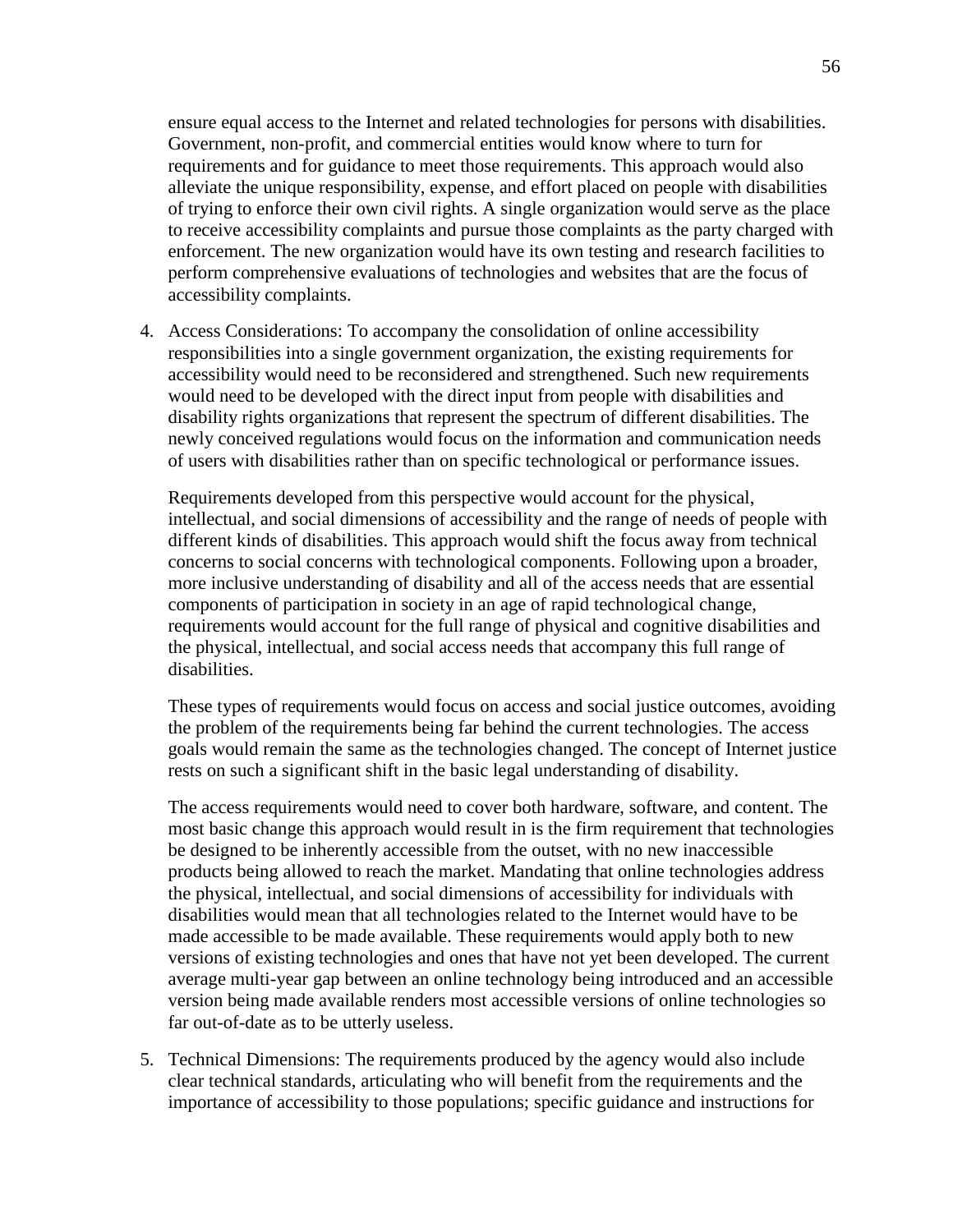website developers and webmasters; monitoring, testing, and compliance-oriented technical assistance programs; and explanations of enforcement mechanism and clear sanctions for failure to provide accessible technologies. As part of this new set of requirements, the possibility of claiming undue burden on new products would disappear.

If a new Internet-related technology is to be available to the public, it would be equally available to all members of the public. Meaningful enforcement of the new accessibility requirements must be a central consideration for this organization. To ensure the laws and guidelines are actually complied with, such an agency would need meaningful monitoring and enforcement powers over both government and corporations.

The requirements would also extend beyond the creation of technologies themselves to encompass all elements of online information, communication, and interaction. As online social networks and other online interactions are becoming a pillar of interpersonal communication, education, employment, and civic participation, persons with disabilities need to be included in these tools and communities (Anderson & Jonsson, 2005; Bowker & Tuffin, 2002; Jaeger & Xie, 2008).

In fact, social networks related to disability are a preferred online destination for many persons with disabilities (Guo, Bricout, & Huang, 2005; Seymour & Lupton, 2004). The move toward a focus on communication and interaction as the primary uses of the Internet necessitates that social networks and other forms of online communication must also be explicitly accountable under the new requirements. Ultimately, these new requirements would serve to change the overall approach to the development of both Internet technologies and online content.

6. Research and Education: The organization would need authority to promote accessibility to help entities deal with the stricter online accessibility requirements. To promote innovation and new designs in accessibility, the organization would need funding to support research. Currently, research spending on disability is woefully inadequate, with only small amounts of grant money available for Internet-related accessibility research from a disparate set of government sources. Additionally, the organization would need a set of further inducements at its disposal to promote and reward the focus on Internet accessibility in the public and private sector, such as merit recognitions, seals of approval, and tax credits.

The organization would also support accessibility development by providing best practice guides, developer handbooks, and other instructional materials for including accessibility in the design, development, and implementation processes. The organization would try to reach managers and developers, as well as the public in general, to provide meaningful education about the social importance of Internet accessibility and the benefits to individual companies and government agencies and to society as a whole. Education specifically about the importance of Internet justice would accompany the reconceptualization of the laws, as organizational acceptance of accessibility is heavily reliant on acceptance by leaders and managers within an organization (Jaeger & Matteson, 2009).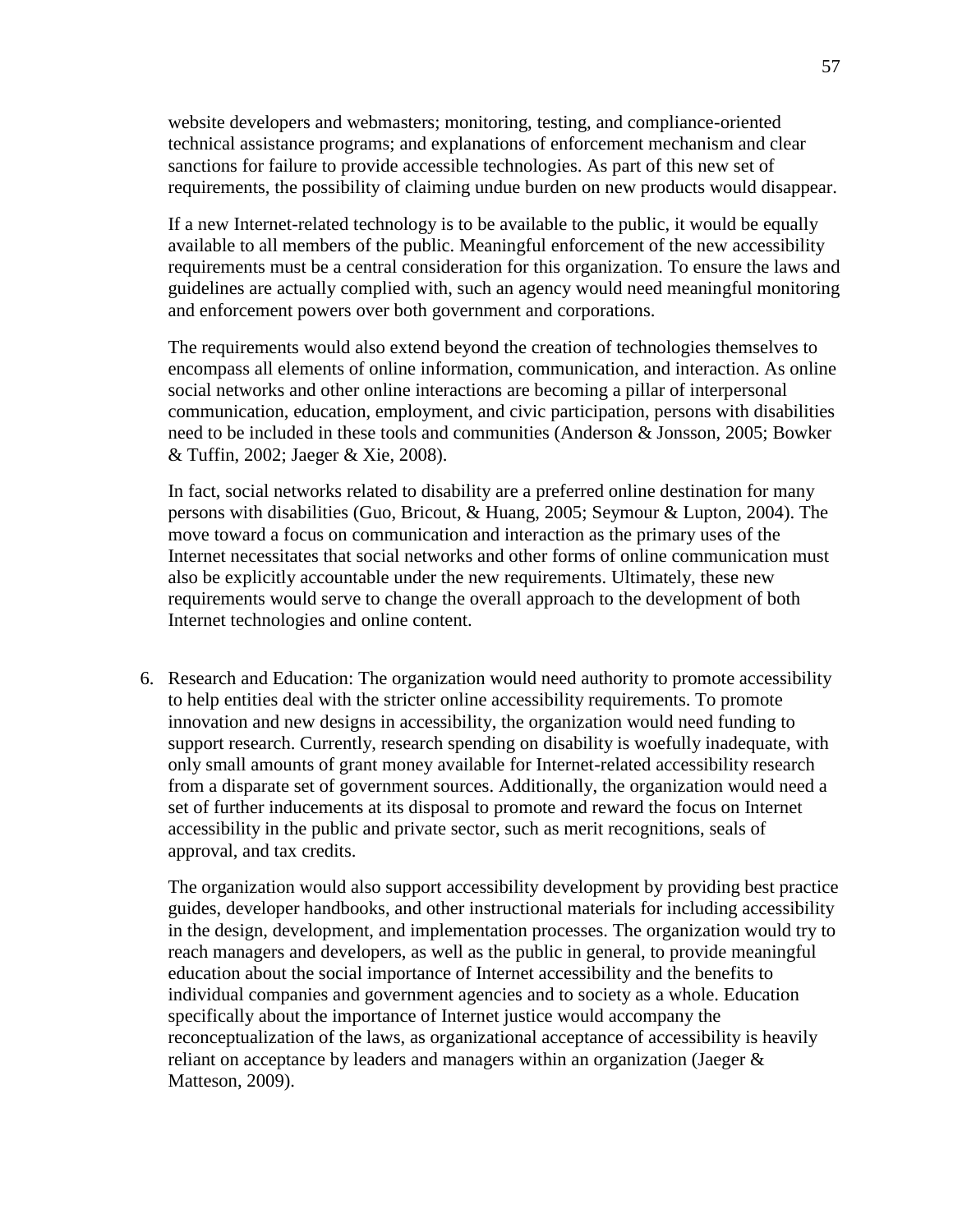- 7. Social Inclusion: The changes that could derive from such a government agency with this mandate would likely extend far beyond increased accessibility online. The increased access would create greater opportunities in education, employment, communication, social interaction, entertainment, and civic participation, which could greatly improve the opportunities for and the inclusion of people with disabilities in physical and virtual society. Truly guaranteeing people with disabilities an equal place online could greatly alter the ways in which people with disabilities are perceived, treated, and included in society, in both the physical world and the online world. Working toward achieving Internet justice in this manner could also serve as a test case for the implementation, monitoring, and enforcement of disability rights in other areas. If this approach is successful, a more consolidated approach to disability rights could be employed in other aspects of society.
- 8. Building on Past Successes: The United States government is uniquely positioned to create an agency that could successfully address issues of online equality. As the nation that has led the way in the formalization of legal rights for persons with disabilities, this approach is in keeping with past innovations and accomplishments. For all of the gaps in the law discussed above, the United States still has the strongest and most specific set of disability rights laws internationally (Jaeger, 2011). Guaranteeing Internet justice to persons with disabilities in the twenty-first century would be as significant and necessary as guaranteeing a right to a free public education for students with disabilities in the 1970s. Further, as the United States has a compressive, national set of disability rights laws, it would have a better chance of succeeding at such a major reconceptualization than a nation with decentralized, state- or province-based disability rights laws, where implementations tend to be far less standard and less frequently applied, or a nation greater numbers of exclusions to their laws, or a nation where compliance is voluntary, or a nation where standards are created by industry (e.g., Barnes & Mercer, 2003; Burns & Gordon, 2010; Gulliksen, Alexson, Persson, & Goransson, 2010; Stienstra, 2006).

There are likely other key principles of Internet justice beyond those detailed above that would become evident with greater discourse around the issue and if the concept were to be incorporated into the law and other areas. However, these foundational elements could serve as the basis of improving and ensuring Internet justice for persons with disabilities as rapid technological change makes equal access to the technologies and content of the Internet ever more important for participation in society. Changing the laws to embrace the concept of Internet justice would take time and effort, but such changes are necessary to ensure long-term social inclusion of persons with disabilities.

## Conclusion

The age of rapid technological change needs a broader, more affirmative concept of disability rights under the law to ensure access to the technologies and content of the Internet that are now the lifeblood of employment, education, interaction, communication, and participation in government and society. The pace of development of information technologies renders inadequate the notion of purely technical or performance-based standards that are slowly updated to account for new technologies. A retroactive approach to Internet accessibility will never catch up to new devices and content, while performance-based standards do not capture the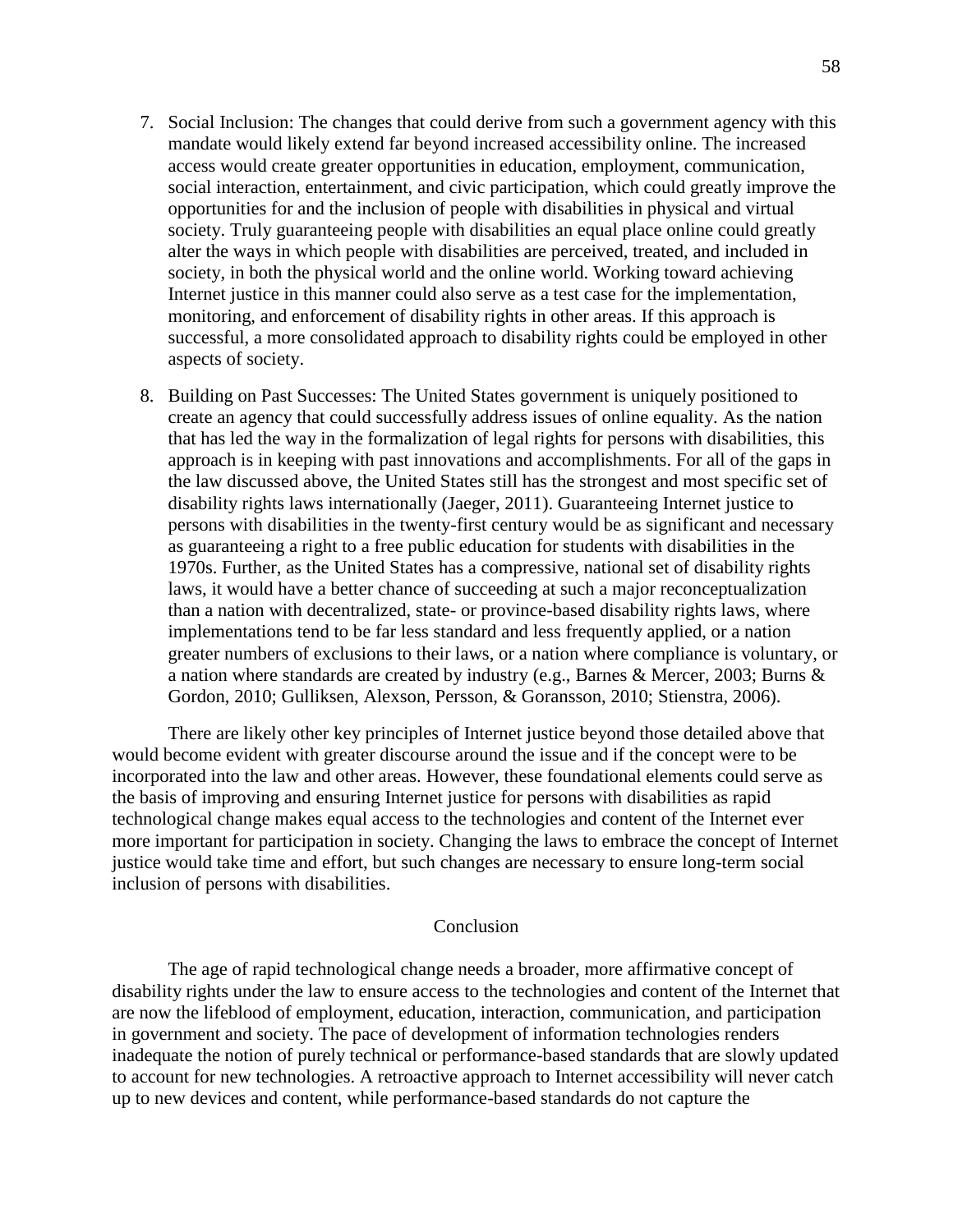complexities of the levels of information access, particularly intellectual and social access considerations. In either case, new regulations alone, whether technical or performance-based, will never lead to the holistic changes in guidance, implementation, monitoring, and enforcement that are necessary for Internet justice to be achieved.

Assertions of Internet justice through the law should become central to discourse and advocacy if persons with disabilities are to have a meaningful role in a society that is ever more dependent on the Internet and related technologies. If these changes are to be accomplished, it is imperative for disability rights organizations and disability studies scholars to concentrate efforts on this issue. Historically, disability rights causes in the United States have been most successful when disability rights organizations have coordinated their efforts (Barnartt & Scotch, 2001; Fleischer & Zames, 2001; Scotch, 2001). Given all of the potential negative social, educational, and economic consequences of an inaccessible Internet, it behooves everyone concerned about equality and social inclusion for persons with disabilities to contribute to advocating for Internet justice.

**Paul T. Jaeger, Ph.D., J.D.**, is Associate Professor and Diversity Officer of the College of Information Studies and Co-Director of the Information Policy and Access Center (http://ipac.umd.edu) at the University of Maryland, as well as Co-Editor of *Library Quarterly*, Co-Editor of the *Information Policy Book Series* from MIT Press, and Associate Editor of *Government Information Quarterly*. The author of more than one hundred and thirty journal articles and book chapters, along with seven books, Dr. Jaeger's research focuses on the ways in which law and public policy shape information behavior, particularly for underserved populations.

## References

- Abrar, A., & Dingle, K. (2009). From madness to method: The Americans with Disabilities Act meets the internet. *Harvard Civil Rights-Civil Liberties Law Review, 44*, 133-157.
- Access Board. (2010a). *Board releases draft refresh of Section 508 standards and Section 255 guidelines*. Retrieved from:<http://www.access-board.gov/news/ict-draft-rule.htm>
- Access Board. (2010b). *Americans with Disabilities Act (ADA) accessibility guidelines for buildings and facilities; Telecommunications Act accessibility guidelines; electronic and information technology accessibility standards: Advance notion of proposed rulemaking*. Retrieved from:<http://www.access-board.gov/sec508/refresh/notice.htm>
- Albrecht, G. L., & Verbugge, L. M. (2000). The global emergence of disability. In G. L. Albrecht, R. Fitzpatrick, & S. C. Scrimschaw (Eds.), *The handbook of social studies in health and medicine* (pp. 293-307). London: Sage.
- Areheart, B. A. (2008). When disability isn't "just right": The entrenchment of the medical model of disability and the goldilocks dilemma. *Indiana Law Journal, 83*(1), 181-232.

Anderson, P., & Jonssson, B. (2005). Being there. *Disability & Society, 20*, 719-733.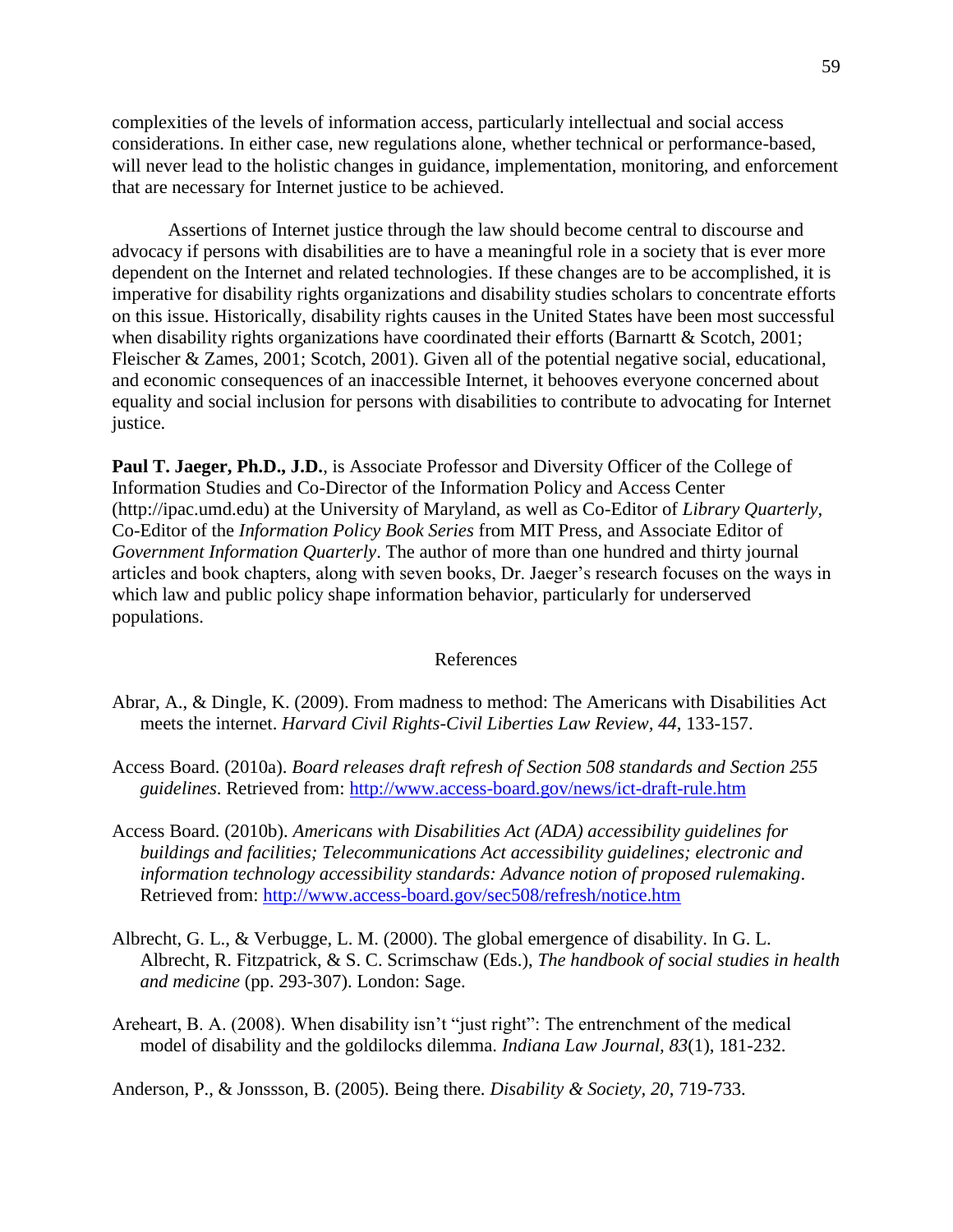- Barnartt, S., & Scotch, R. (2001). *Disability protests: Contentious politics 1970-1999*. Washington DC: Gallaudet University Press.
- Barnes, C., & Mercer, G. (2003). *Disability*. Cambridge, UK: Polity.
- Bashaw, J. (2008). Applying the Americans with Disabilities Act to private websites after National Federation of the Blind v. Target. *Shidler Journal of Law Commerce, and Technology, 4*, 3-25.
- Bertot, J. C., Jaeger, P. T., & Grimes, J. M. Promoting transparency and accountably through ICTs, social media, and collaborative e-government. Manuscript in preparation. *Transforming Government: People, Process and Policy*.
- Bertot, J. C., Jaeger, P. T., & Hansen, D. The impact of polices on government social media usage: Issues, challenges, and recommendations. Manuscript in preparation. *Government Information Quarterly*.
- Bertot, J. C., Jaeger, P. T., Shuler, J. A., Simmons, S. N., & Grimes, J. M. (2009). Reconciling government documents and e-government: Government information in policy, librarianship, and education. *Government Information Quarterly, 26*, 433-436.
- Bound, J., & Waidmann, T. (2002). Accounting for recent declines in employment rates among working-aged men and women with disabilities. *Journal of Human Resources, 37*, 231-250.
- Bowe, F. G. (1993). Access to the information age: Fundamental decisions in telecommunications policy. *Policy Studies Journal, 21*(4), 765-774.
- Bowker, N., & Tuffin, K. (2002). Disability discourses for online identities. *Disability and Society, 17*, 327-344.
- Bradbard, D. A., Peters, C., & Caneva, Y. (2010). Web accessibility policies at land-grant universities. *Internet and Higher Education*.
- Bruyere, S., Erickson, W. E., & Looy, S. (2005). Information technology and the workplace: Implications for persons with disabilities. *Disability Studies Quarterly, 25*(2). Retrieved from: [http://www.dsq-sds.org](http://www.dsq-sds.org/)
- Burnett, G., Jaeger, P. T., & Thompson, K. M. (2008). The social aspects of information access: The viewpoint of normative theory of information behavior. *Library & Information Science Research, 30*, 56-66*.*
- Burns, K. K., & Gordon, G. L. (2010). Analyzing the impact of disability legislation in Canada and the United States. *Journal of Disability Policy Studies, 20*, 205-218.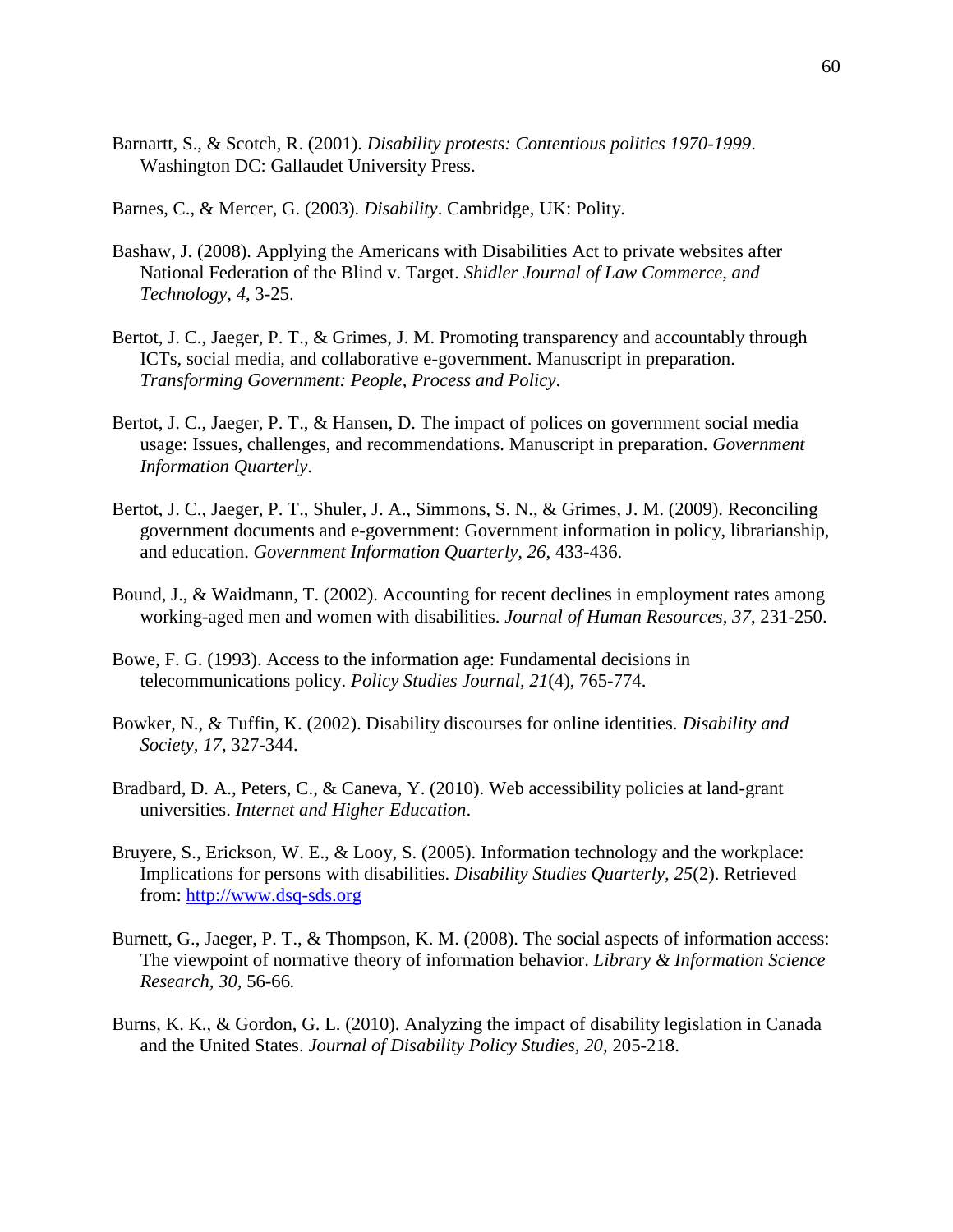- Carlson, S. (2004). Left out online: Electronic media should be a boon for people with disabilities, but few colleges embrace the many new technologies that could help. *Chronicle of Higher Education, 50*(40), A23.
- Colker, R. (2005). *The disability pendulum: The first decade of the Americans with Disabilities Act*. New York: New York University.
- Corcoran, L. (2011). ADA and the Internet: Standardizing the accessibility of web sites. Retrieved from: [http://papers.ssrn.com/sol3/papers.cfm?abstract\\_id=1914705](https://exch.mail.umd.edu/owa/redir.aspx?C=d7c4860124064e43985675ca6b5d64f4&URL=http%3a%2f%2fpapers.ssrn.com%2fsol3%2fpapers.cfm%3fabstract_id%3d1914705)
- Crawford, C. (2003). Cyberplace: Defining a right to Internet access through public accommodation law. *Temple Law Review, 76*, 225-280.
- Culnan, M. J. (1983). Environmental scanning: The effects of task complexity and source accessibility on information gathering behavior. *Decision Sciences, 14*(2), 194-206.
- Culnan, M. J. (1984). The dimensions of accessibility to online information: Implications for implanting office information systems. *ACM Transactions on Office Information Systems, 2*(2), 141-150.
- Culnan, M. J. (1985). The dimensions of perceived accessibility to information: Implications for the delivery of information systems and services. *Journal of the American Society for Information Science, 36*(5), 302-308.
- Davis, J. J. (2002). *Bending over backwards: Disability, dismodernism, and other difficulty positions*. New York: New York University Press.
- Dispenza, M. L. (2002). Overcoming the new digital divide: Technology accommodations and the undue hardship defense under the Americans with Disabilities Act. *Syracuse Law Review, 52*, 159-181.
- Dobransky, K., & Hargittai, E. (2006). The disability divide in internet access and use. *Information Communication & Society, 9*, 313-334*.*
- Downey, G. J. (2008). *Closed captioning: Subtitling, stenography, and digital convergence of text with television*. Baltimore: Johns Hopkins University Press.
- Downey, G. J. (2010). Teaching reading with television: Constructing closed captioning using rhetoric of literacy. In A. R. Nelson, & J. L. Rudolph (Eds.), *Education and the Culture of Print in Modern America* (pp. 191-214). Madison, WI: University of Wisconsin Press
- Draffon, E. A. (2009). Assistive technology. In D. Pollack (Ed.), *Neurodiversity in higher education: Positive responses to specific learning strategies (*pp. 217-242). West-Sussex: Wiley-Blackford.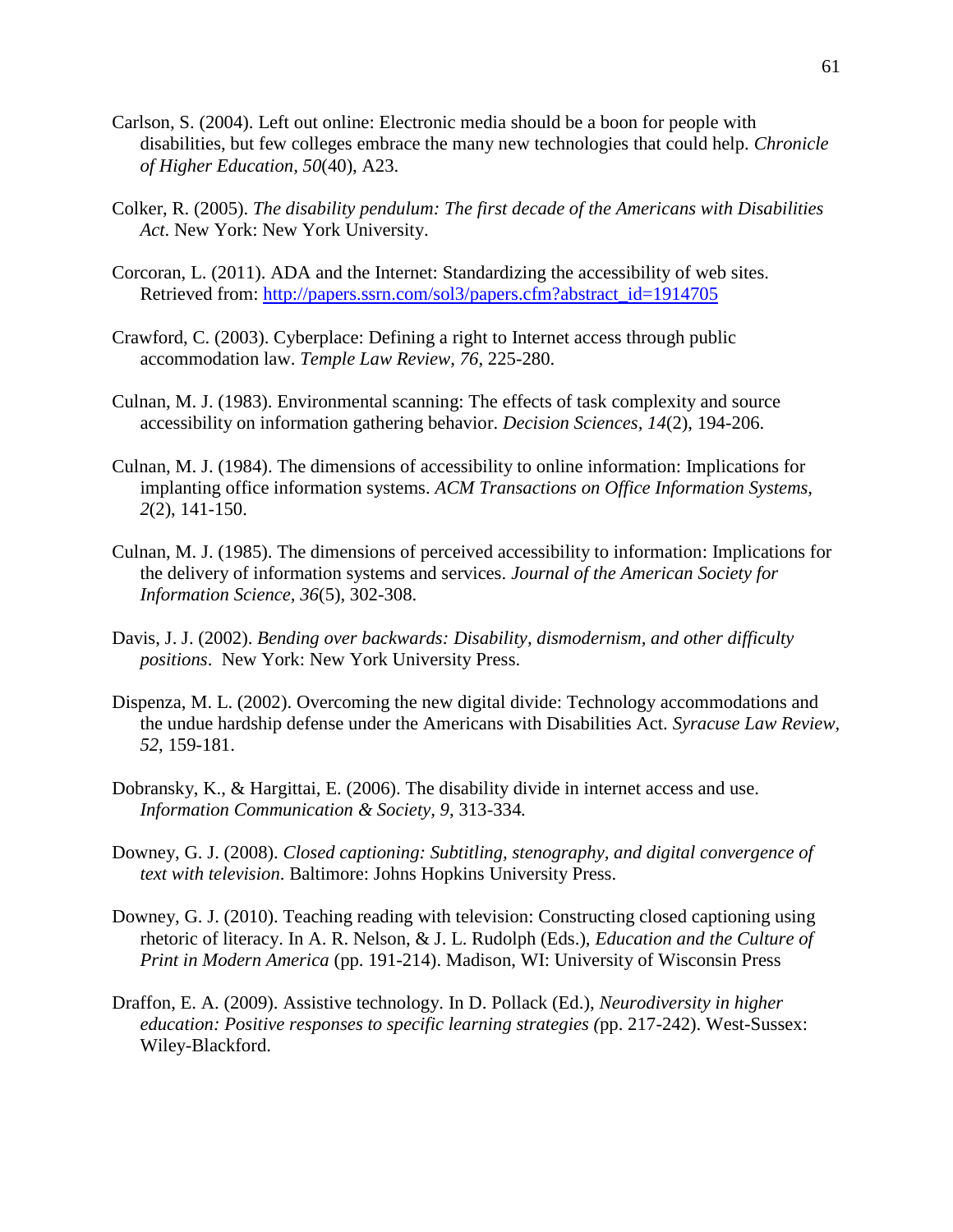- Ellison, J. (2004). Assessing the accessibility of fifty United States government Web pages: Using Bobby to check on Uncle Sam. *First Monday, 9*(7). Retrieved from[:](http://www.firstmonday.org/issues/issue9_7/ellison/index.html) [http://www.firstmonday.org/issues/issue9\\_7/ellison/index.html](http://www.firstmonday.org/issues/issue9_7/ellison/index.html)
- Else, S. (2008). Courts must welcome the reality of the modern world: Cyberspace is the place under Title III of the Americans with Disabilities Act. *Washington and Lee Law Review, 65*, 1121-1158.
- Federal Communications Commission. (2010). *The national broadband plan: Connecting America*. Washington DC: Author. Retrieved from:<http://www.broadband.gov/>
- Fleischer, D. Z., & Zames, F. (2001). *The disability rights movement: From charity to confrontation*. Philadelphia: Temple University Press.
- Fox, S. (2011a). *Americans living with disability and their technology profile*. Washington, DC: Pew Internet and American Life Project.
- Fox, S. (2011b). *What people living with disability can teach us*. Washington, DC: Pew Internet and American Life Project.
- Frieden, R. (2003). Adjusting the horizontal and vertical in telecommunications regulation: A comparison of the traditional and a new layered approach. *Federal Communication Law Journal, 55,* 207-250.
- Goggin, G., & Newell, C. (2000). An end to disabling policies? Toward enlightened universal service. *Information Society, 16*, 127-133.
- Goggin, G., & Newell, C. (2003). *Digital disability: The social construction of disability in new media*. Lanham, MD: Rowman and Littlefield.
- Goggin, G., & Newell, C. (2006). Disability, identity, and interdependence: ICTs and new social norms. *Information Communication & Society, 9*, 309-311*.*
- Gordon, D. I., & Kundra, V. (2010). *Memorandum for Chief Acquisitions Officers and Chief Information Officers: Improving the accessibility of government information*. Washington DC: Office of Management and Budget. Retrieved from: [http://www.whitehouse.gov](http://www.whitehouse.gov/)
- Gulliksen, J., Alexson, H., Persson, H., & Goransson, B. (2010). Accessibility and public policy in Sweden. *Interactions, 17*(3), 26-29.
- Guo, B., Bricout, J. C., & Huang, J. (2005). A common open space or a digital divide? A social model perspective on the online disability community in china. *Disability and Society, 20*, 49-66.
- Hackett, S., Parmanto, B., & Zeng, X. (2004). Accessibility of Internet websites through time*. Proceedings of the ACM Conference on Assistive Technology (ASSETS)*, 32-39.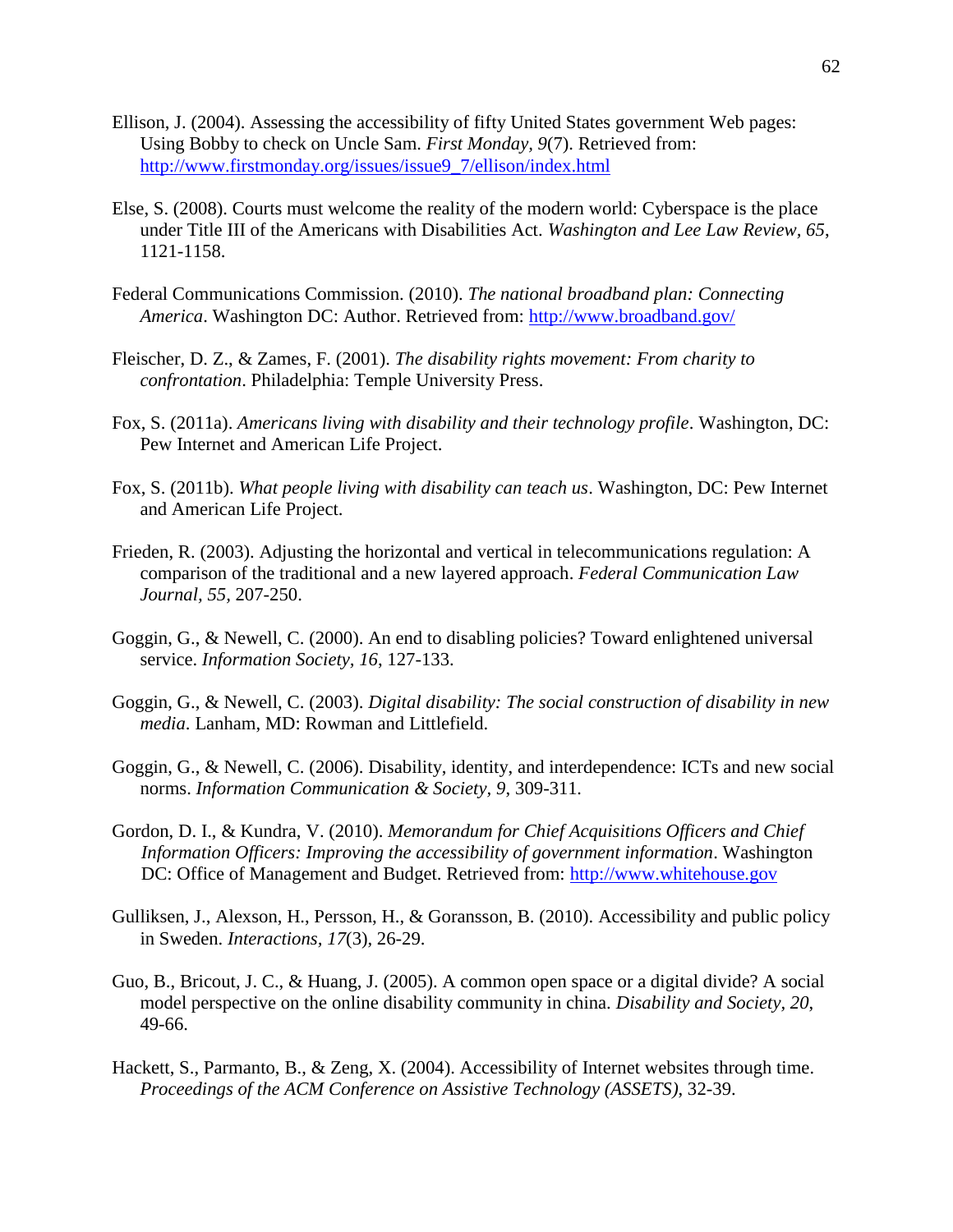- Harper, K. A, & DeWaters, J. (2008). A quest for website accessibility in higher education institutions. *Internet and Higher Education, 11*, 160-164.
- Higgins, C., Jr. (2009, Sept. 14). Insurers shun multitasking speech devices. *New York Times*. Retrieved from: [www.nytimes.com/2009/09/15/technology/15speech.html](http://www.nytimes.com/2009/09/15/technology/15speech.html)
- Horrigan, J. B. (2010). *Broadband adoption and use in America*. Washington DC: Federal Communications Commission.
- Howard, A. (2011). Pew: Disability or illness hinders many Americans from using the Internet. Retrieved from: [http://Gov20.govfresh.com](http://gov20.govfresh.com/)
- Jaeger, P. T. (2004). Beyond Section 508: The spectrum of legal requirements for accessible egovernment websites in the United States. *Journal of Government Information, 30*(4), 518- 533.
- Jaeger, P. T. (2006a). Telecommunications policy and individuals with disabilities: Issues of accessibility and social inclusion in the policy and research agenda. *Telecommunications Policy*, *30*(2), 112-124.
- Jaeger, P. T. (2006b). Assessing Section 508 compliance on federal e-government websites: A multi-method, user-centered evaluation of accessibility for persons with disabilities. *Government Information Quarterly, 23*(2), 169-190.
- Jaeger, P. T. (2009). Persons with disabilities and intergenerational universal usability. *Interactions, 16*(3), 66-67.
- Jaeger, P. T. (2011). *Disability and the Internet: Access, inclusion, and virtual barriers*. Boulder, CO: Lynne Reiner.
- Jaeger, P. T., & Bowman, C. A. (2005). *Understanding disability: Inclusion, access, diversity, & civil rights*. Westport, CT: Praeger.
- Jaeger, P. T., & Burnett, G. (2010). *Information worlds: Social context, technology, & information behavior in the age of the internet*. London: Routledge.
- Jaeger, P. T., & Matteson, M. (2009). E-government and technology acceptance: The implementation of Section 508 guidelines for e-government websites. *Electronic Journal of E-Government*, *7*(1), 87-98. Retrieved from: [http://www.ejeg.com/volume-7/vol7-iss1/v7-i1](http://www.ejeg.com/volume-7/vol7-iss1/v7-i1-art8.htm) [art8.htm](http://www.ejeg.com/volume-7/vol7-iss1/v7-i1-art8.htm)
- Jaeger, P. T., & McClure, C. R. (2004). Potential legal challenges to the application of the Children's Internet Protection Act (CIPA) in public libraries: Strategies and issues. *First Monday, 9(*2). Retrieved from: [http://www.firstmonday.org/issues/issue9\\_2/jaeger/index.html.](http://www.firstmonday.org/issues/issue9_2/jaeger/index.html)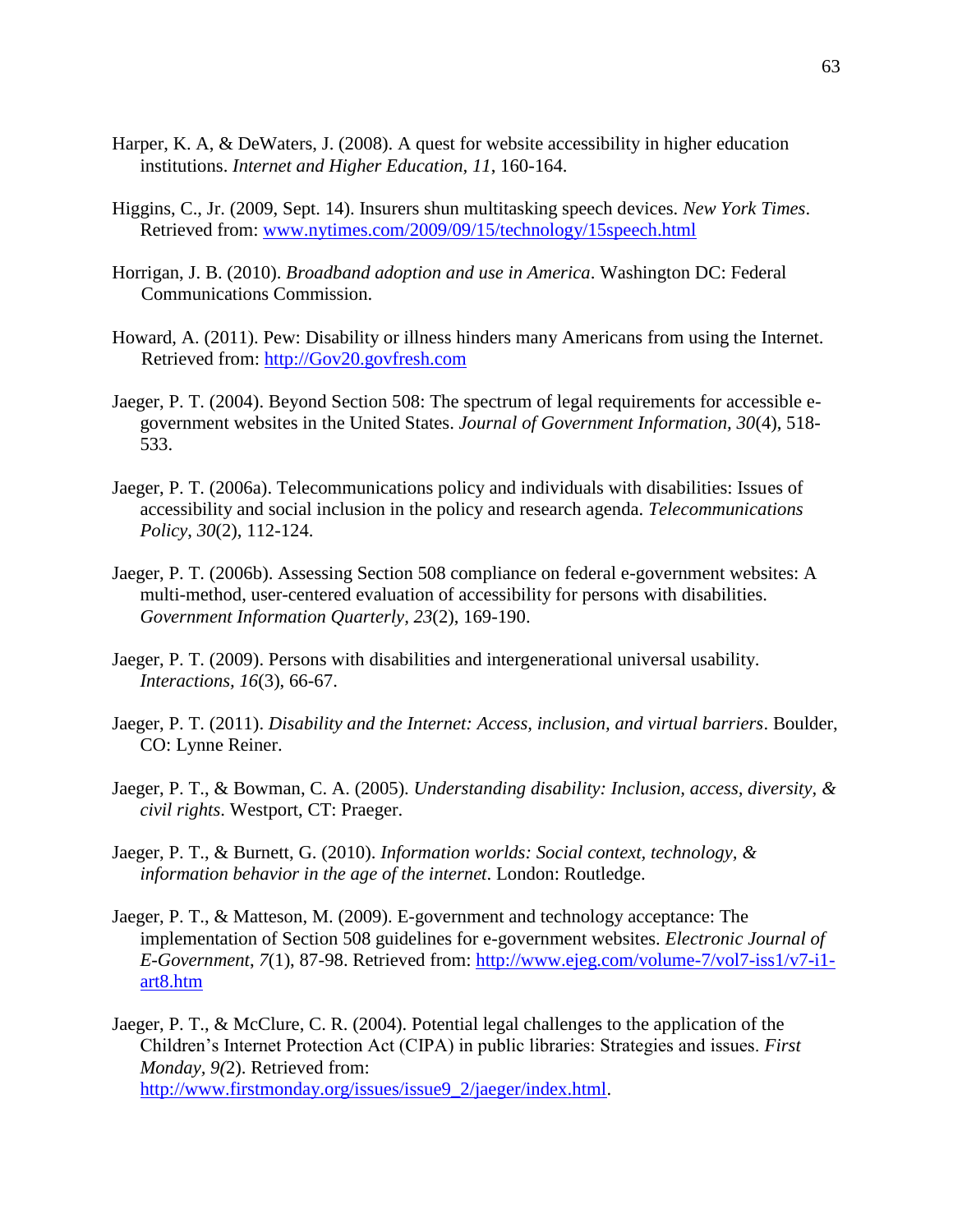- Jaeger, P. T., & Xie, B. (2009). Developing online community accessibility guidelines for persons with disabilities and older adults. *Journal of Disability Policy Studies, 20*, 55-63.
- Johnson, A. D. (2004). Assistive technology changes lives: Opening a window to the world. *Diversity, Inc., 3*(3), 23-32.
- Kanayama, T. (2003). Leaving it all up to industry: People with disabilities and the Telecommunications Act of 1996. *Information Society, 19*, 185-194.
- Keates, S., & Clarkson, P. J. (2003). Countering design exclusion: Bridging the gap between usability and accessibility. *Universal Access in the Information Society, 2*, 215-225.
- Kennard, W. E., & Lyle, E. E. (2001). With freedom comes responsibility: ensuring that the next generation of technologies is accessible, usable, and affordable. *CommLaw Conspectus, 10*, 5-22.
- Kessling, N. D. (2008). Why the Target "nexus test" leaves disabled Americans disconnected: A better approach to determine whether private commercial websites are "places of accommodation." *Houston Law Review,* 45, 992-1029.
- Law, C. M., Jaeger, P. T., & McKay, E. (2010). The need for developer-centered universal access design resources. *Universal Access in the Information Society, 9*, 327-335.
- Lazar, J. (2006). *Web usability: A user-centered design approach*. Boston: Addison-Wesley.
- Lazar, J. (2007). Introduction to universal usability. In *Universal usability: Designing computer interfaces for diverse user populations* (pp. 1-12). Chichester, UK: John Wiley & Sons.
- Lazar, J., & Greenidge, K. (2006). One year older, but not necessarily wiser: An evaluation of homepage accessibility problems over time. *Universal Access in the Information Society, 4*(4), 285-291.
- Lazar, J., & Jaeger, P. T. (2011). Promoting and enforcing web site accessibility. *Issues in Science and Technology, 17*(2), 68-82.
- Lazar, J., Jaeger, P. T., Adams, A., Angelozzi, A., Manohar, J., Marciniak, J., Murphy, J., Norasteh, P., Olsen, C., Poneres, E., Scott, T., Vaidya, N., & Walsh, J. (2010). Up in the air: Are airlines following the new DOT rules on equal pricing for people with disabilities when websites are inaccessible? *Government Information Quarterly*, *27*, 329-336.
- Lazar, J., Jaeger, P. T., & Bertot, J. C. (2011). Persons with disabilities and physical and virtual public library settings. In J. C. Bertot, P. T. Jaeger, & C. R. McClure (Eds.), *Public libraries and the Internet: Roles, perspectives, and implications* (pp. 177-189). Westport, CT: Libraries Unlimited.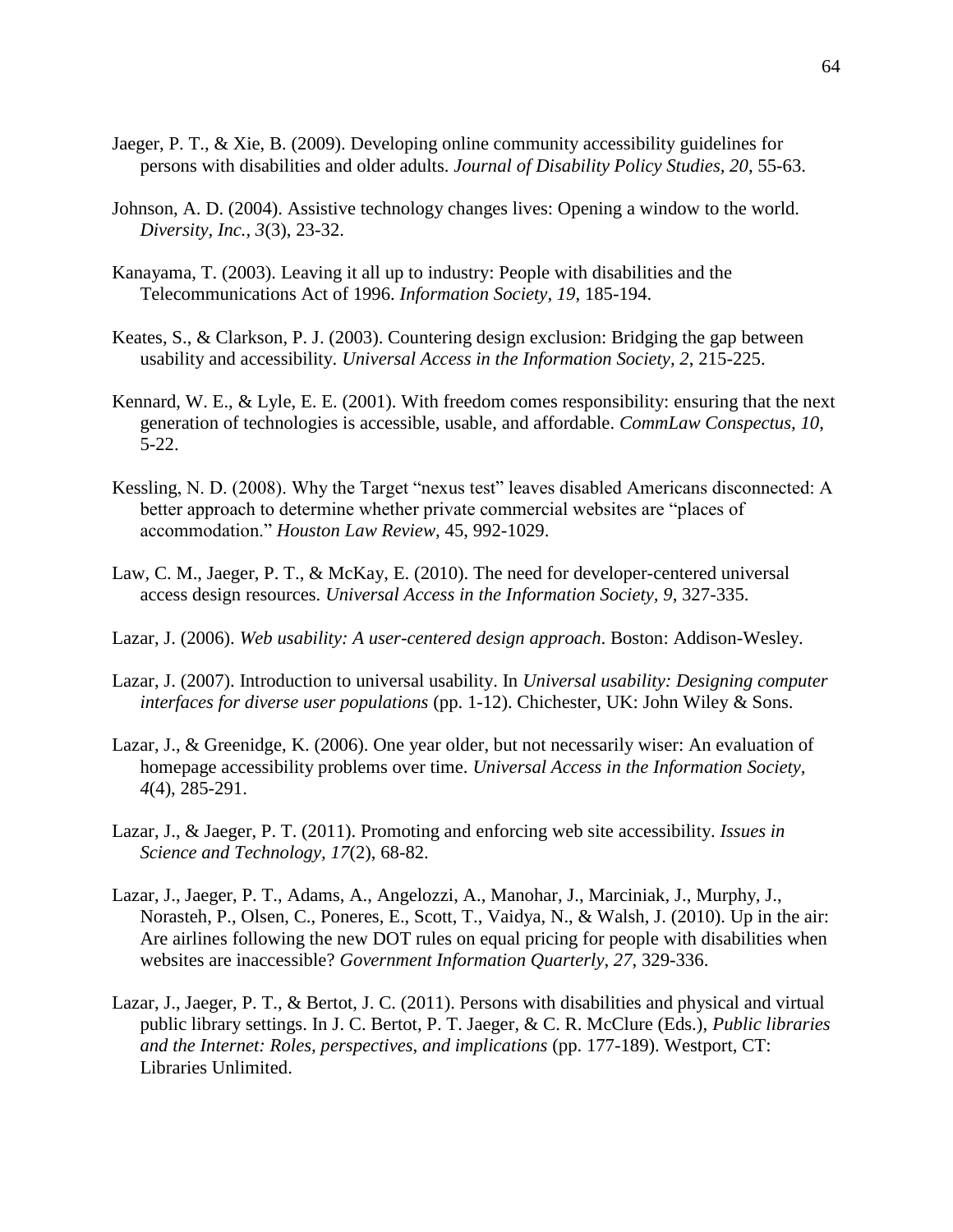- Lazar, J., & Wentz, B. (2011). Separate but unequal: Web interfaces for people with disabilities. *User Experience*, *10*(3).
- Lazar, J., Jaeger, P. T., Olalere, A., Algarne, M., Augustine, Z., Brown, C., D'Erasmo, F., Dotson, B., Endiape, G., Govender, L., Hagos, N., Hunt, G., Lawrence, W., Plummer, R., Richardson, A., Saval, J., Schickling, C., Schley, C., Szoka, D., Torrie, R., and Walton, M. (2012). Still up in the air: Government regulation of airline websites and continuing price inequality for persons with disabilities online. *dg.o '12: Proceedings of the 13th Annual International Digital Government Research Conference.*

Lee, B. A. (2003). A decade of the Americans with Disabilities Act: Judicial outcomes and unresolved problems. *Industrial Relations, 42*, 11-30.

- Loiacono, E. T. (2004). Cyberaccess: Web accessibility and corporate America. *Communications of the ACM, 47*(12), 82-87.
- Loiacono, E. T., & McCoy, S. (2004). Website accessibility: An online sector analysis. *Information Technology & People, 17*, 87-101.
- Loiacono, E. T., & McCoy, S. (2006). Website accessibility: A cross-sector comparison. *Universal Access in the Information Society, 4*, 393-399.
- Loiacono, E. T., Romano, N. C., Jr., & McCoy, S. (2009). The state of corporate website accessibility. *Communications of the ACM, 52*(8), 128-132.
- Margetts, H. Z. (2009). The Internet and public policy. *Policy & Internet, 1*(1), article 1.
- Mart, S. N. (2003). The right to receive information. *Law Library Journal, 95*, 175–189.
- Mates, B. T. (2010, 14 September). Twenty years of assistive technologies. *American Libraries*. Retrieved from: [http://www.americanlibraries.org](http://www.americanlibraries.org/)
- Metts, R. L. (2000). *Disability issues, trends, and recommendations for the World Bank*. Washington DC: World Bank.
- McCreadie, M., & Rice, R. E. (1999). Trends in analyzing access to information, part I: Crossdisciplinary conceptions of access. *Information Processing and Management, 35*, 45-76.
- McIver, W. J., Birdsall, W. F., & Rasmussen, M. (2003). The Internet and the right to communicate. *First Monday, 8*(2). Retrieved from: [http://www.firstmonday.org/issues/issue8\\_12/mciver/](http://www.firstmonday.org/issues/issue8_12/mciver/)
- Moser, I. (2006). Disability and the promises of technology: Technology, subjectivity, and embodiment within an order of the normal. *Information Communication & Society, 9*, 373- 395*.*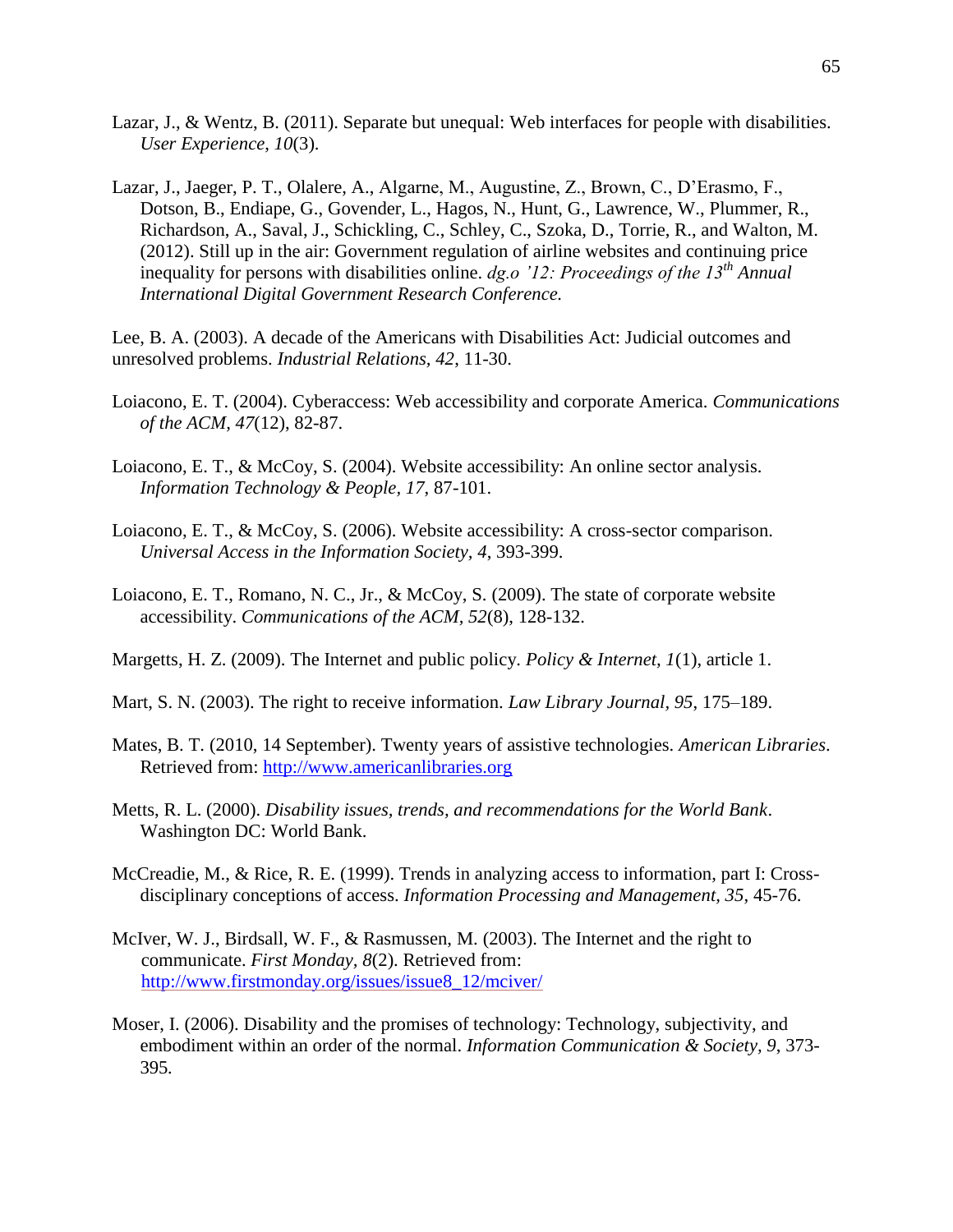- National Council on Disability. (2009). *National disability policy: A progress report*. Washington DC: Author. Retrieved from: [http://www.ndc.gov](http://www.ndc.gov/)
- National Federation of the Blind v. Target. 452 F. Supp. 2d 946 (2006).
- Ogden, J. S., & Menter, L. (2009). Inaccessible school webpages: Are remedies available? *Journal of Law and Education, 38*, 393-408.
- Olalere, A. M., & Lazar, J. (2011). Accessibility of U.S. federal government Web sites: Section 508 compliance and site accessibility statements. *Government Information Quarterly, 28*, 303-309
- Parry, M. (2010). Colleges lock out blind students online. *Chronicle of Higher Education*. Retrieved from: [http://www.chronicle.com](http://www.chronicle.com/)
- Portner, J. (2010, June 22). Smartphones flunk for blind users. Blind users see digital divide in new generation phones. *Bay Citizen (CA)*. Retrieved from: [www.baycitizen.org/technology/story/smartphones-fail-visually-impaired/](http://www.baycitizen.org/technology/story/smartphones-fail-visually-impaired/)
- Qualters, S. (2009). Blind law student sues Law School Admissions Council over accessibility. *National Law Journal*. Retrieved from: [http://www.law.com](http://www.law.com/)
- Ritchie, H., & Blanck, P. (2003). The promise of the Internet for disability: A study of on-line services and web site accessibility at centers for independent living. *Behavioral Sciences and the Law, 21*, 5-26.
- Rubaii-Barrett, N., and Wise, L. (2008). Disability access and e-government: An empirical analysis of state practices. *Journal of Disability Policy Studies, 19*, 52-64.
- Sadon, R. (2010, August 23). E-textbooks starting to turn a page. MSNCB. Retrieved from: [http://www.msnbc.com](http://www.msnbc.com/)
- Scotch, R. K. (2001) *From goodwill to civil rights: Transforming federal disability policy*. Philadelphia: Temple University Press.
- Settlement agreement between the United States, the National Federation of the Blind, the American Council of the Blind, and Arizona State University. (2010). Retrieved from: [http://www.ada.dov/arizona\\_state\\_university.htm](http://www.ada.dov/arizona_state_university.htm)
- Seymour, W., & Lupton, D. (2004). Holding the line online: Exploring wired relationships for people with disabilities. *Disability and Society, 19*, 291-305.
- Shuler, J. A., Jaeger, P. T., & Bertot, J. C. (2010). Implications of harmonizing e-government principles and the Federal Depository Library Program (FDLP). *Government Information Quarterly, 27*, 9-16*.*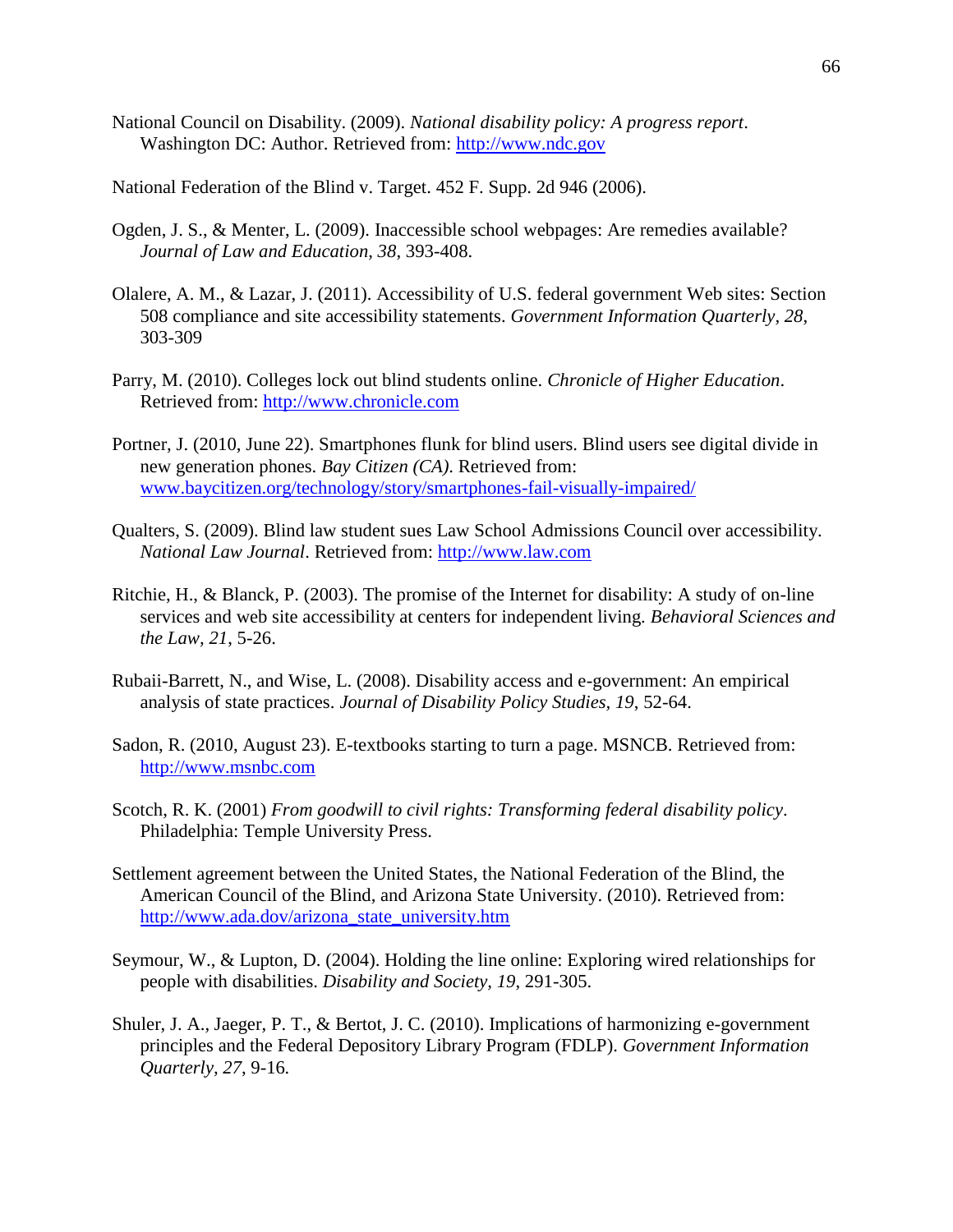- Simpson, J. (2009). Inclusive information and communication technologies for people with disabilities. *Disability Studies Quarterly, 29*, 1-13. Retrieved from: [http://www.dsq-sds.org](http://www.dsq-sds.org/)  *Stanley v. Georgia.* (1969). 394 U.S. 557.
- Stephanandis, C., & Emailiani, P. L. (1999). Connecting to the information society: A European perspective. *Technology and Disability, 10*, 21-44.
- Stienstra, D. (2006). The critical space between: Access, inclusion, and standards in information technology. *Information Communication & Society, 9*, 335-354*.*
- Stienstra, D., Watzke, J., & Birch, G. E. (2007). A three-way dance: The global public good and accessibility in information technologies. *Information Society, 23*, 149-158.
- Stodden, R. A. (2005). The status of persons with disabilities in postsecondary education. *TASH Connections, 31*(11/12), 4-7.
- Sullivan, T., & Matson, R. (2000). Barriers to use: Usability and content accessibility on the Web's most popular sites. In J. Thomas & J. Scholtz (Eds.), *Proceedings of the Conference on Universal Usability* (pp. 139-144). New York: ACM.
- Svenonious, E. (2000). *The intellectual foundation of information organization*. Cambridge, MA: Massachusetts Institute of Technology Press.
- Switzer, J. V. (2003). *Disabled rights: American disability policy and the fight for equality*. Washington DC: Georgetown University Press.
- Theofanos, M., & Redish, J. (2003). Bridging the gap: Between accessibility and usability. *Interactions, 10*(6), 36-51.
- Tusler, A. (2005). How to make technology work: A study of best practices in United States electronic and information technology companies. *Disability Studies Quarterly, 25*(2).
- United States Census Bureau. (2008). *Americans with disabilities 2005: Household economic studies*. Washington DC: Author.
- United States Department of Education. (2010). *Digest of education statistics, 2009*. Washington DC: Author.
- United States Department of Education and United States Department of Justice. (2010). *Electronic book reader dear colleague letter: Questions and answers about the law, the technology, and the population affected*. Retrieved from: [http://www.ed.gov](http://www.ed.gov/)
- United States Department of Justice. (2010b). Nondiscrimination on the basis of disability: Accessibility of Web information and services of state and local government entities and public accommodations. *Federal Register, 75*(142), 43463.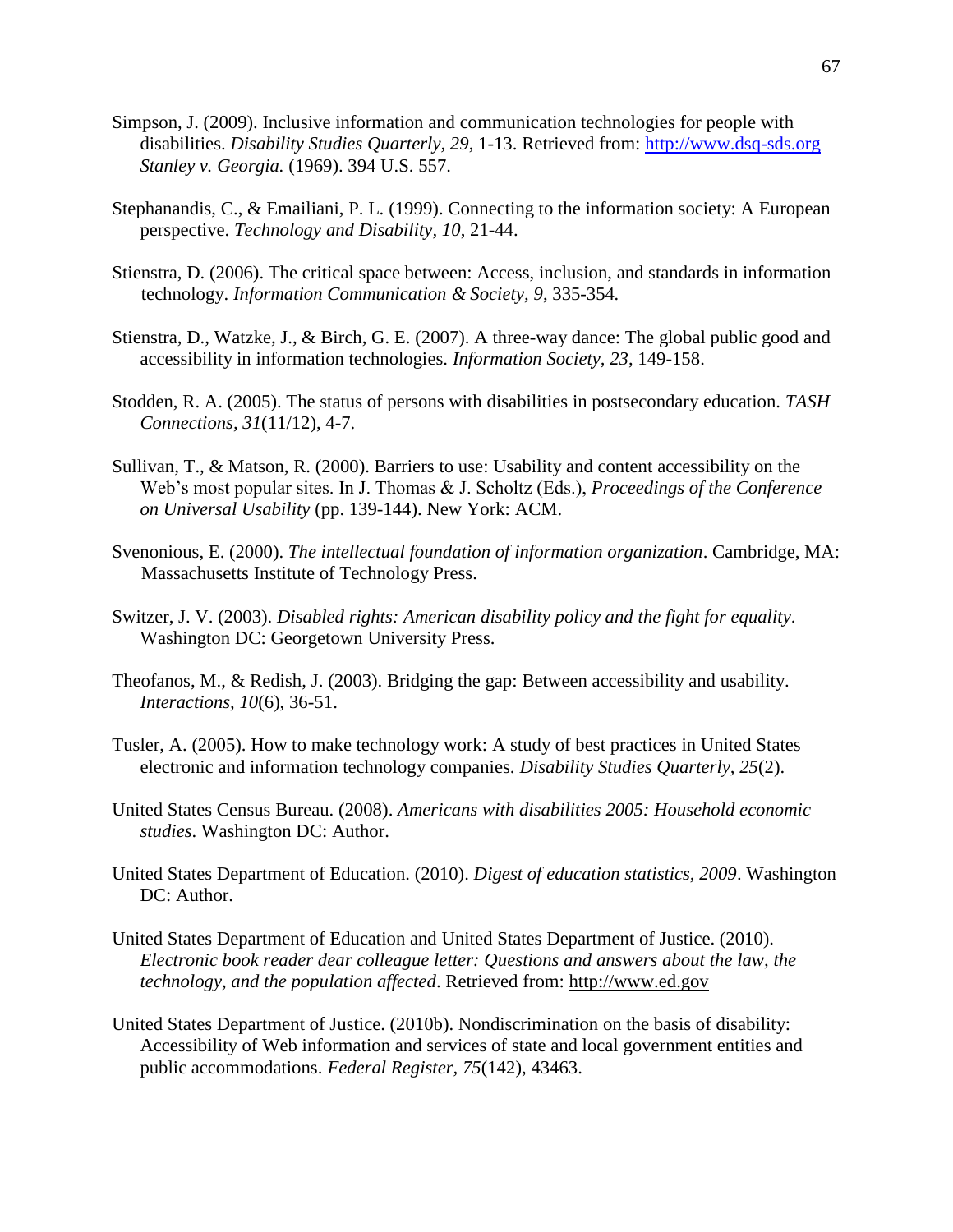- United States Department of Justice. (2010a). *Fact sheet: Advance notice of proposed rulemaking on accessibility of web information and services provided by entities covered by the ADA*. Washington DC: Author.
- Vanderheiden, G. C. (2003). Opening comments. Presented at the *2003 Voice over Internet Protocol Services Forum* (Madison, WI). Retrieved from: <http://www.fcc.gov/voip/voipforum.html>
- Wagner, M., Newman, L., Cameto, R., Garza, N., & Levine, P. (2005). *After high school: A first*  look at postschool experiences of youth with disabilities: A report from the National *Longitudinal Transition Study-2 (NLTS2).* Menlo Park, CA: SRI International.
- Wentz, B., & Lazar, J. L. (2011). Are separate interfaces inherently unequal? An evaluation with blind users of the usability of two interfaces for a social networking platform. Presented at *iConference 2011*, Seattle, WA, United States.
- Wentz, B., Jaeger, P. T., & Lazar, J. L. (2011). Retrofitting accessibility: The legal inequality of after-the-fact online access for persons with disabilities in the United States. *First Monday, 11*(7). Retrieved from: <http://www.uic.edu/htbin/cgiwrap/bin/ojs/index.php/fm/article/viewArticle/3666/3077>

Yu, D. X., & Parmanto, R. (2011). U.S. state government websites demonstrate better in terms of accessibility compared to federal government and commercial websites. *Government Information Quarterly, 28*, 484-490.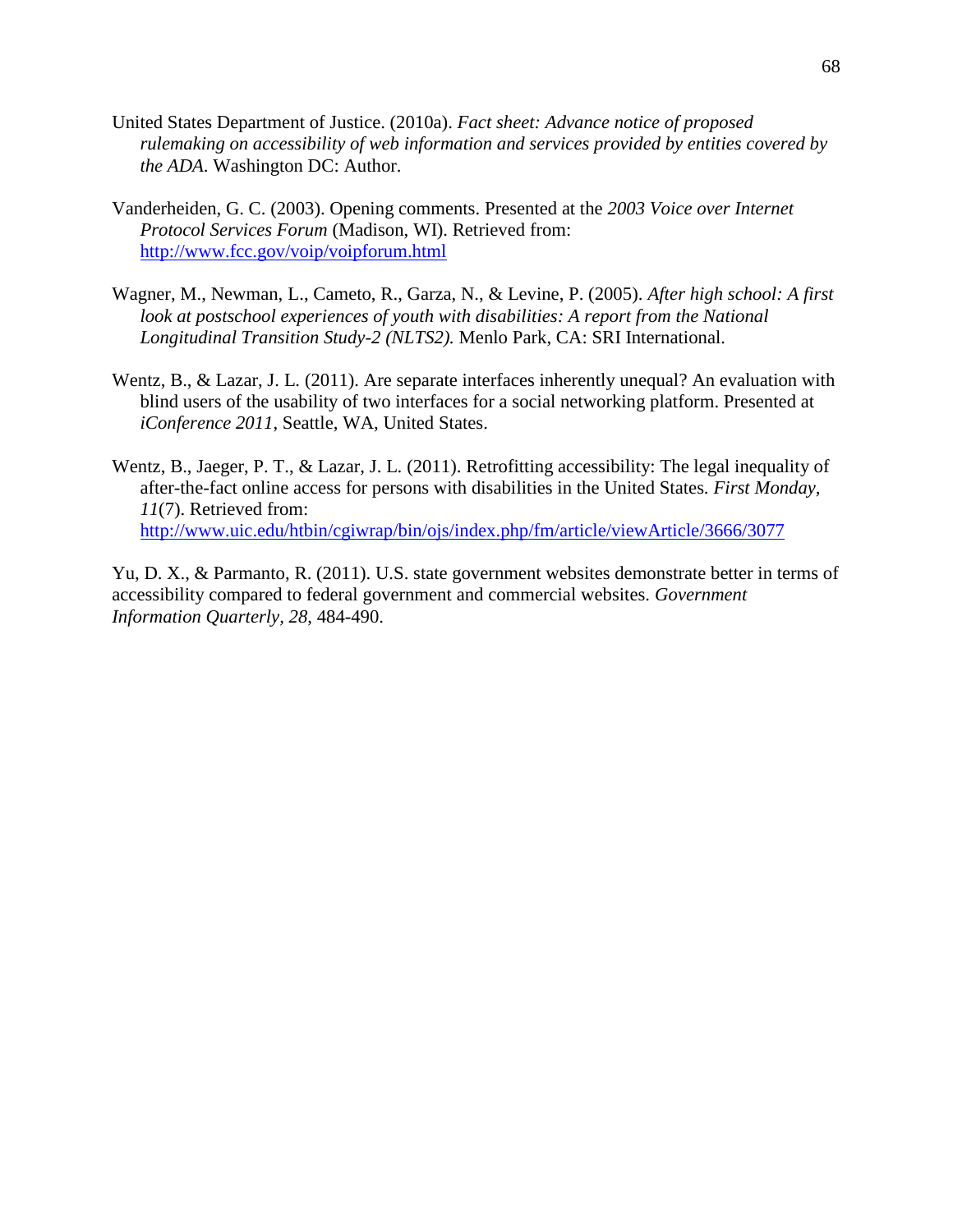## **DISABILITY STUDIES BOOK AND MEDIA REVIEWS**

#### **Book Review**

**Title:** *Jumpstarting Communication Skills in Children with Autism: A Parents' Guide to Applied Verbal Behavior*

**Authors:** Mary Jane Weiss, Ph.D., BCBA-D & Valbona Demiri, Ph.D., BCBA-D **Publisher:** Bethesda, MD, Woodbine House, Inc., 2011 **Cost:** Softcover; \$21.95; ISBN: 978-890627-70-6, 207 pages **Reviewer:** Landry Fukunaga, M.A.

Individuals with autism experience a range of social and communicative deficits that may make day-to-day interactions with parents, siblings, peers, teachers, and professionals challenging. To address these challenges, many interventions focus on enhancing the functional communication skills of this population. For families of a child diagnosed with Autism Spectrum Disorder (ASD), navigating the array of services, intervention strategies, and treatment options can be overwhelming. *Jumpstarting Communication Skills in Children with Autism: A Parents' Guide to Applied Verbal Behavior* is intended as an introduction to one intervention strategy for parents of children between the ages of 15 months and 10 years.

Applied Behavior Analysis (ABA) utilizes a scientific approach to collect observable data to support or negate the effectiveness of specific interventions with children with autism. Specifically, this book focuses on applying ABA to increase communication skills and introduces other intervention strategies such as alternative communication systems, video modeling, and social stories. Information is presented in a practical manner and covers sufficient depth to be useful to any individual involved in building the communication skills of a person with autism including but not limited to parents, family members, teachers, and professionals. As many psychological, speech, and linguistic terms and theories are new to parents, the authors are careful to provide clear and accurate descriptions of each. The examples of challenges experienced by particular children and families are especially helpful in illustrating how communication deficits present in individuals with autism. The authors also explain possible functions of repetitive speech, echolalia, and perseverative interests to help parents understand why their children engage in such behaviors, provide interventions to consider, and address common misconceptions regarding alternative communication systems.

I would recommend this book highly as a practical introduction and reference for new professionals, students, teachers, and educated parents. This book helps to demystify interventions for individuals with autism and explain how professionals set treatment goals, collect data, and make adjustments as skills increase. In additional to ABA approaches, the authors introduce several techniques such as video modeling, video self-modeling, and social stores. Using a variety of creative approaches to working with children with autism can help parents and professionals understand the child's preference and what produces the greatest results.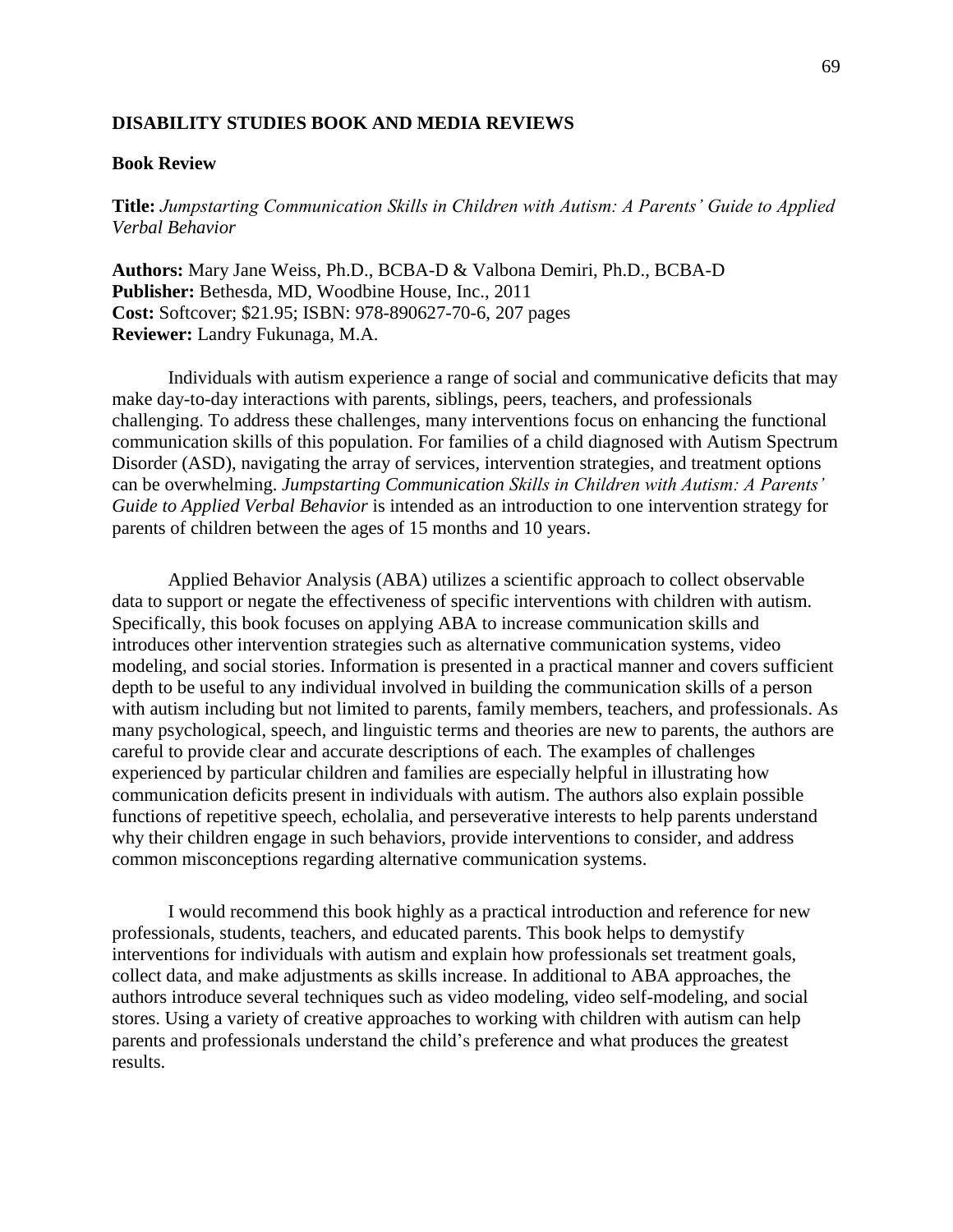While reasonably priced for professionals and many families, the book might reach a broader range of families with children with autism if it were less than twenty dollars. Families may also have wanted the authors to spend more time discussing how they might begin an intervention strategy at home, what data they might collect feasibly, and how that data might determine their next steps. This book is accessible to highly educated individuals with good English communication skills as the use of jargon may not be familiar or manageable for all families. The content could also be strengthened through addressing the range of therapies used to address speech and communication difficulties to help parents to be informed consumers who choose specific therapies based on need, fit, and preference.

*Jumpstarting* is useful to disability studies as the authors are careful to focus on functions that both desirable and challenging behaviors serve and the needs they fulfill. In this sense, the focus is on the individual and how that person can continue to get their needs met through an expanded array of communication skills or replacement behaviors for a disruptive perseveration. The authors specifically acknowledge that parents may be juggling a number of tasks and children, which makes it important to ask and receive assistance to allow parents time to implement interventions in a constant and consistent manner.

**Landry L. Fukunaga**, M. A. in Psychology, worked as a behavioral specialist and autism therapist for individuals with autism for five years in the state of Hawai'i and in the field of disability studies for eight years at the University of Hawai`i at Manoa. She currently works as an evaluator of educational programs focused on serving diverse student populations and can be contacted at [lfukunag@hawaii.edu.](mailto:lfukunag@hawaii.edu)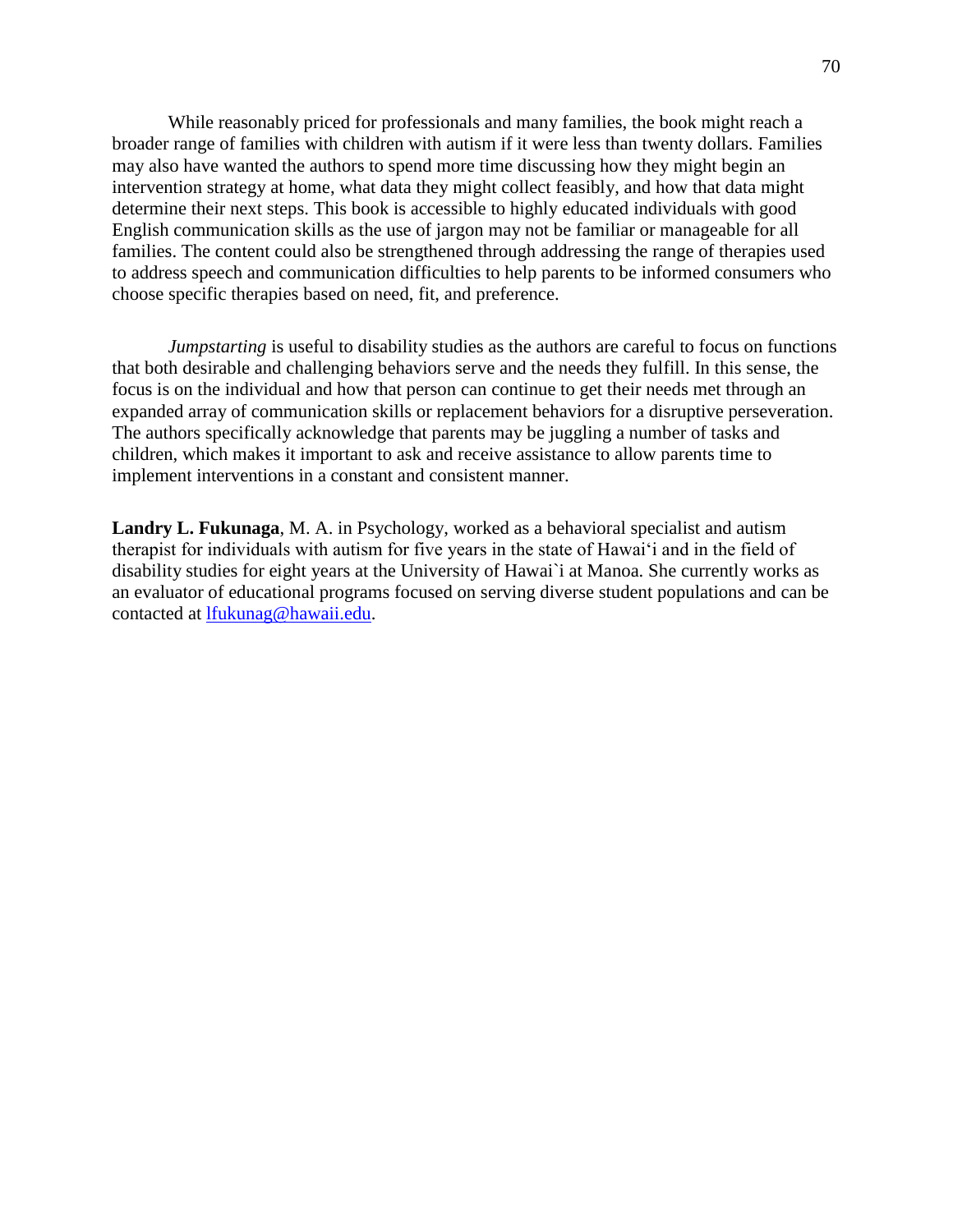## **DVD Review**

**Title:** *Down Under Mystery Tour Educational Pack*

**Producer:** Michael Noonan **Publisher:** 2010 Boom-in-Shot Productions, Australia; Distributed by Mental Leap PTY LTD **Cost:** Educational pack (5 discs) \$425 Single disc \$29.95 available at http://www.downundermysterytour.com/

#### **Reviewer:** Martha Guinan, MPH

*Down Under Mystery Tour* (2009) was conceived as part of Australian director/producer Michael Noonan's doctoral study about disability and comedy, which sought to explore the complex line between "laughing at" and "laughing with". The educational pack, completed in 2010, included Noonan's dissertation and additional materials related to topics created through the film.

The movie itself, *Down Under Mystery Tour*, is a comedy about Malcolm, who wants to create a "good TV show" as he hears there is money in it and does not like what he sees on his TV. He writes a script including his interests, hot babes and mystery, and sends it to several producers. One picks it up and starts to work with Malcolm to get it filmed. As happens to many films, the story alters slightly as the producer inserts her ideas and values. The lead actors are changed from two "hot chicky babes" to two men with disabilities. Malcolm, of course, does not like this and tries to get the actors to quit when he finds he cannot fire them. The movie is charming and funny with some raucous bits that can be off-putting.

Although generally I am not a fan of comedies, I found this movie engaging. Comedians tend to make fun of their shortcomings and these actors did the same without ridiculing themselves. I felt that the movie was true to the disabilities it portrayed. A wide audience should enjoy this movie; however the uncensored sexual comments may earn the film an "R" rating, limiting the potential audience.

Noonan, the director, learned about disabilities when he was first contacted to do a documentary about the adventures of a group of people with disabilities traveling to Egypt. *Unlikely Travellers* (2007) is included in the educational pack and is a delightful film that illustrates the joy the trip brought to the travelers. The group consisted of six people with disabilities and six without. The first half of the movie documents the physical and emotional preparation for the trip to Egypt; the second half focuses on the trip itself and its consequences. This journey is a collective step into the unknown that changed the lives of each of the adventurers. I especially enjoyed this movie as disability issues were presented as matter of fact and did not dwell on limitations or inabilities.

From this foray into disabilities, Noonan got the idea to combine his dissertation with a movie about laughter and disabilities. Comedy was an area Noonan was drawn to, and he thought it would be provocative when combining it with disabilities. Noonan got more than he bargained for when, during his dissertation proposal, two professors protested and publicly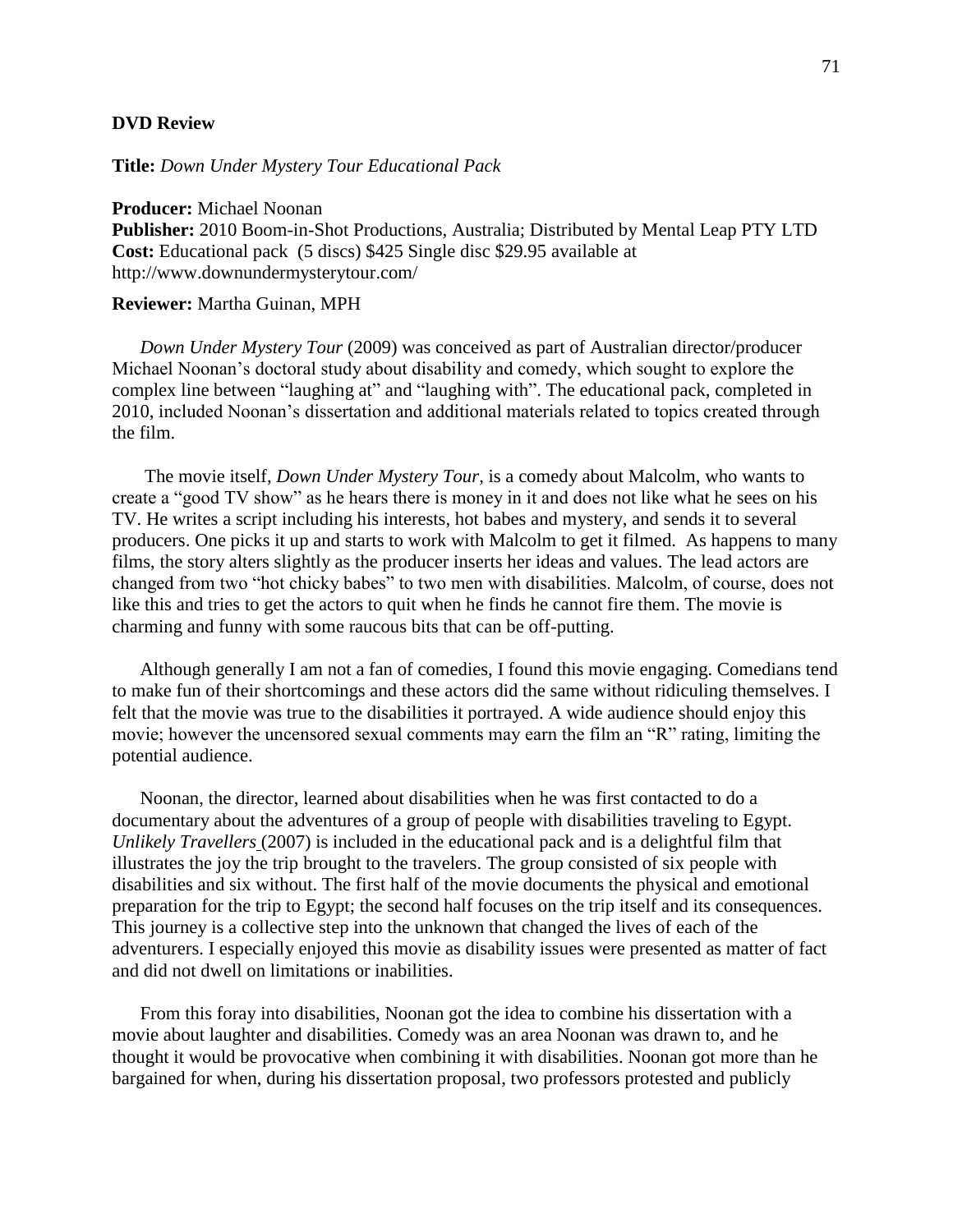denounced the project as demeaning and exploitive of people with disabilities. This in turn ignited an international media controversy around free speech and censorship.

The educational materials in the pack include lesson plans and video discussions around topics brought up in the film including sexuality and disabilities; attitudes about disability; disability and comedy; and actors playing disability. The lesson plans are well done and the discussions are interesting. The materials are best broken into small segments and tackled individually. This compilation documents and extends the existing knowledge of the field of disability studies as it values the opinions of the people with disabilities involved in the project. While the educational pack is quite pricey for the general population it would be a valuable tool in the disabilities studies classroom.

**Martha Guinan**, MPH, University of Hawai`i Center on Disability Studies, is a PhD. Student in Exceptionalities at the University of Hawai`i and works for the Center on Disability Studies. She is also the mother of an exceptional young actor named Ryan.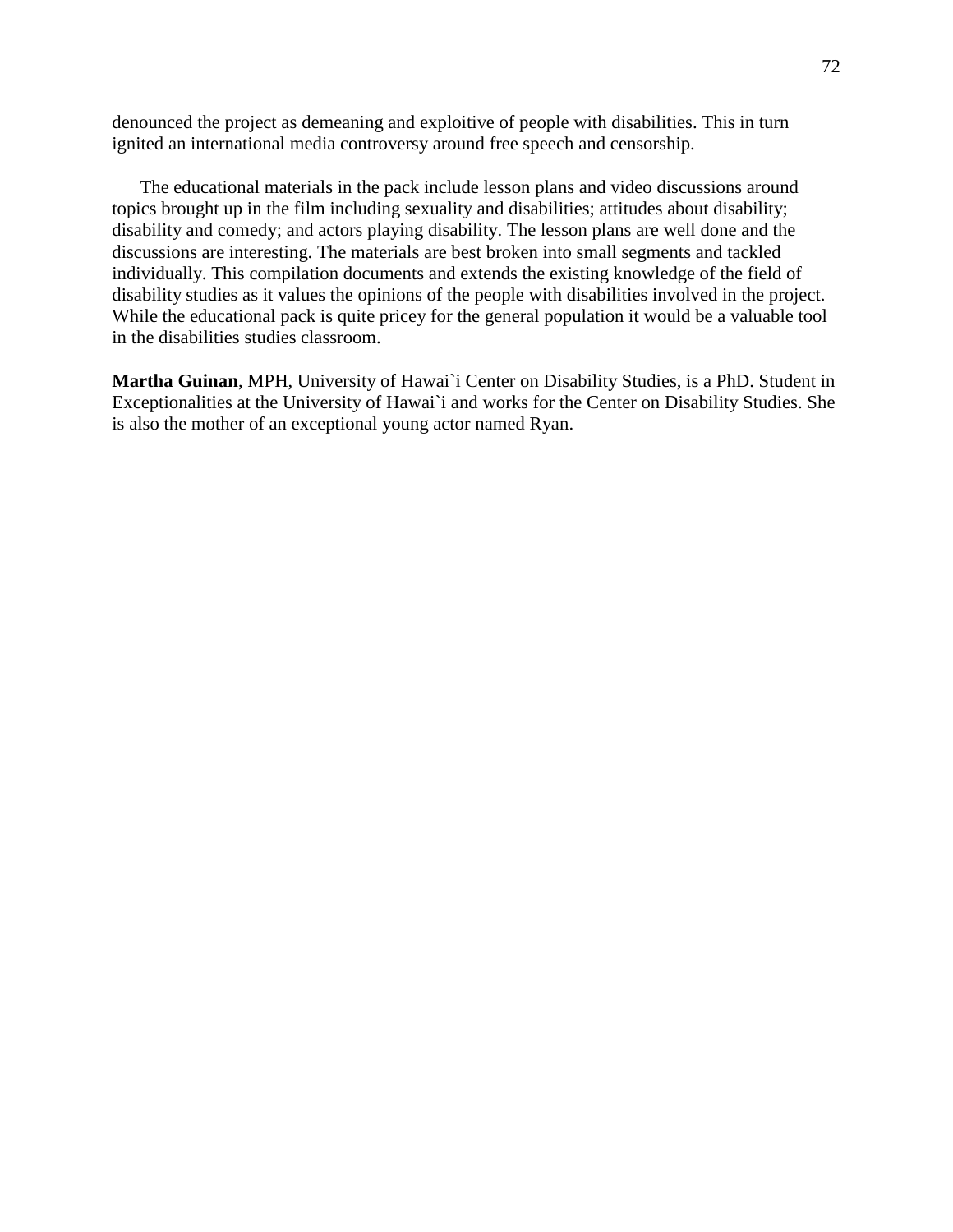# **DISABILITY STUDIES DISSERTATION ABSTRACTS**

Alessi, Edward J. (2010). *Posttraumatic stress disorder and sexual orientation: An examination of life-threatening and non-life-threatening events*, New York University, ProQuest Dissertations/Theses, Retrieved from: <http://search.proquest.com/docview/305218051?accountid=14709> (3407513)

Basselin, Tim (2010). *The face of Mary: Flannery O'Connor, disability and theology*, Fuller Theological Seminary, ProQuest Dissertations/Theses, Retrieved from: <http://search.proquest.com/docview/613673021?accountid=14709> (3414879)

Boster, Dea Hadley (2010). *Unfit for bondage: Disability and African American slavery in the United States*, 1800-1860, University of Michigan, ProQuest Dissertation/Thesis, Retrieved from:<http://search.proquest.com/docview/276238747?accountid=14709> (3406224)

Brenna, Beverley A. (2010). *Characters with disabilities in contemporary children's novels: Portraits of three authors in a frame of Canadian texts*, University of Alberta (Canada), ProQuest Dissertation/Thesis, Retrieved from: <http://search.proquest.com/docview/305233118?accountid=14709> (NR60503)

Cagle, Keith Martin (2010). *Exploring the ancestral roots of American Sign Language: Lexical borrowing from Cistercian Sign Language and French Sign Language*, The University of New Mexico, 2010. ProQuest Dissertations & Theses Retrieved from: <http://search.proquest.com/docview/734877212?accountid=14709> (3409321)

Cox, Kathy M.(2010). *The case for inclusion: A study of the development of inclusive preschool programs for children with disabilities*, University of La Verne, ProQuest Dissertation/Thesis, Retrieved from:<http://search.proquest.com/docview/718128242?accountid=14709> (3415666)

Dahl, Diane L. (2010*). Faculty beliefs related to admitting and educating nursing students with disabilities*, University of Minnesota, ProQuest Dissertations/Theses, Retrieved from: <http://search.proquest.com/docview/366423433?accountid=14709> (3403368)

Davis, Amy Nicole Dye (2010*). Impact of Alternative Financing Programs on quality of life and employment outcomes of individuals with disabilities*, Commonwealth University, ProQuest Dissertations/Theses, Retrieved from: <http://search.proquest.com/docview/305248525?accountid=14709> (3403061)

Frankoff, Denise J(2010). *Exploring legal consciousness: Experiences of families seeking funding for assistive technologies for children with disabilities*, Northeastern University, ProQuest Dissertations/Theses, Retrieved from: <http://search.proquest.com/docview/276245160?accountid=14709> (3398787)

Gray, Caroline Patricia (2010). *Disfigured forms: Surgical interventions and the body*, Yale University, ProQuest Dissertations/Theses, Retrieved from: <http://search.proquest.com/docview/613408896?accountid=14709> (3414980)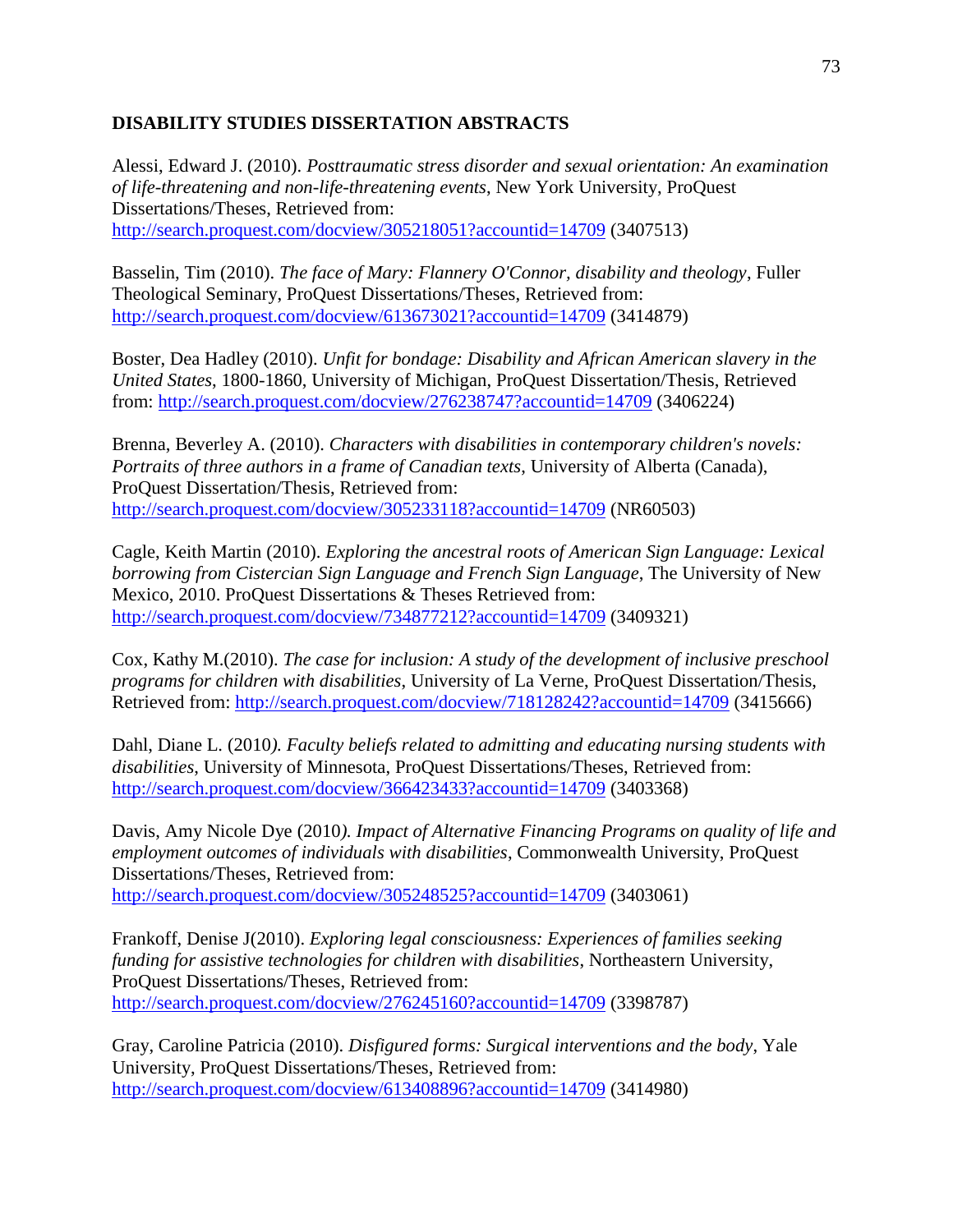Hsu, Tsui-Fang (Tracy) (2010). *A comparison of Taiwan educators' attitudes, knowledge, and perceived barriers toward the inclusion of students with disabilities*, University of Idaho, ProQuest Dissertations/Theses, Retrieved from: <http://search.proquest.com/docview/608984022?accountid=14709> (3414267)

Kim, Nayoung (2010). *Asian parents' perceptions of child disability and school contact for services*, University of Maryland, College Park, ProQuest Dissertation/Thesis, Retrieved from: <http://search.proquest.com/docview/722953814?accountid=14709> (3409609)

Lee, Kammie Bohlken (2010). *Understanding the friendship processes of individuals with Asperger's Syndrome: A phenomenological study of reflective college experiences*, The College of William and Mary, ProQuest Dissertations/Theses, Retrieved from: <http://search.proquest.com/docview/527988308?accountid=14709> (3411544)

Lombardi, Allison (2010). *Measuring faculty attitudes and perceptions toward disability at a four-year university: A validity study*, University of Oregon, ProQuest Dissertations/Theses, Retrieved from:<http://search.proquest.com/docview/305214056?accountid=14709> (3407262)

Mitra, Sue (2010). *Beliefs and practices of elementary school principals regarding collaboration between general and special education staff*, Northern Illinois University, ProQuest Dissertations/Theses, Retrieved from: <http://search.proquest.com/docview/520385001?accountid=14709> (3404857)

Mrozowicz, Elizabeth Ann (2010). *Leader practices in an elementary school effectively serving a diverse student population, specifically students with autism spectrum disorders*, Saint Louis University, ProQuest Dissertations/Theses, Retrieved from: <http://search.proquest.com/docview/507912478?accountid=14709> (3404023)

O'Connell, Julie (2010). *Narrative representations of Asperger's Syndrome*, Drew University, ProQuest Dissertations/Theses, Retrieved from: <http://search.proquest.com/docview/304661565?accountid=14709> (3407075)

Rector, Claudia A. (2010). *Whose story is it anyway?: Constructing the stories and pathology of madness/mental illness in the contemporary U.S*, University of Maryland, College Park, ProQuest Dissertations & Theses, Retrieved from: <http://search.proquest.com/docview/722957964?accountid=14709> (3409645)

Sanchez, Rebecca (2010). *Embodied language: Deaf Theory, visual poetics, and American Modernism*, State University of New York at Buffalo, ProQuest Dissertation/Thesis, Retrieved from:<http://search.proquest.com/docview/577067654?accountid=14709> (3407943)

Suri, Rochelle (2010). *Meaningful voices: A phenomenological exploration of auditory hallucinations in individuals with schizophrenia*, California Institute of Integral Studies, ProQuest Dissertations/Theses, Retrieved from: <http://search.proquest.com/docview/305238566?accountid=14709> (340738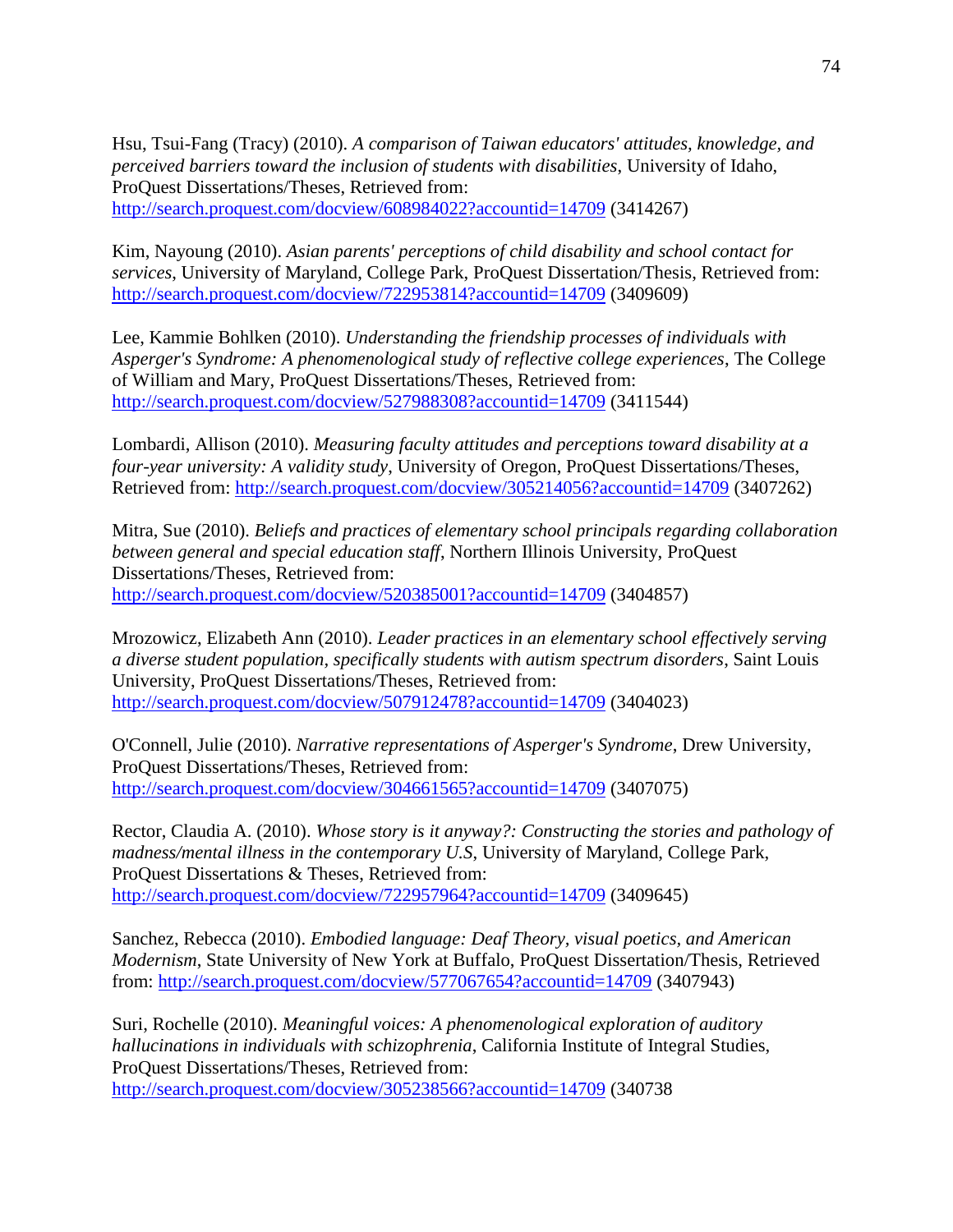Whalen, Denise (2010). *Essays on disability and employment*, The University of North Carolina at Chapel Hill, ProQuest Dissertations/Theses, Retrieved from: <http://search.proquest.com/docview/612693582?accountid=14709> (3408846)

Wesner, Susan B. (2010). *Viewing Alzheimer's disease through new lenses: Protecting personhood, combating stigma, and preserving decision-making capacity*, Drew University, ProQuest Dissertations/Theses, Retrieved from: <http://search.proquest.com/docview/304661551?accountid=14709> (3407072)

Williams, Jade (2010). *Storying resilient selves: Disability, resilience & narrative identity, Arizona State University*, ProQuest Dissertations/Theses, Retrieved from: <http://search.proquest.com/docview/305183842?accountid=14709> (3407130)

Woods, Michael L. (2010). *Investigating the representation of students with disabilities in distance education*, The University of Oklahoma, ProQuest Dissertations/Theses, Retrieved from:<http://search.proquest.com/docview/305214734?accountid=14709> (3402717)

Yu, Betty (2009). *Talking with bilingual Chinese-American immigrant parents of children with autism spectrum disorders about intergenerational language practices*, University of California, Berkeley, ProQuest Dissertations/Theses, Retrieved from: <http://search.proquest.com/docview/507632444?accountid=14709> (3411177)

Zhang, Jianliang (2010). *Cultural influence on listener responses to stuttering*, East Carolina University, ProQuest Dissertations/Theses, Retrieved from: <http://search.proquest.com/docview/506827469?accountid=14709> (3404403)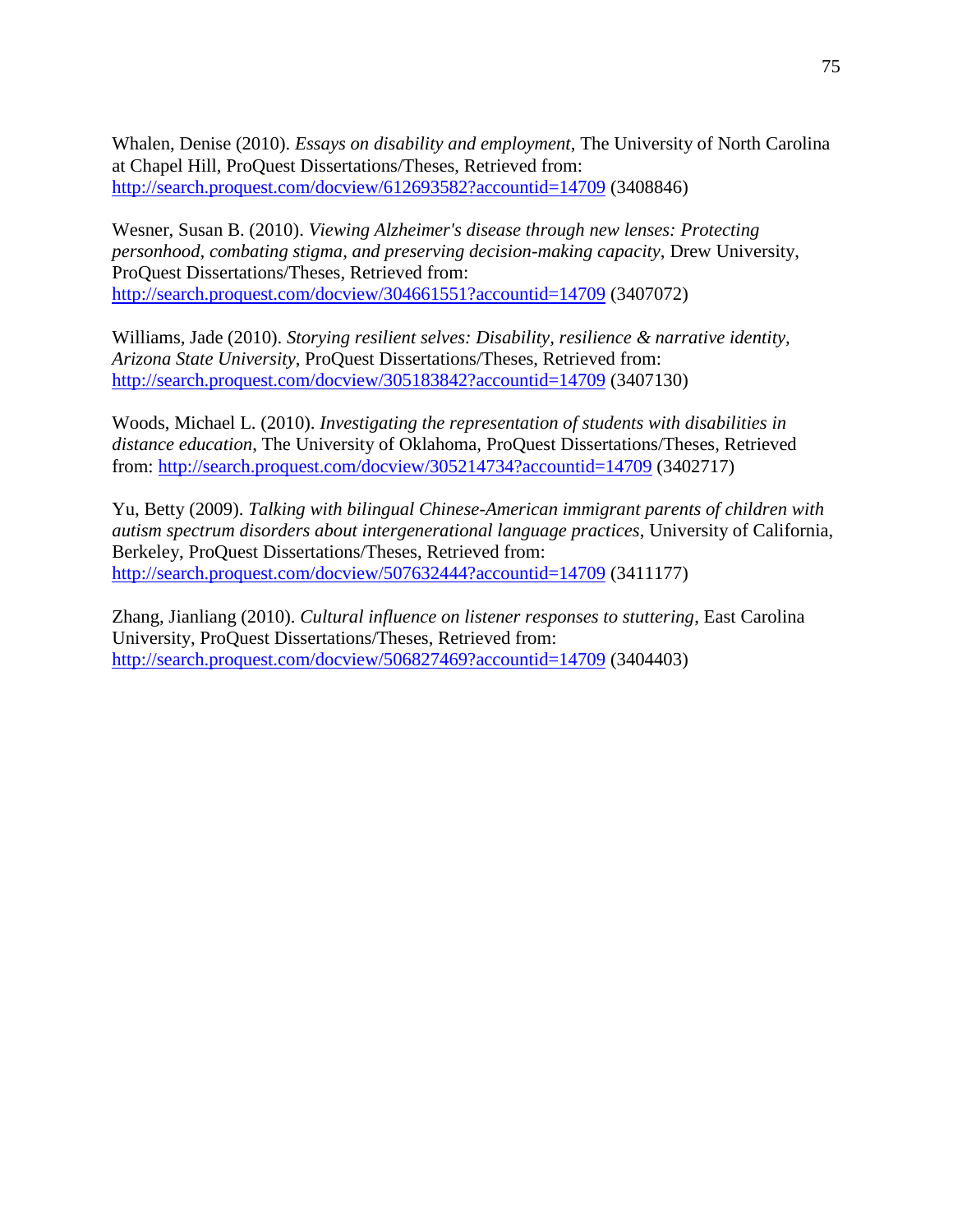#### **RDS INFORMATION**

#### **Information for Advertisers**

The Review of Disability Studies, published by the Center on Disability Studies at the University of Hawai'i at Manoa, invites advertisements from (a) publishers of books, films, videos, and music, (b) employers with position announcements, and (c) producers and distributors of products and services. For questions or to advertise with RDS, please email rdsj@hawaii.edu or call 808-956-5688.

#### **Why Advertise With RDS?**

The Review of Disability Studies is the ideal vehicle for reaching an international audience in the field of disability studies. We have and are pursuing affiliations with other major organizations in the field.

Subscribers are academics, advocates, and libraries. It is a highly receptive audience for appropriately targeted advertising. Research shows that specialty journals such as the Review of Disability Studies are cited by professionals as the most useful source of information for the purchase of products and services, more so than conferences, direct mail, and direct sales.

#### **Copy Requirements and Cost**

Advertisements must be submitted in an electronic format - preferably a PDF file with fonts embedded or as a Microsoft Word file - in an email attachment sent to rdsj@hawaii.edu.

Dimensions for a half page are 7 x 4 inches at a cost of \$300. Dimensions for a full page are 7 x 8 inches at a cost of \$500.

Discounts:

10% discount for 3, 4 or 5 insertions

20% discount for 6 or more insertions

10% publishers discount

10% discount for first time advertisers

Please note: Only one type of discount will be applied to each booking. Combinations of discounts are not accepted.

## **Frequency and Length**

RDS is published four times a year and runs approximately 65 pages.

#### **Terms and Conditions**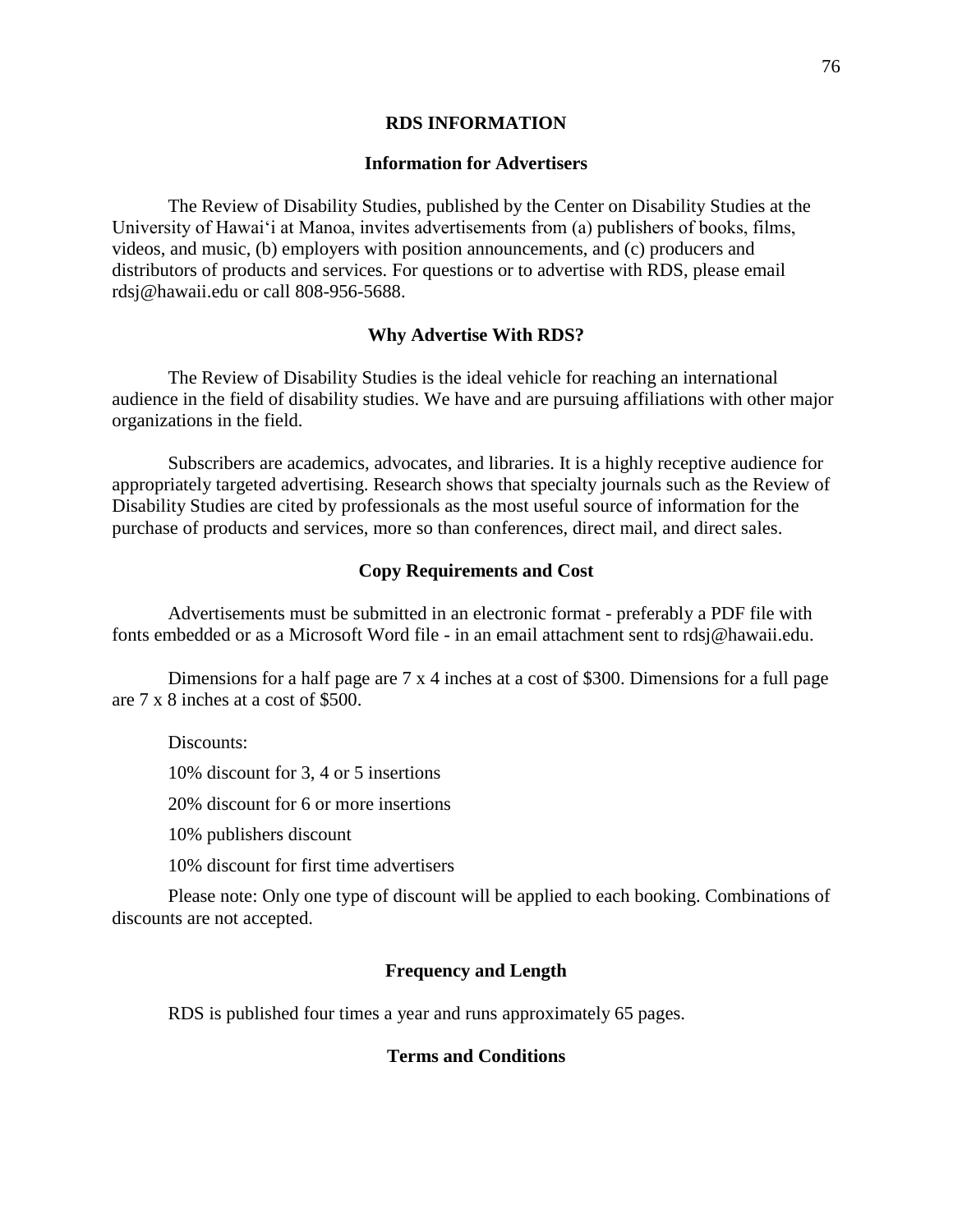- 1. All advertisements submitted are subject to editorial approval. We reserve the right to refuse or to remove advertisements at our discretion.
- 2. A confirmation of your order will be supplied upon acceptance.
- 3. We cannot make any guarantees as to publication dates. While we will make every effort to ensure that your advertisement will be published, the Review of Disability Studies may run ahead or behind schedule.
- 4. All advertisements are accepted on a space available basis. On rare occasions it may not be possible to accommodate a particular advertisement. Should this be the case, a refund or substitute issue will be offered.
- 5. No liability is accepted by the Center on Disability Studies or the University of Hawai'i for the content of any advertisements or quality of any products, materials, or services advertised.
- 6. The Center on Disability Studies and the University of Hawai'i do not accept any liability for loss or damage arising from the use of any products or materials purchased as a result of advertisement publication.
- 7. Invoices for all advertisements must be settled within 30 days of receipt from the date as postmarked.
- 8. All advertisement prices are subject to sales tax, general equity tax, value added tax, or any similar tax if chargeable and at the current rate.
- 9. Prices are correct at the time of publication. The Center on Disability Studies, at the University of Hawai'i at Manoa, reserves the right to increase advertisement rates at any time.

### **About the Center on Disability Studies**

The mission of the Center on Disability Studies (CDS), at the University of Hawai'i at Manoa, is to support the quality of life, community integration, and self- determination of all persons accomplished through training, service, research, demonstration, evaluation, and dissemination activities in Hawai'i, the Pacific Region, and the mainland United States.

The Center on Disability Studies is the umbrella for some 25 funded projects. It originated as the Hawai'i University Affiliated Program (UAP) funded by the Administration on Developmental Disabilities of the U.S. Department of Health and Human Services. It was established in 1988 as part of a network of over 60 UAP's in the United States. It is now a University Center for Excellence in Disability Education, Research, and Service.

Although core funding for the Center is provided by the Administration on Developmental Disabilities, other federal and state funds are provided by the Maternal and Child Health Bureau of the U.S. Department of Education, various other programs in the U.S. Department of Education, the University of Hawai'i, and the State Planning Council on Developmental Disabilities.